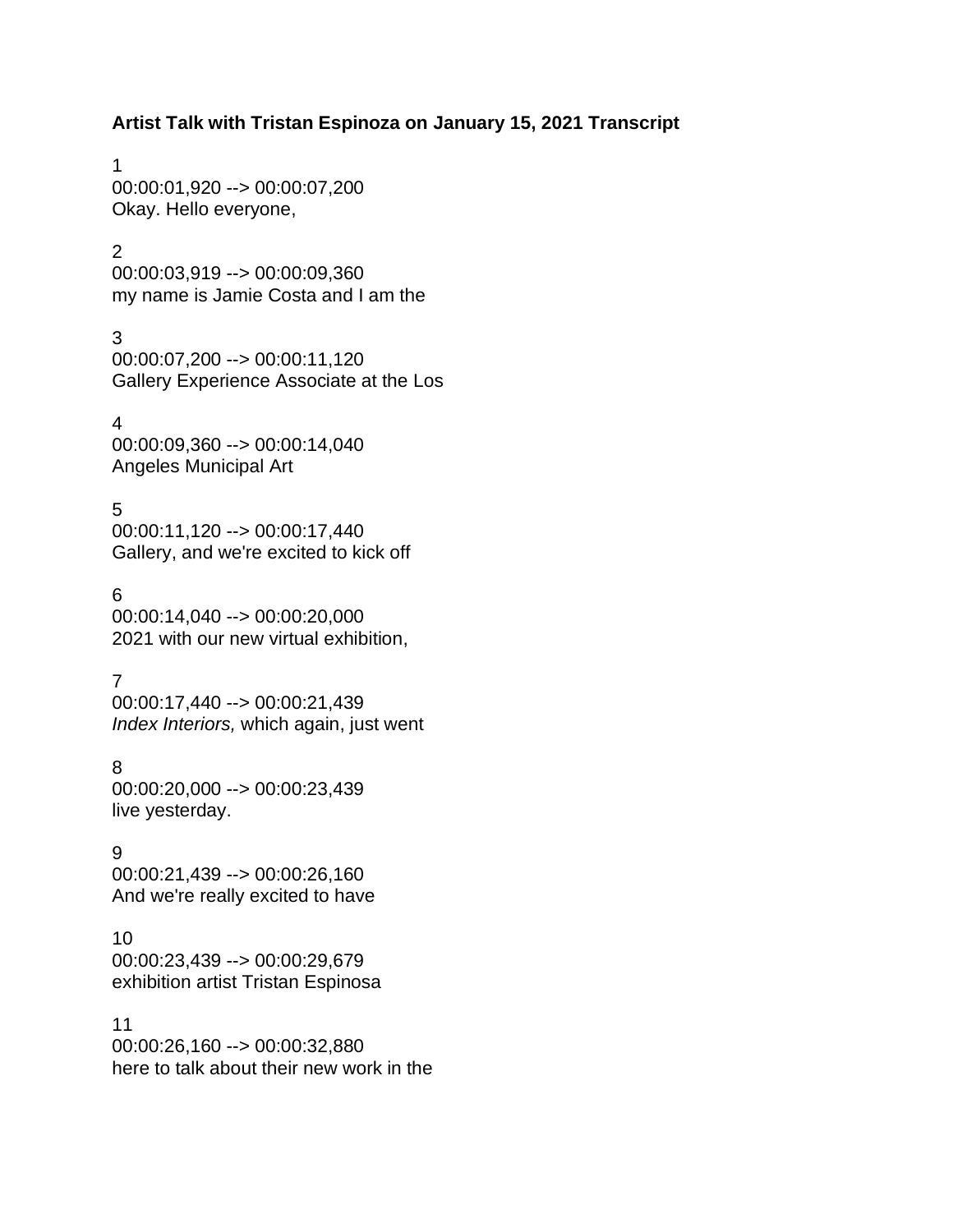#### 12 00:00:29,679 --> 00:00:37,040 show. Before I hand it over

#### 13

00:00:32,880 --> 00:00:40,320 to Steve, I do have a few housekeeping

#### 14

00:00:37,040 --> 00:00:41,920 bits that I wanted to go over really

## 15

00:00:40,320 --> 00:00:43,680 quickly.

### 16

00:00:41,920 --> 00:00:45,280 The first being, please make sure your

## 17

00:00:43,680 --> 00:00:48,160 microphone is

### 18

00:00:45,280 --> 00:00:50,079 muted during the speaker's presentation.

## 19

00:00:48,160 --> 00:00:50,879 We'll have a few minutes toward the end

#### 20

00:00:50,079 --> 00:00:55,120 of the program

### 21

00:00:50,879 --> 00:00:56,239 for a Q&A, so if you have any questions

## 22

00:00:55,120 --> 00:00:59,520 that you think of

#### 23

00:00:56,239 --> 00:01:00,000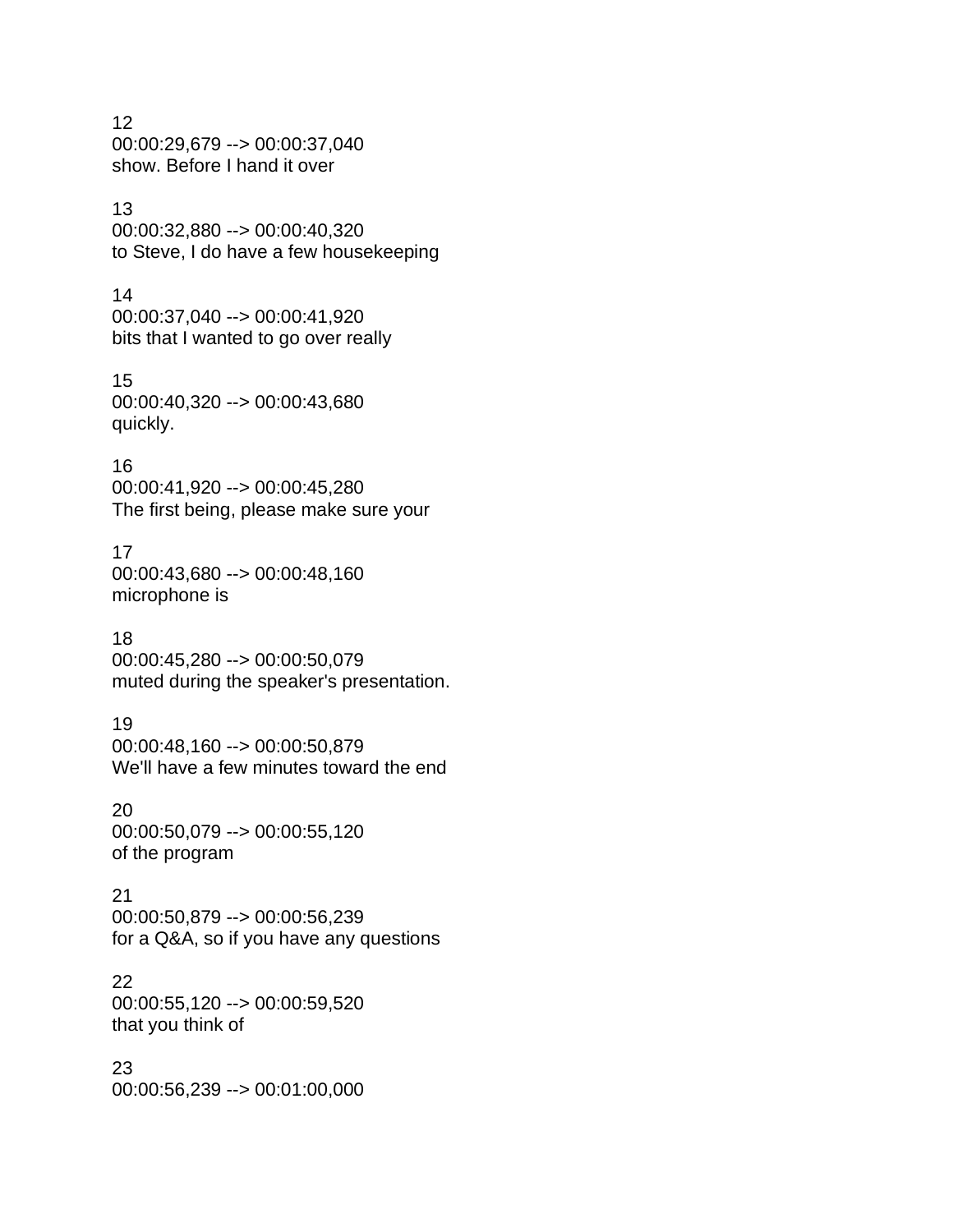during Tristan's presentation, feel free

24 00:00:59,520 --> 00:01:03,039 to

## 25

00:01:00,000 --> 00:01:06,640 enter them into the chat, or

#### 26

00:01:03,039 --> 00:01:08,640 you can ask Tristan yourself

#### 27

00:01:06,640 --> 00:01:10,000 when that time comes toward the end of

#### 28

00:01:08,640 --> 00:01:12,159 the program.

#### 29

00:01:10,000 --> 00:01:13,760 And also, just as another reminder, the

### 30

00:01:12,159 --> 00:01:16,400 program is being recorded

#### 31

00:01:13,760 --> 00:01:18,320 so that it can be made available on

#### 32

00:01:16,400 --> 00:01:21,119 LAMAG's website at a

### 33

00:01:18,320 --> 00:01:22,479 later date. And with that, I'm happy to

#### 34

00:01:21,119 --> 00:01:25,119 pass it on to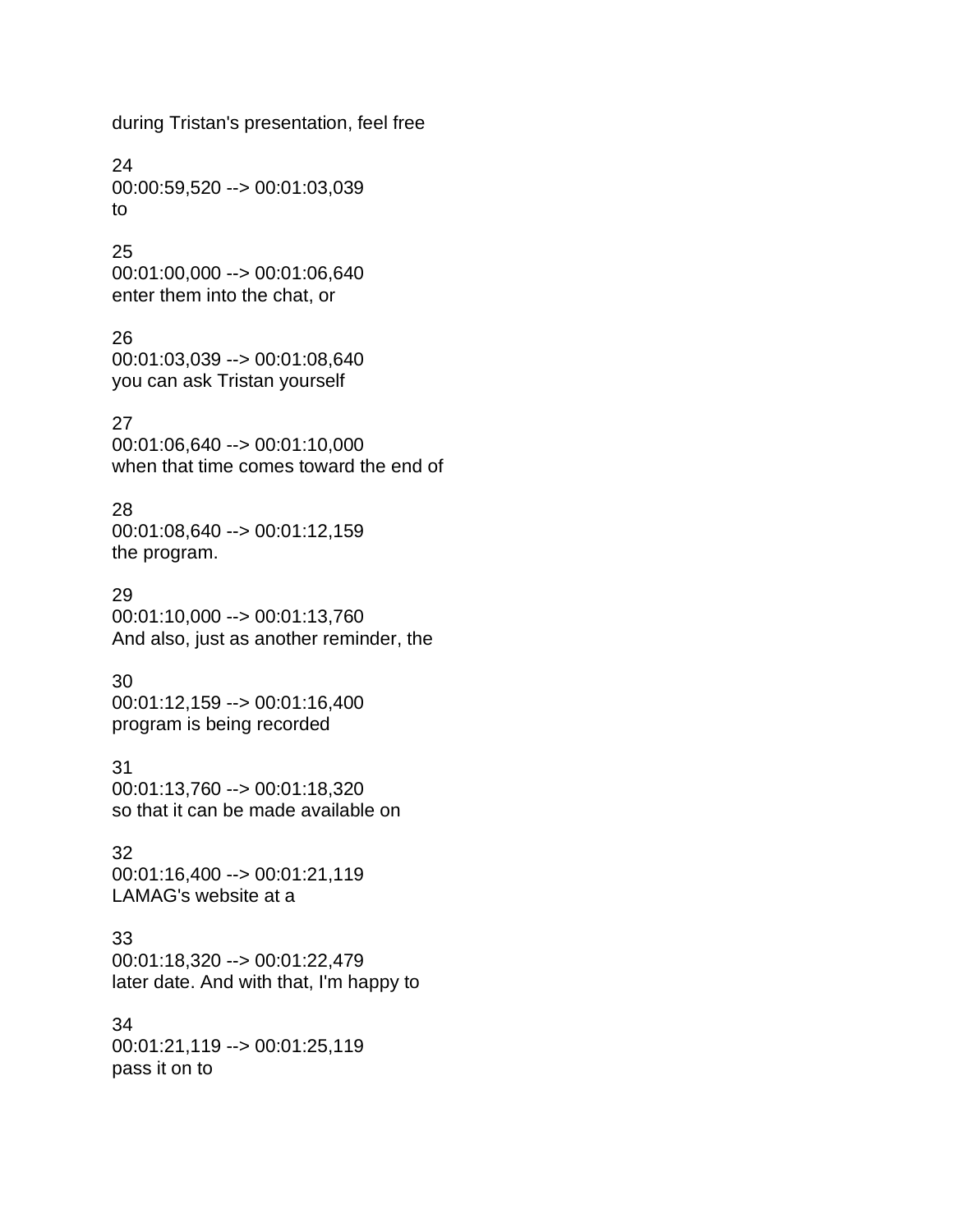35

00:01:22,479 --> 00:01:26,080 LAMAG's curator, Steve Wong, who will

#### 36

00:01:25,119 --> 00:01:30,159 briefly talk about

#### 37

00:01:26,080 --> 00:01:31,520 the exhibition and introduce Tristan.

#### 38

00:01:30,159 --> 00:01:34,000 Sure, thank you Jamie for the

#### 39

00:01:31,520 --> 00:01:36,400 introduction. I did want to thank you all

#### 40

00:01:34,000 --> 00:01:38,079 for spending a Friday afternoon with us.

#### 41

00:01:36,400 --> 00:01:38,799 It is beautiful outside. I was just

### 42

00:01:38,079 --> 00:01:40,880 outside,

#### 43

00:01:38,799 --> 00:01:42,799 so I do appreciate it even more that

#### 44

00:01:40,880 --> 00:01:44,880 you're in front of a computer screen

#### 45

00:01:42,799 --> 00:01:47,759 on this program. It should be a fabulous

#### 46

00:01:44,880 --> 00:01:50,640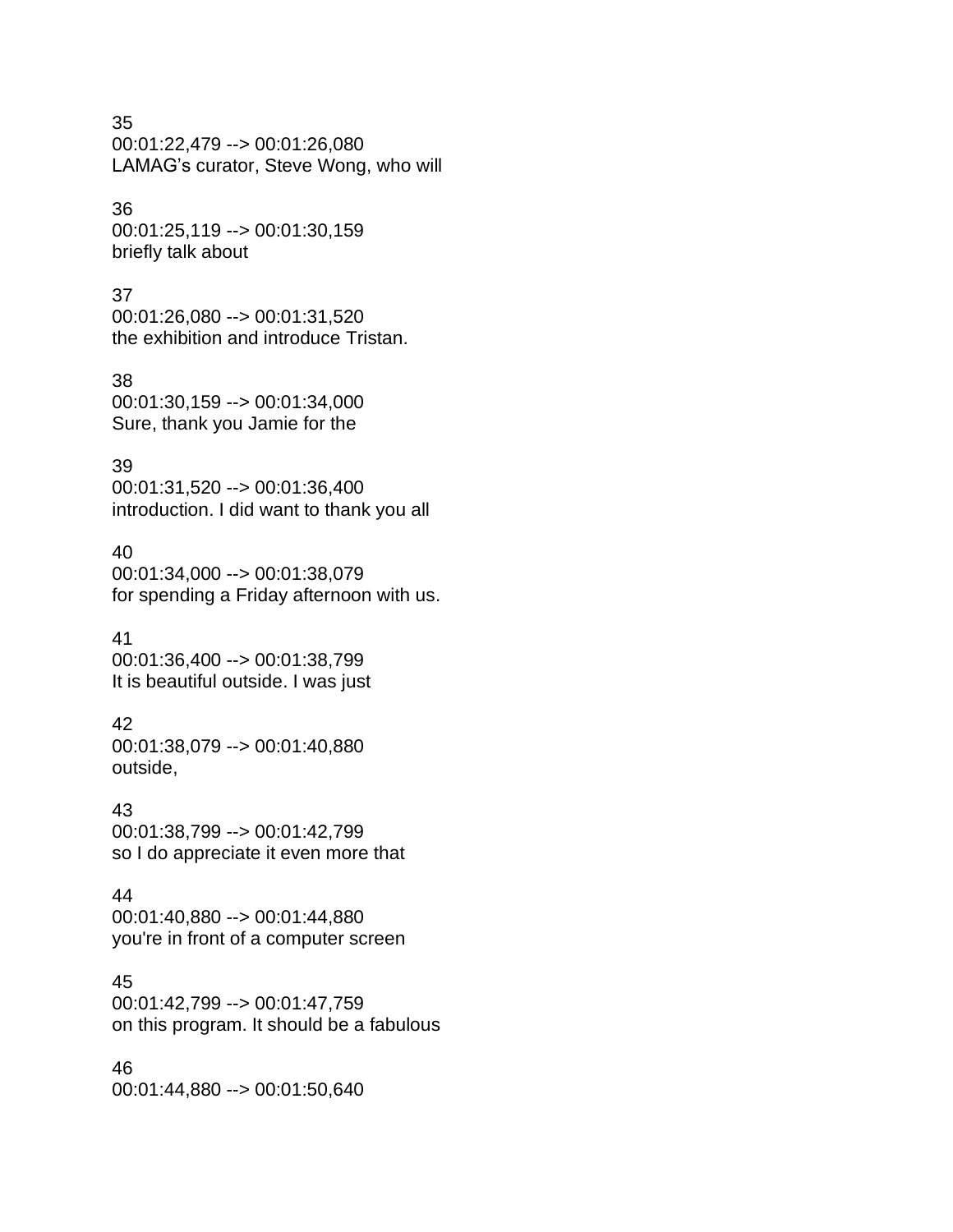program with Tristan Espinoza.

47 00:01:47,759 --> 00:01:50,960 I wanted to thank the staff too here,

48 00:01:50,640 --> 00:01:52,799 uh,

49 00:01:50,960 --> 00:01:54,079 everyone a part of the curatorial

50 00:01:52,799 --> 00:01:54,799 team, but also everyone at the Los

51 00:01:54,079 --> 00:01:57,119 Angeles

52 00:01:54,799 --> 00:01:58,640 Municipal Art Gallery who have made this

53 00:01:57,119 --> 00:02:00,640 show even possible,

54 00:01:58,640 --> 00:02:02,479 and the series of shows. And I also want

55 00:02:00,640 --> 00:02:03,680 to thank Department of Cultural Affairs,

56 00:02:02,479 --> 00:02:06,399 which we are part of,

57 00:02:03,680 --> 00:02:07,600 but their work, especially Gabriel, in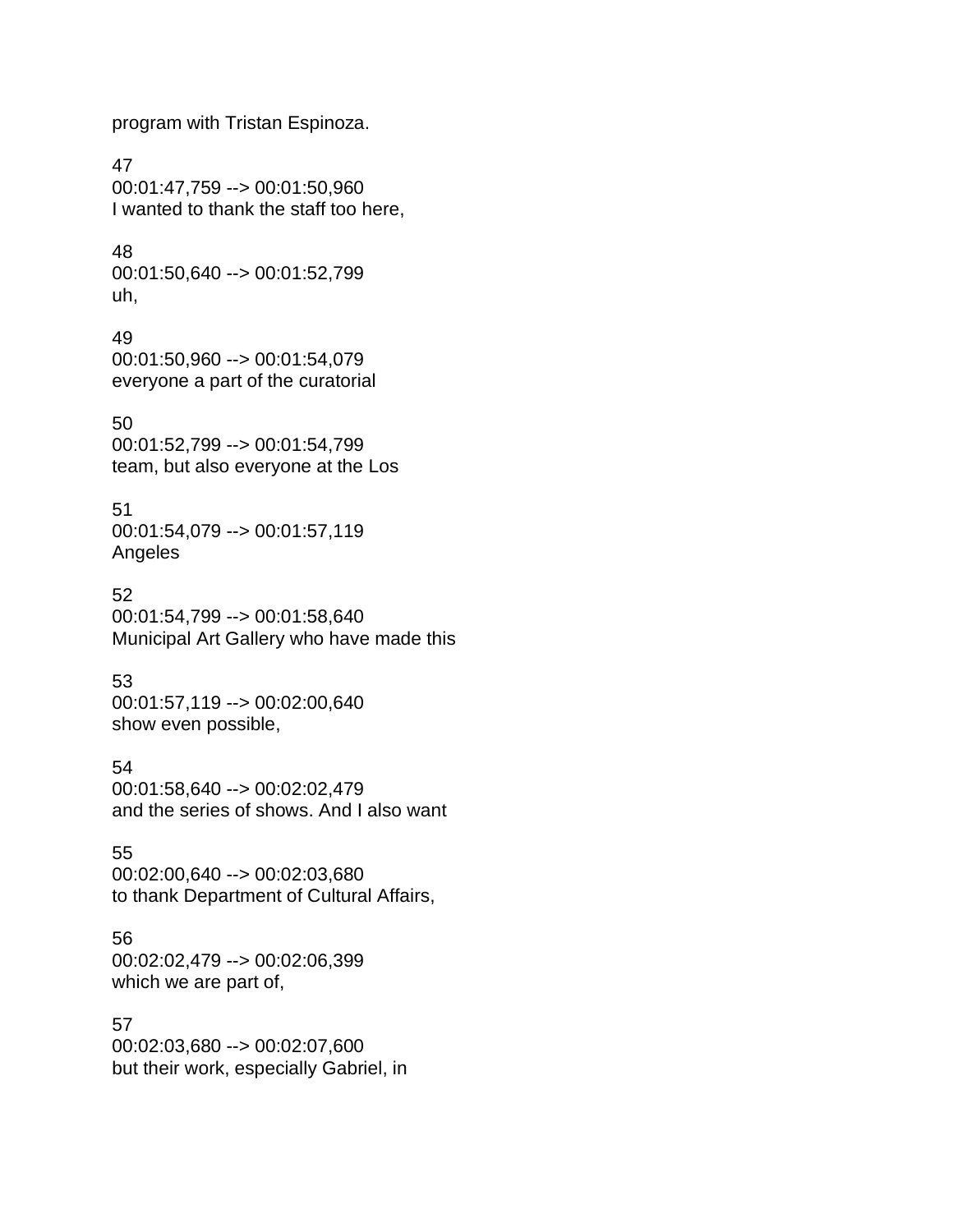#### 58 00:02:06,399 --> 00:02:10,879 helping promote this

#### 59

00:02:07,600 --> 00:02:13,840 exhibition. There's a few things

#### 60

00:02:10,879 --> 00:02:14,400 that I wanted to talk about before I

### 61

00:02:13,840 --> 00:02:16,319 introduce

#### 62

00:02:14,400 --> 00:02:17,920 Tristan, who will walk us through their

#### 63

00:02:16,319 --> 00:02:21,599 new work, *perennial.*

#### 64

00:02:17,920 --> 00:02:22,000 This is a part of a series of four

### 65

00:02:21,599 --> 00:02:25,280 solo

#### 66

00:02:22,000 --> 00:02:28,480 exhibitions for winter season,

#### 67

00:02:25,280 --> 00:02:31,280 and as Jamie had mentioned,

### 68

00:02:28,480 --> 00:02:32,879 Tristan's is now up and live, so

#### 69

00:02:31,280 --> 00:02:33,599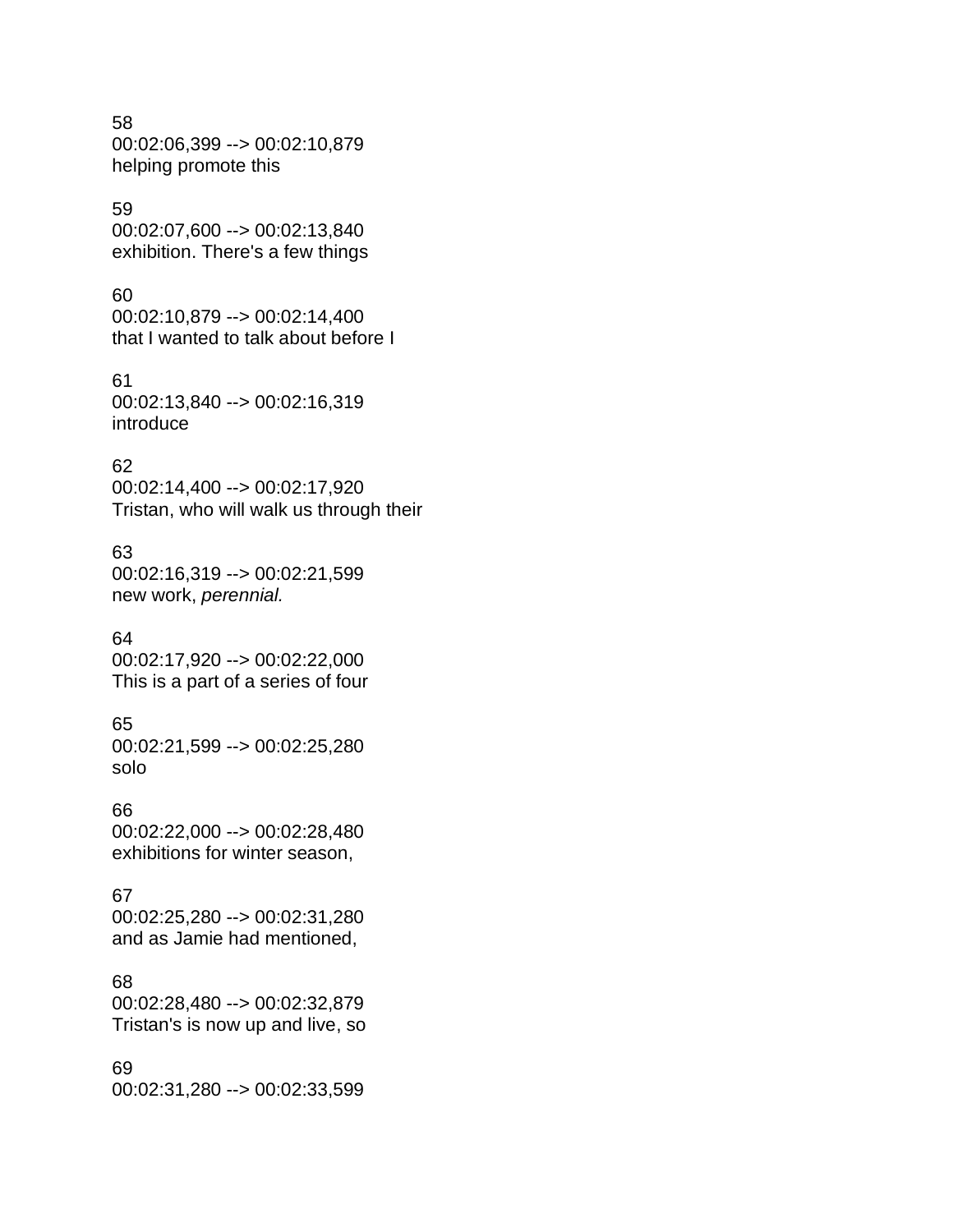definitely check out the link in the

70 00:02:32,879 --> 00:02:36,560 chat

71 00:02:33,599 --> 00:02:37,840 or go to our website, lamag.org, to see

72 00:02:36,560 --> 00:02:39,599 his show.

73 00:02:37,840 --> 00:02:41,360 But also in the series of shows coming

74 00:02:39,599 --> 00:02:45,599 up, February 4th

75 00:02:41,360 --> 00:02:49,200 we have Panteha Abareshi, March 4th

76 00:02:45,599 --> 00:02:51,360 we do have Maru Garcia coming up, and

77 00:02:49,200 --> 00:02:52,879 we're going to close it out with

78 00:02:51,360 --> 00:02:55,680 Alexander Dorriz

79 00:02:52,879 --> 00:02:55,920 opening––and all of these projects

80 00:02:55,680 --> 00:02:58,319 and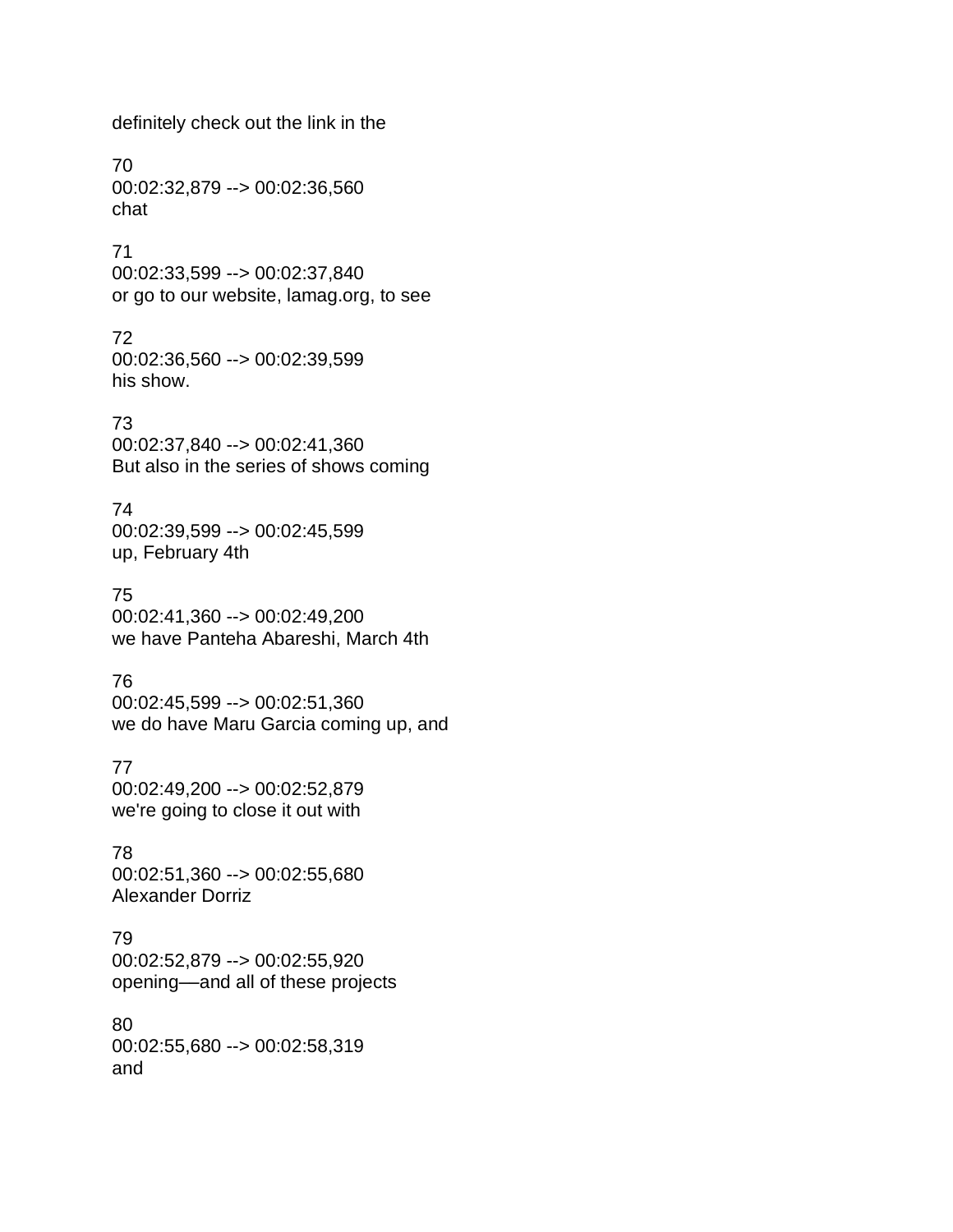#### 81

00:02:55,920 --> 00:03:00,080 installations are what will be online

#### 82

00:02:58,319 --> 00:03:01,840 and accessible through our website of

#### 83

00:03:00,080 --> 00:03:04,959 course, due to Covid.

#### 84

00:03:01,840 --> 00:03:06,640 As a reminder, nothing is currently in

#### 85

00:03:04,959 --> 00:03:08,800 our physical gallery, so please don't

#### 86

00:03:06,640 --> 00:03:10,000 show up and try knocking on our doors,

#### 87

00:03:08,800 --> 00:03:12,000 but they will be accessible on our

### 88

00:03:10,000 --> 00:03:14,720 website. And one last plug that I wanted

#### 89

00:03:12,000 --> 00:03:20,159 to do before we get started today

#### 90

00:03:14,720 --> 00:03:23,599 is coming up. Tristan again will be

#### 91

00:03:20,159 --> 00:03:26,640 leading a code literacy workshop

#### 92

00:03:23,599 --> 00:03:28,720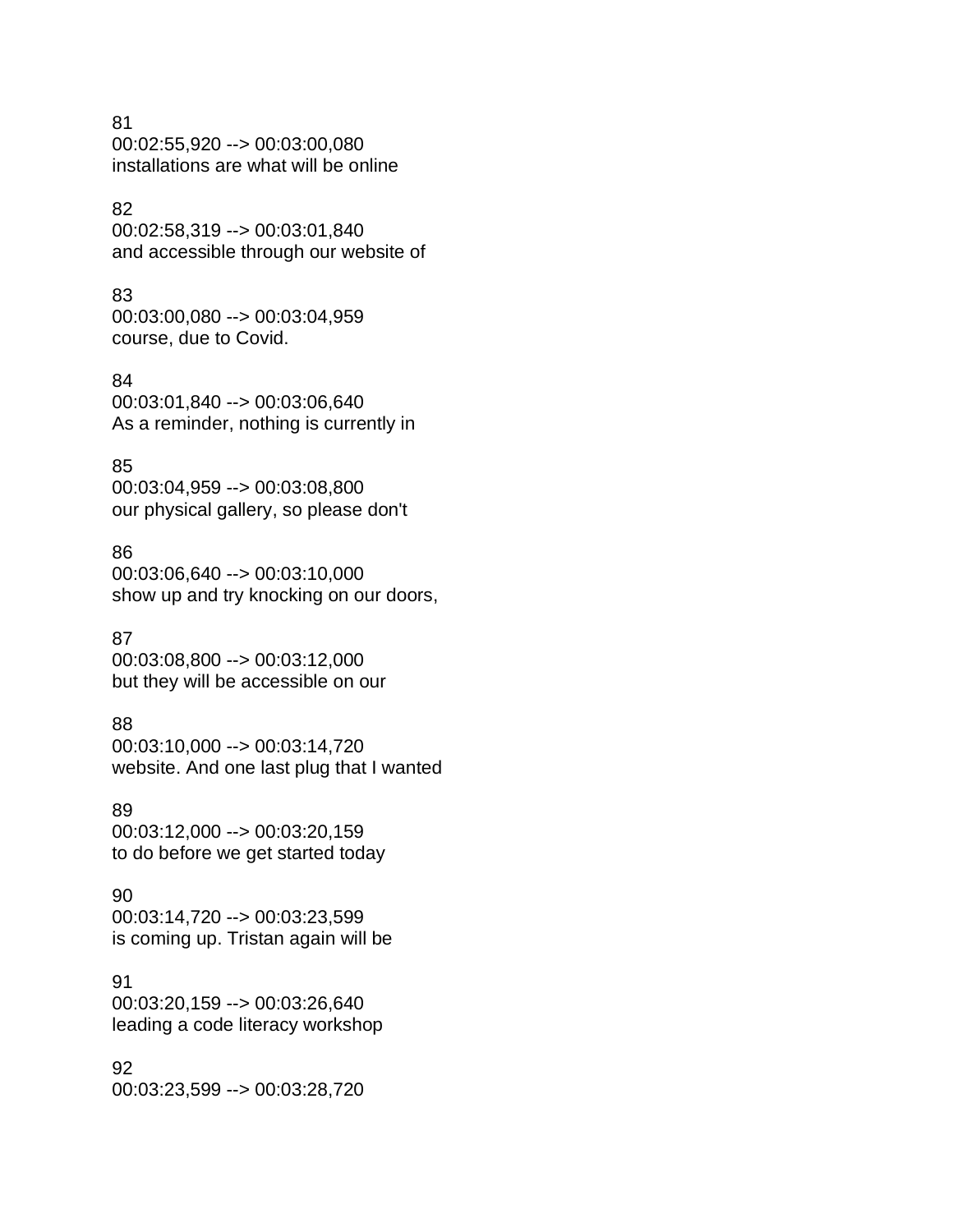that is for family,

#### 93

00:03:26,640 --> 00:03:30,319 is more family-friendly, I should say.

#### 94

00:03:28,720 --> 00:03:33,360 And that is coming up

#### 95

00:03:30,319 --> 00:03:36,319 Friday, January 29th at 1 pm.

#### 96

00:03:33,360 --> 00:03:38,640 And so, we have lots of other

#### 97

00:03:36,319 --> 00:03:40,239 fabulous programs coming up,

#### 98

00:03:38,640 --> 00:03:42,879 so please join our mailing list on our

#### 99

00:03:40,239 --> 00:03:46,000 website, and/or you can follow us

#### 100

00:03:42,879 --> 00:03:47,840 on our social media, and perhaps Jamie

#### 101

00:03:46,000 --> 00:03:49,200 could give another plug with the actual

### 102

00:03:47,840 --> 00:03:50,000 handles towards the end of this

# 103

00:03:49,200 --> 00:03:52,400 program.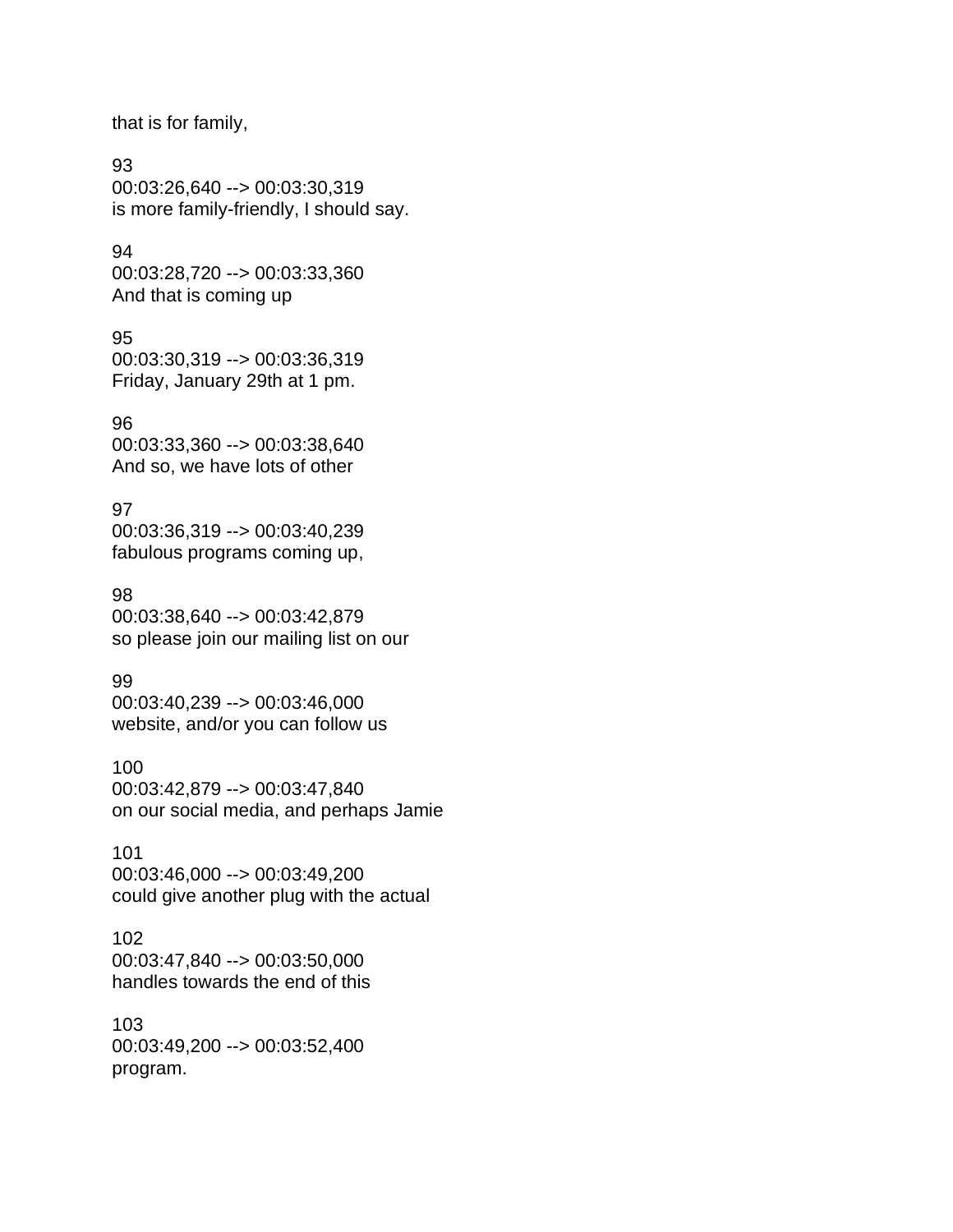104 00:03:50,000 --> 00:03:53,519 But that being said, just really

105 00:03:52,400 --> 00:03:54,959 quickly, you know,

106 00:03:53,519 --> 00:03:56,560 you're not here to see me. We want to

107 00:03:54,959 --> 00:03:59,680 hear Tristan talk.

108 00:03:56,560 --> 00:04:01,760 But, you know, just to

109 00:03:59,680 --> 00:04:03,120 give some brief context, you know,

110 00:04:01,760 --> 00:04:03,599 Tristan is here is going to walk us

111 00:04:03,120 --> 00:04:06,959 through

112 00:04:03,599 --> 00:04:08,799 *perennial*, and, you know, in general,

113 00:04:06,959 --> 00:04:11,760 Tristan's practice investigates the

114 00:04:08,799 --> 00:04:14,319 inherent biases of systems, data,

115 00:04:11,760 --> 00:04:15,599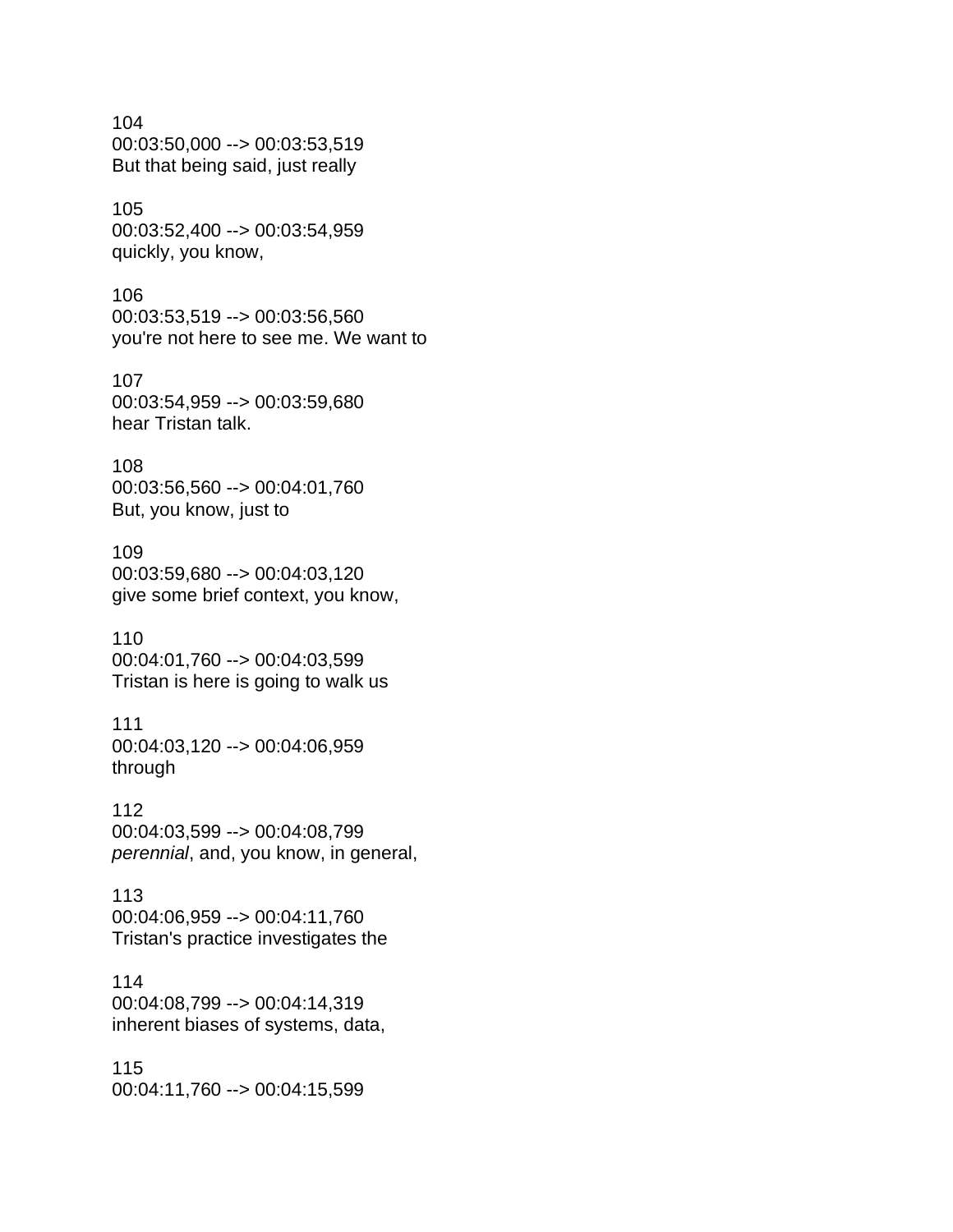and technologies, and how that dictates

116 00:04:14,319 --> 00:04:18,720 how we interact with

117 00:04:15,599 --> 00:04:19,440 one another. But furthermore, he's

118 00:04:18,720 --> 00:04:22,000 examining

119 00:04:19,440 --> 00:04:24,160 and reinventing technological

120 00:04:22,000 --> 00:04:27,280 systems that help facilitate

121 00:04:24,160 --> 00:04:28,080 conversations and relationships. So, as

122 00:04:27,280 --> 00:04:31,360 technology,

123 00:04:28,080 --> 00:04:34,240 you know, being critical, helps

124 00:04:31,360 --> 00:04:35,280 atomize and separate oftentimes in

125 00:04:34,240 --> 00:04:37,040 society.

126 00:04:35,280 --> 00:04:39,680 I think it's really important to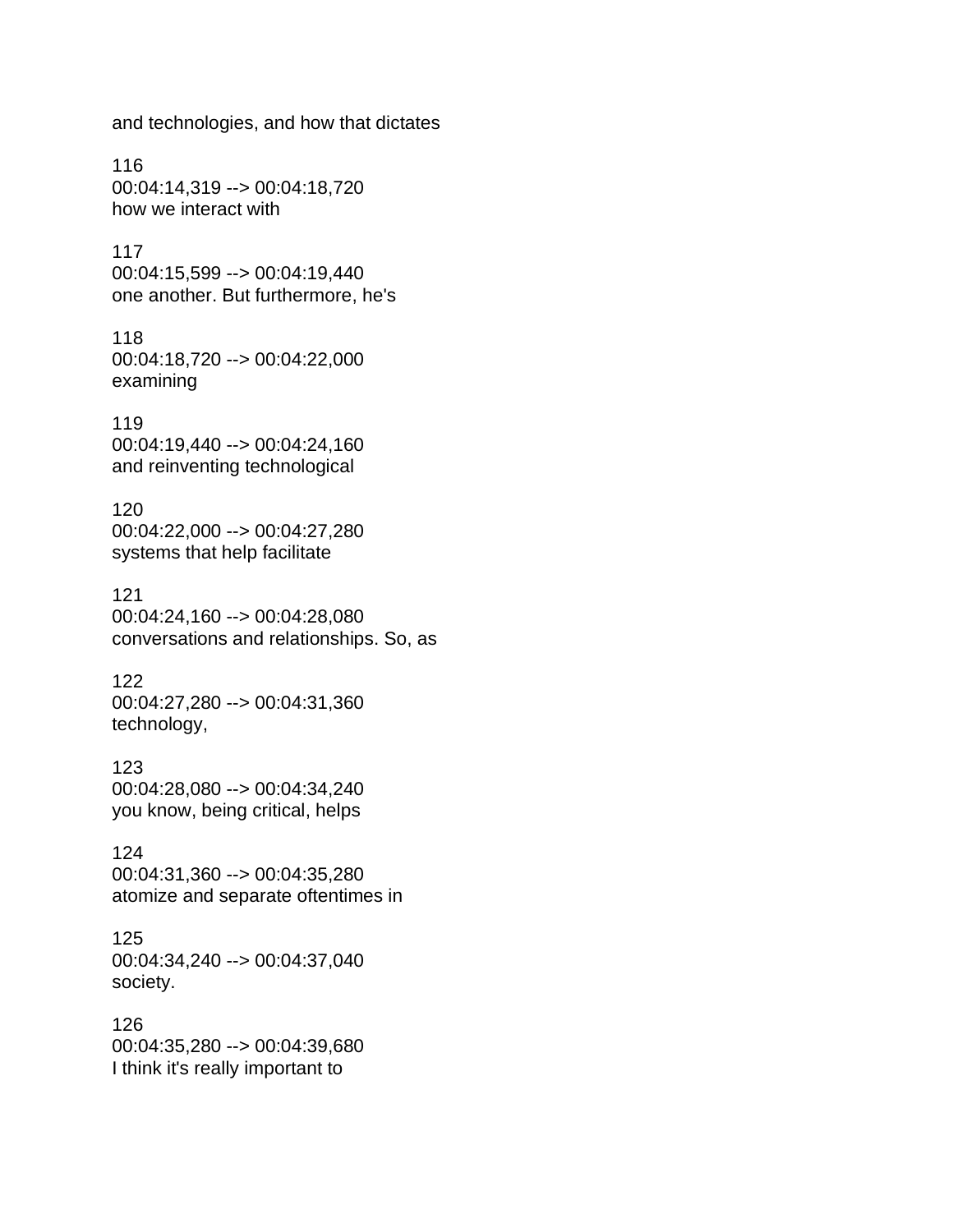127 00:04:37,040 --> 00:04:42,240 understand these technologies and 128 00:04:39,680 --> 00:04:43,600 Tristan is at the forefront in really 129 00:04:42,240 --> 00:04:45,759 examining how 130 00:04:43,600 --> 00:04:46,639 they could be utilized in a positive way 131 00:04:45,759 --> 00:04:49,680 in bringing 132 00:04:46,639 --> 00:04:50,320 people together. *perennial* 133 00:04:49,680 --> 00:04:53,680 comes 134 00:04:50,320 --> 00:04:56,720 out of this 135 00:04:53,680 --> 00:04:59,520 investigation. So, without further ado, 136 00:04:56,720 --> 00:05:00,160 I would like to introduce Tristan for 137 00:04:59,520 --> 00:05:04,240 today's 138 00:05:00,160 --> 00:05:04,240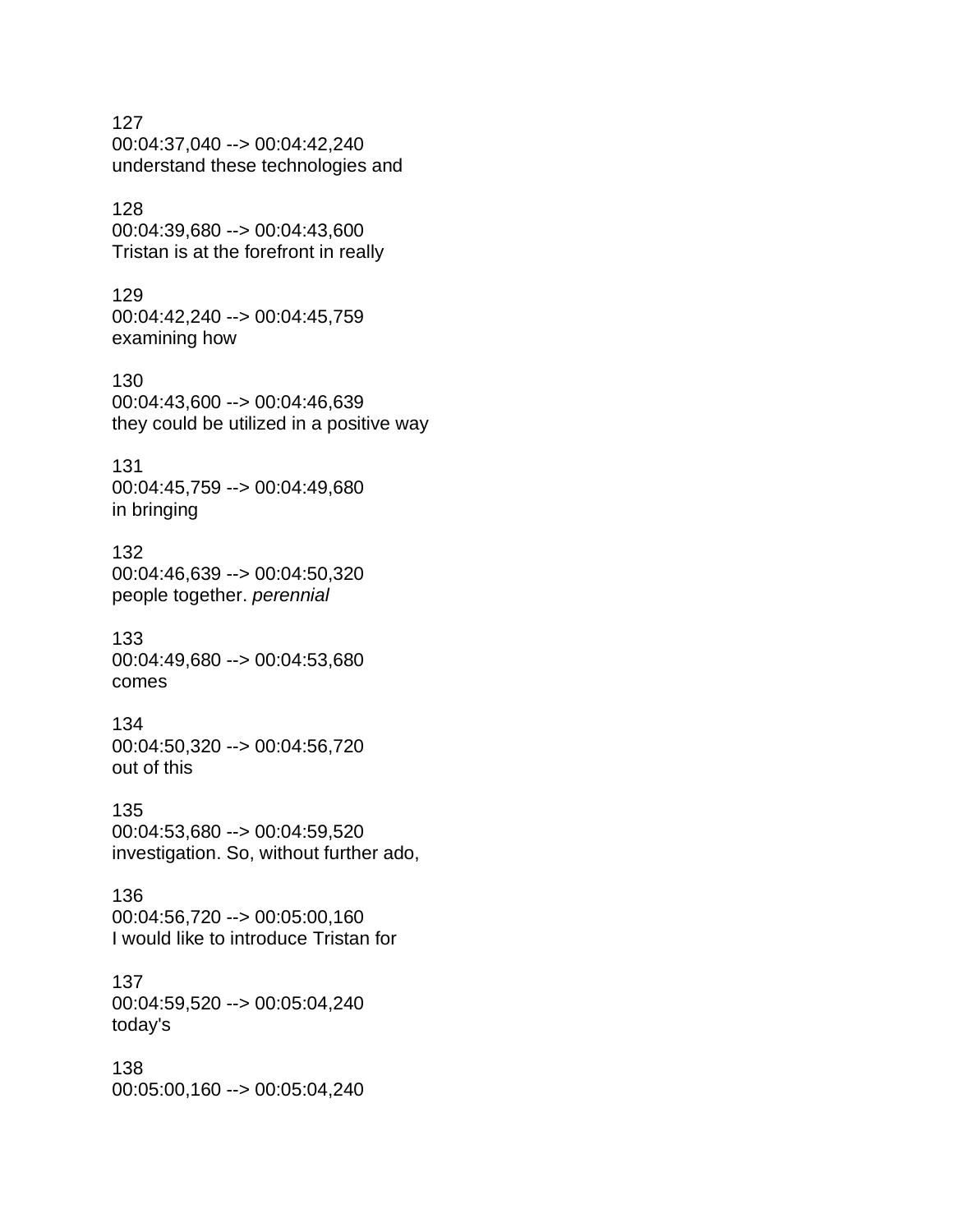talk. Tristan.

139 00:05:04,320 --> 00:05:09,199 Hi everyone. I'm so glad to be here. I

#### 140

00:05:07,680 --> 00:05:09,840 wish that I could engage with you all in

141 00:05:09,199 --> 00:05:12,320 person and

#### 142

00:05:09,840 --> 00:05:13,680 have something a little more intimate,

#### 143

00:05:12,320 --> 00:05:15,840 maybe

#### 144

00:05:13,680 --> 00:05:17,600 we'd be able to have a picnic at the

#### 145

00:05:15,840 --> 00:05:19,280 park right after this or something, if we

146

00:05:17,600 --> 00:05:22,800 were in better times, but

#### 147

00:05:19,280 --> 00:05:25,600 hopefully later in the year.

## 148

00:05:22,800 --> 00:05:26,560 I guess it's time to get started.

## 149

00:05:25,600 --> 00:05:28,960 Jamie can you––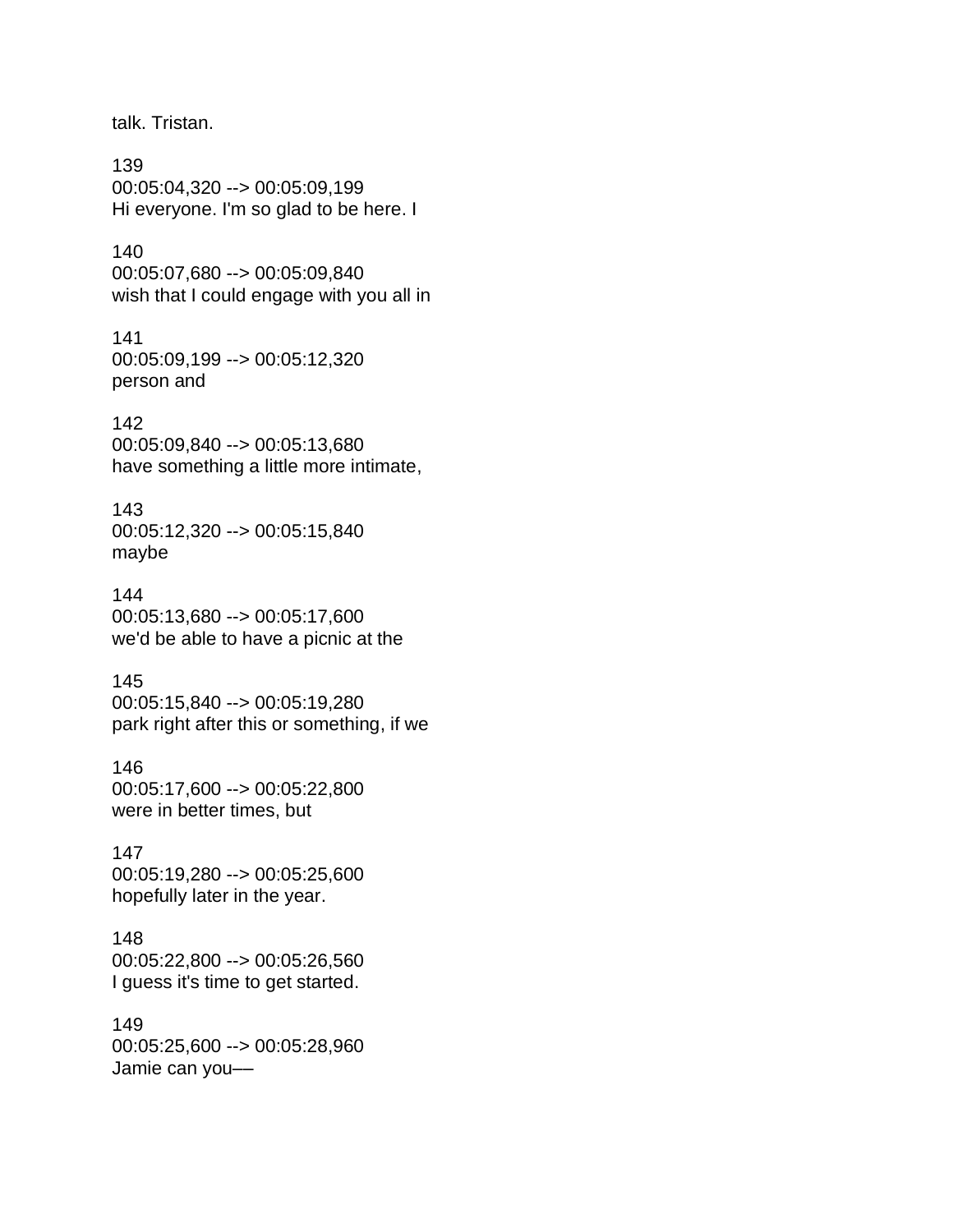150 00:05:26,560 --> 00:05:28,960 thank you.

#### 151

00:05:30,400 --> 00:05:38,880 So go ahead and go to the next slide

#### 152

00:05:32,720 --> 00:05:42,160 whenever you're ready.

153 00:05:38,880 --> 00:05:42,160 Can you play the video for me?

#### 154

00:05:44,639 --> 00:05:48,400 I wanted to show this video of some

#### 155

00:05:46,880 --> 00:05:51,600 software I made that was installed

#### 156

00:05:48,400 --> 00:05:53,199 in a show at Human Resources in 2019.

#### 157

00:05:51,600 --> 00:05:55,199 As Steve was kind of alluding to, a lot

#### 158

00:05:53,199 --> 00:05:57,600 of my interests are in the

159 00:05:55,199 --> 00:05:59,280 poetics of data and how we come to

#### 160

00:05:57,600 --> 00:06:01,680 understand space.

#### 161 00:05:59,280 --> 00:06:03,520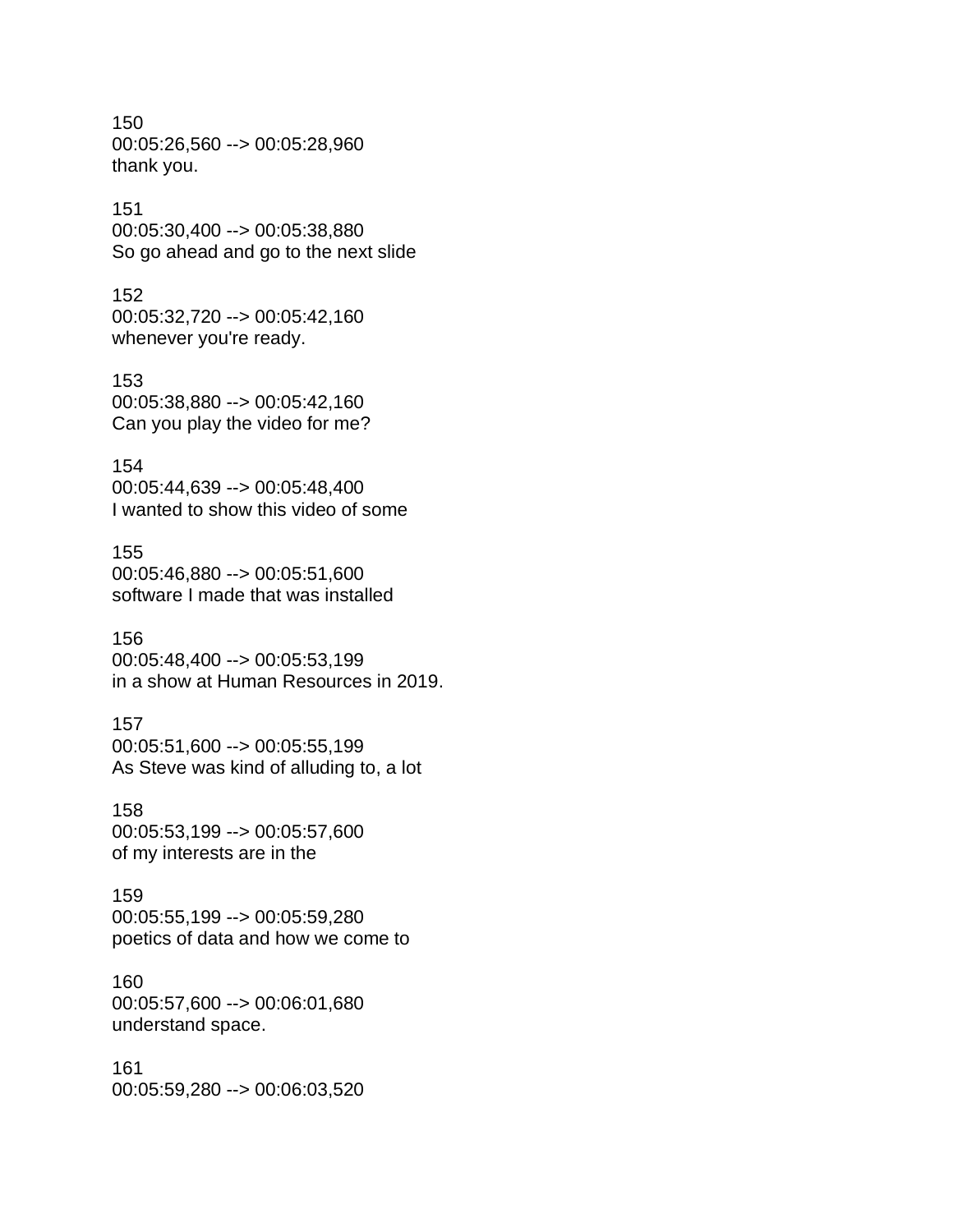So this video is a screen-recording of a

162 00:06:01,680 --> 00:06:04,960 program that I had written where it was

163 00:06:03,520 --> 00:06:06,639 interpreting live footage of the space

164 00:06:04,960 --> 00:06:09,039 and kind of constructing these

165 00:06:06,639 --> 00:06:11,440 topographical maps on the fly, based on

166 00:06:09,039 --> 00:06:13,039 the contours of objects and people's

167 00:06:11,440 --> 00:06:16,960 bodies.

168 00:06:13,039 --> 00:06:18,160 At the time, I was learning about––

169 00:06:16,960 --> 00:06:20,000 well, I was trying to get into these

170 00:06:18,160 --> 00:06:21,840 classes at UCLA

171 00:06:20,000 --> 00:06:23,120 that were in like, teaching mapping

172 00:06:21,840 --> 00:06:24,880 technologies,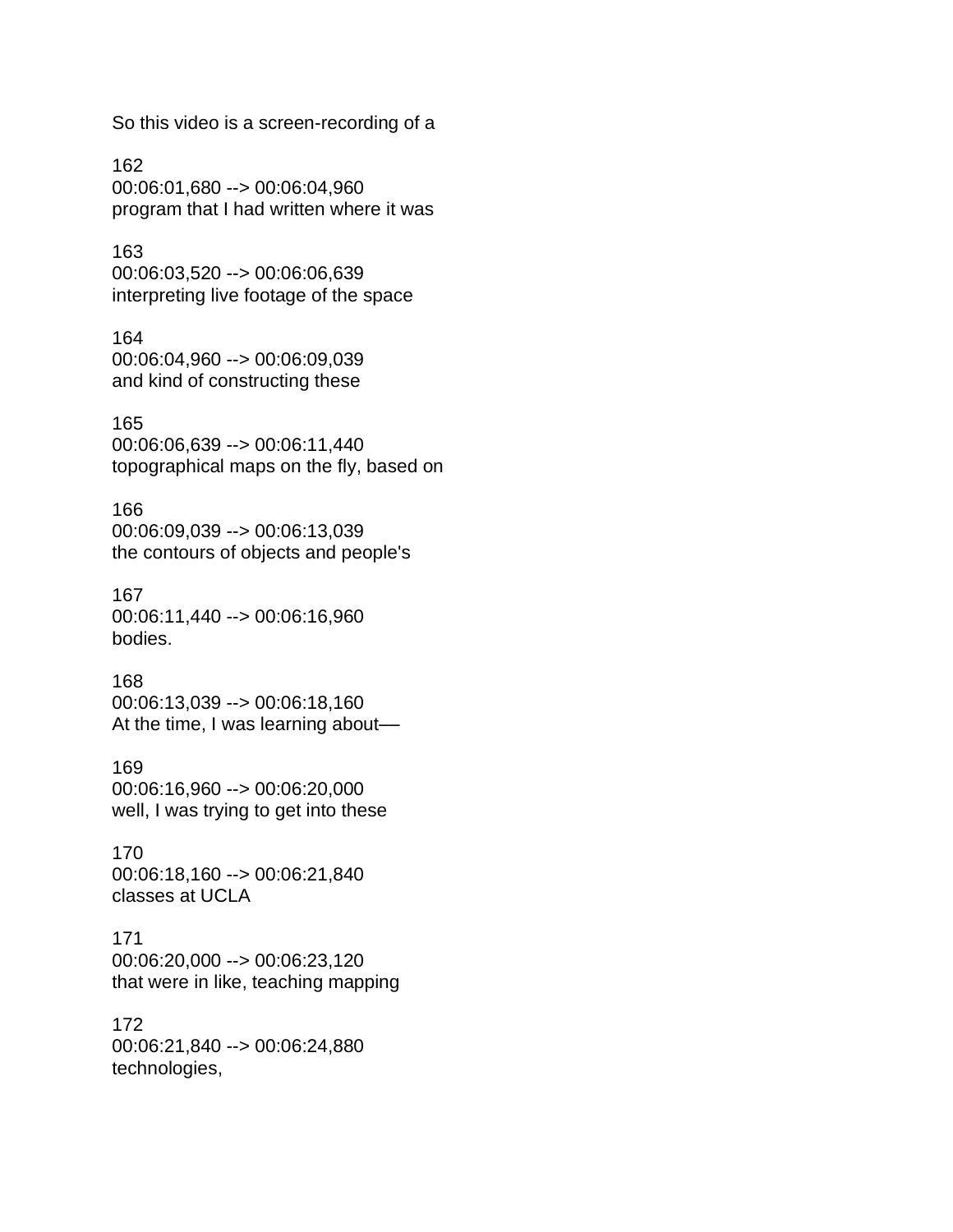173 00:06:23,120 --> 00:06:26,000 but I wasn't able to kind of enroll in

#### 174

00:06:24,880 --> 00:06:28,160 them, and so instead I was combing

#### 175

00:06:26,000 --> 00:06:30,800 through the US geological surveys

#### 176

00:06:28,160 --> 00:06:32,960 GIS data, and that's how I found this map

#### 177

00:06:30,800 --> 00:06:35,120 of the Mississippi river on the right.

#### 178

00:06:32,960 --> 00:06:38,160 It was made by Harold Fisk, and they used

#### 179

00:06:35,120 --> 00:06:40,880 it for the US army corps.

#### 180

00:06:38,160 --> 00:06:42,160 And I guess I was really drawn into how

#### 181

00:06:40,880 --> 00:06:44,240 much it deviated from

182 00:06:42,160 --> 00:06:47,440 traditional representations of rivers,

## 183

00:06:44,240 --> 00:06:50,000 streams, and other waterways.

#### 184 00:06:47,440 --> 00:06:51,599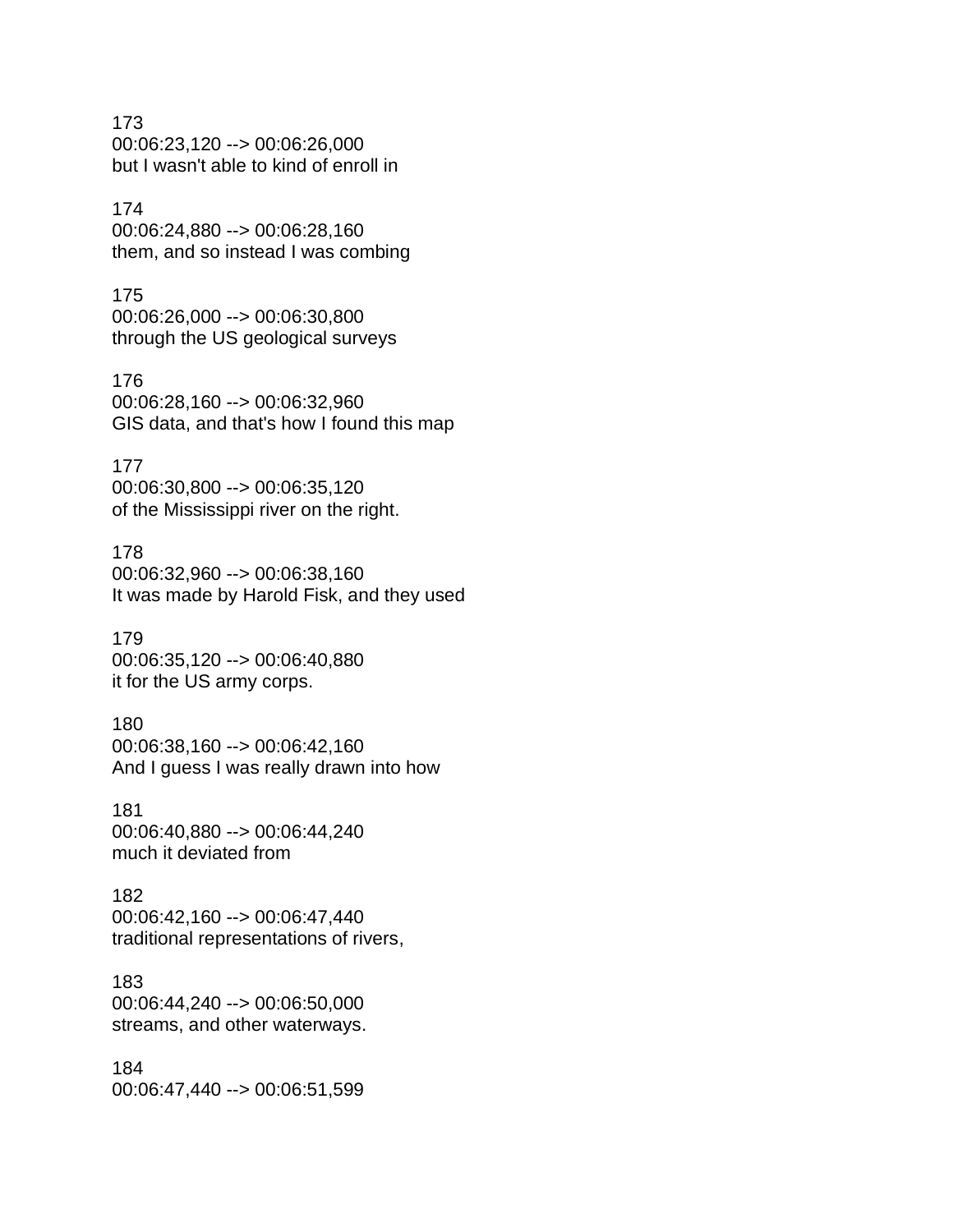I guess by that I mean, instead of a

185 00:06:50,000 --> 00:06:53,759 single blue line, there's this like

186 00:06:51,599 --> 00:06:54,880 explosion of colors there, and each color

187 00:06:53,759 --> 00:06:56,479 is supposed to represent a past

188 00:06:54,880 --> 00:06:57,759 iteration of the river and the paths

189 00:06:56,479 --> 00:07:00,160 that it took.

190 00:06:57,759 --> 00:07:01,680 So what Harold Fisk was

191 00:07:00,160 --> 00:07:02,880 emphasizing was trying to kind of

192 00:07:01,680 --> 00:07:06,560 represent

193 00:07:02,880 --> 00:07:08,720 this river's evolution over time.

194 00:07:06,560 --> 00:07:11,039 Most maps aren't really concerned with

195 00:07:08,720 --> 00:07:11,759 this, and they just kind of focus on a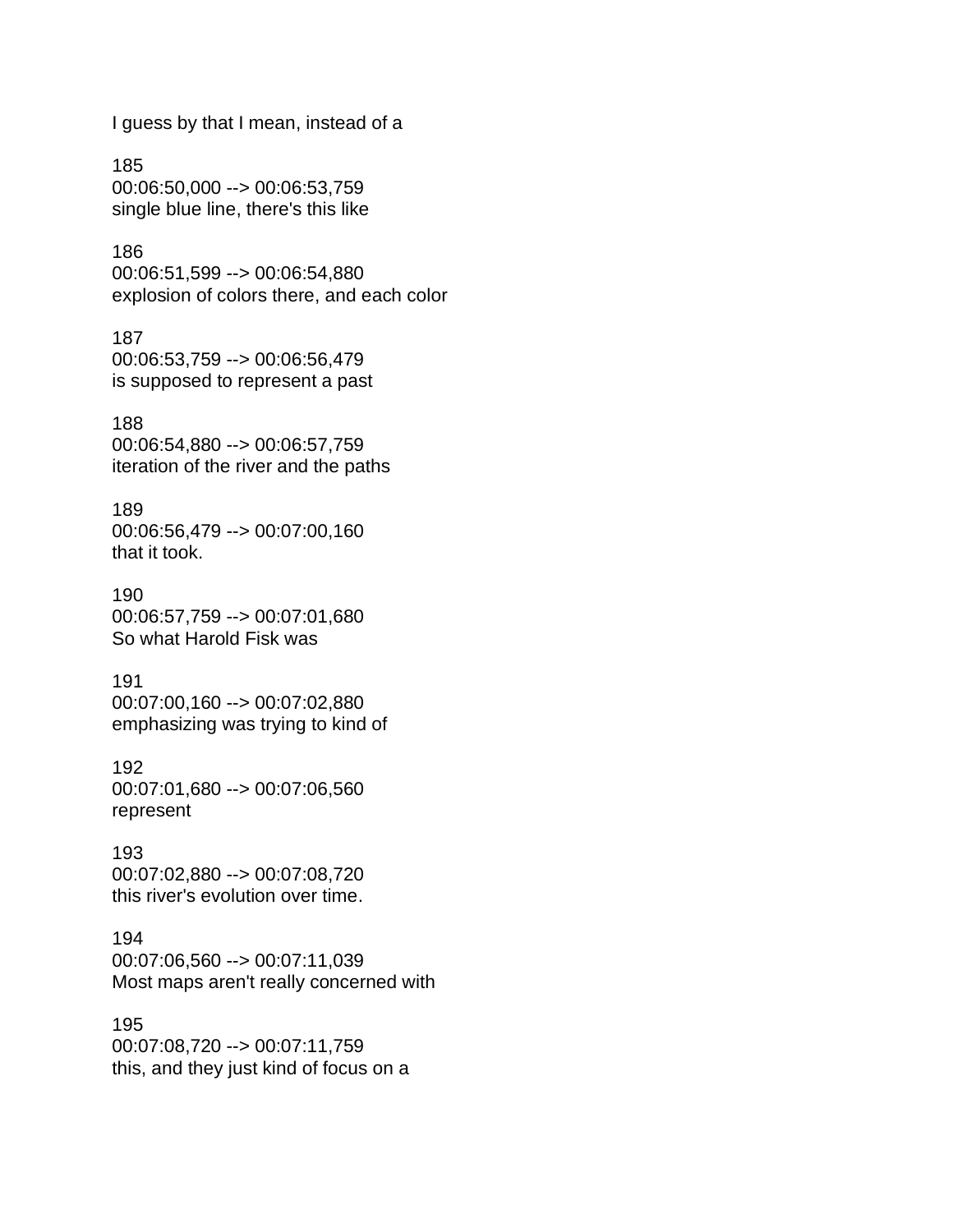196 00:07:11,039 --> 00:07:13,199 fixed set

#### 197

00:07:11,759 --> 00:07:15,280 of details to help you navigate your

#### 198

00:07:13,199 --> 00:07:16,000 environment. And that's kind of really

199 00:07:15,280 --> 00:07:17,840 what's powerful

#### 200 00:07:16,000 --> 00:07:19,840 about the map as a representational

201 00:07:17,840 --> 00:07:21,680 image. They make a place knowable,

#### 202

00:07:19,840 --> 00:07:24,639 and like, allow something immense and

#### 203

00:07:21,680 --> 00:07:26,639 complicated like the Mississippi River,

#### 204

00:07:24,639 --> 00:07:29,039 or a city, or another landscape, or

## 205

00:07:26,639 --> 00:07:30,720 environment,

#### 206

00:07:29,039 --> 00:07:32,160 make it knowable and able to be resolved

#### 207

00:07:30,720 --> 00:07:33,759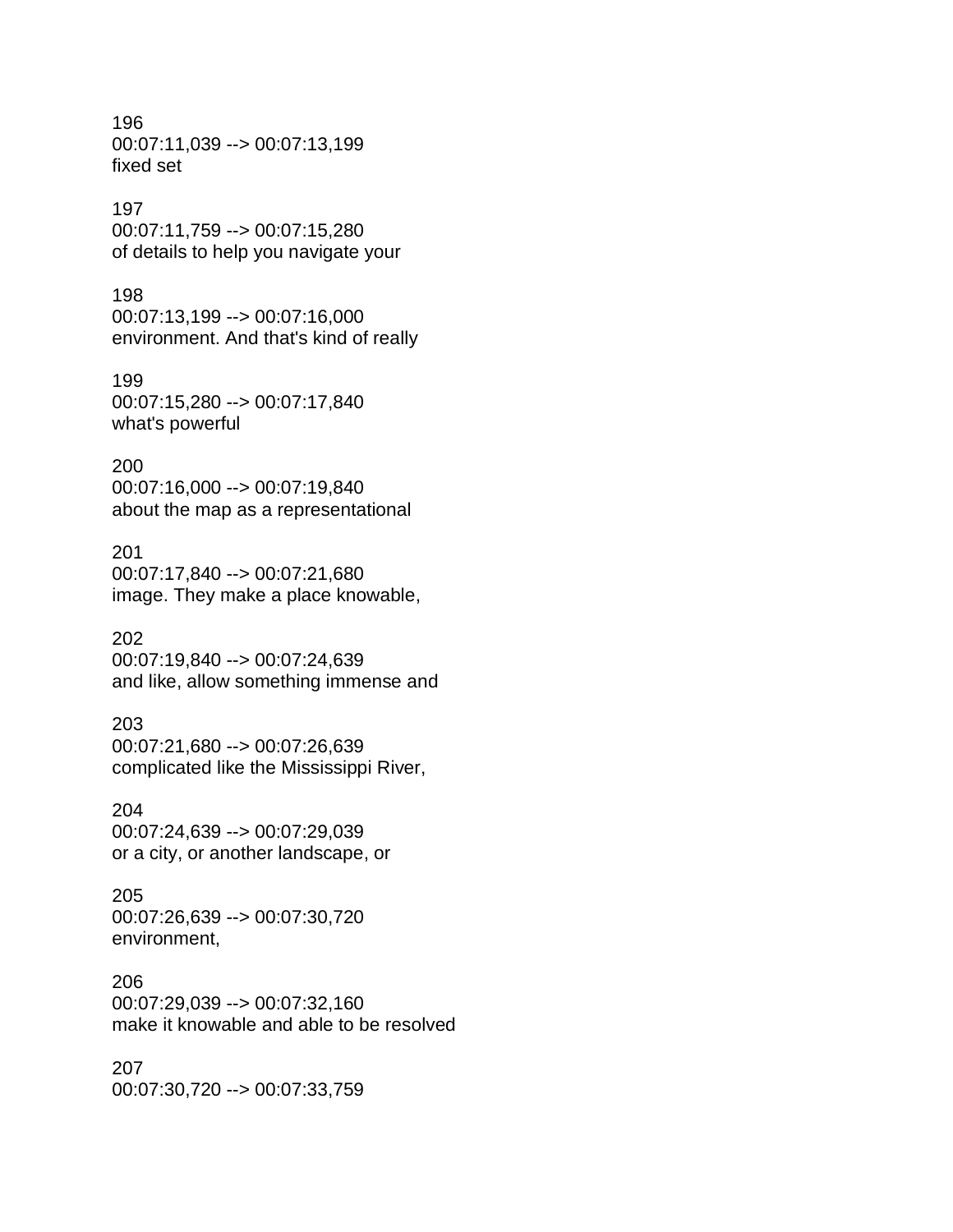right away.

208 00:07:32,160 --> 00:07:35,520 In the case of the Mississippi River,

209 00:07:33,759 --> 00:07:36,720 like if you look into the history of

210 00:07:35,520 --> 00:07:40,400 how it's been

211 00:07:36,720 --> 00:07:41,919 used, this knowability ended up becoming

212 00:07:40,400 --> 00:07:44,639 the precursor to

213 00:07:41,919 --> 00:07:46,639 its management and extraction as a

214 00:07:44,639 --> 00:07:49,840 natural resource.

215 00:07:46,639 --> 00:07:51,680 So, if you read maps in this way, they

216 00:07:49,840 --> 00:07:52,879 kind of become entangled in power and

217 00:07:51,680 --> 00:07:55,440 infrastructure, and

218 00:07:52,879 --> 00:07:56,240 political boundaries, and also land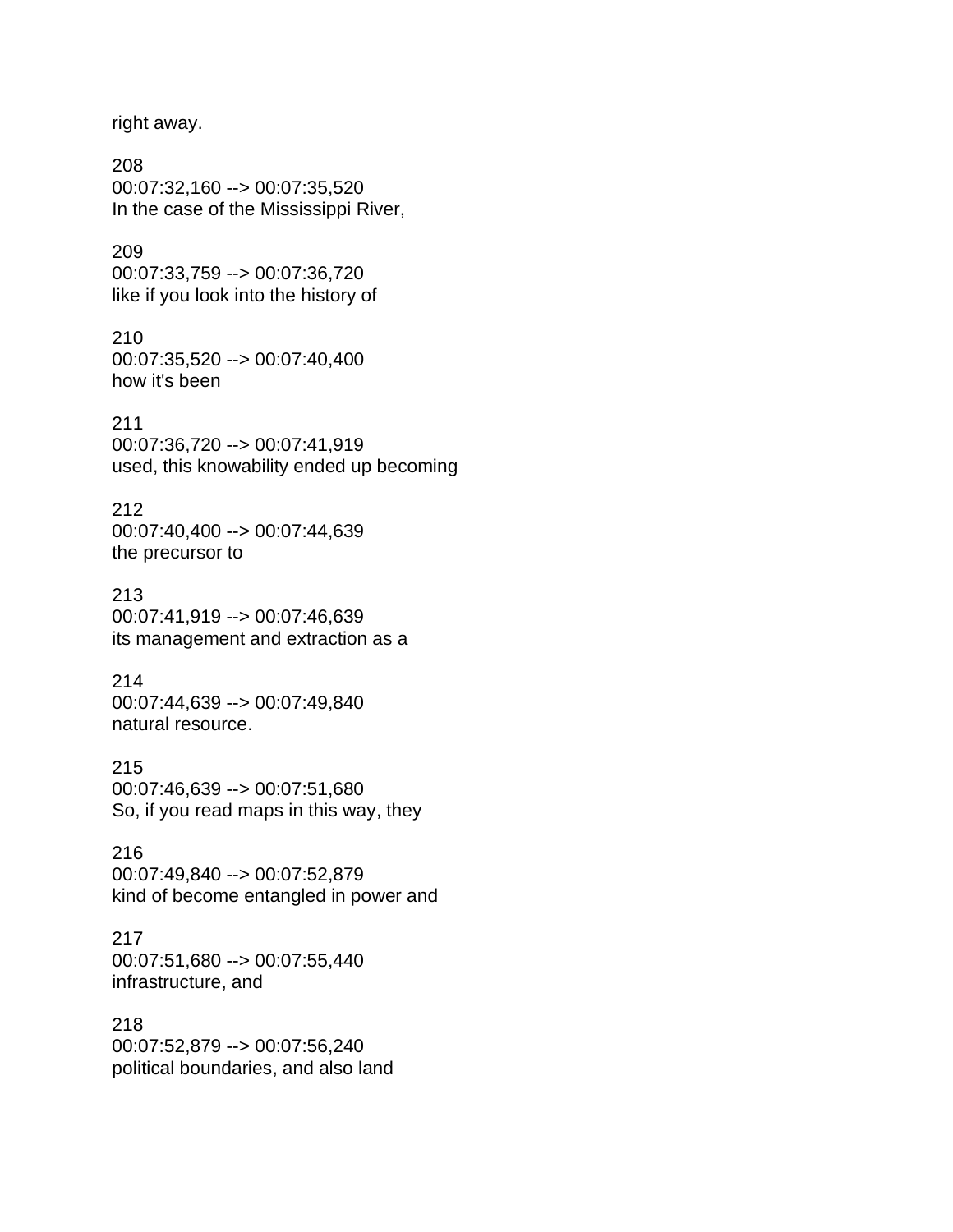219 00:07:55,440 --> 00:07:57,680 ownership,

#### 220

00:07:56,240 --> 00:08:01,039 which is one of the oldest ways of

#### 221

00:07:57,680 --> 00:08:03,360 accumulating wealth in America.

#### 222

00:08:01,039 --> 00:08:04,720 And one way that the *perennial* project

#### 223

00:08:03,360 --> 00:08:06,319 was functioning for me is that it's this

#### 224

00:08:04,720 --> 00:08:07,440 kind of sustained inquiry into mapping

## 225

00:08:06,319 --> 00:08:10,319 and observation.

#### 226

00:08:07,440 --> 00:08:11,520 So this software was kind of an

#### 227

00:08:10,319 --> 00:08:16,639 exploratory

### 228

00:08:11,520 --> 00:08:16,639 genesis for that. Next slide please.

#### 229

00:08:24,879 --> 00:08:28,639 So, what eventually led up to the book

#### 230 00:08:28,000 --> 00:08:32,080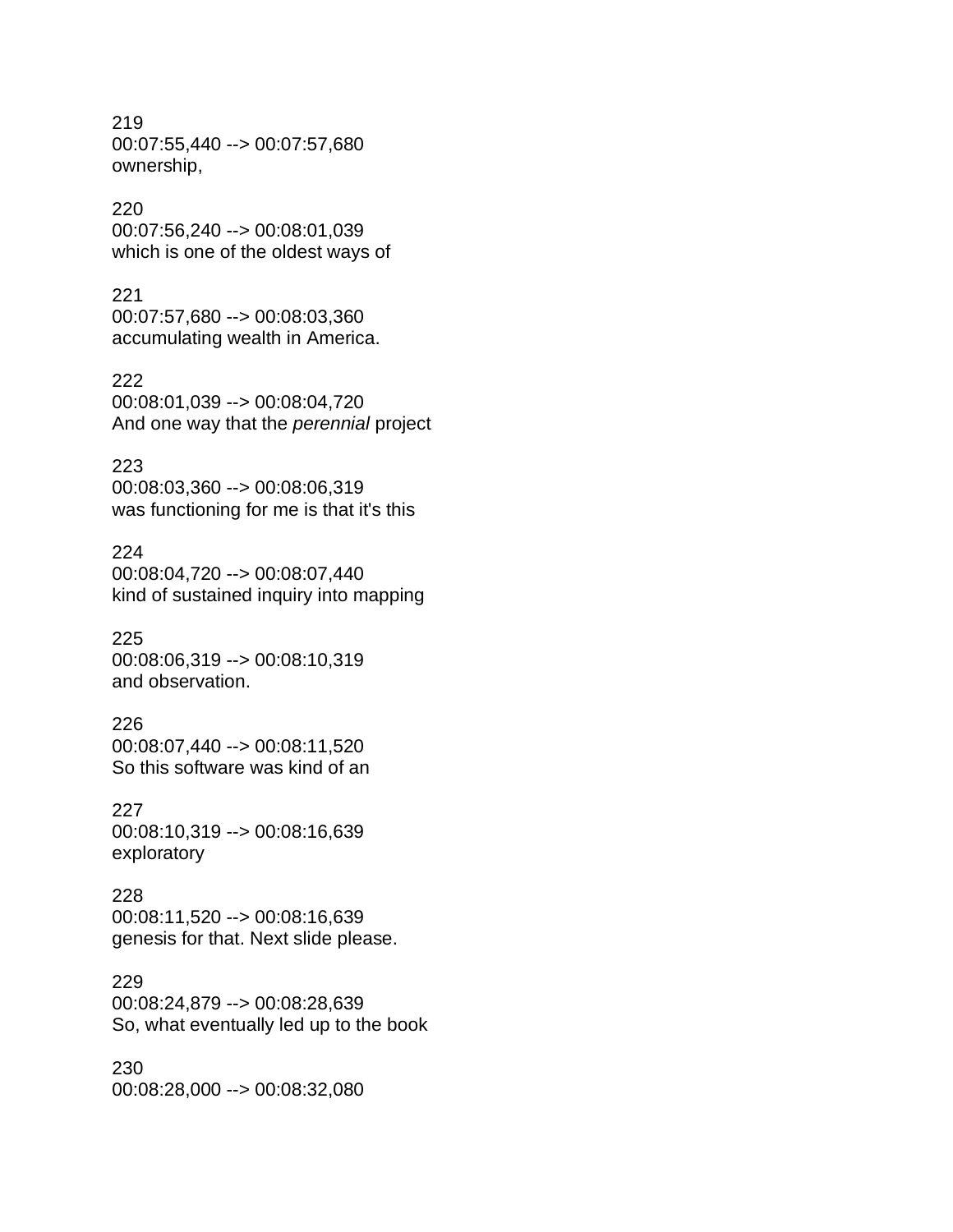was this

231 00:08:28,639 --> 00:08:33,839 personal website I made

232 00:08:32,080 --> 00:08:35,120 where I took this 3D scanner to this

233 00:08:33,839 --> 00:08:37,760 orange tree in my backyard and

234 00:08:35,120 --> 00:08:39,360 mapped the lighting in the scene to the

235 00:08:37,760 --> 00:08:41,599 sun's position in the sky, and so

236 00:08:39,360 --> 00:08:44,240 where the lighting is kind of

237 00:08:41,599 --> 00:08:46,720 coming from is supposed to

238 00:08:44,240 --> 00:08:48,800 map one-to-one to where the sun was at

239 00:08:46,720 --> 00:08:50,480 that point in time.

240 00:08:48,800 --> 00:08:52,160 And at this point, I was getting kind of

241 00:08:50,480 --> 00:08:53,600 frustrated with technology, actually,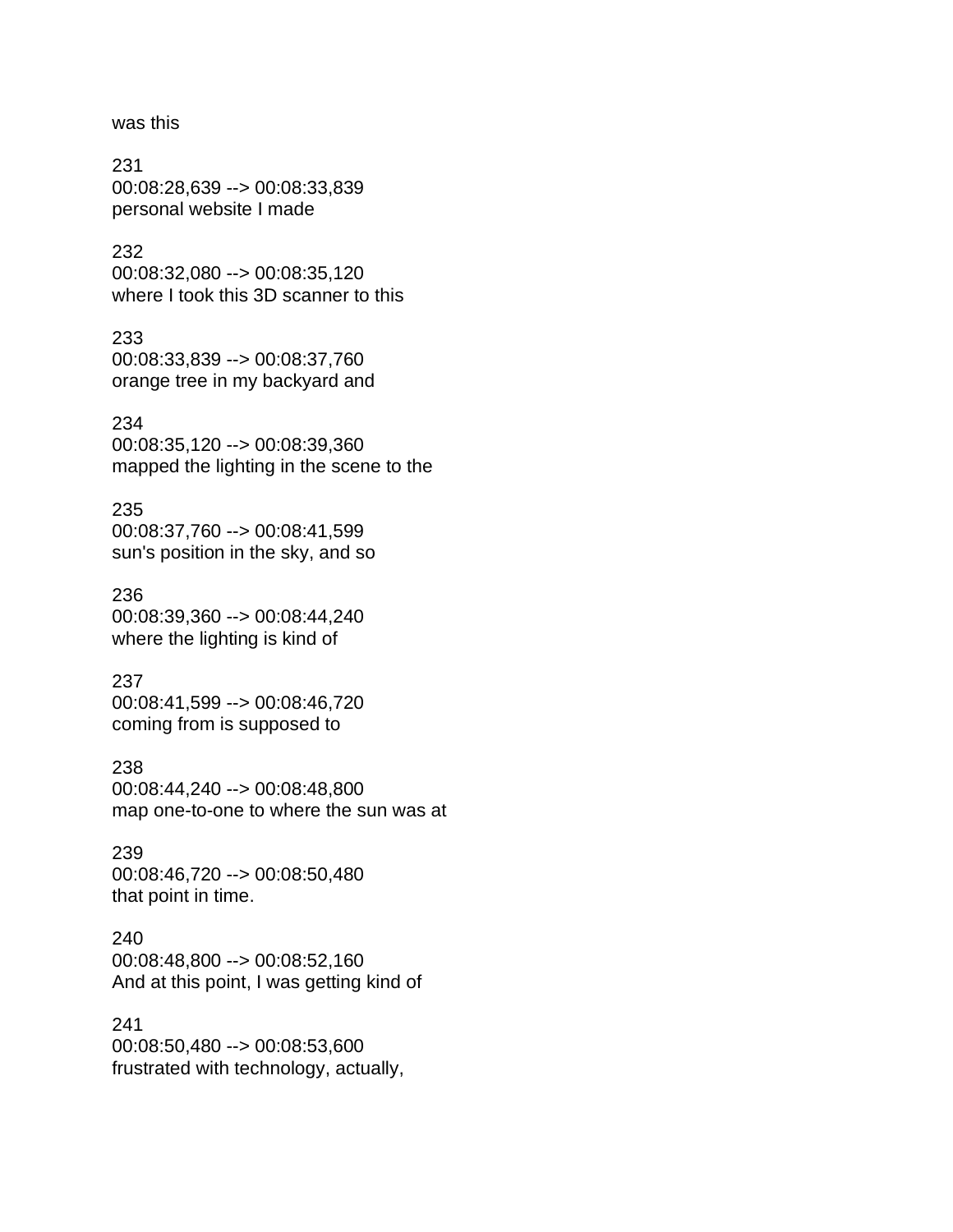#### 242

00:08:52,160 --> 00:08:55,680 and this frustration had been just

#### 243

00:08:53,600 --> 00:08:57,360 stating for a while, because

#### 244

00:08:55,680 --> 00:08:58,800 in the summer prior, I had been in this

#### 245

00:08:57,360 --> 00:09:01,360 weird "startup

#### 246

00:08:58,800 --> 00:09:03,440 masquerading as social good" situation in

#### 247

00:09:01,360 --> 00:09:06,000 the Philippines, and it had this

#### 248

00:09:03,440 --> 00:09:06,480 Silicon Valley sensation where we

#### 249

00:09:06,000 --> 00:09:08,000 weren't

#### 250

00:09:06,480 --> 00:09:10,320 really questioning the kind of

#### 251

00:09:08,000 --> 00:09:12,800 extractive settler colonial ideologies

#### 252

00:09:10,320 --> 00:09:15,519 that were embedded in technology.

#### 253 00:09:12,800 --> 00:09:16,560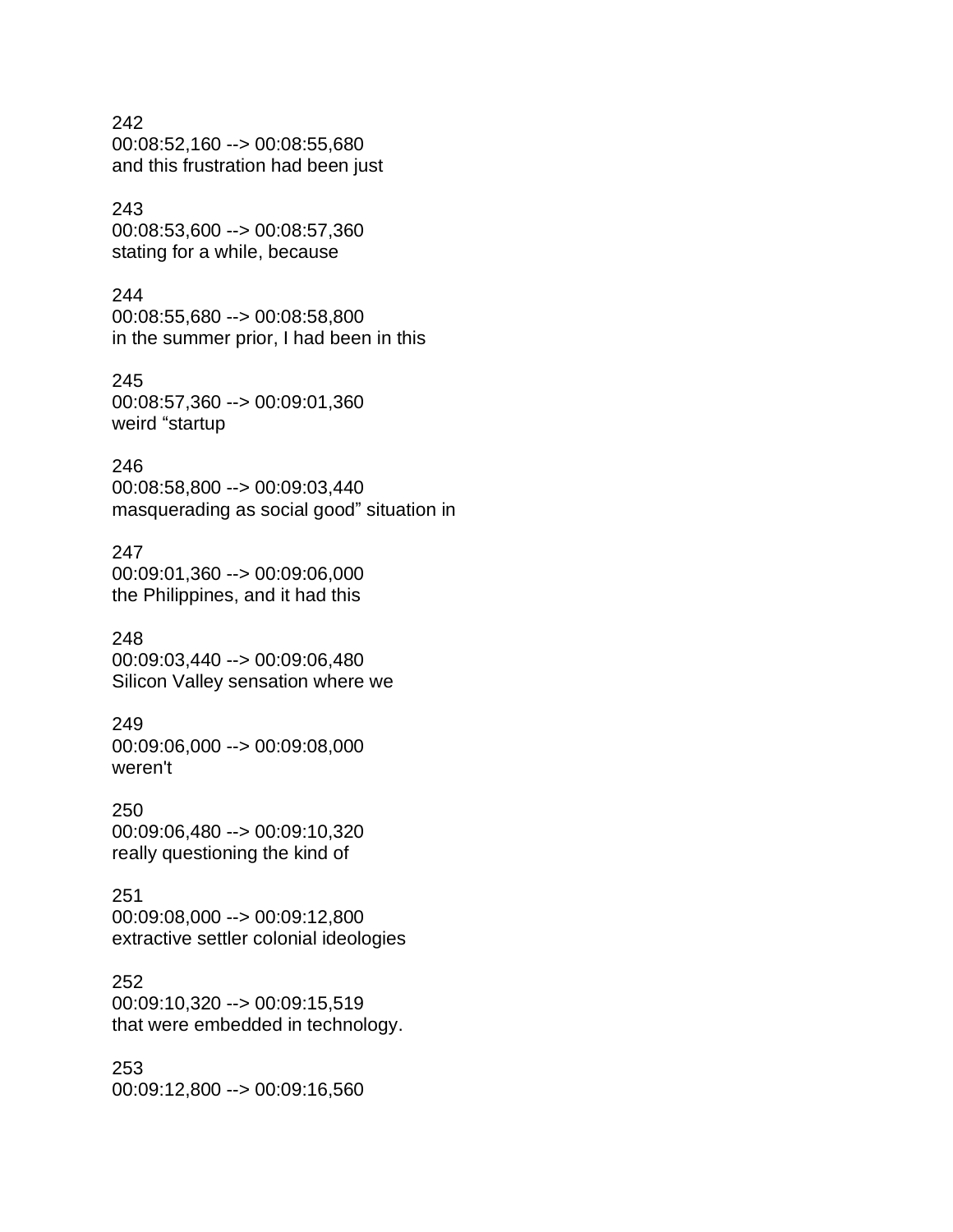And so, we were making things on a screen

254 00:09:15,519 --> 00:09:18,000 at this point,

255 00:09:16,560 --> 00:09:20,320 in the year, I think it was like

256 00:09:18,000 --> 00:09:22,640 around 2019, it felt so alienating.

257 00:09:20,320 --> 00:09:25,200 Everything I did was so mediated in a

258 00:09:22,640 --> 00:09:28,080 way that didn't satisfy me.

259 00:09:25,200 --> 00:09:30,480 And it was partly this alienation, and

260 00:09:28,080 --> 00:09:31,920 also kind of just the osmosis of living

261 00:09:30,480 --> 00:09:33,440 with my roommate, who was doing really

262 00:09:31,920 --> 00:09:34,399 beautiful work with cyanotypes at the

263 00:09:33,440 --> 00:09:37,680 time,

264 00:09:34,399 --> 00:09:40,560 but I started making my own. I was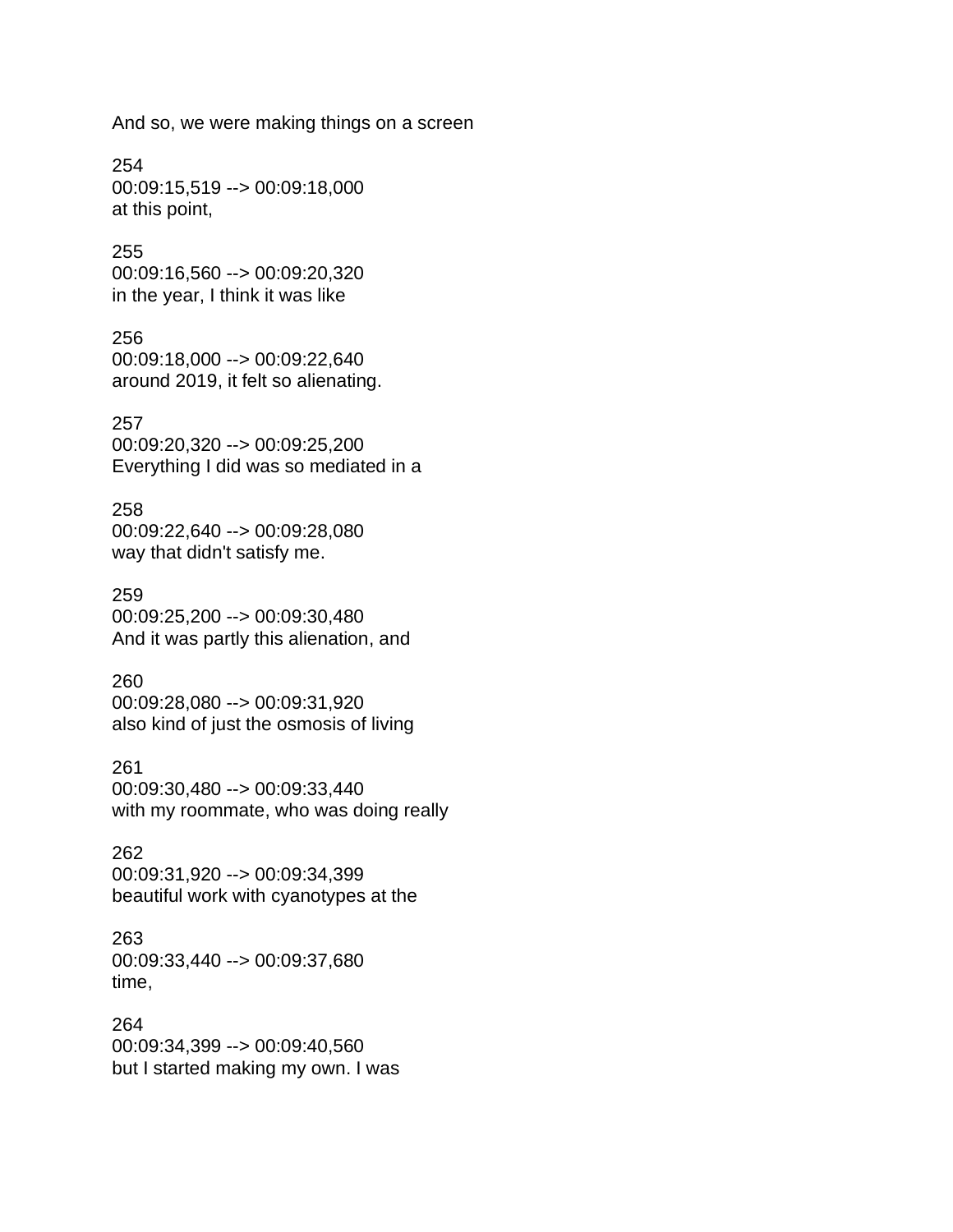265 00:09:37,680 --> 00:09:41,920 excited by the idea of kind of, using my

## 266

00:09:40,560 --> 00:09:43,600 own data for some of the machine

## 267

00:09:41,920 --> 00:09:45,279 learning I was getting into, because so

268 00:09:43,600 --> 00:09:46,640 many issues in machine learning and

### 269 00:09:45,279 --> 00:09:49,279 artificial intelligence

270 00:09:46,640 --> 00:09:50,480 is this like, collection of people's data

271 00:09:49,279 --> 00:09:52,720 without their consent,

## 272

00:09:50,480 --> 00:09:54,160 awareness, or no frameworks for

273 00:09:52,720 --> 00:09:56,480 accountability.

#### 274 00:09:54,160 --> 00:09:57,440 And this was an opportunity to kind of,

275 00:09:56,480 --> 00:10:00,480 not really,

276 00:09:57,440 --> 00:10:04,160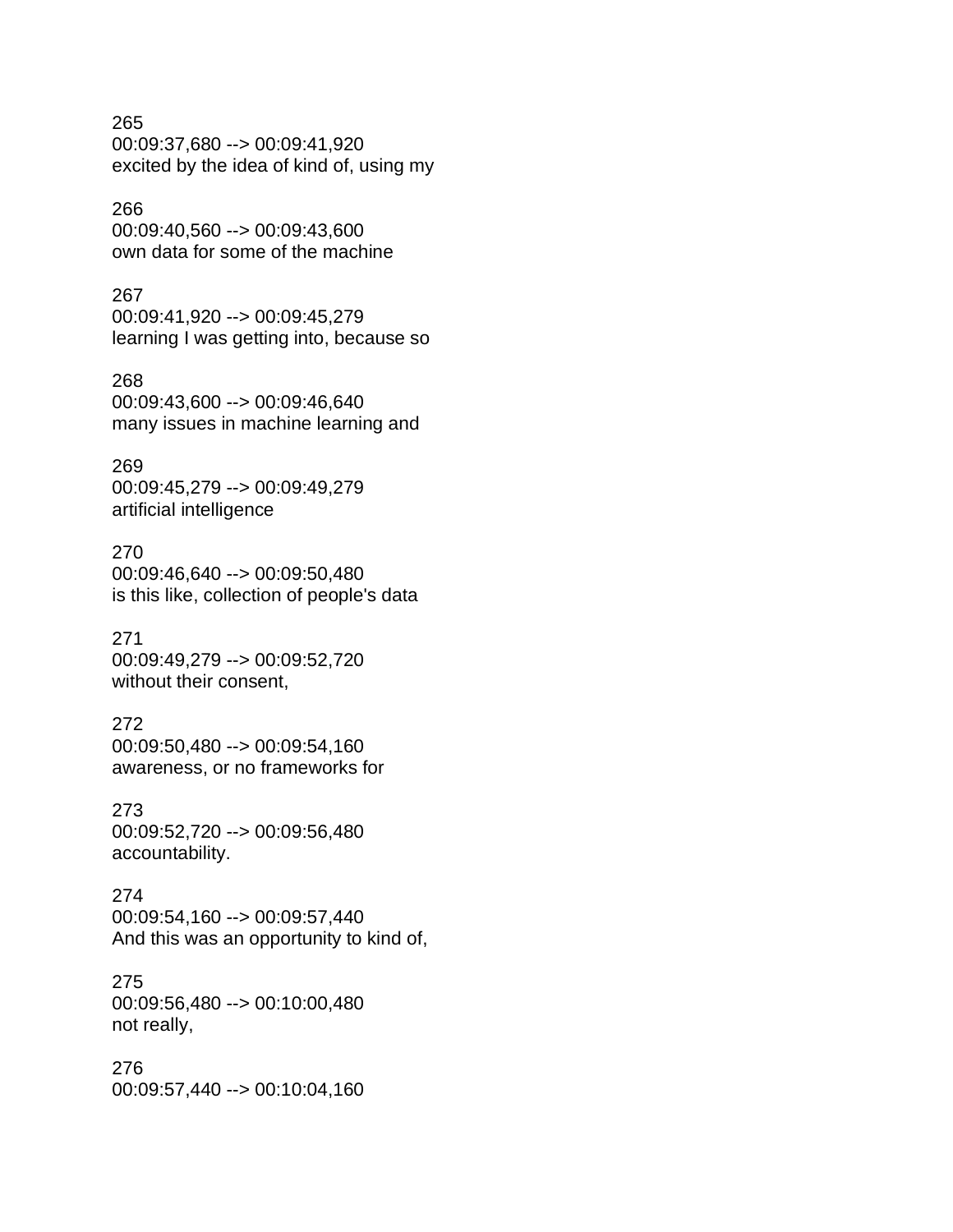not sidestep those issues,

277 00:10:00,480 --> 00:10:06,000 but to perform all of these calculations

278 00:10:04,160 --> 00:10:07,360 on myself, and to kind of work with my

279 00:10:06,000 --> 00:10:08,560 own data set, and not just things that I

280 00:10:07,360 --> 00:10:11,360 scrape online

281 00:10:08,560 --> 00:10:11,360 without permission.

282 00:10:11,680 --> 00:10:19,839 Next slide, please.

283 00:10:20,640 --> 00:10:25,680 This is funny. Okay, so I was still

284 00:10:24,079 --> 00:10:29,279 kind of interested in the

285 00:10:25,680 --> 00:10:29,920 visual language of maps, so I figured out

286 00:10:29,279 --> 00:10:33,519 how to

287 00:10:29,920 --> 00:10:34,560 brush off the––it's a short video, you can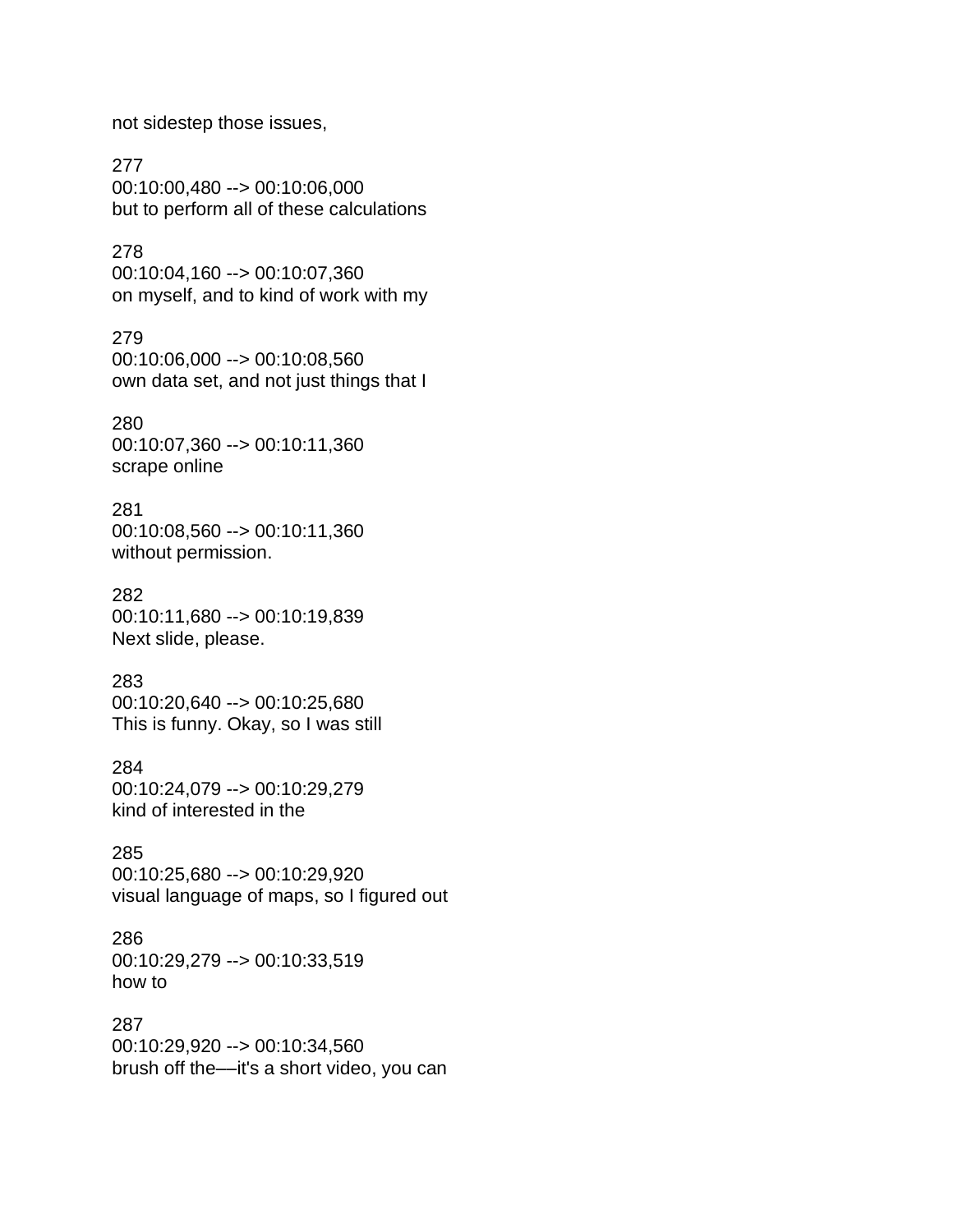#### 288 00:10:33,519 --> 00:10:37,839 loop it, Jamie,

#### 289

00:10:34,560 --> 00:10:37,839 by right-clicking on it, I think.

#### 290

00:10:39,680 --> 00:10:43,920 I figured out how to brush off the

291 00:10:42,240 --> 00:10:46,399 external tissue

#### 292

00:10:43,920 --> 00:10:48,320 of these leaves in a way that preserve

#### 293

00:10:46,399 --> 00:10:50,720 the vascular structure.

#### 294

00:10:48,320 --> 00:10:52,079 You have to be really gentle, or else you

#### 295

00:10:50,720 --> 00:10:54,320 risk destroying

#### 296

00:10:52,079 --> 00:10:55,440 the whole thing. And I was pretty tender

#### 297

00:10:54,320 --> 00:10:57,279 in this video, but

#### 298

00:10:55,440 --> 00:10:58,880 you'll see in some of the cyanotypes

#### 299

00:10:57,279 --> 00:11:00,399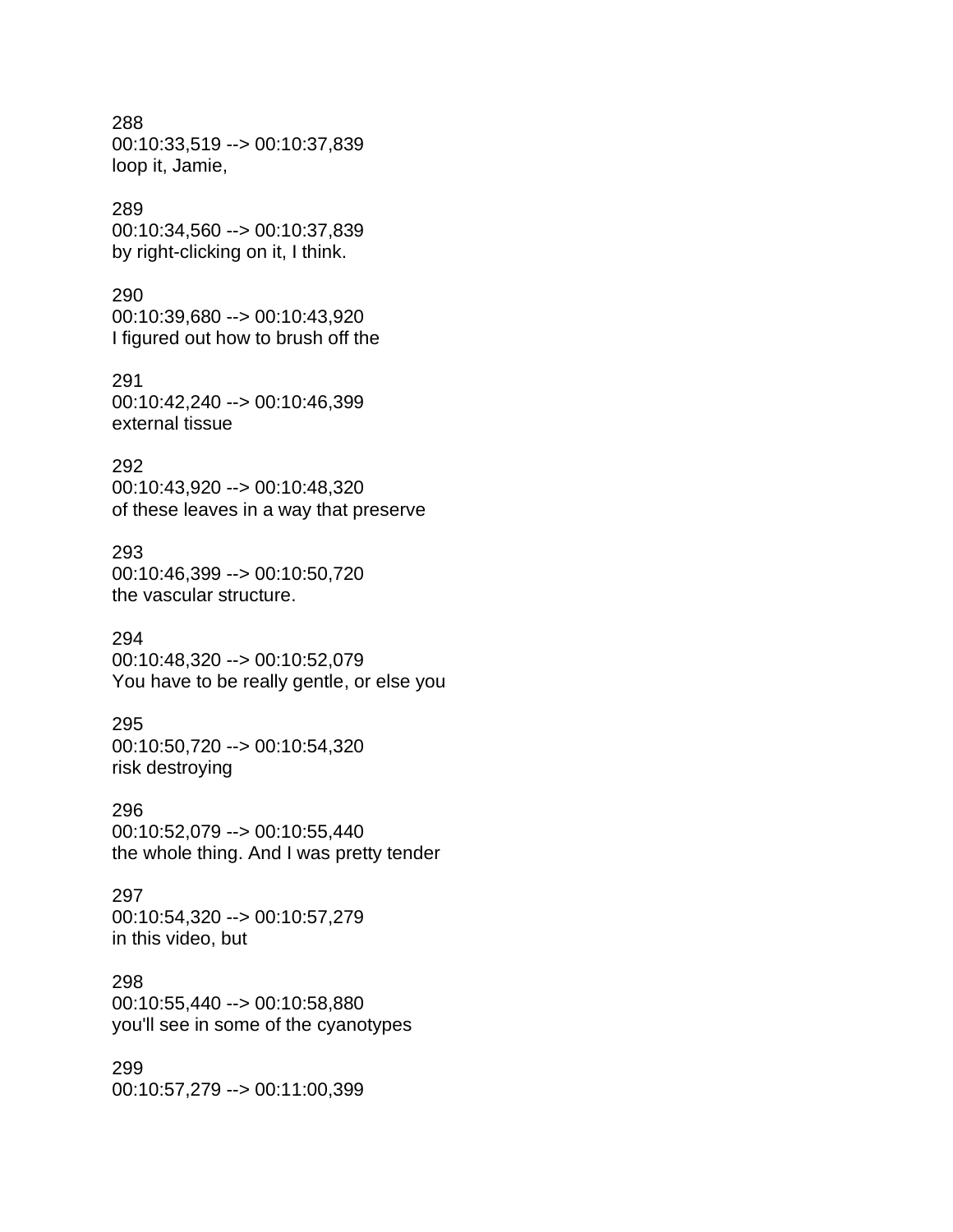later that I wasn't as careful, and I

300 00:10:58,880 --> 00:11:02,320 kind of just learned to

301 00:11:00,399 --> 00:11:03,760 embrace how some of them resisted

302 00:11:02,320 --> 00:11:06,320 preservation.

303 00:11:03,760 --> 00:11:06,320 Next slide.

304 00:11:11,279 --> 00:11:18,720 So, I bought this contact printing frame

305 00:11:14,480 --> 00:11:20,880 off of Ebay, and––

306 00:11:18,720 --> 00:11:22,480 well, I needed it because the way

307 00:11:20,880 --> 00:11:24,160 that contact printing frame works is

308 00:11:22,480 --> 00:11:27,120 that there's a spring at the back that

309 00:11:24,160 --> 00:11:29,519 kind of pushes the pad

310 00:11:27,120 --> 00:11:30,480 against the glass, and so you get this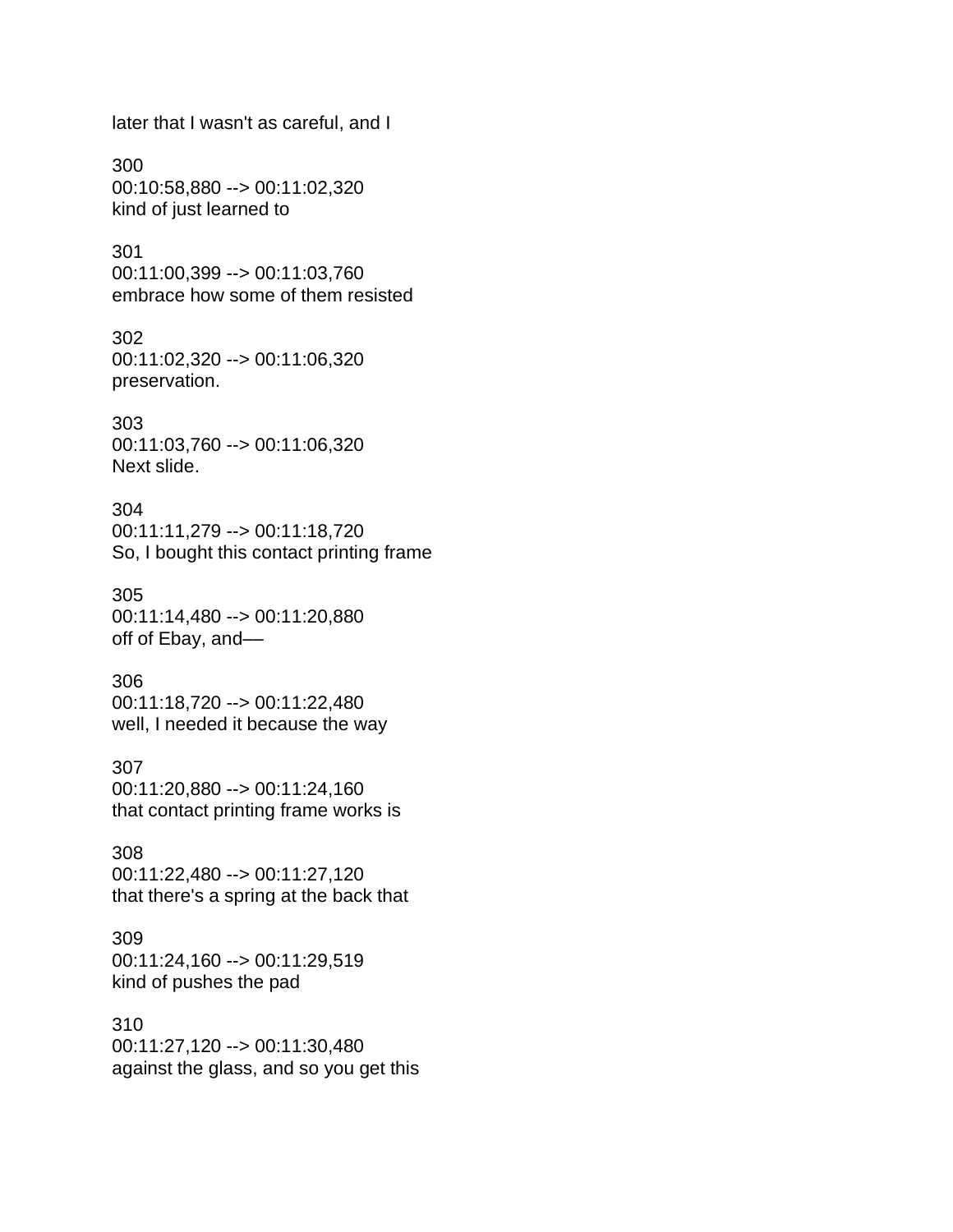311 00:11:29,519 --> 00:11:34,240 really kind of flush

#### 312

00:11:30,480 --> 00:11:35,760 contact with the paper and the specimen,

#### 313

00:11:34,240 --> 00:11:37,440 and that allows you to get a lot more

#### 314

00:11:35,760 --> 00:11:41,200 details out of the

#### 315

00:11:37,440 --> 00:11:42,959 print so that the light isn't

#### 316

00:11:41,200 --> 00:11:45,519 kind of bouncing underneath the leaf and

#### 317

00:11:42,959 --> 00:11:48,079 exposing those sections prematurely.

#### 318

00:11:45,519 --> 00:11:48,079 Next slide.

#### 319

00:11:48,880 --> 00:11:52,560 And this is how that cyanotype ended up

#### 320 00:11:50,399 --> 00:11:54,240 turning out.

#### 321

00:11:52,560 --> 00:11:56,000 This was actually kind of nice. I didn't

#### 322

00:11:54,240 --> 00:11:59,120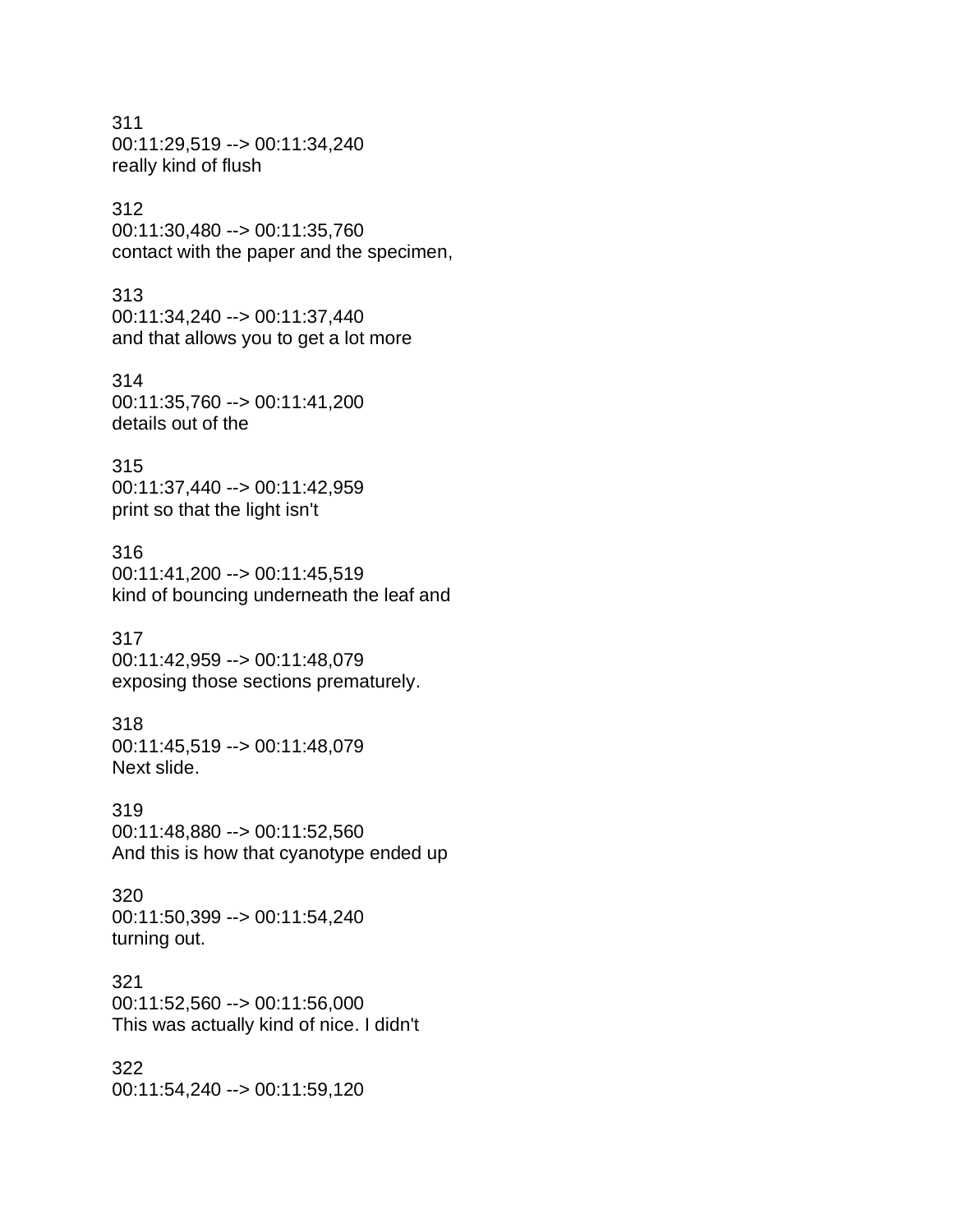end up using it in

323 00:11:56,000 --> 00:12:00,880 the––in the book, but there was

#### 324

00:11:59,120 --> 00:12:03,040 this kind of interaction, I think, between

325 00:12:00,880 --> 00:12:04,399 just the chemicals of the leaf,

326

00:12:03,040 --> 00:12:06,639 and the chemicals of the paper that

327 00:12:04,399 --> 00:12:10,000 produce that kind of

328 00:12:06,639 --> 00:12:15,519 folkerish brown-yellow color

329 00:12:10,000 --> 00:12:15,519 that I wasn't anticipating. Next slide.

330 00:12:18,160 --> 00:12:21,839 Yeah, these next few slides are

331 00:12:20,720 --> 00:12:24,800 cyanotypes from

332 00:12:21,839 --> 00:12:27,279 April last year. And I think that was the

333 00:12:24,800 --> 00:12:29,279 point when I was starting to get into,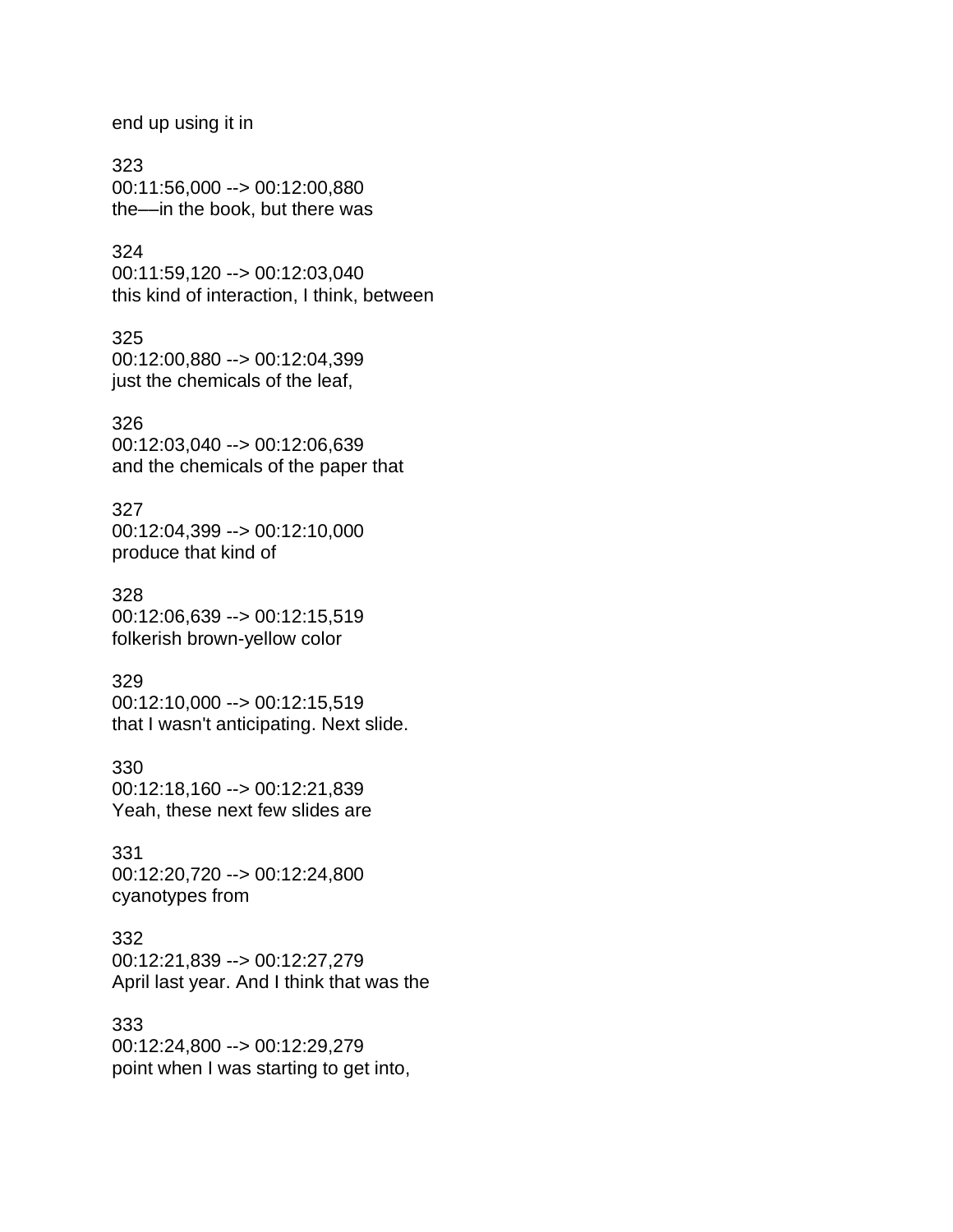## 334

00:12:27,279 --> 00:12:30,560 I guess, sort of a production mode where

#### 335

00:12:29,279 --> 00:12:33,440 I was

#### 336

00:12:30,560 --> 00:12:34,320 becoming really familiar with the

#### 337

00:12:33,440 --> 00:12:37,760 process of

#### 338

00:12:34,320 --> 00:12:38,959 producing these images. Something that I

#### 339

00:12:37,760 --> 00:12:40,160 haven't really emphasized yet is how

#### 340

00:12:38,959 --> 00:12:44,240 long it takes to kind of make

### 341

00:12:40,160 --> 00:12:46,480 this image. The leaves have to soak in

#### 342

00:12:44,240 --> 00:12:48,240 water for a few weeks, or if you have a

#### 343

00:12:46,480 --> 00:12:49,760 more abrasive solution, like washing soda,

#### 344

00:12:48,240 --> 00:12:50,480 you can kind of boil it for a few hours,

#### 345

00:12:49,760 --> 00:12:52,320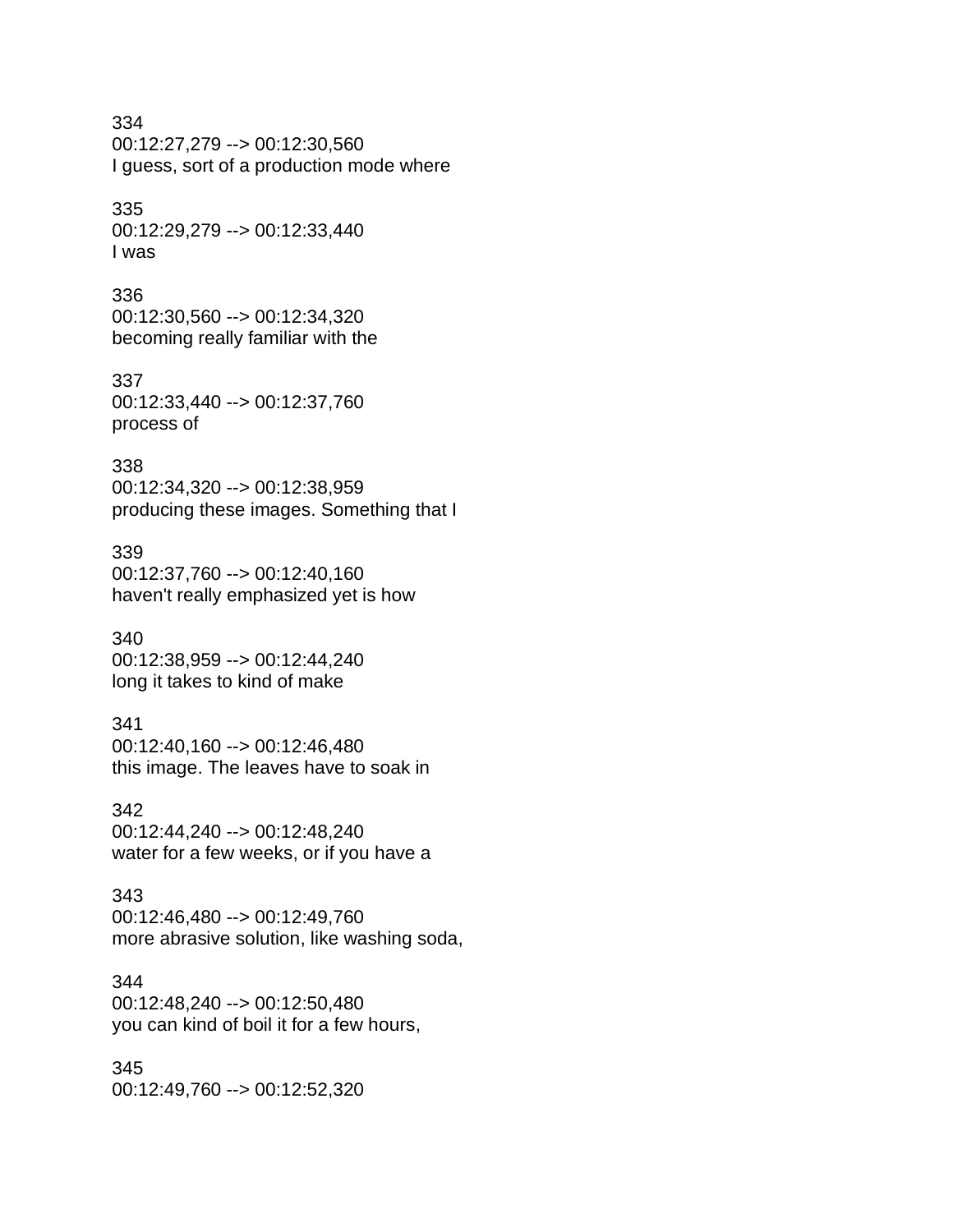and then

346 00:12:50,480 --> 00:12:54,880 it makes the exterior tender enough for

#### 347

00:12:52,320 --> 00:12:57,760 you to remove that material.

#### 348

00:12:54,880 --> 00:12:59,279 But then kind of removing each

#### 349

00:12:57,760 --> 00:13:00,720 leaf took around 30 minutes to an hour,

#### 350

00:12:59,279 --> 00:13:02,480 depending on how large it was, and so

#### 351

00:13:00,720 --> 00:13:06,160 there was this kind of repetitive,

#### 352

00:13:02,480 --> 00:13:07,440 ritualistic motion of removing

#### 353

00:13:06,160 --> 00:13:10,079 this kind of like, life-sustaining

#### 354

00:13:07,440 --> 00:13:10,720 material, this membrane from the leaf

# 355

00:13:10,079 --> 00:13:14,320 that

#### 356

00:13:10,720 --> 00:13:20,320 protected it from external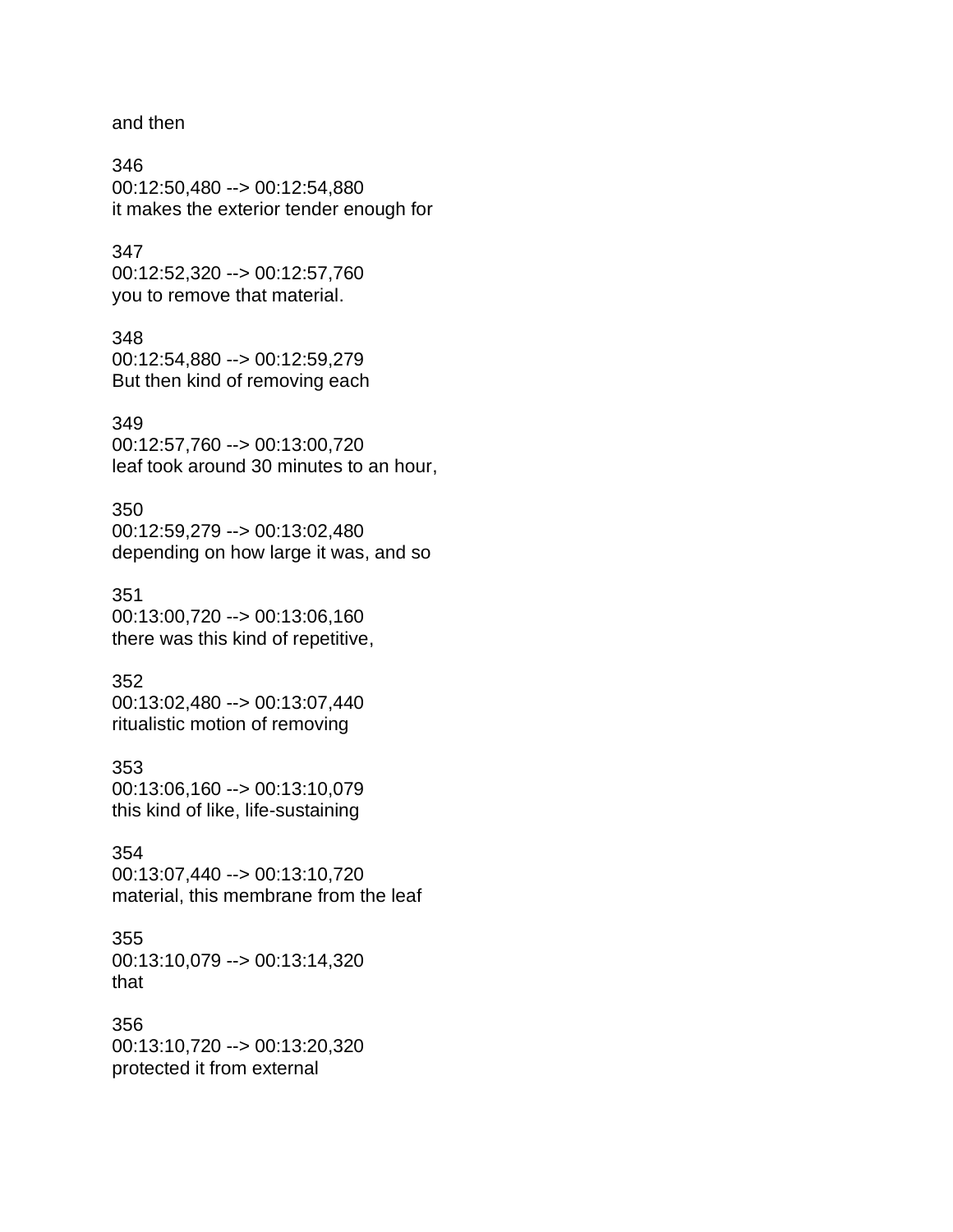#### 357

00:13:14,320 --> 00:13:24,880 forces. Can you go to the next slide?

#### 358

00:13:20,320 --> 00:13:24,880 It's just another example. Next slide.

#### 359

00:13:26,880 --> 00:13:34,880 Next slide.

#### 360 00:13:30,720 --> 00:13:37,760 Oh, you can stop there.

#### 361

00:13:34,880 --> 00:13:38,079 So, I guess this is where I was also kind

#### 362

00:13:37,760 --> 00:13:41,040 of

#### 363

00:13:38,079 --> 00:13:42,880 more directly engaging with Anna Atkins

#### 364

00:13:41,040 --> 00:13:45,680 and her cyanotype book.

#### 365

00:13:42,880 --> 00:13:47,519 But where Atkins was kind of

#### 366

00:13:45,680 --> 00:13:49,199 interested in creating this codex that

#### 367

00:13:47,519 --> 00:13:52,079 documented

#### 368

00:13:49,199 --> 00:13:54,240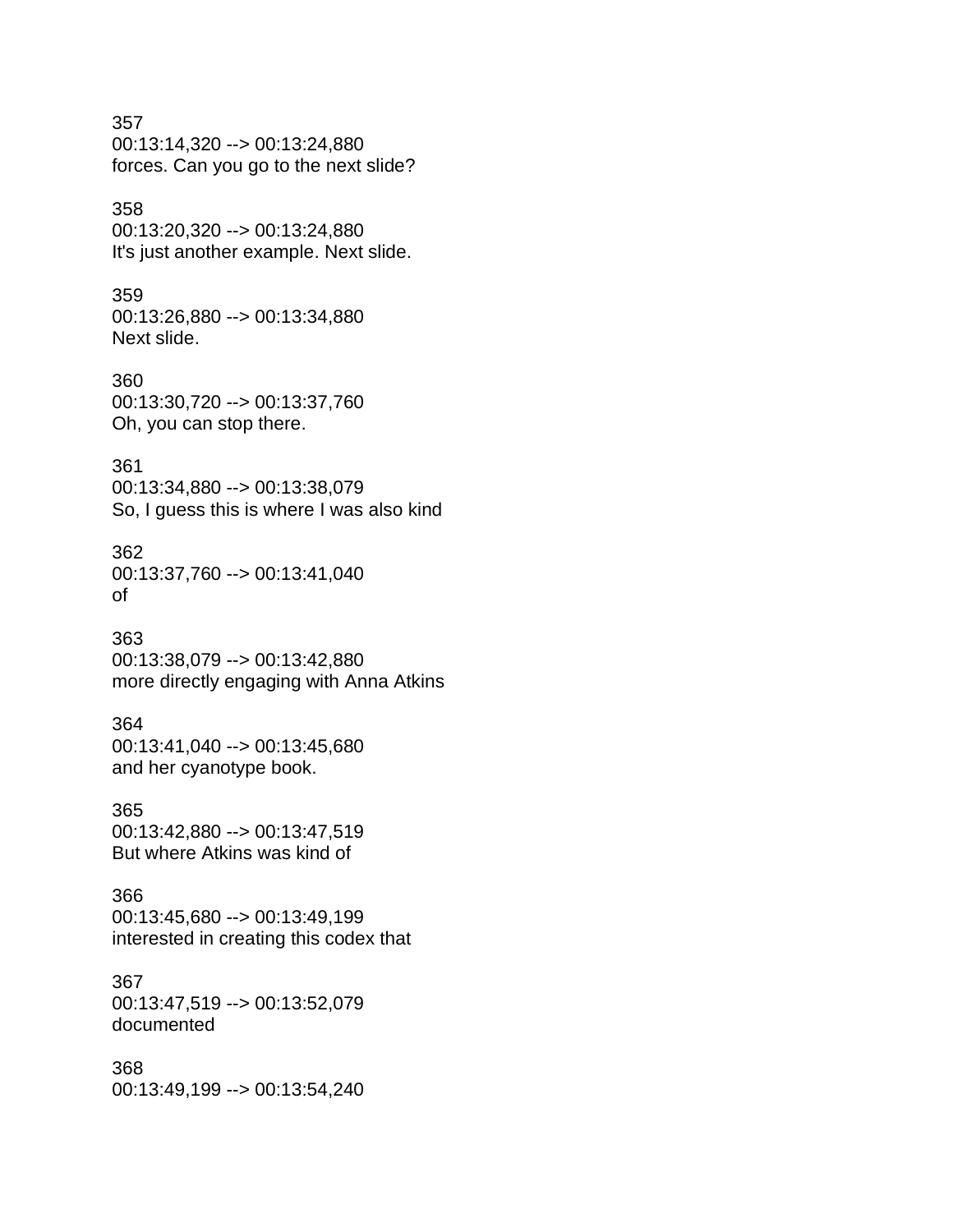various species of algae, I was more

369 00:13:52,079 --> 00:13:56,480 interested in indexing a single tree and

370 00:13:54,240 --> 00:13:57,600 representing it over time.

371 00:13:56,480 --> 00:13:59,600 And that was kind of like, more of a

372 00:13:57,600 --> 00:14:02,480 decision that carried from

373 00:13:59,600 --> 00:14:05,040 my obsession with Harold Fisk's map,

374 00:14:02,480 --> 00:14:09,040 where it was like, super-imposition of

375 00:14:05,040 --> 00:14:11,600 the Mississippi River across years.

376 00:14:09,040 --> 00:14:11,600 Next slide.

377 00:14:14,480 --> 00:14:17,519 And next slide.

378 00:14:18,079 --> 00:14:21,440 So, these are kind of funny, or, well, maybe

379 00:14:20,639 --> 00:14:24,720 not.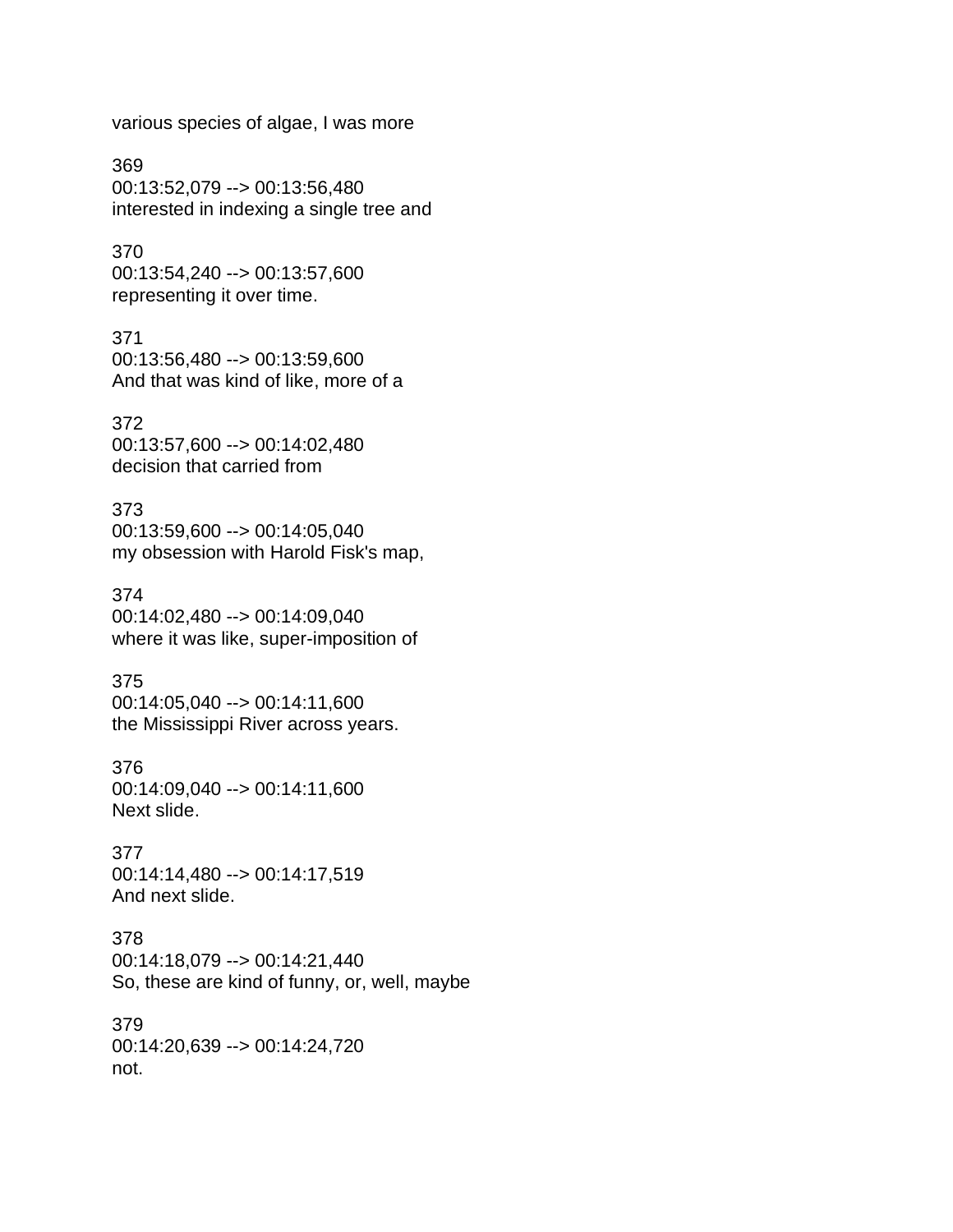#### 380

00:14:21,440 --> 00:14:25,920 But in the 20s, the largest grower-

#### 381

00:14:24,720 --> 00:14:28,480 cooperative at the time called the

#### 382

00:14:25,920 --> 00:14:31,440 California Fruit Growers Exchange––

#### 383

00:14:28,480 --> 00:14:33,279 they're Sun-Kissed now, by the way––they

#### 384

00:14:31,440 --> 00:14:35,199 started distributing educational

#### 385

00:14:33,279 --> 00:14:37,600 pamphlets to

#### 386

00:14:35,199 --> 00:14:39,440 Spanish-speaking citrus workers as a way

#### 387

00:14:37,600 --> 00:14:40,959 of supporting Americanization programs.

#### 388

00:14:39,440 --> 00:14:43,040 And they were meant to be lessons in

#### 389

00:14:40,959 --> 00:14:45,040 every-day English, and so they included

#### 390

00:14:43,040 --> 00:14:47,279 lines like these––like "insects spoil the

#### 391

00:14:45,040 --> 00:14:49,360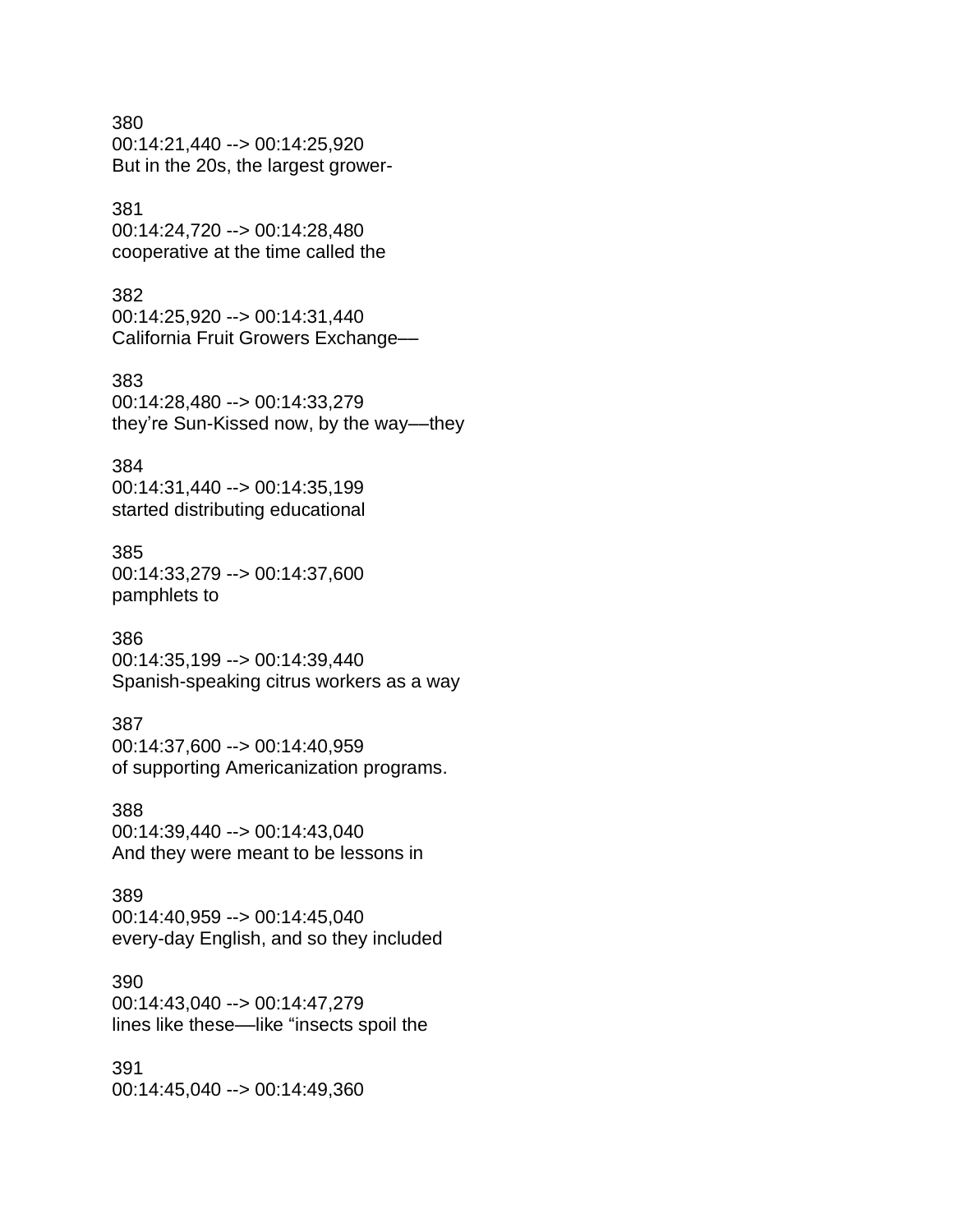fruit, hydrocyanic acid gas kills the

392 00:14:47,279 --> 00:14:50,880 insects,

393 00:14:49,360 --> 00:14:53,519 men put the great white tents over the

394 00:14:50,880 --> 00:14:55,680

orange trees, etc, etc."

395

00:14:53,519 --> 00:14:56,560 There was a departmental director at the

396

00:14:55,680 --> 00:15:00,000 time who

397

00:14:56,560 --> 00:15:01,199 had this statement––let me see if I can

398 00:15:00,000 --> 00:15:04,560 try to remember it.

399 00:15:01,199 --> 00:15:07,519 He said something along the lines of,

400 00:15:04,560 --> 00:15:08,560 instead of giving them such sentences as

401 00:15:07,519 --> 00:15:10,720 "see the red hen

402 00:15:08,560 --> 00:15:12,000 cross the street," give them something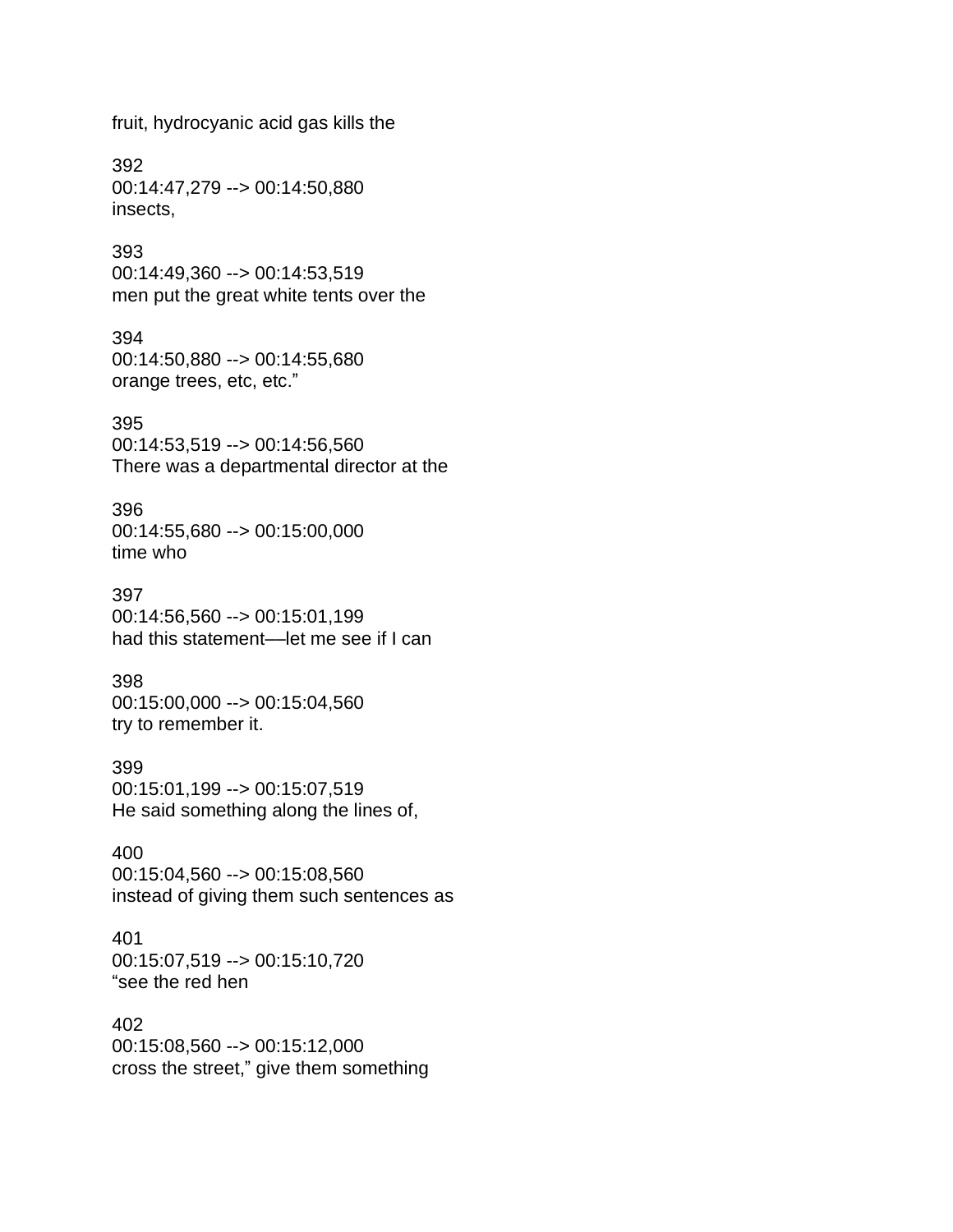403 00:15:10,720 --> 00:15:14,000 about the business

#### 404 00:15:12,000 --> 00:15:17,120 in which they derive their

405 00:15:14,000 --> 00:15:20,639 livelihood, or something like that.

406 00:15:17,120 --> 00:15:21,839 So the educational material that

### 407 00:15:20,639 --> 00:15:23,920 they were distributing

408 00:15:21,839 --> 00:15:26,320 to these agricultural workers were

409 00:15:23,920 --> 00:15:29,199 kind of directly tied to

## 410

00:15:26,320 --> 00:15:30,320 their labor. And what I ended up doing

## 411

00:15:29,199 --> 00:15:31,920 was laser-cutting some of those

## 412

00:15:30,320 --> 00:15:34,959 sentences into acrylic

### 413

00:15:31,920 --> 00:15:38,000 and using those as the glass to make,

414 00:15:34,959 --> 00:15:38,399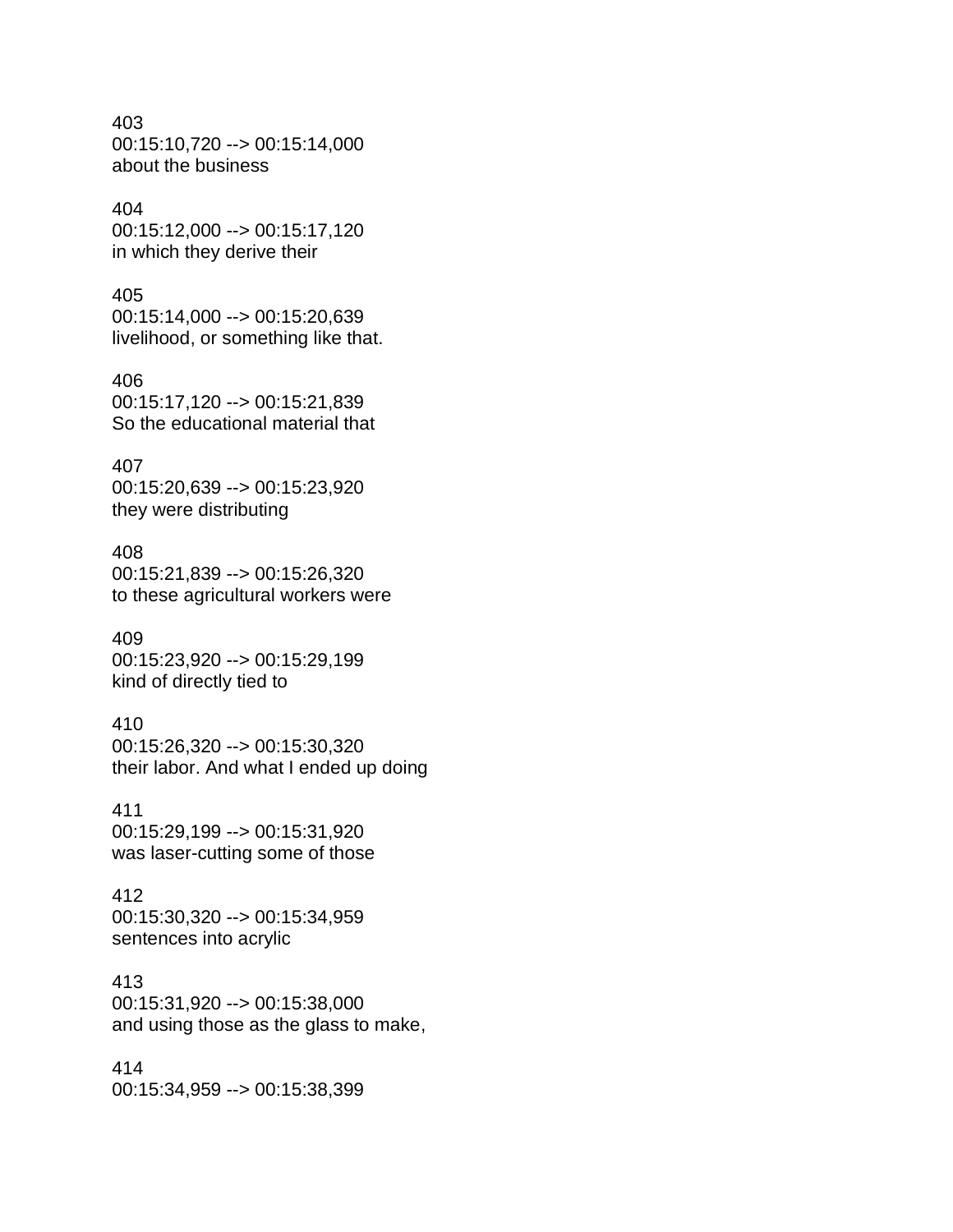well not glass, but as the screen to kind

415 00:15:38,000 --> 00:15:42,560 of make

416 00:15:38,399 --> 00:15:42,560 cyanotypes with. Next slide.

417 00:15:45,279 --> 00:15:48,800 And I expose them using grow lights, so

418 00:15:48,399 --> 00:15:52,000 that's

419 00:15:48,800 --> 00:15:57,199 why the intensity of the color

420 00:15:52,000 --> 00:15:58,639 radiates outward and fades.

421 00:15:57,199 --> 00:16:00,639 They're hard to parse, but I was kind of

422 00:15:58,639 --> 00:16:04,399 interested in that,

423 00:16:00,639 --> 00:16:06,800 because I think parts of this project

424 00:16:04,399 --> 00:16:08,480 were about the schematization of images

425 00:16:06,800 --> 00:16:09,920 and kind of classifying and cataloging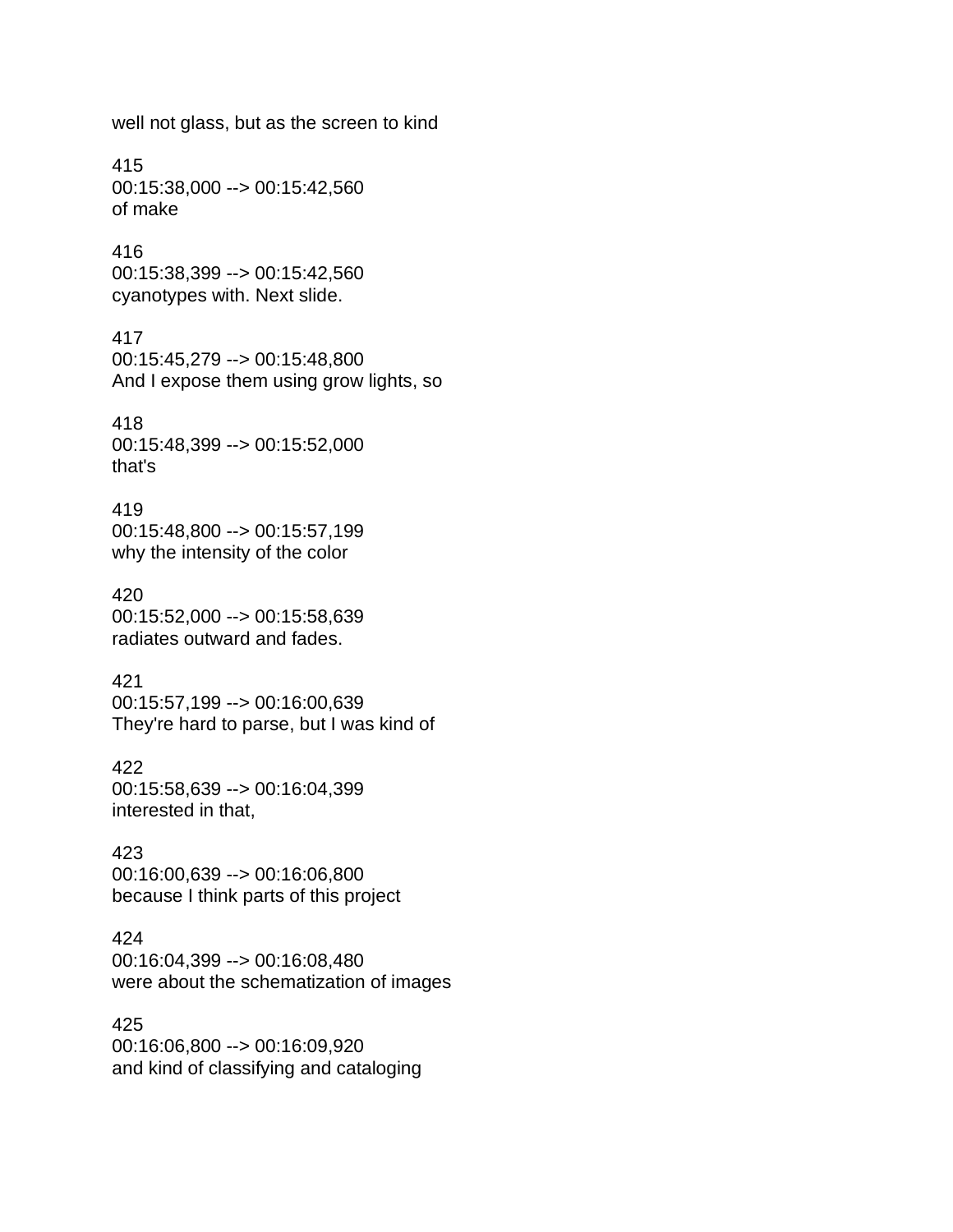426 00:16:08,480 --> 00:16:11,199 them,

#### 427

00:16:09,920 --> 00:16:13,600 and how to capture them in absolute

#### 428

00:16:11,199 --> 00:16:15,120 detail. And these were the only

#### 429

00:16:13,600 --> 00:16:17,040 cyanotypes that I had made that have

#### 430

00:16:15,120 --> 00:16:18,240 this like, kind of wonderful quality

## 431

00:16:17,040 --> 00:16:21,040 resisting

#### 432

00:16:18,240 --> 00:16:22,079 legibility. And then I was thinking about

#### 433

00:16:21,040 --> 00:16:26,320 how that connected back

#### 434

00:16:22,079 --> 00:16:28,079 to––

#### 435

00:16:26,320 --> 00:16:29,600 how that inverted the functionality of

#### 436

00:16:28,079 --> 00:16:30,240 these sentences, which were meant to be

#### 437

00:16:29,600 --> 00:16:32,320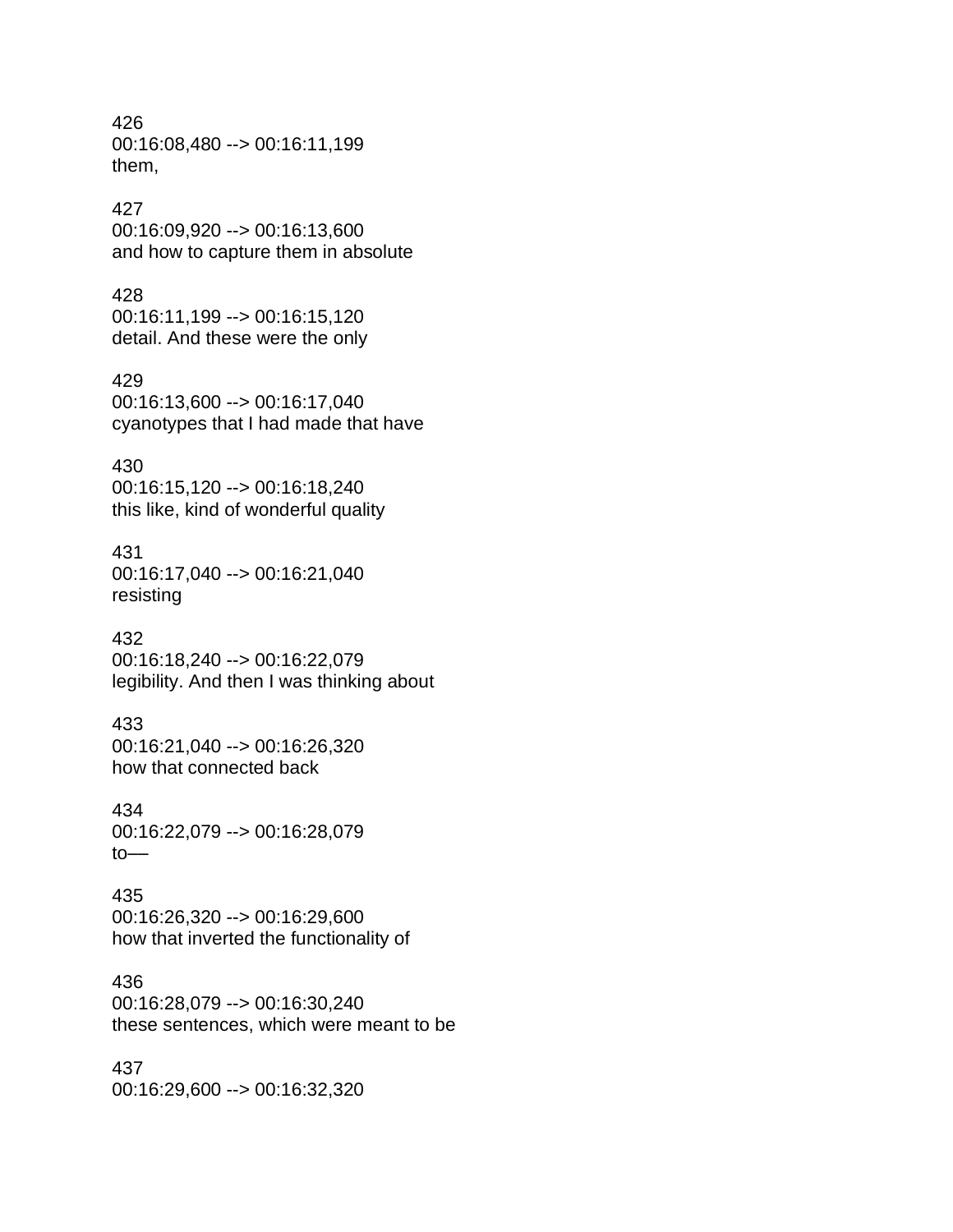kind of

438 00:16:30,240 --> 00:16:33,519 learning material, but now since you

439 00:16:32,320 --> 00:16:36,240 can't read them,

440 00:16:33,519 --> 00:16:38,240 it is separated from that

441 00:16:36,240 --> 00:16:39,600 instrumentality.

442 00:16:38,240 --> 00:16:41,440 Something that I was also thinking about

443 00:16:39,600 --> 00:16:43,600 with these slides was,

444 00:16:41,440 --> 00:16:45,440 just because of like this specific

445 00:16:43,600 --> 00:16:48,480 collection of sentences, were,

446 00:16:45,440 --> 00:16:50,000 was talking about death and

447 00:16:48,480 --> 00:16:51,759 killing insects, and kind of preserving

448 00:16:50,000 --> 00:16:54,880 the fruit,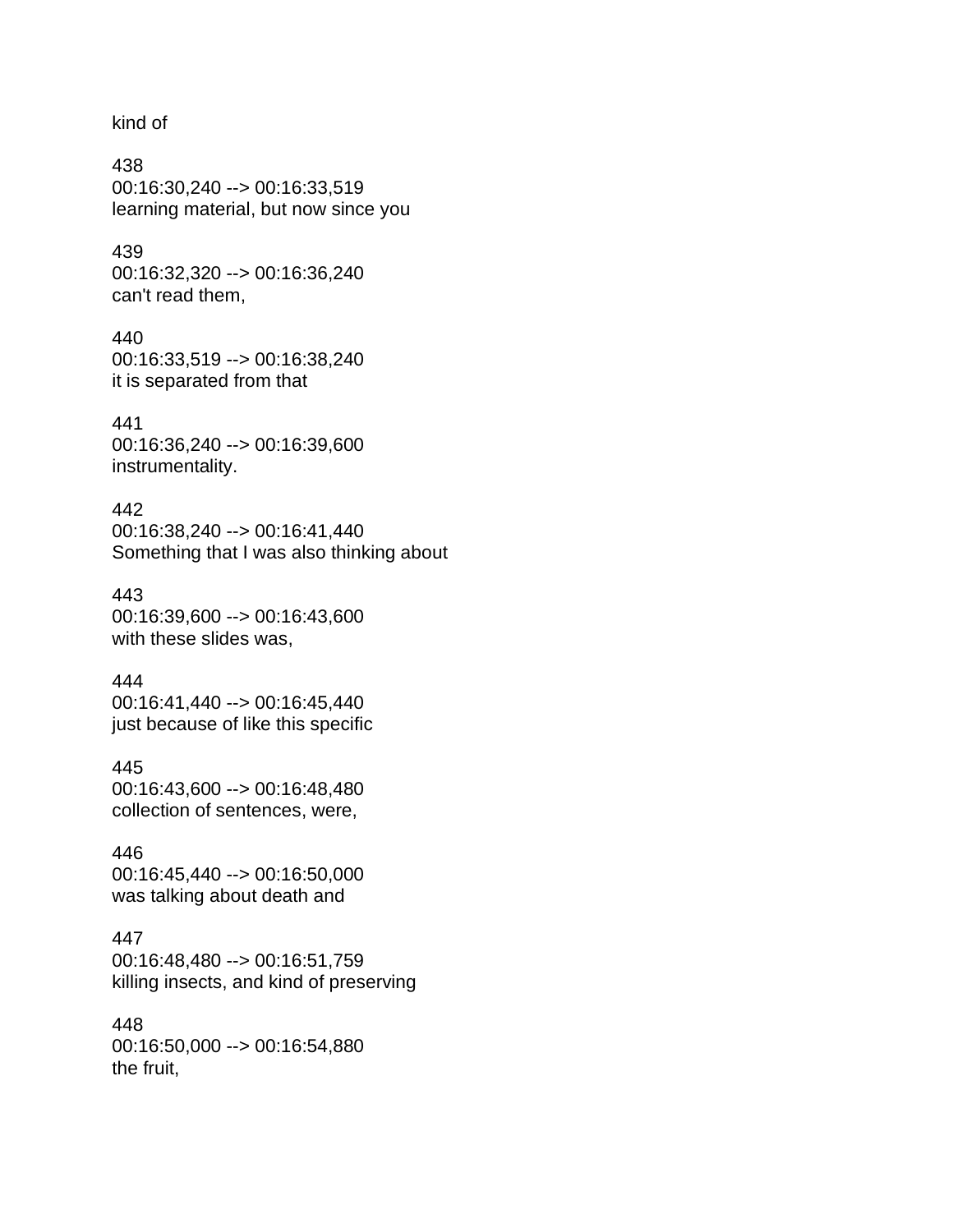# 449 00:16:51,759 --> 00:16:56,480 and so I was tying some of those themes

# 450 00:16:54,880 --> 00:16:58,000 back to––

# 451

00:16:56,480 --> 00:17:00,880 or I guess just thinking about how death

# 452

00:16:58,000 --> 00:17:03,199 connects back to worship and ritual,

# 453

00:17:00,880 --> 00:17:04,400 and how in the process of making these

# 454

00:17:03,199 --> 00:17:05,600 cyanotypes, I

# 455

00:17:04,400 --> 00:17:07,439 essentially had to kind of kill the

# 456

00:17:05,600 --> 00:17:09,439 leaf

# 457

00:17:07,439 --> 00:17:12,720 in order to preserve it, or like have it

# 458

00:17:09,439 --> 00:17:19,520 undergo this like, kind of fossilization

# 459

00:17:12,720 --> 00:17:23,919 of material. Next slide.

# 460

00:17:19,520 --> 00:17:26,000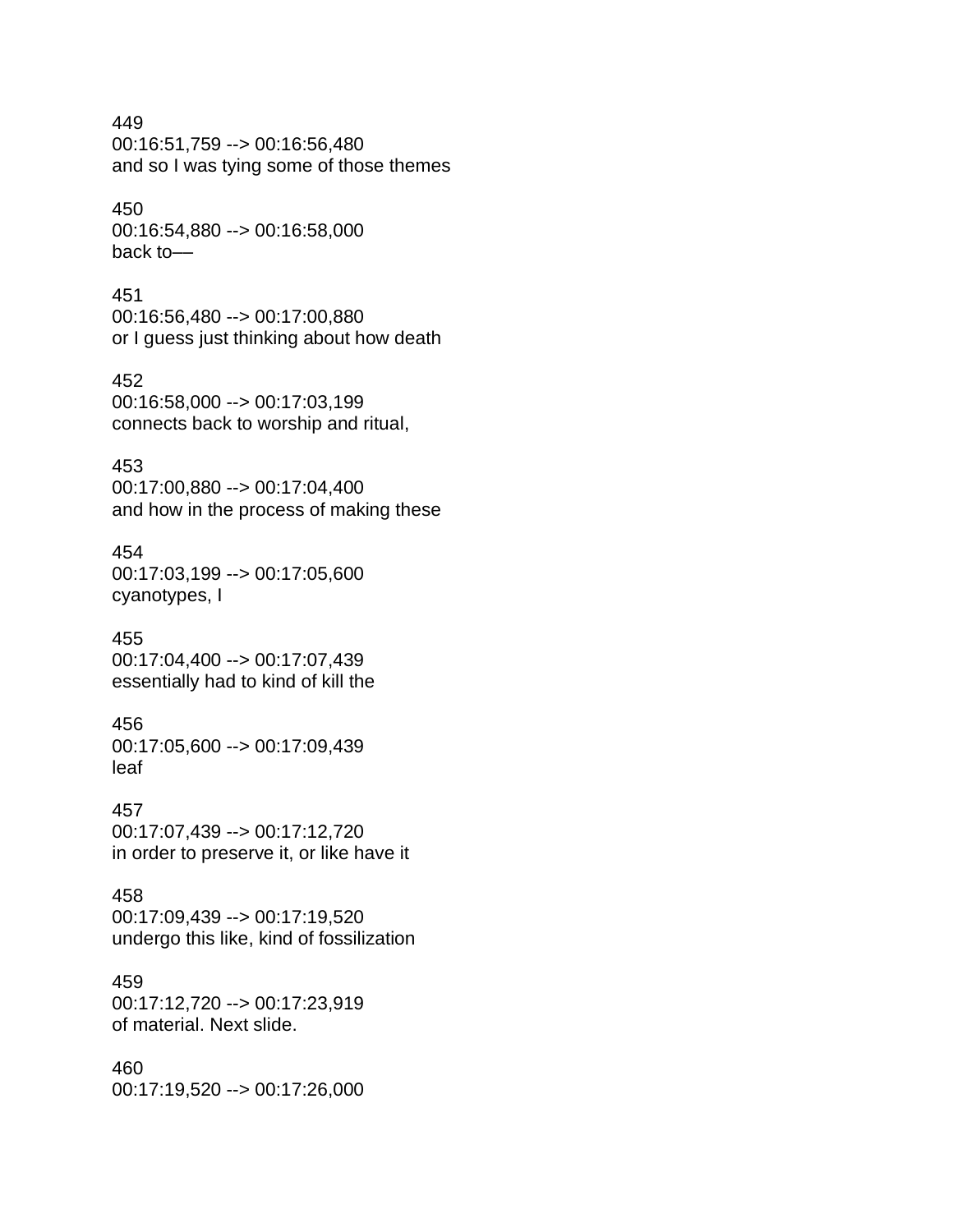These are all of my cyanotypes. So

461 00:17:23,919 --> 00:17:28,000 over the course of about seven months, I

462 00:17:26,000 --> 00:17:31,520 made around 70-

463 00:17:28,000 --> 00:17:32,799 75 of them, which was,

464

00:17:31,520 --> 00:17:36,000 I don't know, anywhere between five to

465

00:17:32,799 --> 00:17:36,000 ten a month, I guess.

#### 466

00:17:37,039 --> 00:17:40,799 These were pretty much all of the––this

# 467

00:17:39,200 --> 00:17:41,360 was all of the material that went into

468

00:17:40,799 --> 00:17:44,400 the book.

#### 469

00:17:41,360 --> 00:17:44,960 Not all of them are easily identifiable.

470 00:17:44,400 --> 00:17:46,559 In fact,

471

00:17:44,960 --> 00:17:48,320 none of them are, and I kind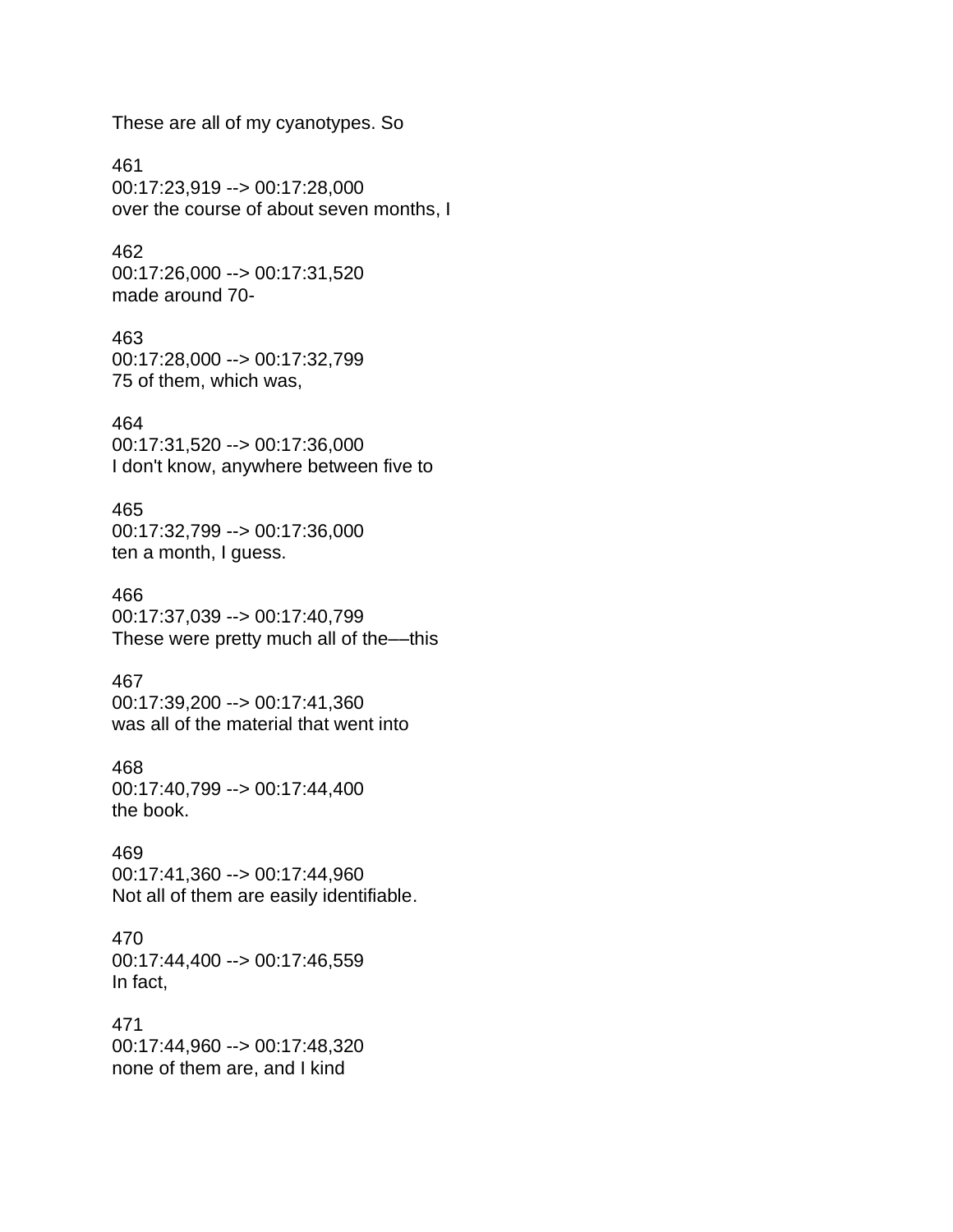# 472 00:17:46,559 --> 00:17:51,360 of like to go into

# 473

00:17:48,320 --> 00:17:53,600 why that is later.

## 474

00:17:51,360 --> 00:17:55,120 But this was essentially the archive

## 475 00:17:53,600 --> 00:17:58,480 that I had created

# 476

00:17:55,120 --> 00:18:01,840 over the course of seven months.

# 477

00:17:58,480 --> 00:18:01,840 Next slide.

# 478

00:18:03,120 --> 00:18:08,400 So, we're getting to the

# 479

00:18:06,240 --> 00:18:10,000 part of the work where I was starting to

# 480

00:18:08,400 --> 00:18:12,640 perform

# 481

00:18:10,000 --> 00:18:13,440 statistical analyses on the entire

# 482

00:18:12,640 --> 00:18:16,240 collection,

# 483

00:18:13,440 --> 00:18:17,600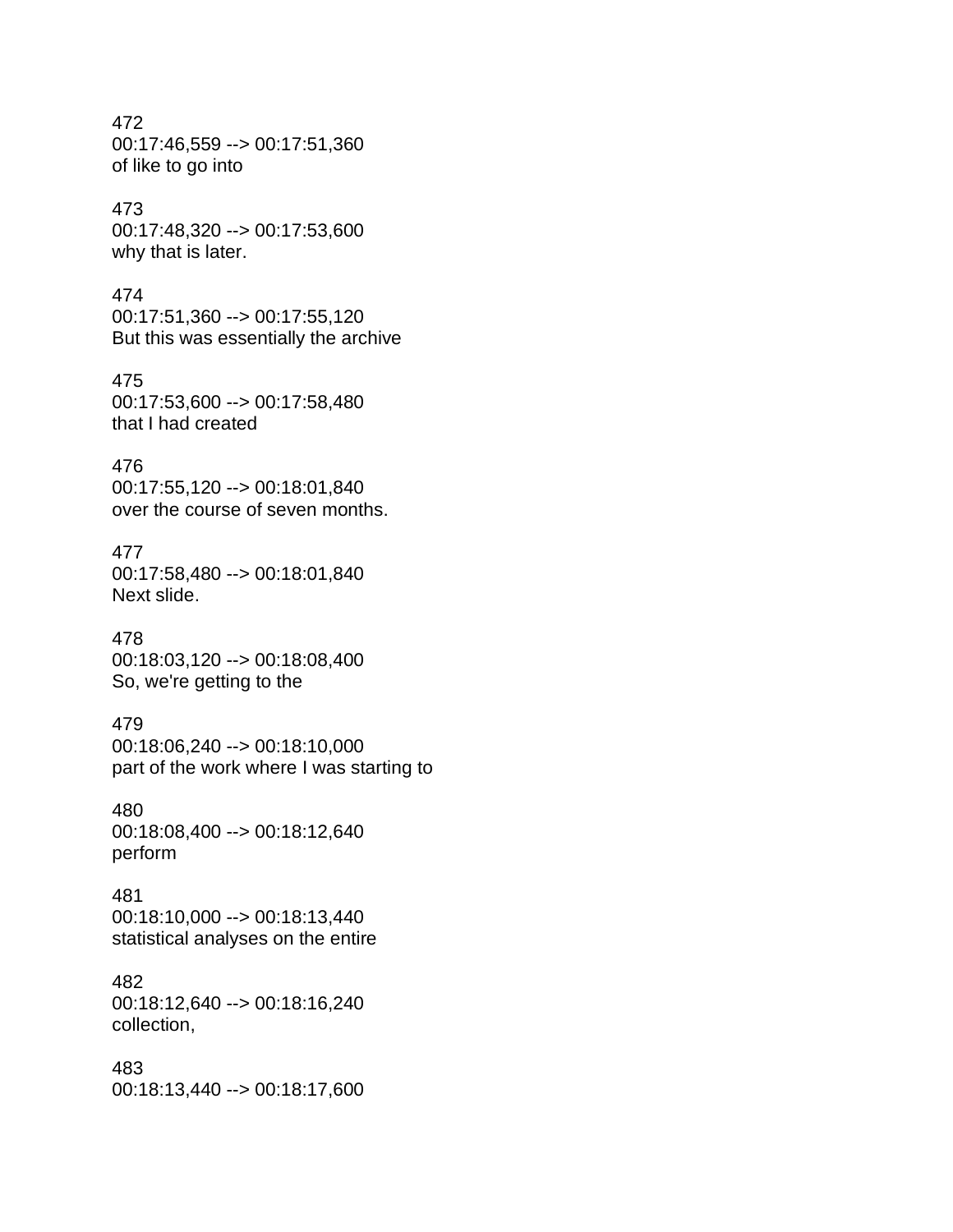and doing some image processing. This

484

00:18:16,240 --> 00:18:20,720 picture is the mean

#### 485

00:18:17,600 --> 00:18:21,520 of all of the cyanotypes. So I'd written

#### 486

00:18:20,720 --> 00:18:24,320 code

#### 487

00:18:21,520 --> 00:18:25,840 to add all of the pixels in every

#### 488

00:18:24,320 --> 00:18:27,280 cyanotype together, and kind of just average

#### 489

00:18:25,840 --> 00:18:29,120 them out.

#### 490

00:18:27,280 --> 00:18:30,320 You'd probably see like similar kinds of

#### 491

00:18:29,120 --> 00:18:33,120 images on

#### 492

00:18:30,320 --> 00:18:33,840 clickbait websites or something, where

# 493

00:18:33,120 --> 00:18:35,840 maybe they're

#### 494

00:18:33,840 --> 00:18:37,600 combining all the pictures of like, the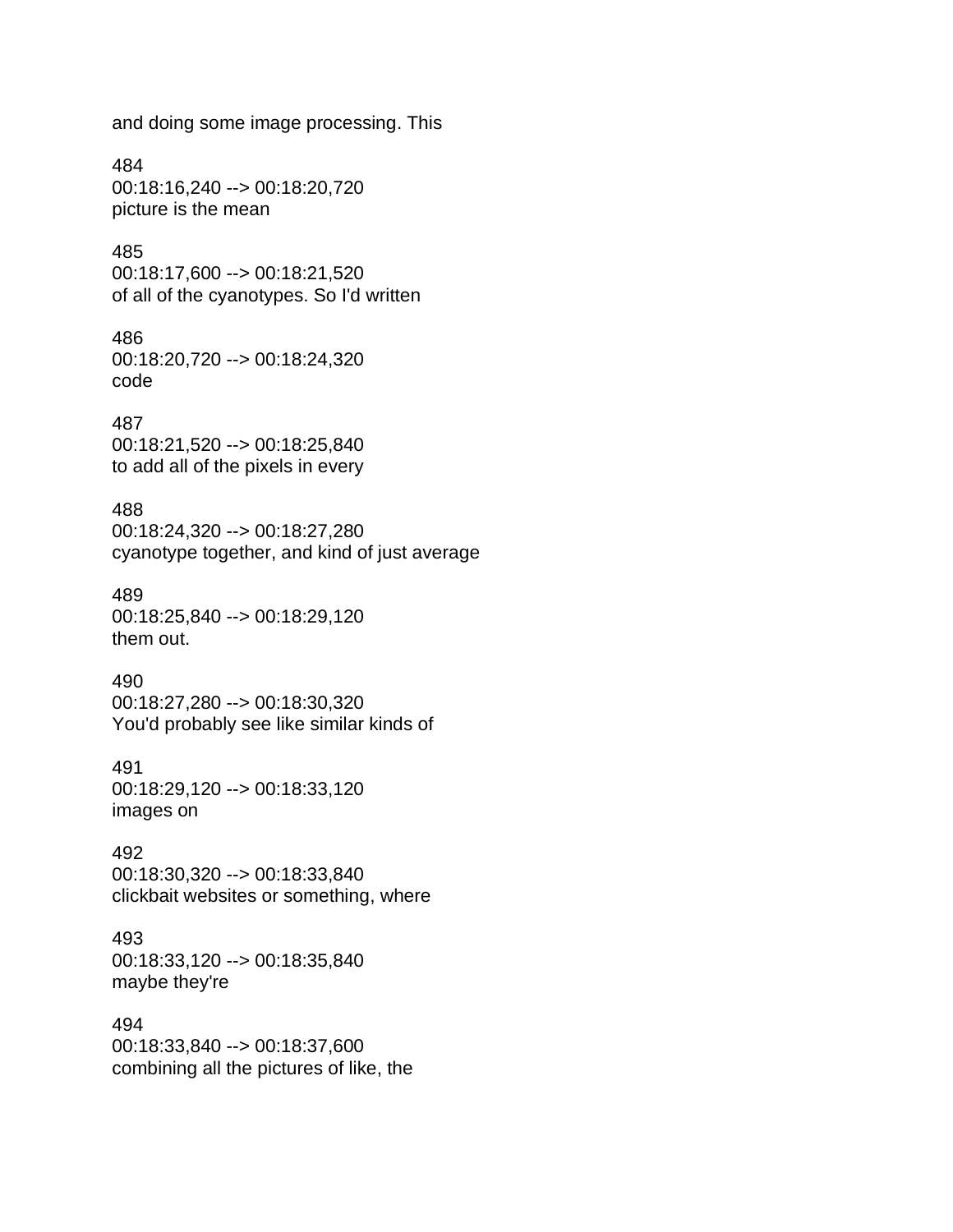# 495 00:18:35,840 --> 00:18:40,320 sexiest man alive and try to make "the

# 496

00:18:37,600 --> 00:18:40,320 perfect guy."

# 497

00:18:40,840 --> 00:18:44,559 Um.

# 498 00:18:42,400 --> 00:18:46,320 So the processes there are kind

# 499

00:18:44,559 --> 00:18:48,880 of similar.

# 500

00:18:46,320 --> 00:18:48,880 Next slide.

# 501

00:18:50,799 --> 00:18:57,120 This is the standard deviation

# 502

00:18:54,400 --> 00:18:58,640 of the mean, if I remember that

# 503

00:18:57,120 --> 00:19:00,480 correctly.

# 504

00:18:58,640 --> 00:19:04,080 So adding or subtracting values from the

# 505

00:19:00,480 --> 00:19:08,000 average and seeing what image is there.

# 506 00:19:04,080 --> 00:19:11,280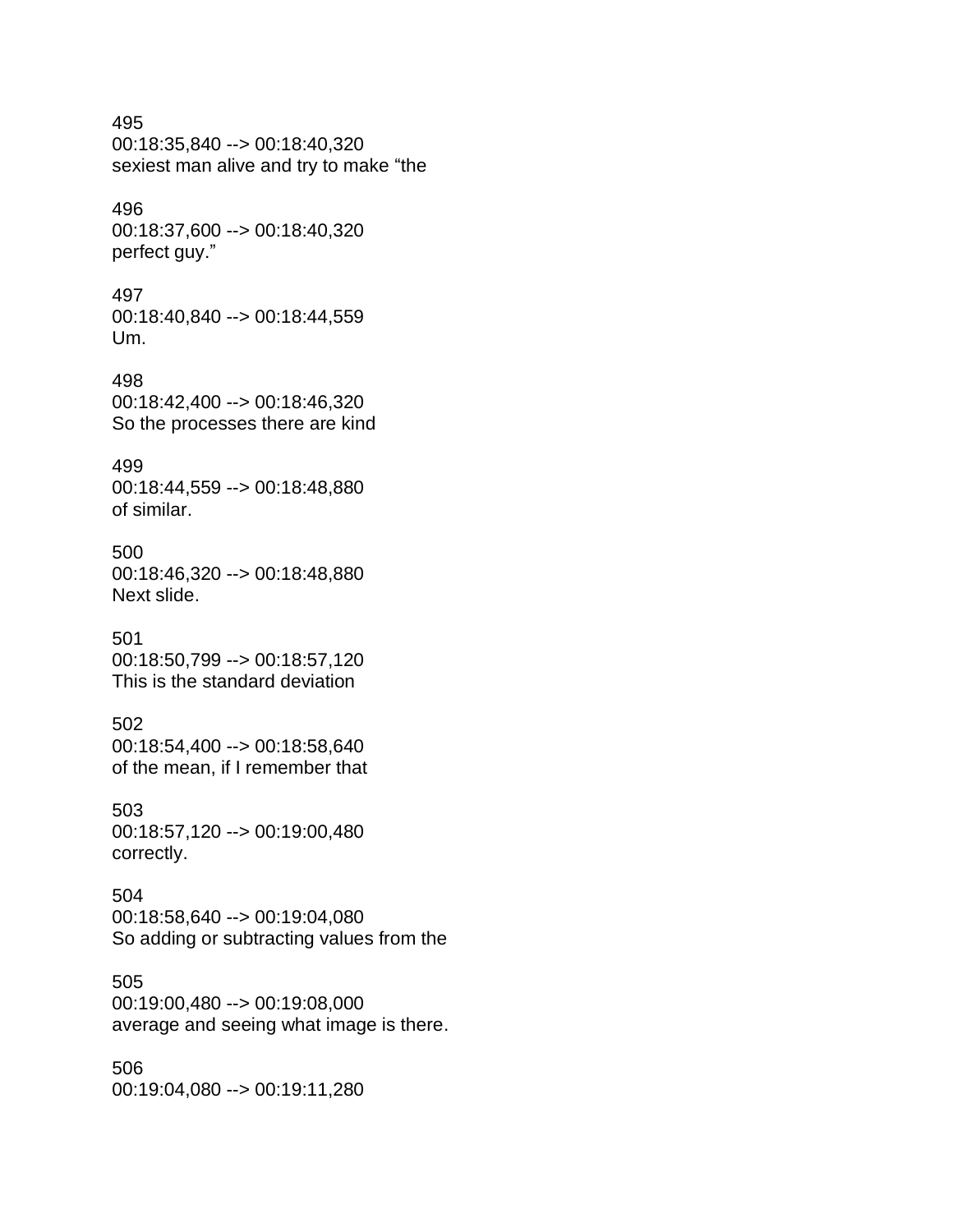There's kind of like an inversion of

507 00:19:08,000 --> 00:19:12,799 color happening,

508 00:19:11,280 --> 00:19:15,039 and then all of the detail gets washed

509 00:19:12,799 --> 00:19:15,039 out.

510 00:19:15,840 --> 00:19:18,400 Next slide.

511 00:19:19,679 --> 00:19:25,520 This is a––

512 00:19:24,400 --> 00:19:27,120 it's kind of just like, it's an

513 00:19:25,520 --> 00:19:28,960 algorithm that grouped the images

514 00:19:27,120 --> 00:19:32,160 together based on patterns

515 00:19:28,960 --> 00:19:34,880 that it learned how to recognize.

516 00:19:32,160 --> 00:19:36,720 So, you can see in the larger cluster

517 00:19:34,880 --> 00:19:38,000 that there's kind of more of a focus on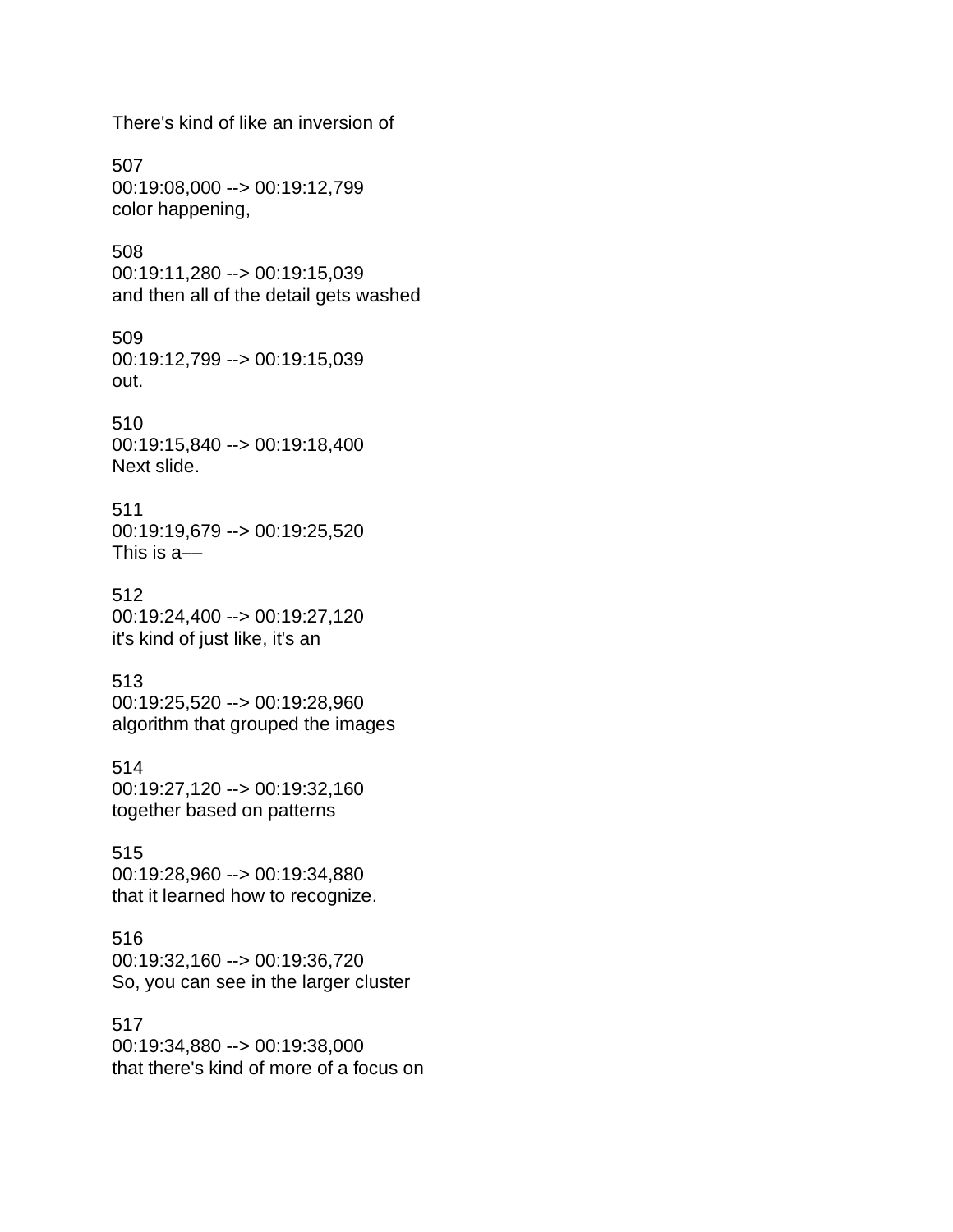518 00:19:36,720 --> 00:19:41,440 the 519 00:19:38,000 --> 00:19:42,960 images that like center the venation

520 00:19:41,440 --> 00:19:45,679 patterns,

521 00:19:42,960 --> 00:19:46,559 and kind of like structural integrity

522 00:19:45,679 --> 00:19:49,280 of the

523 00:19:46,559 --> 00:19:50,080 leaf. And then towards the top

524 00:19:49,280 --> 00:19:52,880 left,

525 00:19:50,080 --> 00:19:53,919 those are more where––those are the parts

526 00:19:52,880 --> 00:19:55,919 of the images that

527 00:19:53,919 --> 00:19:57,280 are the borders of the paper, essentially,

528 00:19:55,919 --> 00:19:58,559 and so that's kind of what the larger

529 00:19:57,280 --> 00:20:00,480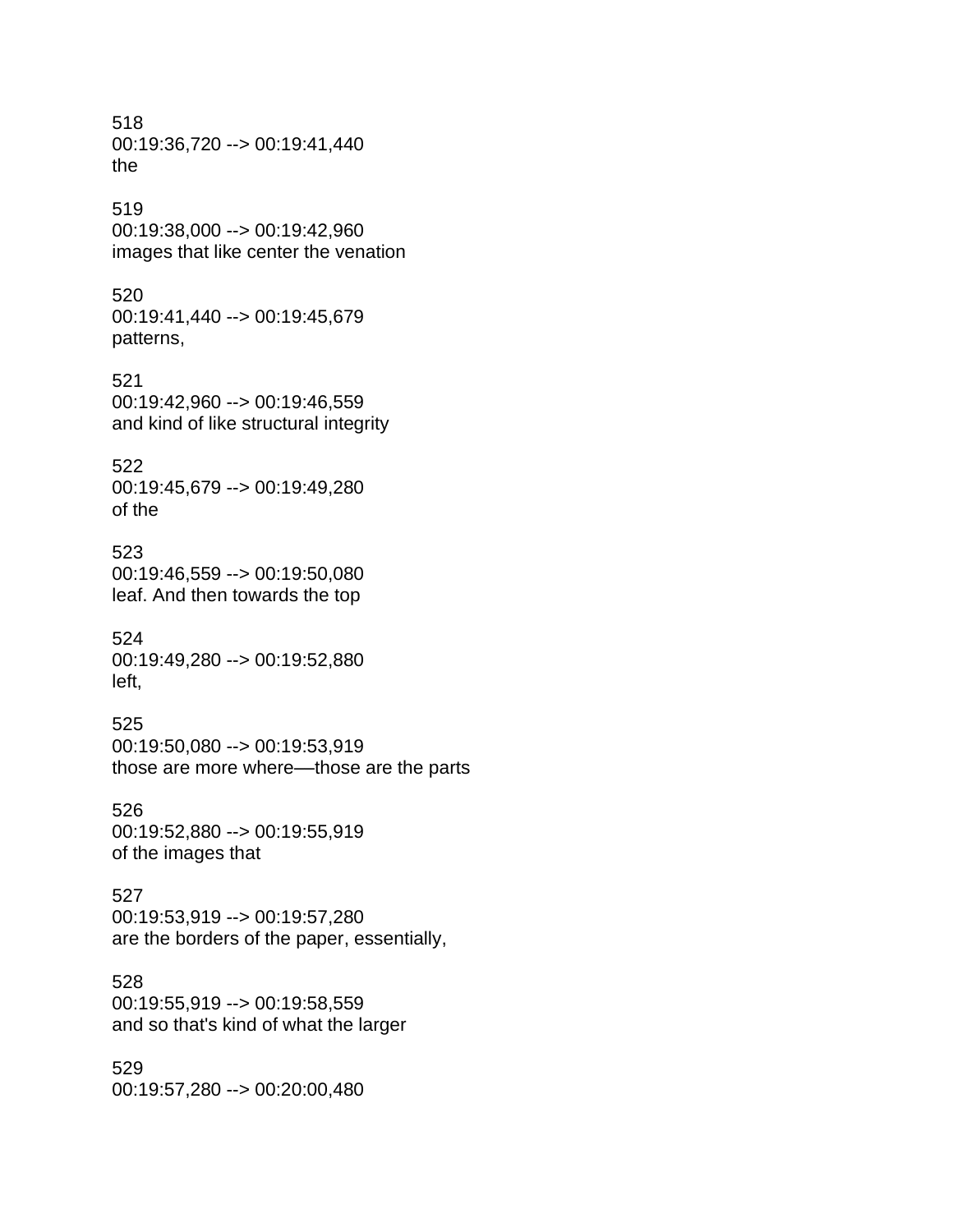splotches of white are,

530 00:19:58,559 --> 00:20:01,600 and the algorithm learned to pick up

531 00:20:00,480 --> 00:20:04,799 on that

532 00:20:01,600 --> 00:20:08,880 and kind of seg them into

533 00:20:04,799 --> 00:20:08,880 a group away from this larger cluster.

534 00:20:09,280 --> 00:20:11,760 Next slide.

535 00:20:13,440 --> 00:20:17,840 This is the same thing. It's

536 00:20:16,080 --> 00:20:21,039 the same algorithm, except

537 00:20:17,840 --> 00:20:22,799 they are organized into a 2D grid.

538 00:20:21,039 --> 00:20:24,159 And so there are different ways of kind

539 00:20:22,799 --> 00:20:27,280 of working

540 00:20:24,159 --> 00:20:31,039 with that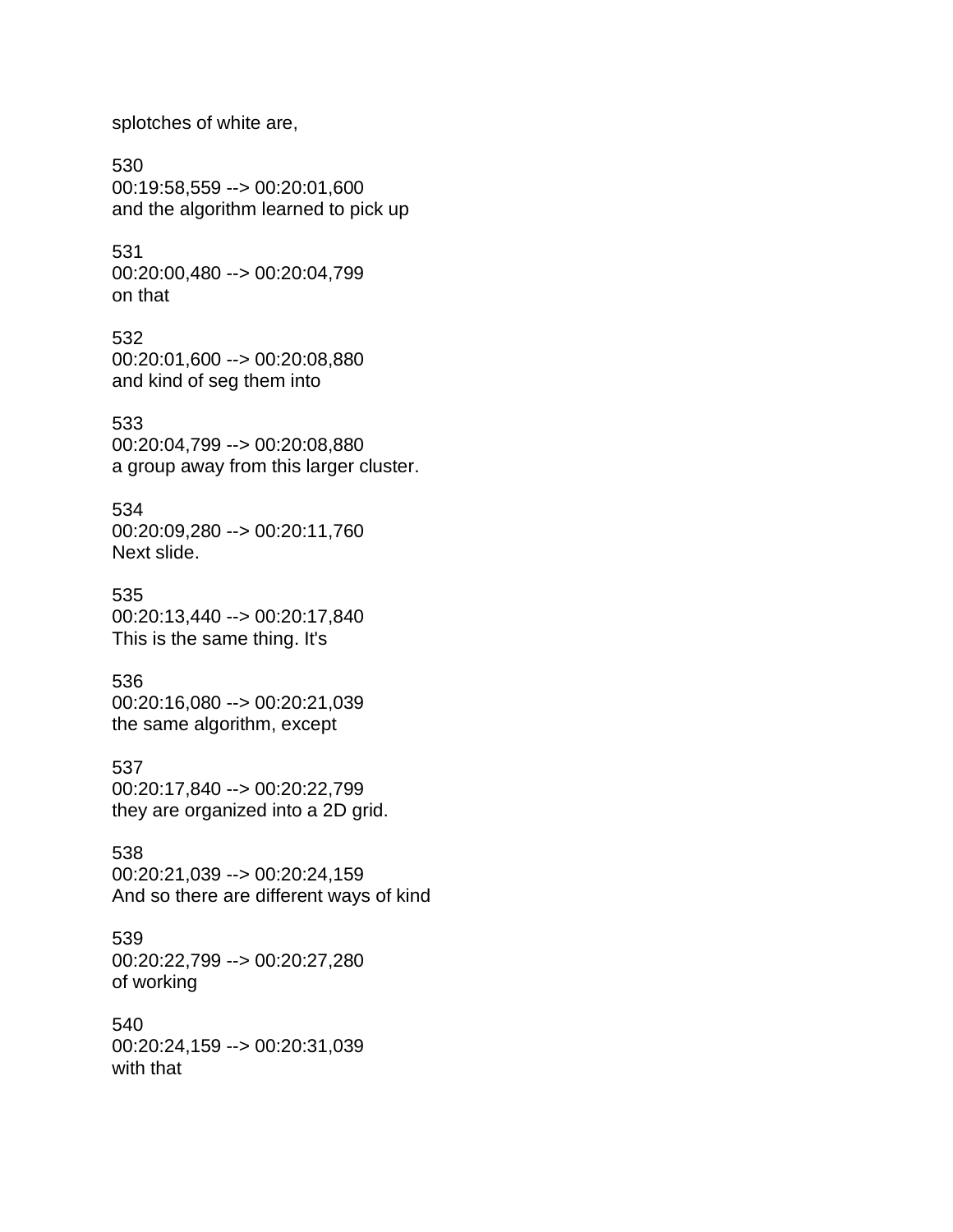# 541

00:20:27,280 --> 00:20:33,120 data once you get it, like the

# 542

00:20:31,039 --> 00:20:35,120 data that identifies what cluster an

# 543

00:20:33,120 --> 00:20:37,120 image might belong to.

## 544

00:20:35,120 --> 00:20:38,720 And one of the more common ways of doing

### 545

00:20:37,120 --> 00:20:41,600 it is just assigning each image

#### 546

00:20:38,720 --> 00:20:42,880 onto a point on the 2D grid, and so that

#### 547

00:20:41,600 --> 00:20:46,720 you can kind of see

#### 548

00:20:42,880 --> 00:20:49,120 a somewhat linear relationship between

# 549

00:20:46,720 --> 00:20:51,039 the formal qualities of each image. You

#### 550 00:20:49,120 --> 00:20:53,840 could take that data and map it onto

# 551

00:20:51,039 --> 00:20:55,600 other kinds of surfaces as well, like 3D

#### 552 00:20:53,840 --> 00:20:59,200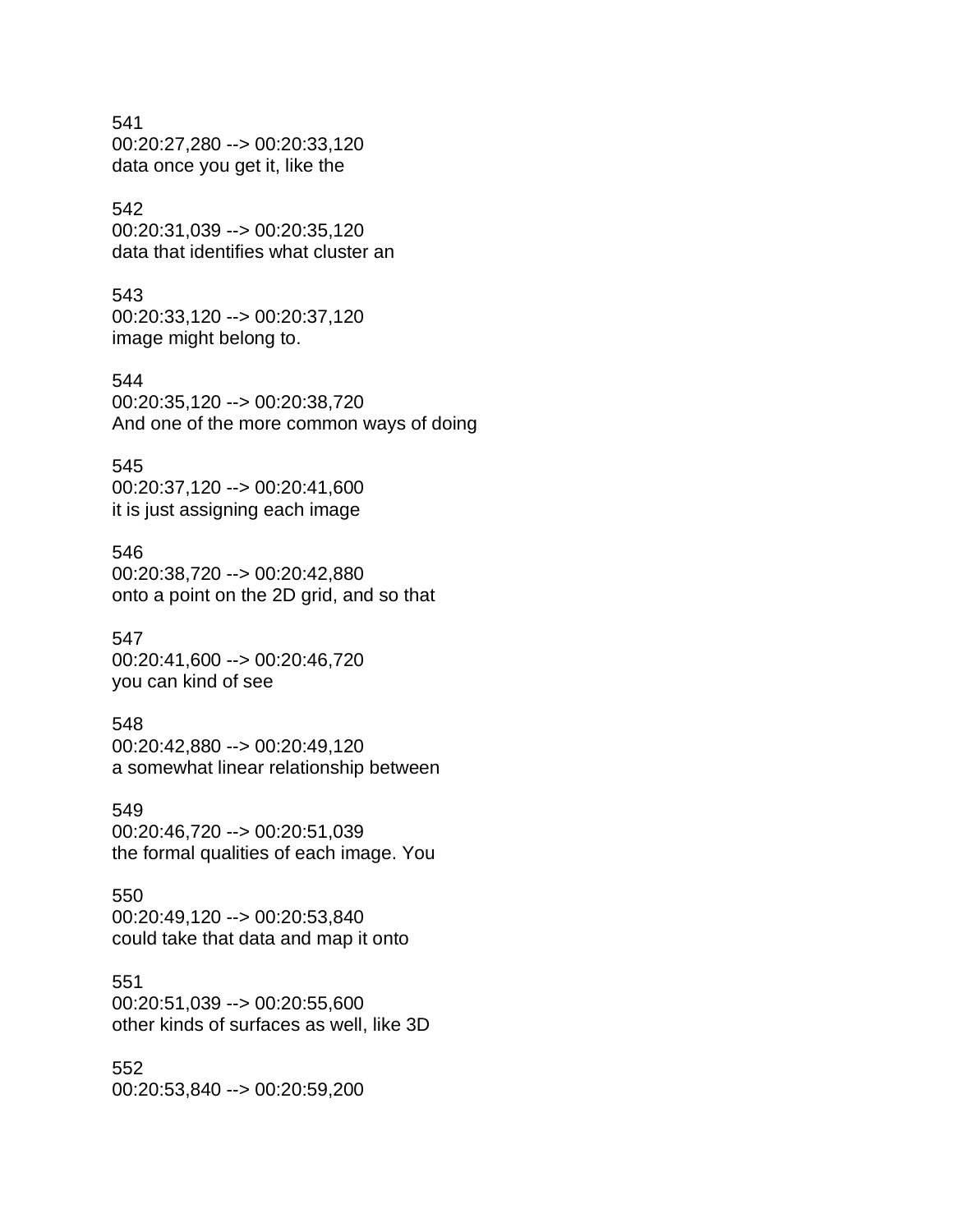projection surfaces, or even like

553 00:20:55,600 --> 00:21:00,480 polygonal, other kinds of shapes,

554 00:20:59,200 --> 00:21:02,400 but those explorations weren't really

555 00:21:00,480 --> 00:21:06,720 useful for me,

556 00:21:02,400 --> 00:21:08,000 and I just stopped here.

557 00:21:06,720 --> 00:21:11,039 Actually, what I ended up doing with

558 00:21:08,000 --> 00:21:13,200 these is that, again, none of them

559 00:21:11,039 --> 00:21:14,960 were made into the work, but I thought

560 00:21:13,200 --> 00:21:19,760 that they were useful

561 00:21:14,960 --> 00:21:22,960 kind of just as sketching exercises.

562 00:21:19,760 --> 00:21:24,320 Like, if I were to

563 00:21:22,960 --> 00:21:26,080 try to sort all of these manually by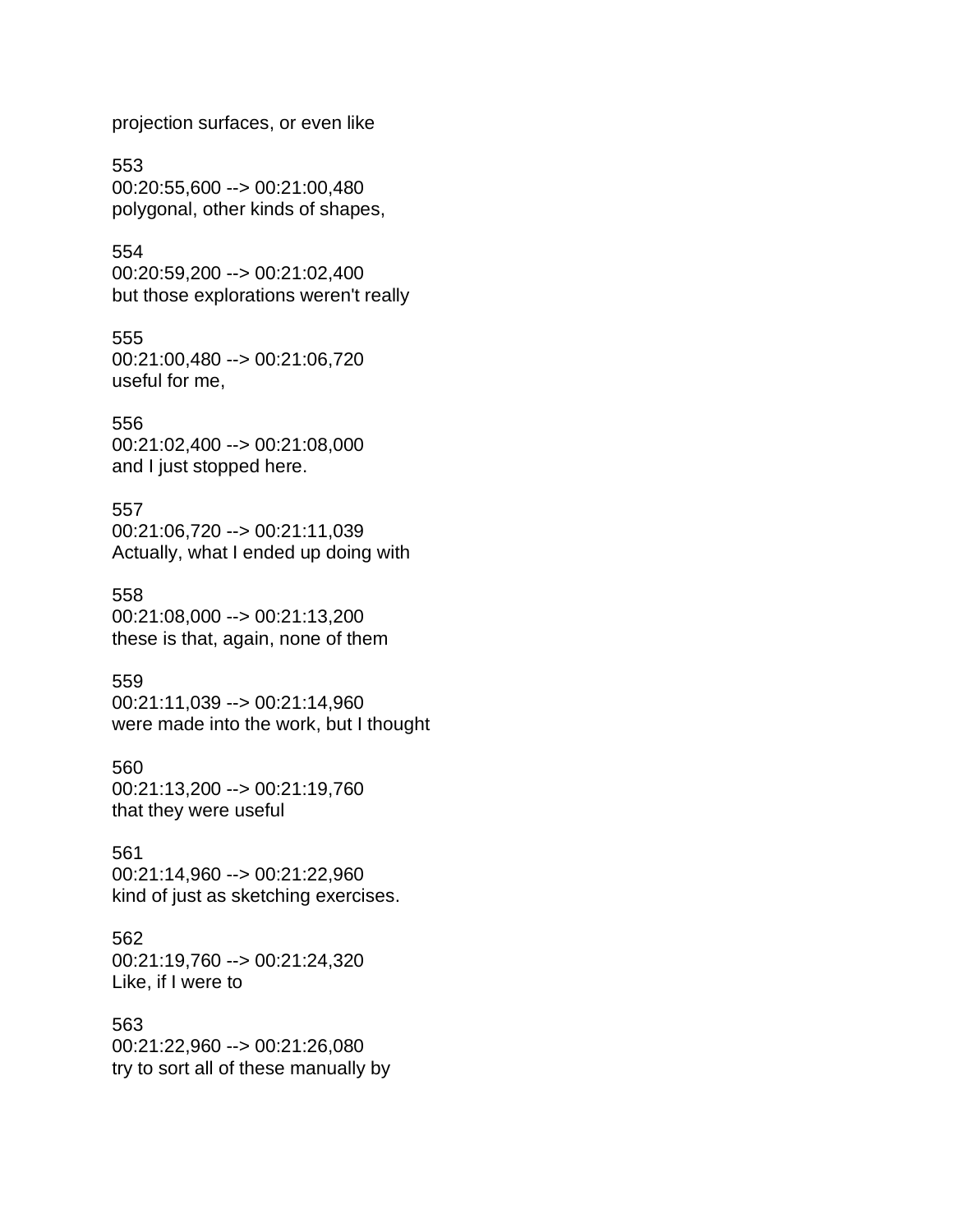564 00:21:24,320 --> 00:21:28,799 myself,

#### 565

00:21:26,080 --> 00:21:30,320 it would take a longer amount of time

#### 566

00:21:28,799 --> 00:21:31,520 that would maybe be outside of the scope

# 567

00:21:30,320 --> 00:21:34,640 of what was possible

#### 568

00:21:31,520 --> 00:21:36,480 kind of in my capacity.

#### 569

00:21:34,640 --> 00:21:38,320 But these let me kind of really iterate

#### 570

00:21:36,480 --> 00:21:40,720 through all of the images quickly,

#### 571

00:21:38,320 --> 00:21:42,559 and identify if there were any like,

## 572

00:21:40,720 --> 00:21:44,240 relevant patterns or relationships that

573 00:21:42,559 --> 00:21:45,679 I wanted to emphasize,

#### 574

00:21:44,240 --> 00:21:48,000 and so were really good as kind of like,

# 575

00:21:45,679 --> 00:21:49,440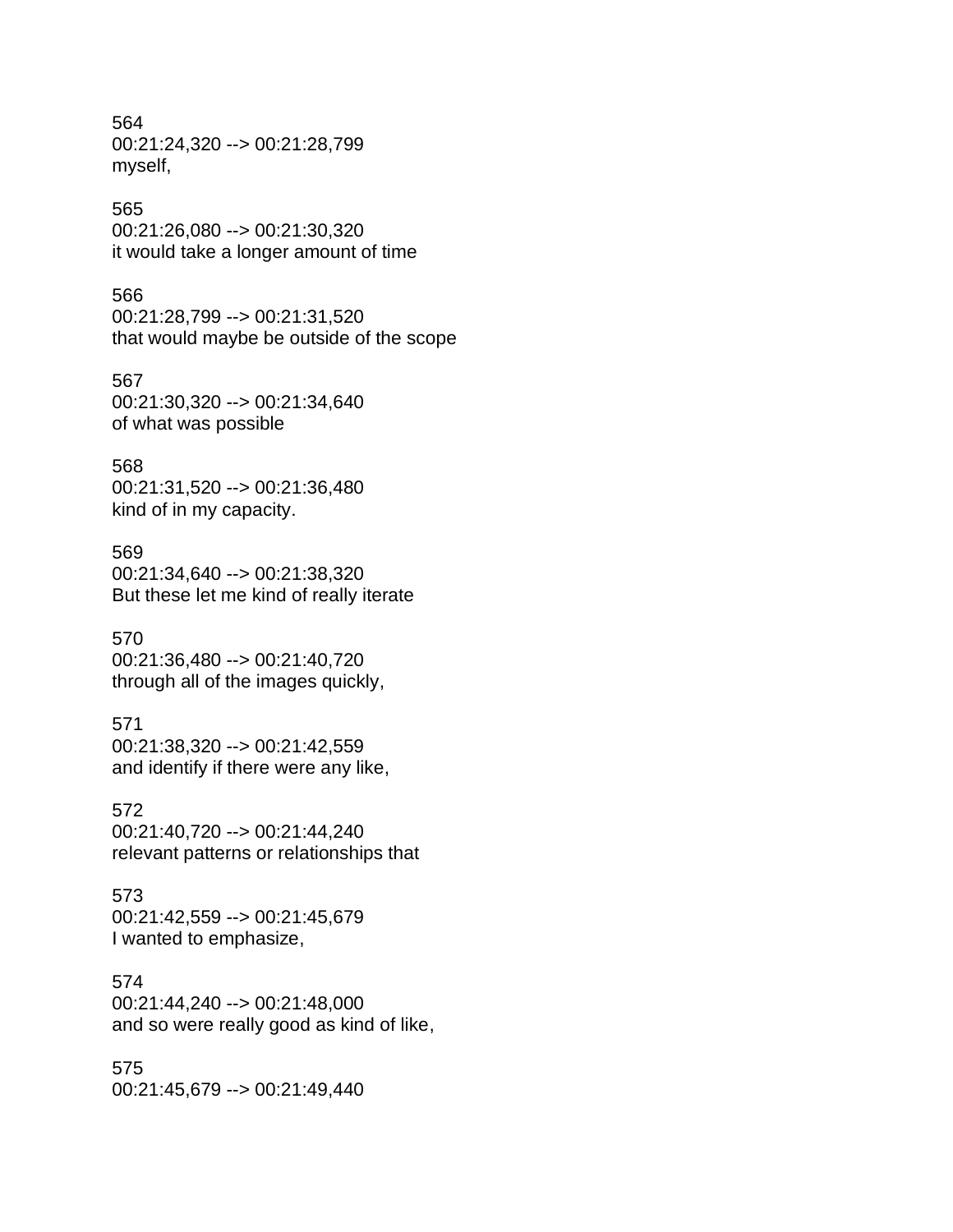a storyboarding tool, essentially.

576 00:21:48,000 --> 00:21:51,840 Also, when you do machine learning when

577 00:21:49,440 --> 00:21:54,559 you work with algorithms, it's

578 00:21:51,840 --> 00:21:55,679 useful, it can be useful to understand

579 00:21:54,559 --> 00:21:57,360 the math

580 00:21:55,679 --> 00:21:59,520 that's happening underneath, because then

581 00:21:57,360 --> 00:22:01,760 you have more control,

582 00:21:59,520 --> 00:22:03,120 and therefore more agency when

583 00:22:01,760 --> 00:22:06,240 collaborating

584 00:22:03,120 --> 00:22:09,200 with the algorithms. And that's not like,

585 00:22:06,240 --> 00:22:10,320 that's not the case for every kind

586 00:22:09,200 --> 00:22:12,080 of collaboration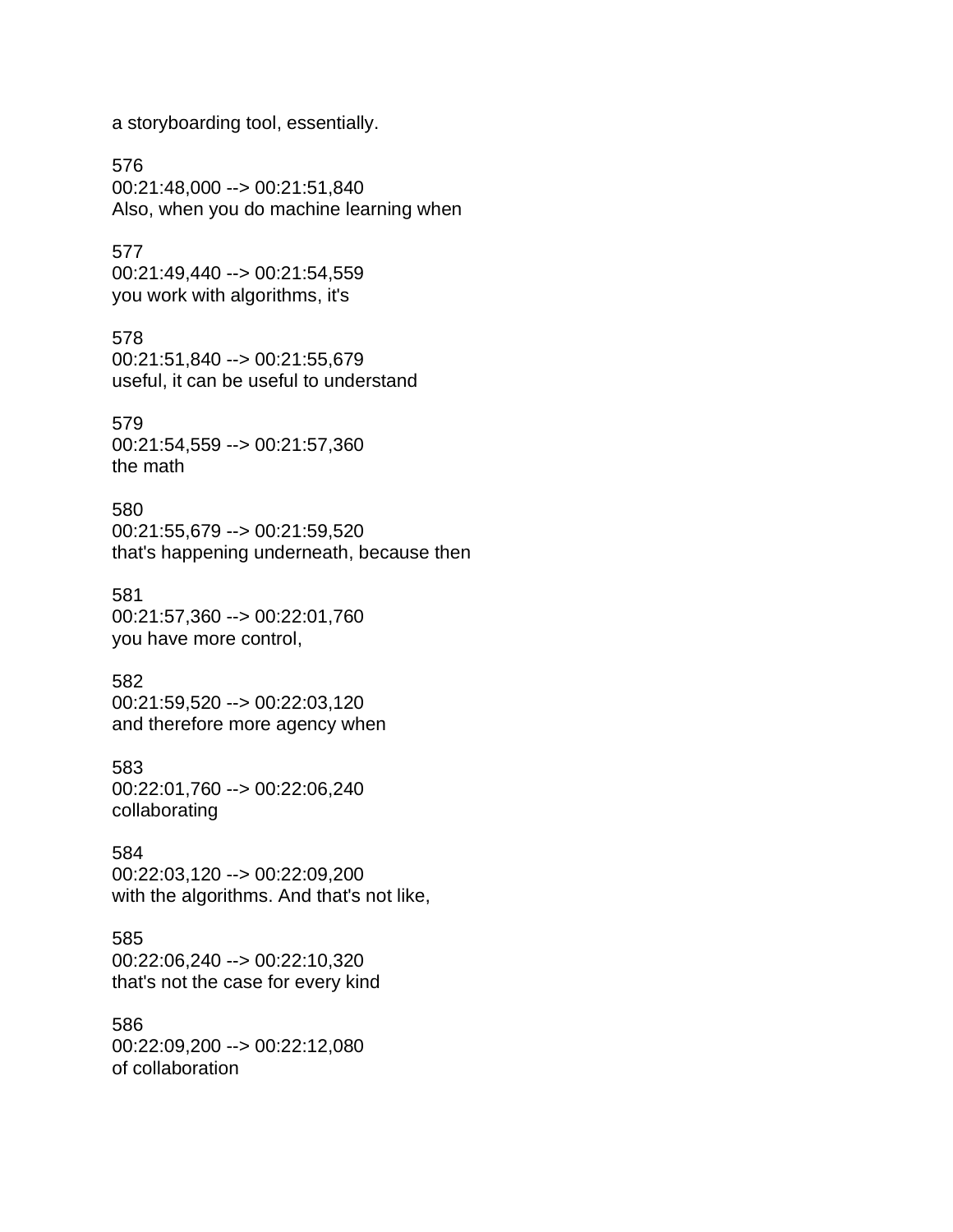#### 587

00:22:10,320 --> 00:22:13,600 you might have with machine learning, but

## 588

00:22:12,080 --> 00:22:15,520 for the most part, if you're able to kind

#### 589

00:22:13,600 --> 00:22:18,640 of understand the underlying systems,

# 590

00:22:15,520 --> 00:22:20,559 then you know where to prod

# 591

00:22:18,640 --> 00:22:21,919 the code to kind of make it do more of

### 592

00:22:20,559 --> 00:22:25,200 what you want,

#### 593

00:22:21,919 --> 00:22:29,120 and also to kind of excise out

# 594

00:22:25,200 --> 00:22:30,720 any of the biases or toxic ideologies

## 595

00:22:29,120 --> 00:22:34,000 that may be there.

### 596 00:22:30,720 --> 00:22:35,600 So it's an exercise in building

# 597

00:22:34,000 --> 00:22:41,840 autonomy,

#### 598

00:22:35,600 --> 00:22:41,840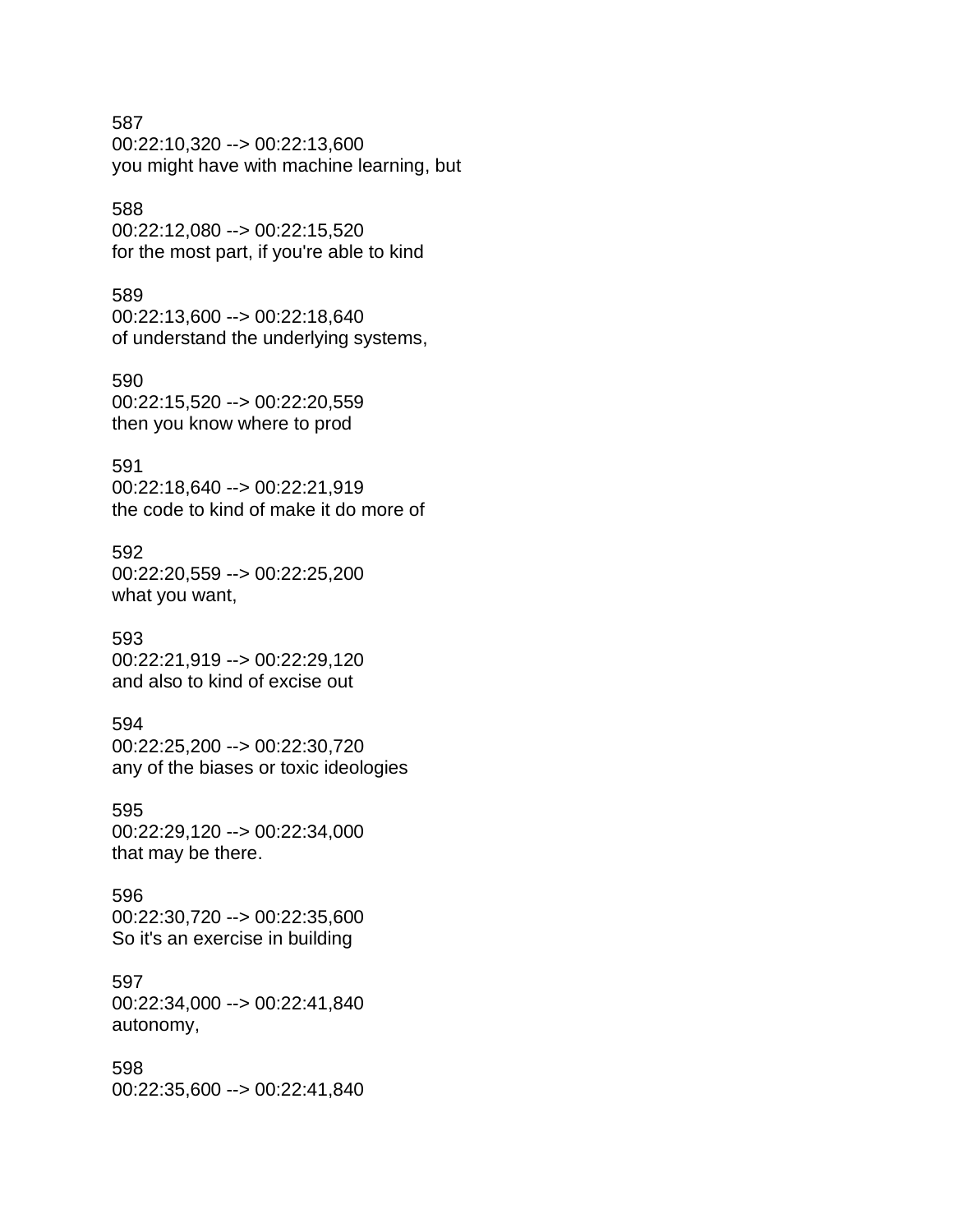I would say. Next slide.

599 00:22:42,640 --> 00:22:51,200 What can I say about this one?

600 00:22:46,720 --> 00:22:53,520 Well, so, when you go onto

601 00:22:51,200 --> 00:22:55,600 the website, onto the book, on one of the

602 00:22:53,520 --> 00:22:59,360 first pages, there's a

603 00:22:55,600 --> 00:23:03,200 like gif animation

604 00:22:59,360 --> 00:23:05,919 that I ended up rotoscoping, and

605 00:23:03,200 --> 00:23:07,280 that animation––the original animation

606 00:23:05,919 --> 00:23:11,360 that wasn't rotoscoped was

607 00:23:07,280 --> 00:23:12,799 machine-generated. But the way to

608 00:23:11,360 --> 00:23:14,880 produce those animations is that you

609 00:23:12,799 --> 00:23:18,000 need a large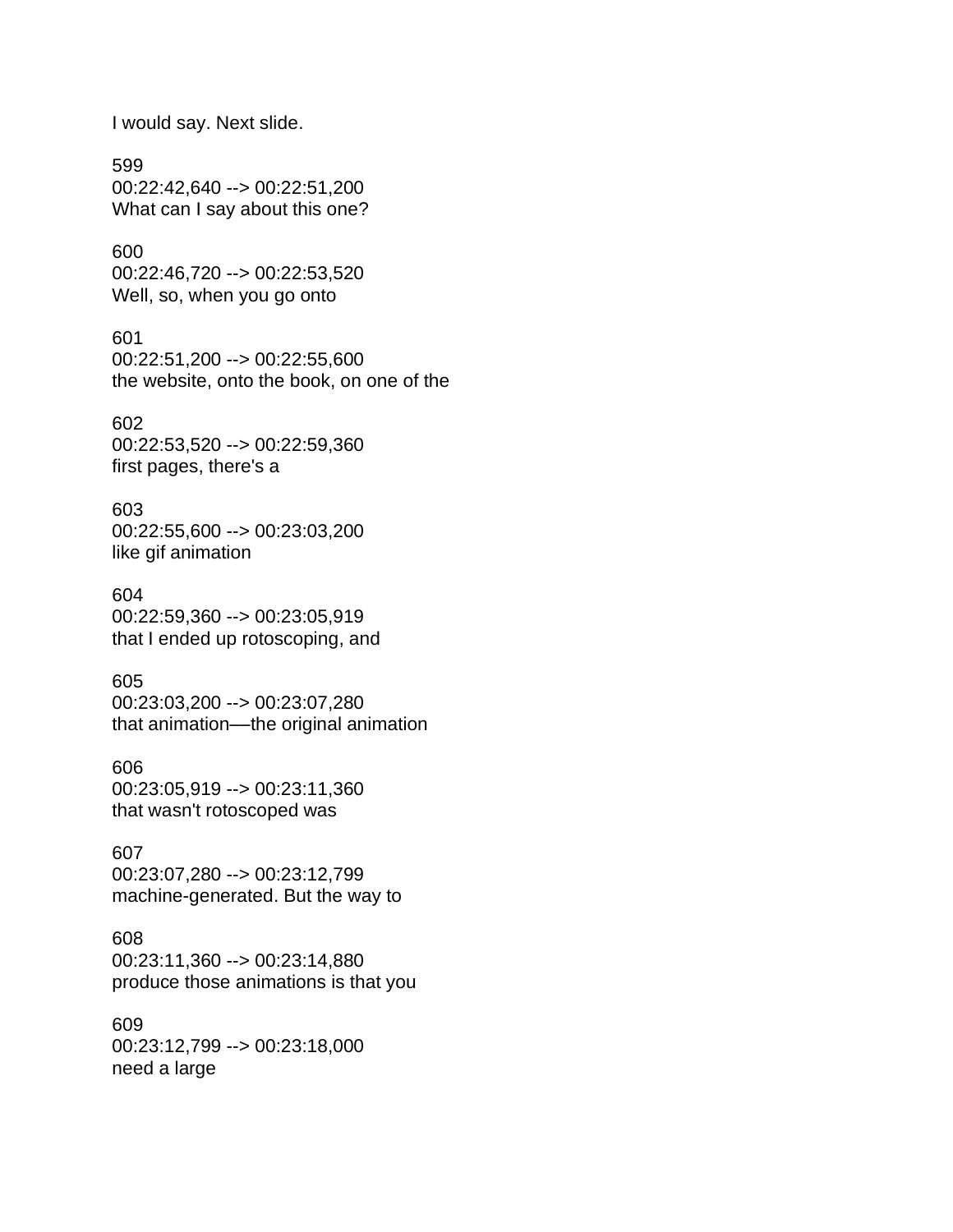610 00:23:14,880 --> 00:23:19,760 dataset in order to-for the algorithm

# 611

00:23:18,000 --> 00:23:20,720 to be able to like, learn and understand

## 612

00:23:19,760 --> 00:23:22,000 what the patterns are

#### 613

00:23:20,720 --> 00:23:24,640 and be able to kind of start producing

# 614

00:23:22,000 --> 00:23:25,600 its own images. But an issue that I was

# 615

00:23:24,640 --> 00:23:29,320 running into

# 616

00:23:25,600 --> 00:23:31,919 early in the process was that 70,

# 617

00:23:29,320 --> 00:23:34,799 75-ish cyanotypes were not enough to

#### 618

00:23:31,919 --> 00:23:34,799 really produce anything.

# 619

00:23:35,600 --> 00:23:39,679 Well, you could technically still

# 620

00:23:37,440 --> 00:23:41,760 make something with them, but

621 00:23:39,679 --> 00:23:43,200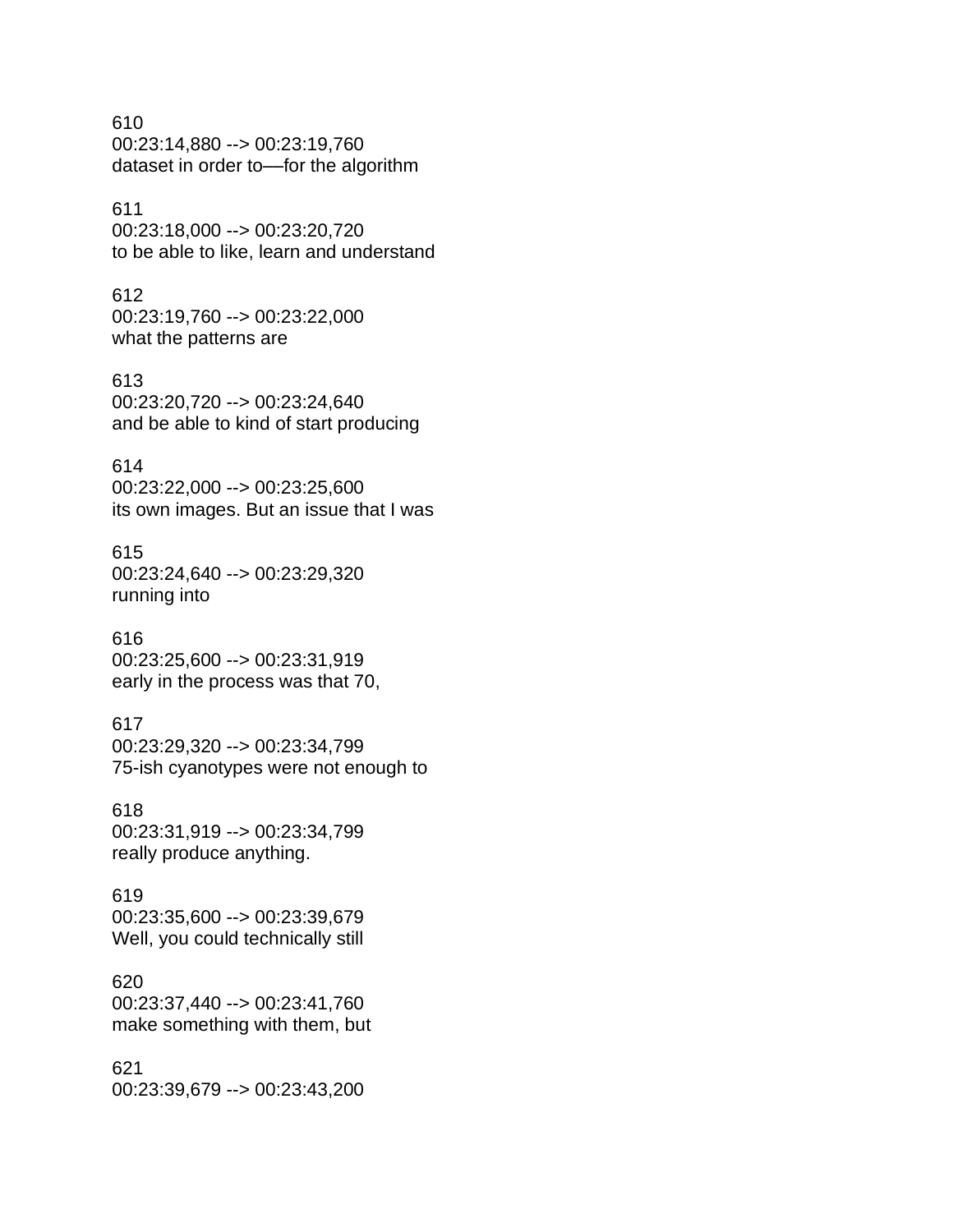it wasn't making the images that I was

622 00:23:41,760 --> 00:23:44,880 going for.

623 00:23:43,200 --> 00:23:47,360 And so what I needed was a larger data

624 00:23:44,880 --> 00:23:49,200 set to work with.

625 00:23:47,360 --> 00:23:51,600 So I had written a separate piece of

626 00:23:49,200 --> 00:23:56,000 software to essentially

627 00:23:51,600 --> 00:23:57,760 cut up each cyanotype into a grid,

628 00:23:56,000 --> 00:24:00,400 and then save out each square of that

629 00:23:57,760 --> 00:24:02,880 grid as a separate image.

630 00:24:00,400 --> 00:24:04,880 And I was able to do this because the

631 00:24:02,880 --> 00:24:08,400 cyanotypes are actually quite small.

632 00:24:04,880 --> 00:24:11,520 They're maybe around four,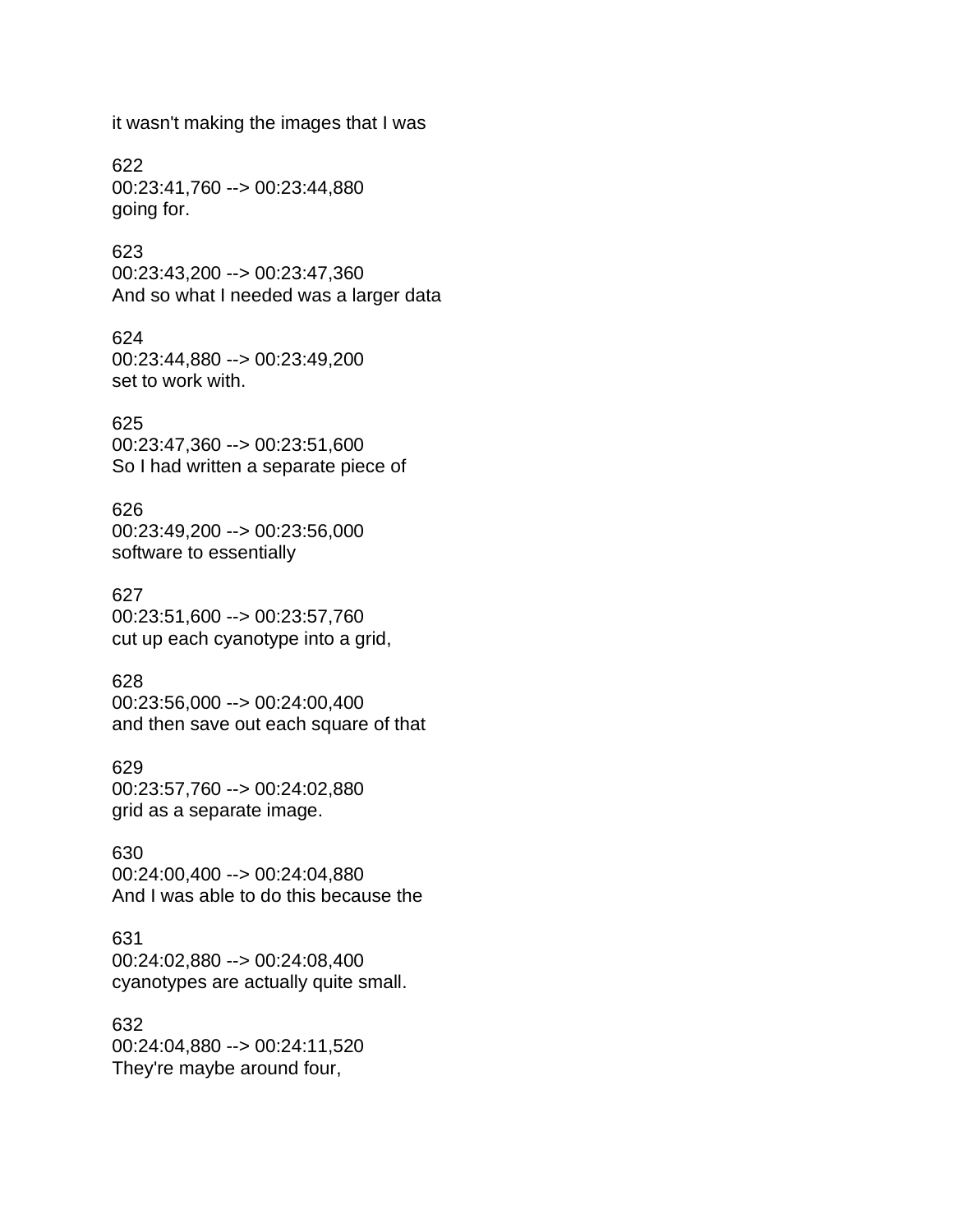633 00:24:08,400 --> 00:24:13,520 four by five inches.

## 634

00:24:11,520 --> 00:24:14,720 But I scanned them in at something

#### 635

00:24:13,520 --> 00:24:18,880 really absurd, like

#### 636

00:24:14,720 --> 00:24:21,360 2400 dpi. And then the image

#### 637

00:24:18,880 --> 00:24:22,159 that I ended up using came out to

#### 638

00:24:21,360 --> 00:24:25,600 be around 10,000

#### 639

00:24:22,159 --> 00:24:28,320 by 12,000 pixels, and so it was

#### 640

00:24:25,600 --> 00:24:29,520 easy to kind of write code that would

#### 641

00:24:28,320 --> 00:24:32,080 say,

#### 642

00:24:29,520 --> 00:24:35,600 okay, divide up this image into like,

#### 643

00:24:32,080 --> 00:24:38,400 2,400 by 2,400 pixel squares or something,

#### 644

00:24:35,600 --> 00:24:40,159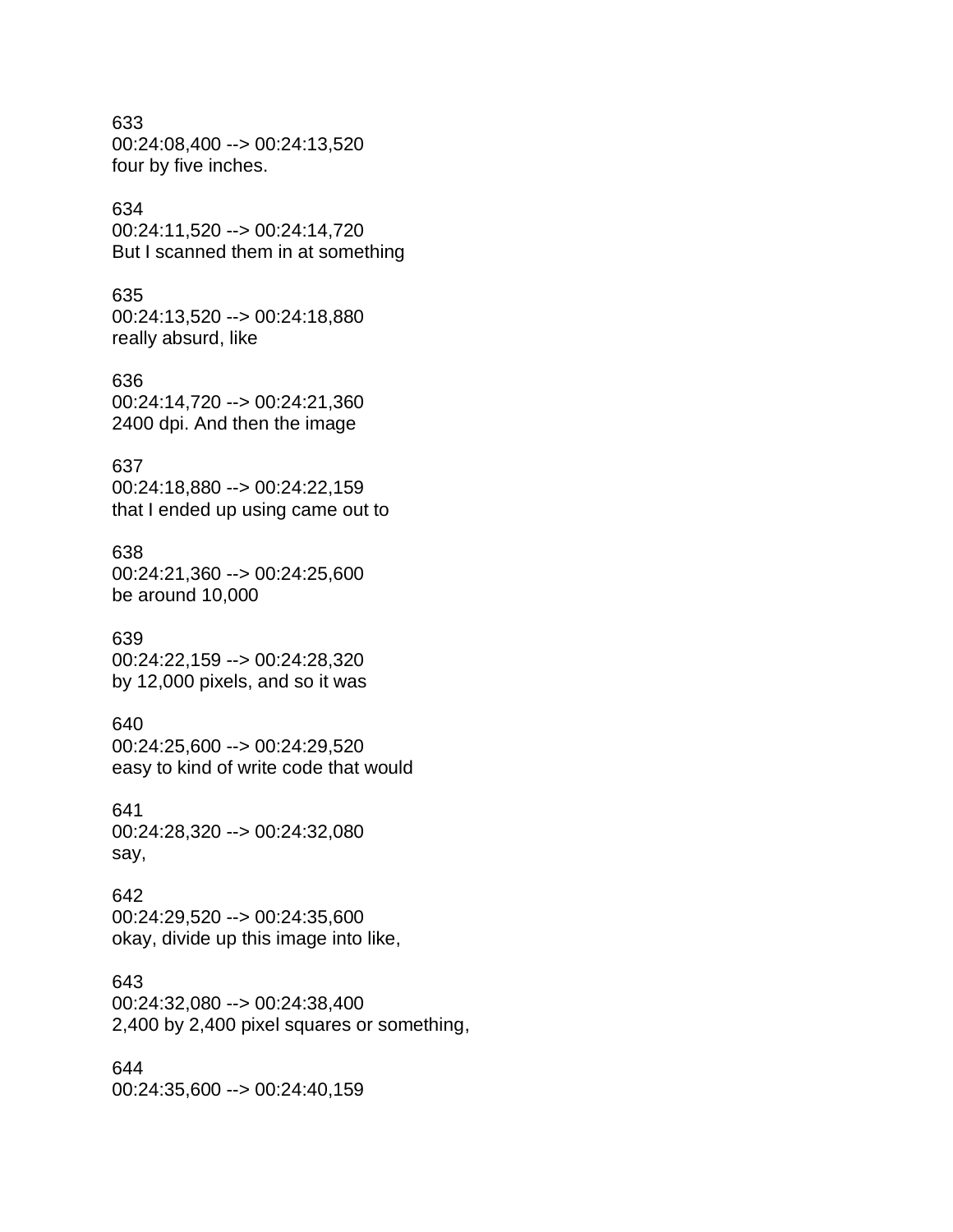and then save that image out. So what

645 00:24:38,400 --> 00:24:44,320 ended up happening was that I

## 646

00:24:40,159 --> 00:24:47,360 ran that piece of code for every image,

#### 647

00:24:44,320 --> 00:24:50,400 and then it turned––I essentially got 25

#### 648

00:24:47,360 --> 00:24:51,200 more pictures out of one cyanotype. So

#### 649

00:24:50,400 --> 00:24:56,159 the final

#### 650

00:24:51,200 --> 00:24:56,159 data set came out to around

# 651

00:24:56,200 --> 00:25:02,320 2,127 pictures, I think.

#### 652

00:24:58,880 --> 00:25:04,559 And that's what I used to generate,

#### 653

00:25:02,320 --> 00:25:06,400 to train the machine-learning algorithm

## 654

00:25:04,559 --> 00:25:09,840 to kind of generate additional cyanotypes

#### 655

00:25:06,400 --> 00:25:13,200 and pictures. And this is just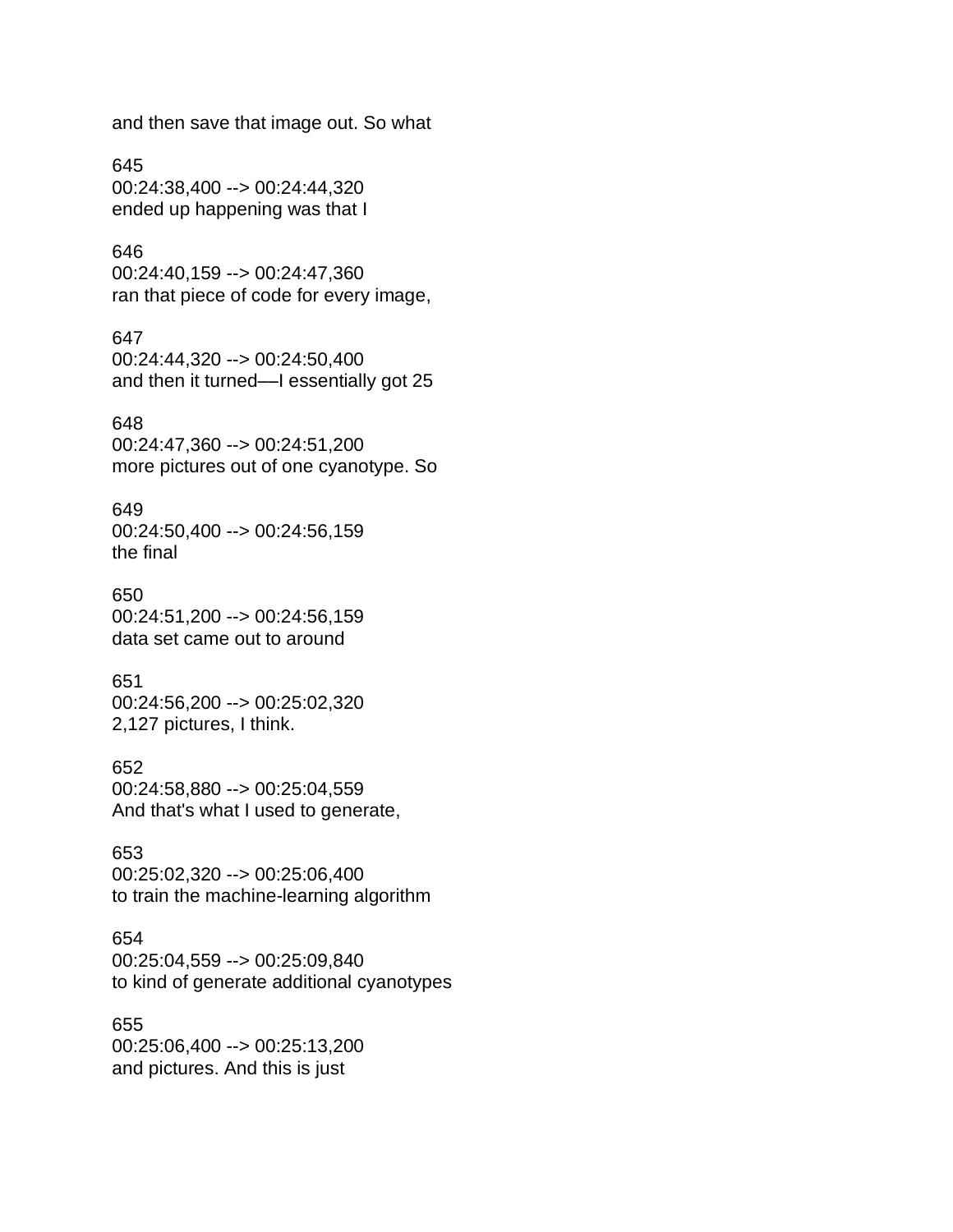## 656 00:25:09,840 --> 00:25:16,000 all of them at once,

# 657

00:25:13,200 --> 00:25:16,559 and it's kind of interesting to see. You

#### 658

00:25:16,000 --> 00:25:20,880 can

### 659 00:25:16,559 --> 00:25:22,720 really make out where

#### 660

00:25:20,880 --> 00:25:24,320 the pictures are like focusing on the

#### 661

00:25:22,720 --> 00:25:27,120 left side of

#### 662

00:25:24,320 --> 00:25:28,159 the paper, like where the border starts

#### 663

00:25:27,120 --> 00:25:31,279 to meet

#### 664

00:25:28,159 --> 00:25:32,720 the edge, or maybe the top and bottom of

# 665

00:25:31,279 --> 00:25:35,600 the image,

#### 666

00:25:32,720 --> 00:25:35,600 etc, etc.

#### 667

00:25:35,919 --> 00:25:38,400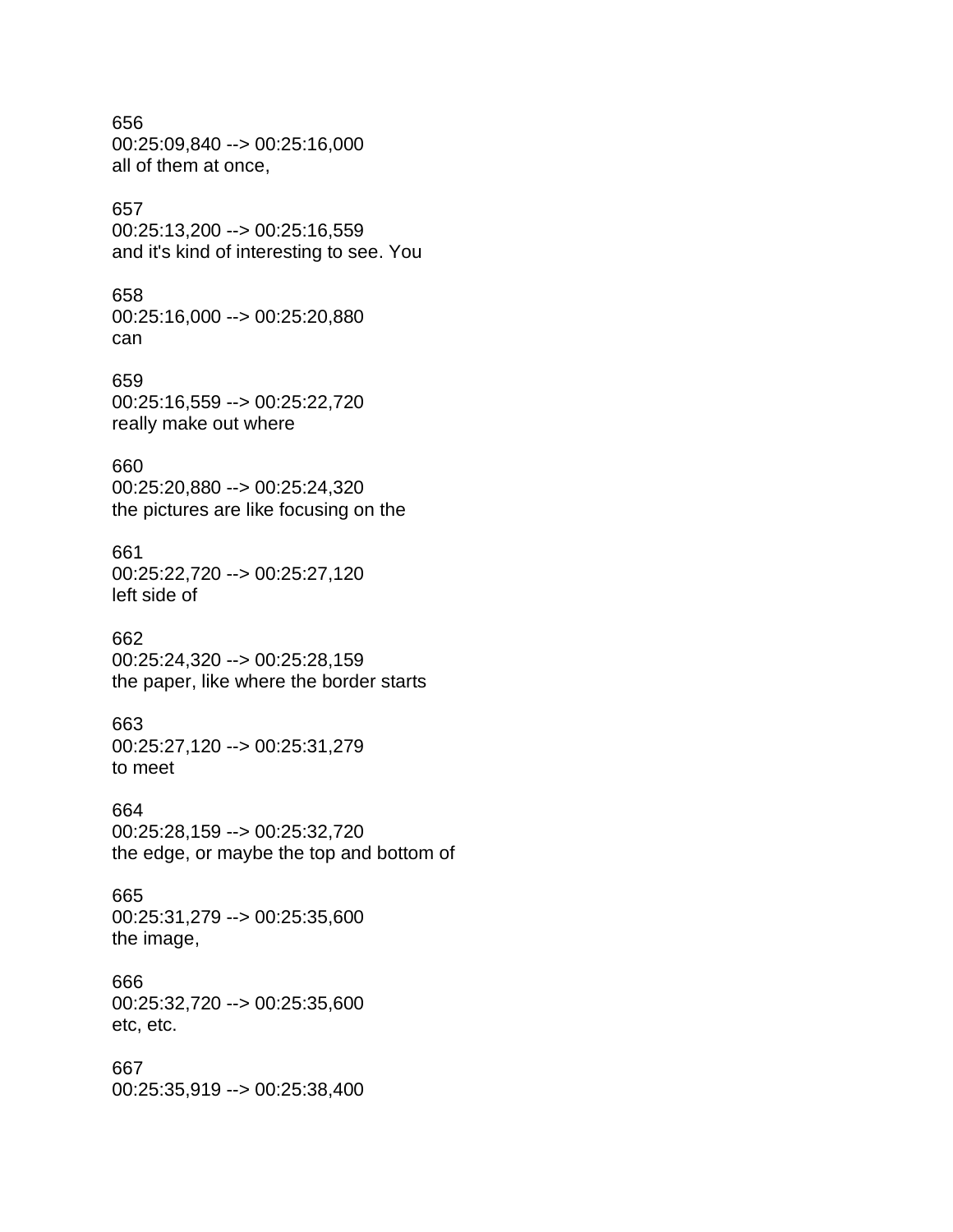Next slide.

668 00:25:40,240 --> 00:25:45,279 Okay, this is kind of funny.

# 669

00:25:43,440 --> 00:25:47,279 So part of the work also is that there

#### 670

00:25:45,279 --> 00:25:50,320 are these kind of interpretive readings

#### 671

00:25:47,279 --> 00:25:53,360 that are also machine-generated.

# 672

00:25:50,320 --> 00:25:56,799 And this was the output for some of the

#### 673

00:25:53,360 --> 00:26:00,240 like, first tests that I was doing.

#### 674

00:25:56,799 --> 00:26:03,360 None of this, obviously,

#### 675

00:26:00,240 --> 00:26:06,559 is in the work itself.

#### 676

00:26:03,360 --> 00:26:10,000 I got a lot of head

# 677

00:26:06,559 --> 00:26:14,159 cabbages, head cabbage which,

# 678

00:26:10,000 --> 00:26:17,440 I mean isn't wrong, really,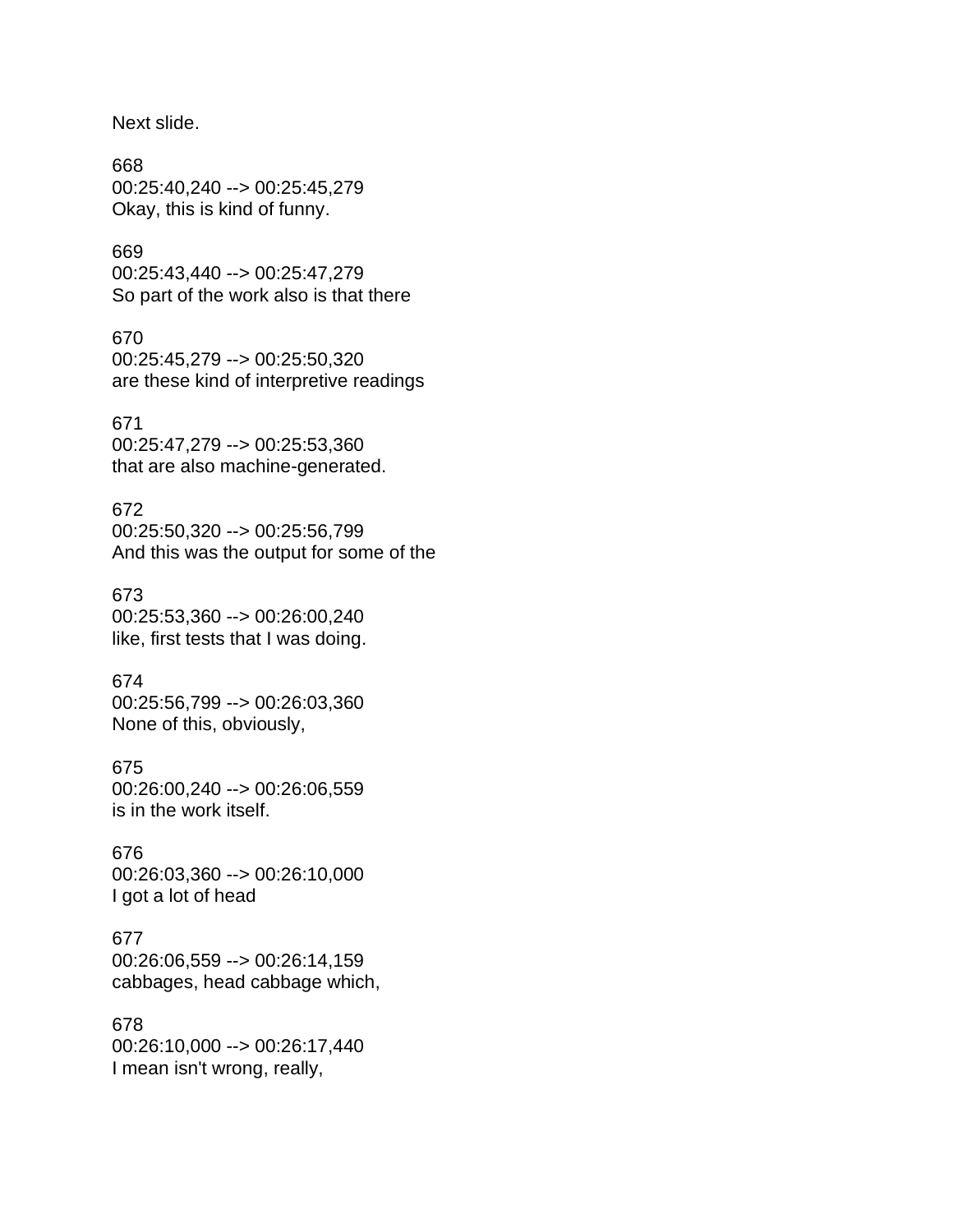#### 679

00:26:14,159 --> 00:26:18,640 but again, it wasn't what I was going

#### 680

00:26:17,440 --> 00:26:21,039 for.

#### 681

00:26:18,640 --> 00:26:22,840 And so these were kind of the––these

682 00:26:21,039 --> 00:26:24,320 were the words that the algorithm was

#### 683

00:26:22,840 --> 00:26:29,039 predicting

#### 684

00:26:24,320 --> 00:26:29,039 was maybe in the image or not.

#### 685

00:26:29,200 --> 00:26:32,640 And I mean, I think I'm just kind of like

#### 686

00:26:30,880 --> 00:26:34,799 impressed that it was able to interpret

#### 687

00:26:32,640 --> 00:26:37,520 anything at all, considering how abstract

#### 688

00:26:34,799 --> 00:26:39,120 some of those images are.

#### 689

00:26:37,520 --> 00:26:40,640 But this set of words wasn't really

#### 690

00:26:39,120 --> 00:26:42,080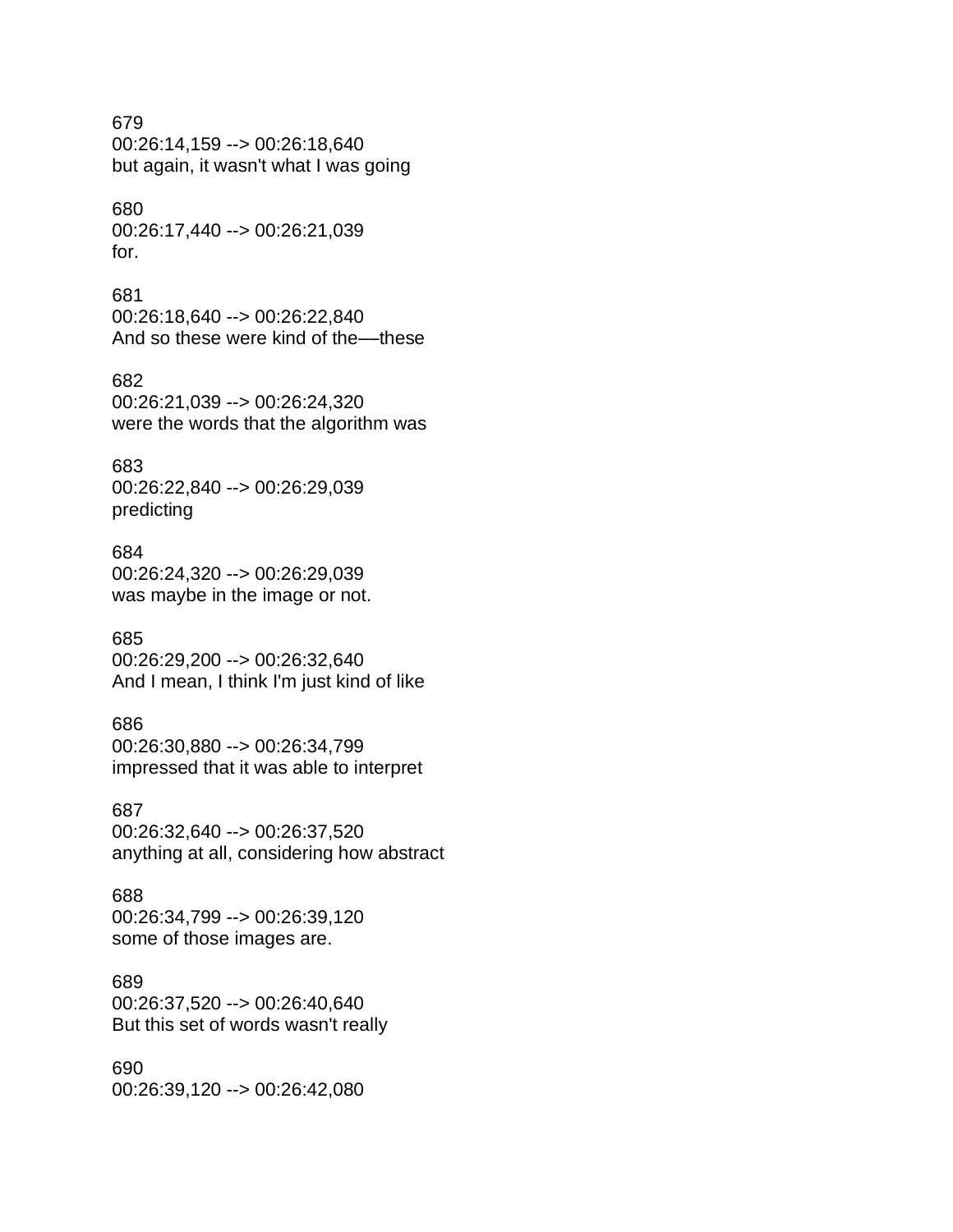useful for me,

691 00:26:40,640 --> 00:26:44,400 but it was kind of like an

692 00:26:42,080 --> 00:26:46,480 interesting thing that emerged out of

693 00:26:44,400 --> 00:26:53,440 the process.

694 00:26:46,480 --> 00:26:56,720 Next slide.

695 00:26:53,440 --> 00:26:58,880 Yeah so, that

696 00:26:56,720 --> 00:27:02,240 output wasn't really useful for me and

697 00:26:58,880 --> 00:27:02,240 so I was trying to figure out ways to,

698 00:27:03,679 --> 00:27:09,919 I guess, make it

699 00:27:06,720 --> 00:27:10,880 compelling. And one thing that I was

700 00:27:09,919 --> 00:27:12,400 noticing

701 00:27:10,880 --> 00:27:14,559 during this project while I was working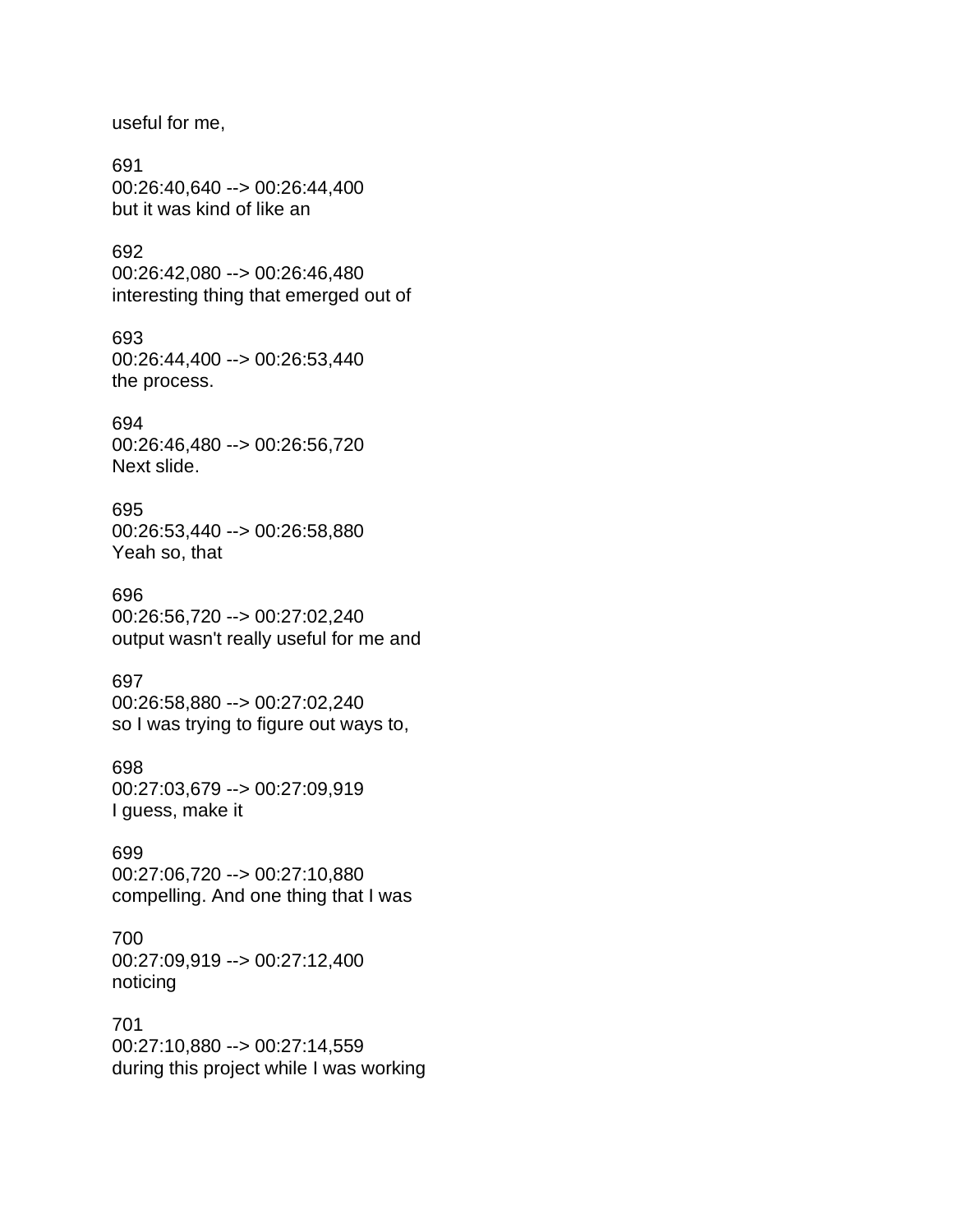702 00:27:12,400 --> 00:27:17,919 on it was that I was starting to

# 703

00:27:14,559 --> 00:27:20,720 experience that same kind of alienation

## 704

00:27:17,919 --> 00:27:22,640 from what I was making that I was before,

705

00:27:20,720 --> 00:27:25,279 when I was focusing purely on

# 706

00:27:22,640 --> 00:27:27,840 the kind of speculative, like interactive

# 707

00:27:25,279 --> 00:27:31,440 software.

# 708

00:27:27,840 --> 00:27:35,760 And so what I ended up doing was

# 709

00:27:31,440 --> 00:27:39,840 scanning in these family photos that had

# 710

00:27:35,760 --> 00:27:39,840 handwritten captions on the back of them,

# 711

00:27:40,880 --> 00:27:45,440 and then populating the data set, or like

# 712

00:27:43,840 --> 00:27:46,240 the algorithm that was generating the

# 713 00:27:45,440 --> 00:27:49,600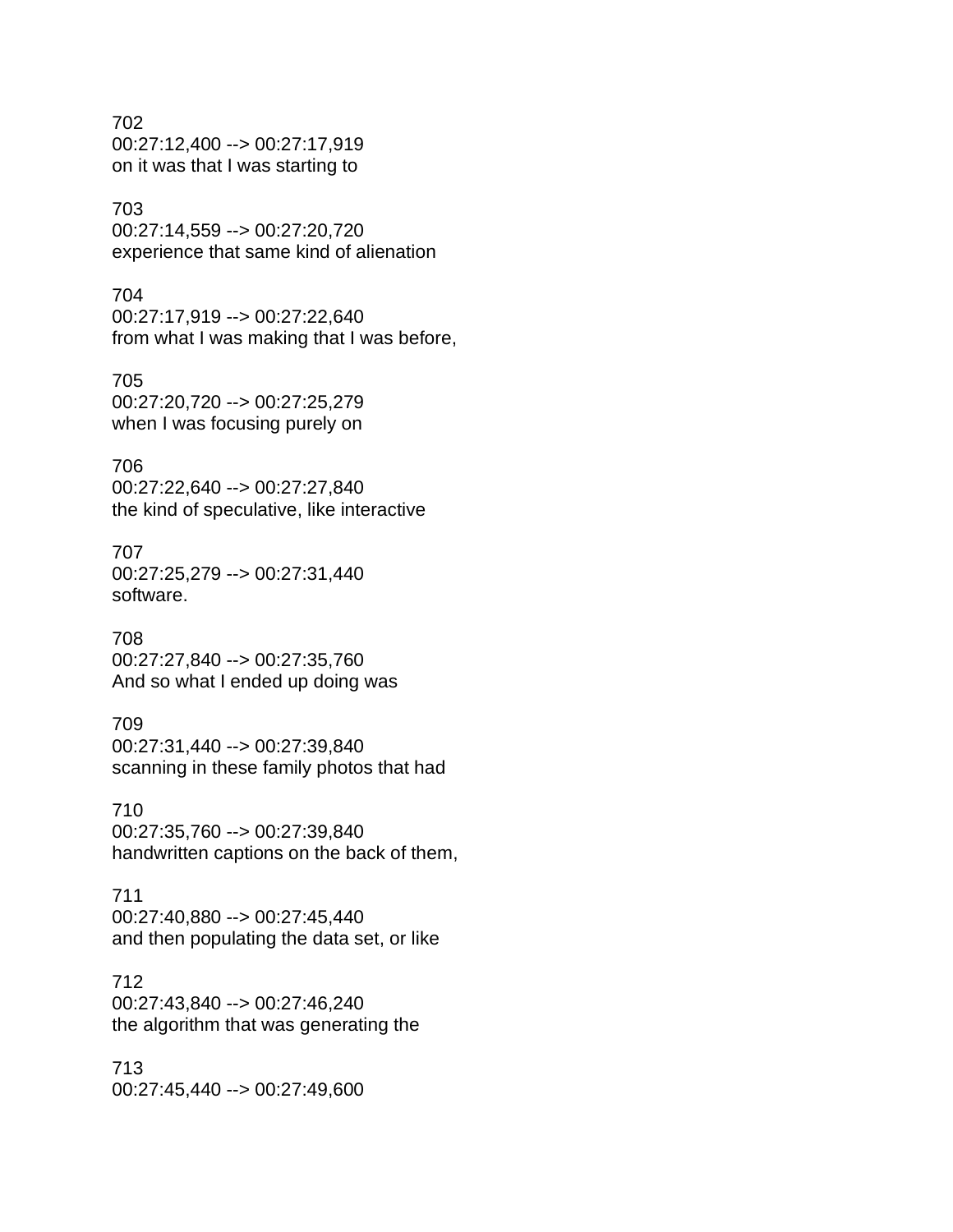text

714 00:27:46,240 --> 00:27:52,640 with these captions. So on the left,

715 00:27:49,600 --> 00:27:55,039 it says "Tang's

716 00:27:52,640 --> 00:27:56,320 welcome address during the Mayflower

717 00:27:55,039 --> 00:28:00,080 Festival."

718 00:27:56,320 --> 00:28:02,799 He is the president of Men's Big Org,

719 00:28:00,080 --> 00:28:03,600 or something. And then on the right, it

720 00:28:02,799 --> 00:28:06,480 says "at the

721 00:28:03,600 --> 00:28:08,320 Manila Yard Town Hall." And so there were

722 00:28:06,480 --> 00:28:10,960 these––

723 00:28:08,320 --> 00:28:11,919 I don't know, moments like this that

724 00:28:10,960 --> 00:28:13,520 were kind of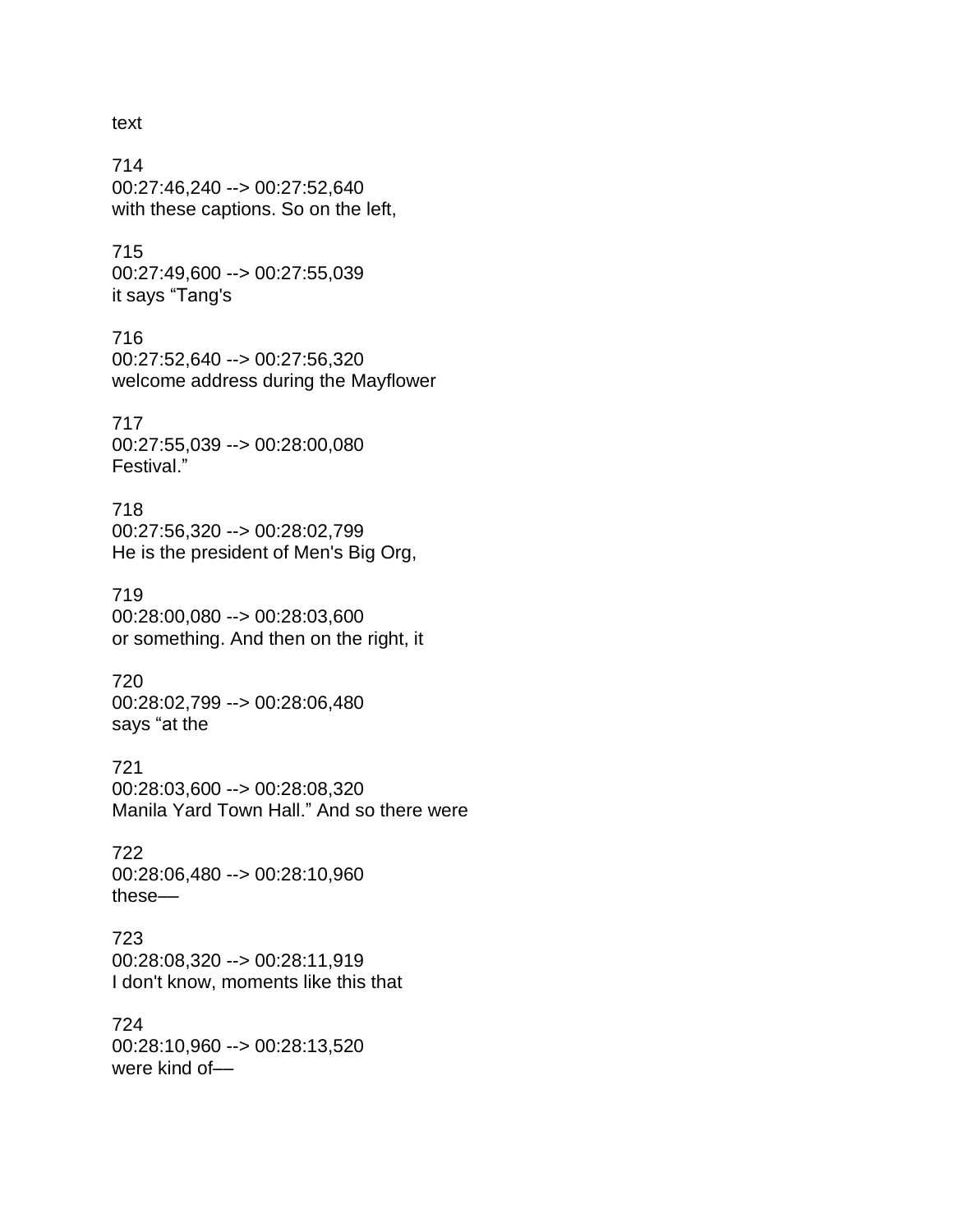725 00:28:11,919 --> 00:28:16,000 I had found while going through some of

# 726

00:28:13,520 --> 00:28:16,960 my family archives and just thinking

#### 727

00:28:16,000 --> 00:28:20,000 through how to

728 00:28:16,960 --> 00:28:21,360 ground this project into something more

# 729

00:28:20,000 --> 00:28:24,159 personal.

#### 730 00:28:21,360 --> 00:28:25,760

So I gathered as many of these captions

# 731 00:28:24,159 --> 00:28:28,960 as I could find,

# 732

00:28:25,760 --> 00:28:30,159 and then used them to weigh the algorithm,

# 733

00:28:28,960 --> 00:28:33,360 essentially, and so

# 734 00:28:30,159 --> 00:28:36,080

where it was going to lean towards

# 735

00:28:33,360 --> 00:28:37,760 "head cabbage," maybe it would say

#### 736 00:28:36,080 --> 00:28:39,600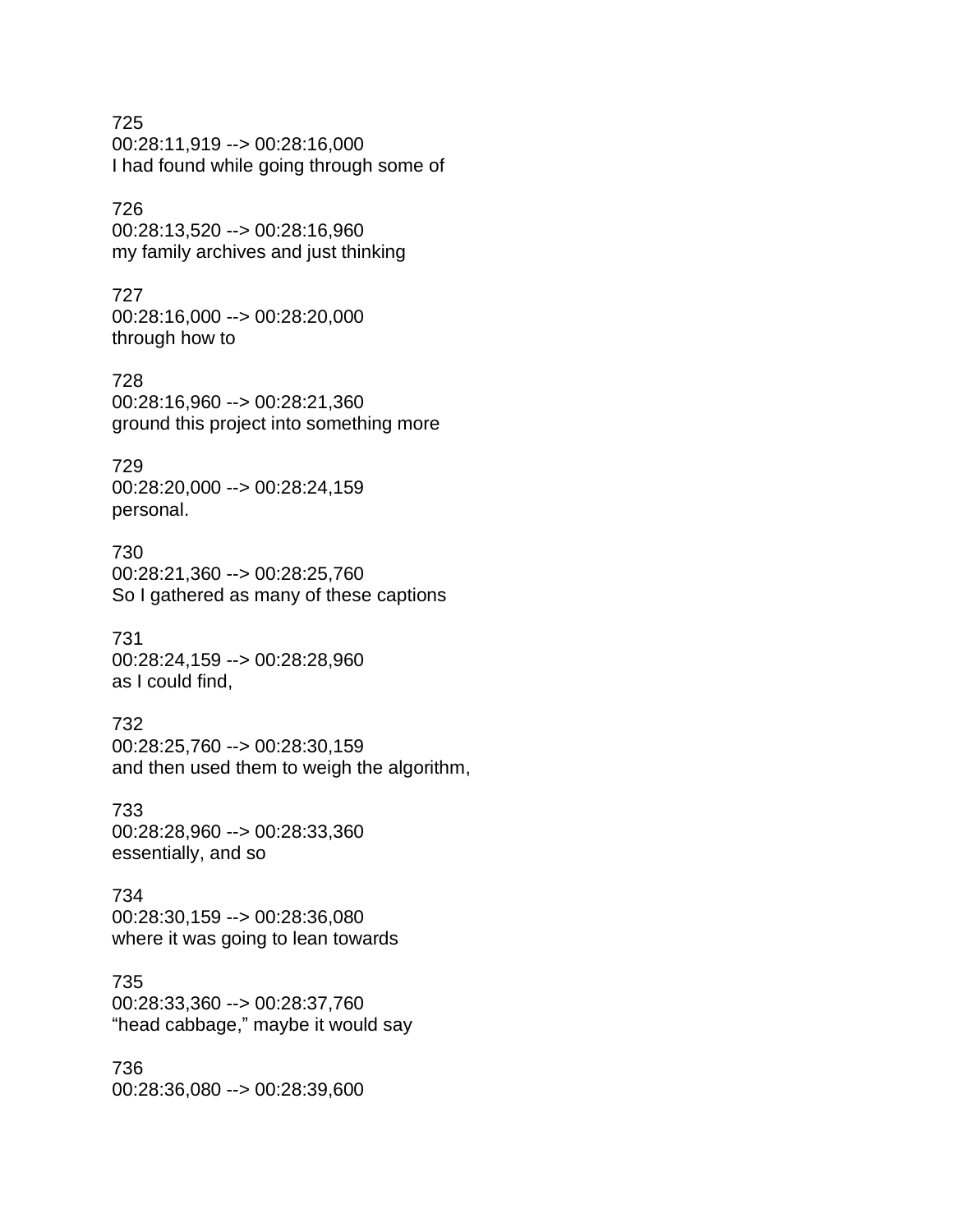something else instead.

737 00:28:37,760 --> 00:28:41,600 And this was kind of just to make the

738 00:28:39,600 --> 00:28:44,640 output more

739 00:28:41,600 --> 00:28:45,919 robust, but then also start connecting

740 00:28:44,640 --> 00:28:49,360 this idea

741 00:28:45,919 --> 00:28:51,679 of––I was working with these archives

742 00:28:49,360 --> 00:28:55,279 that I was producing,

743 00:28:51,679 --> 00:28:56,840 but I also had access to

744 00:28:55,279 --> 00:28:59,039 all of these images that were already

745 00:28:56,840 --> 00:29:01,840 made,

746 00:28:59,039 --> 00:29:01,840 and thinking about,

747 00:29:02,080 --> 00:29:06,159 I guess, modulating that distance again,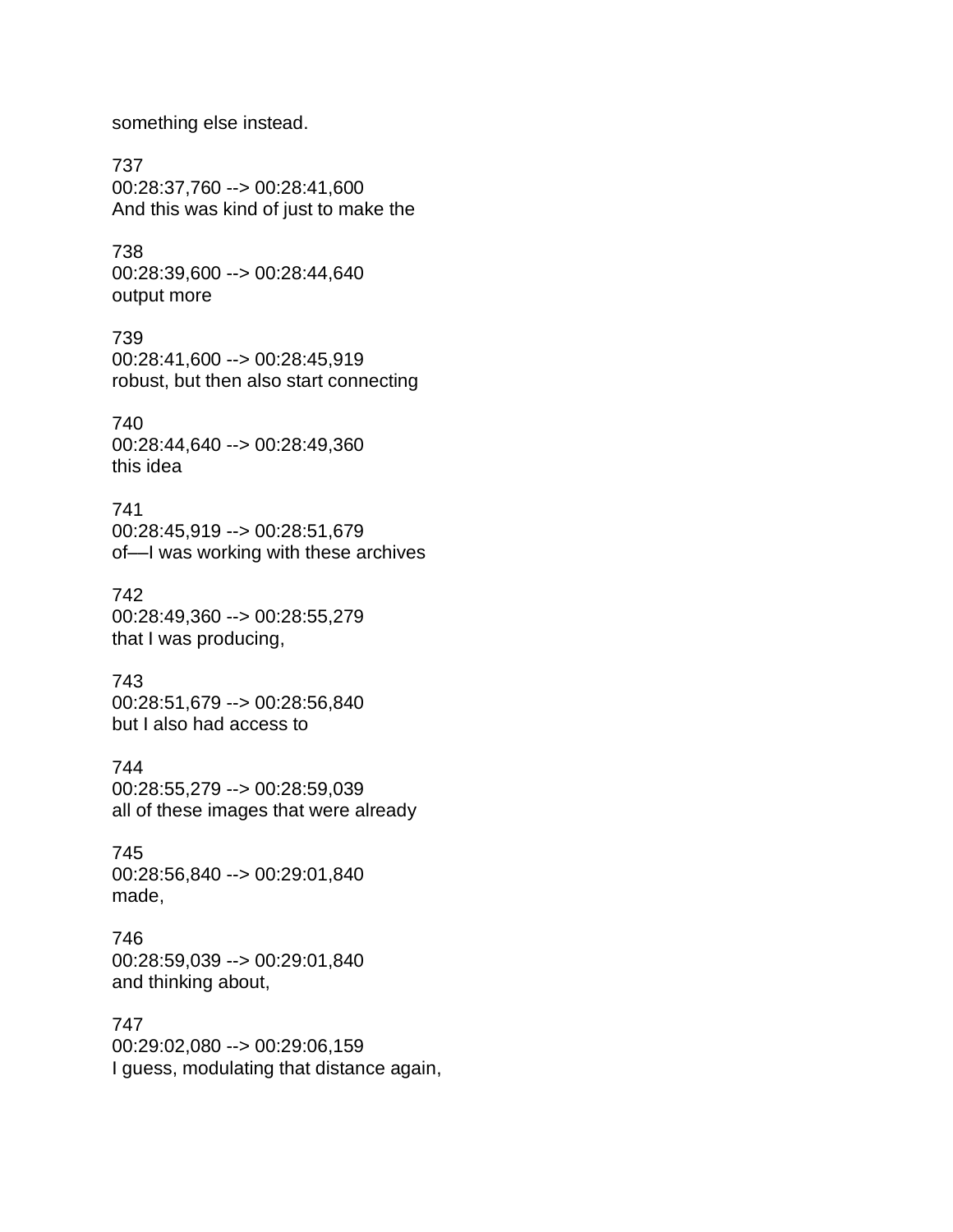748 00:29:04,720 --> 00:29:08,799 and how it would feel to

## 749

00:29:06,159 --> 00:29:10,559 bring these personal narratives and

#### 750

00:29:08,799 --> 00:29:14,559 history into the work.

751 00:29:10,559 --> 00:29:16,159 I don't know that—the specificity of

#### 752

00:29:14,559 --> 00:29:19,039 these images don't really come through

#### 753

00:29:16,159 --> 00:29:20,799 in the captions, but they kind of like,

#### 754

00:29:19,039 --> 00:29:24,000 reorganize the language

# 755

00:29:20,799 --> 00:29:25,600 in a different way, and so you'll see

#### 756

00:29:24,000 --> 00:29:28,720 that when you read some of the

# 757

00:29:25,600 --> 00:29:32,159 text that the sentences are

#### 758

00:29:28,720 --> 00:29:32,159 a little bit more robust.

# 759

00:29:32,799 --> 00:29:38,320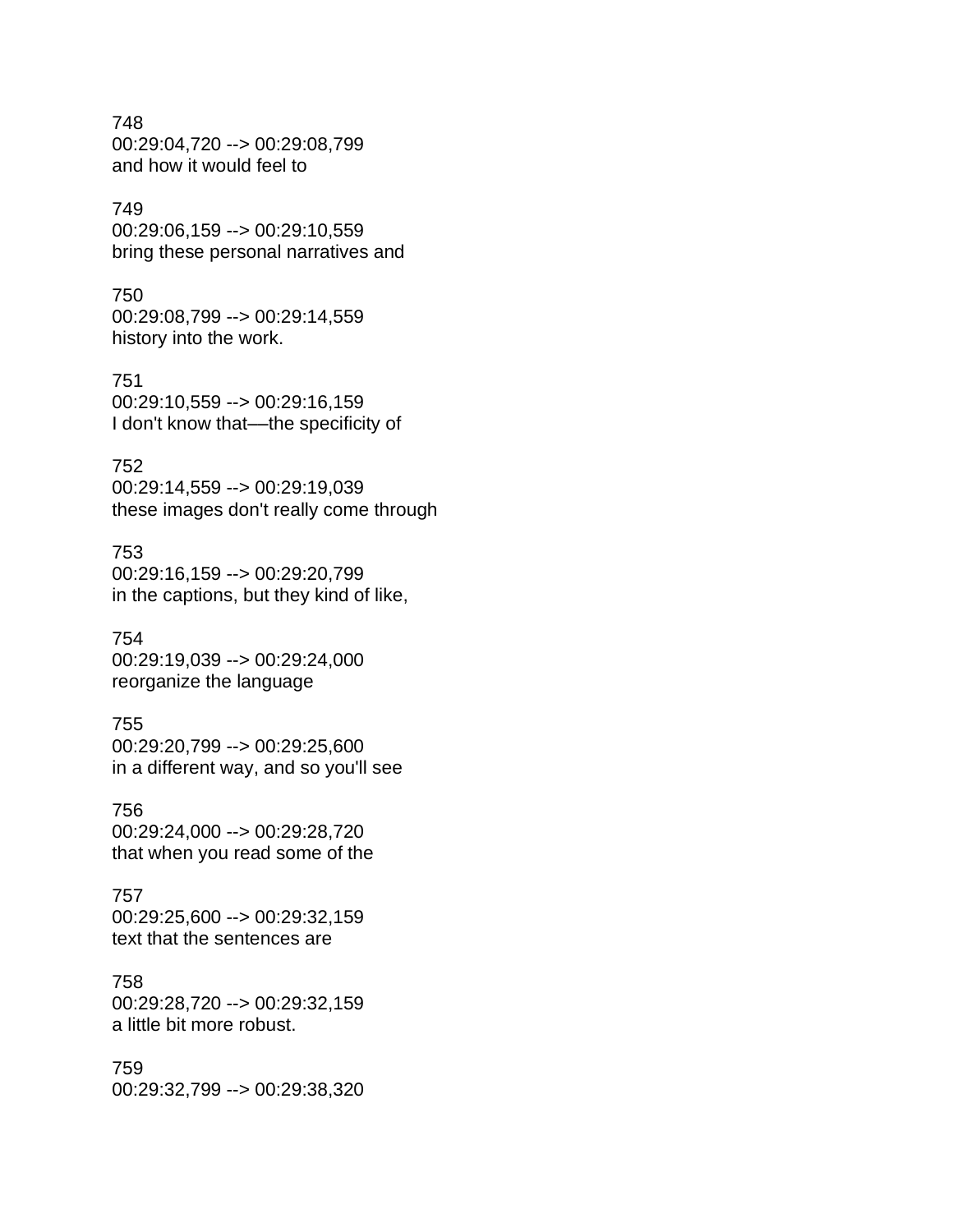They don't all make sense, but

760 00:29:35,919 --> 00:29:39,520 they are more evocative than they were

761 00:29:38,320 --> 00:29:42,720 before

762 00:29:39,520 --> 00:29:45,919 because of this.

763 00:29:42,720 --> 00:29:48,159 And I think that may be it. Is there something

764 00:29:45,919 --> 00:29:48,159 else?

765 00:29:48,399 --> 00:29:52,080 Oh, right.

766 00:29:52,320 --> 00:29:59,200 So this isn't

767 00:29:55,919 --> 00:30:03,200 part of the kind of conceptual

768 00:29:59,200 --> 00:30:05,919 grounding for the project,

769 00:30:03,200 --> 00:30:08,399 but when you go on to the book, you'll

770 00:30:05,919 --> 00:30:11,679 see that I've kind of like separated out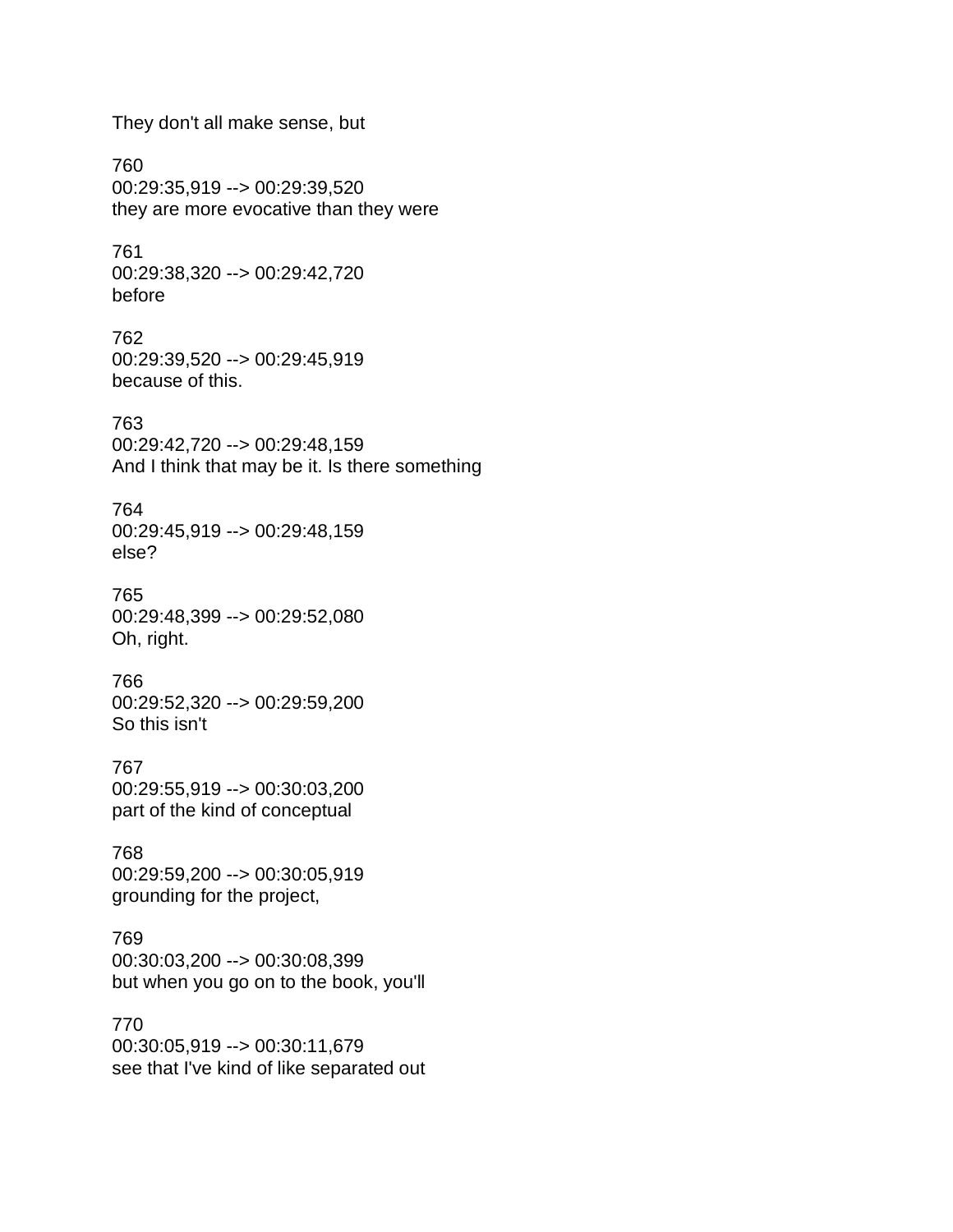771 00:30:08,399 --> 00:30:13,360 the work into

# 772

00:30:11,679 --> 00:30:15,039 like a flip book essentially, where you

# 773

00:30:13,360 --> 00:30:17,120 can just click through the pages,

#### 774

00:30:15,039 --> 00:30:19,440 and just kind of a large, scrollable web

#### 775

00:30:17,120 --> 00:30:19,440 page.

#### 776

00:30:19,600 --> 00:30:27,679 And in one sense that was me trying to

#### 777

00:30:23,760 --> 00:30:30,240 work with scale,

#### 778

00:30:27,679 --> 00:30:31,520 and––because the experience is different

00:30:30,240 --> 00:30:33,120 with the flip book, right? Because

#### 779

780 00:30:31,520 --> 00:30:34,640 you only ever have two pages available

# 781

00:30:33,120 --> 00:30:36,320 to you at one time, and that really

# 782

00:30:34,640 --> 00:30:37,600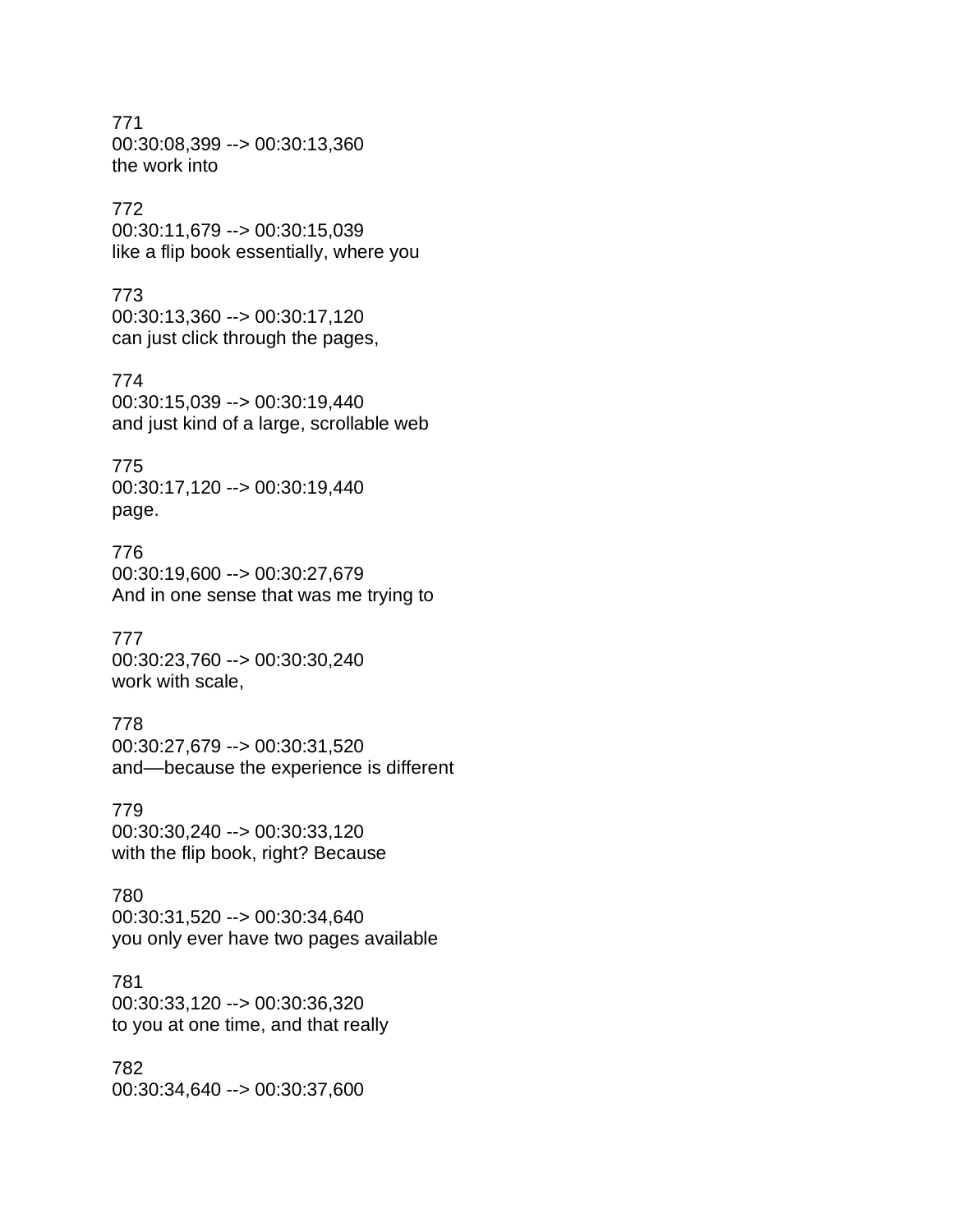affects how you end up viewing and

783 00:30:36,320 --> 00:30:39,360 experiencing the work,

784 00:30:37,600 --> 00:30:41,600 especially in relationship to the

# 785 00:30:39,360 --> 00:30:42,000 physical book, where that experience

786 00:30:41,600 --> 00:30:44,960 may be

787 00:30:42,000 --> 00:30:46,399 a little bit different. And then with

#### 788

00:30:44,960 --> 00:30:47,760 the scrollable webpage, you kind of get

# 789

00:30:46,399 --> 00:30:50,159 more information at once,

#### 790

00:30:47,760 --> 00:30:51,679 and you get to see some of the larger

# 791

00:30:50,159 --> 00:30:53,279 visual patterns that I was trying to

#### 792

00:30:51,679 --> 00:30:55,520 work with and kind of composite into the

793 00:30:53,279 --> 00:31:00,000 work.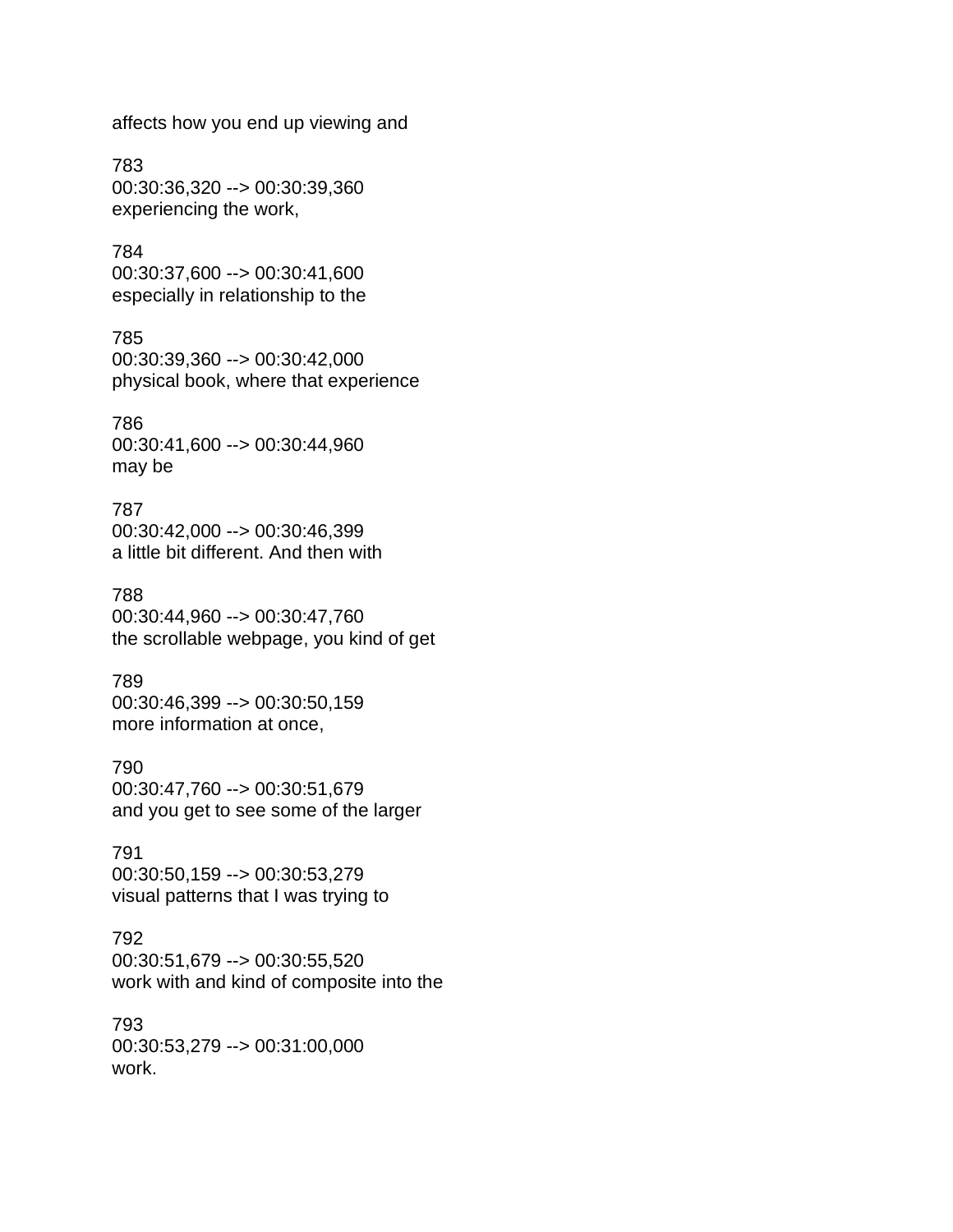794 00:30:55,520 --> 00:31:02,559 And so the experiences are––I guess

# 795

00:31:00,000 --> 00:31:03,360 what ended up happening is that when I

#### 796

00:31:02,559 --> 00:31:04,640 was focusing

797 00:31:03,360 --> 00:31:06,880 only on the flipbook, I noticed that

# 798

00:31:04,640 --> 00:31:09,279 there were accessibility issues with the

#### 799

00:31:06,880 --> 00:31:11,919 library that I was using.

#### 800

00:31:09,279 --> 00:31:14,159 And so the library is called Bindery JS.

# 801

00:31:11,919 --> 00:31:16,080 It's an open-source library.

## 802

00:31:14,159 --> 00:31:18,240 That means that the code is available

803 00:31:16,080 --> 00:31:21,679 online for people to

# 804

00:31:18,240 --> 00:31:23,200 see and potentially reuse,

# 805

00:31:21,679 --> 00:31:24,720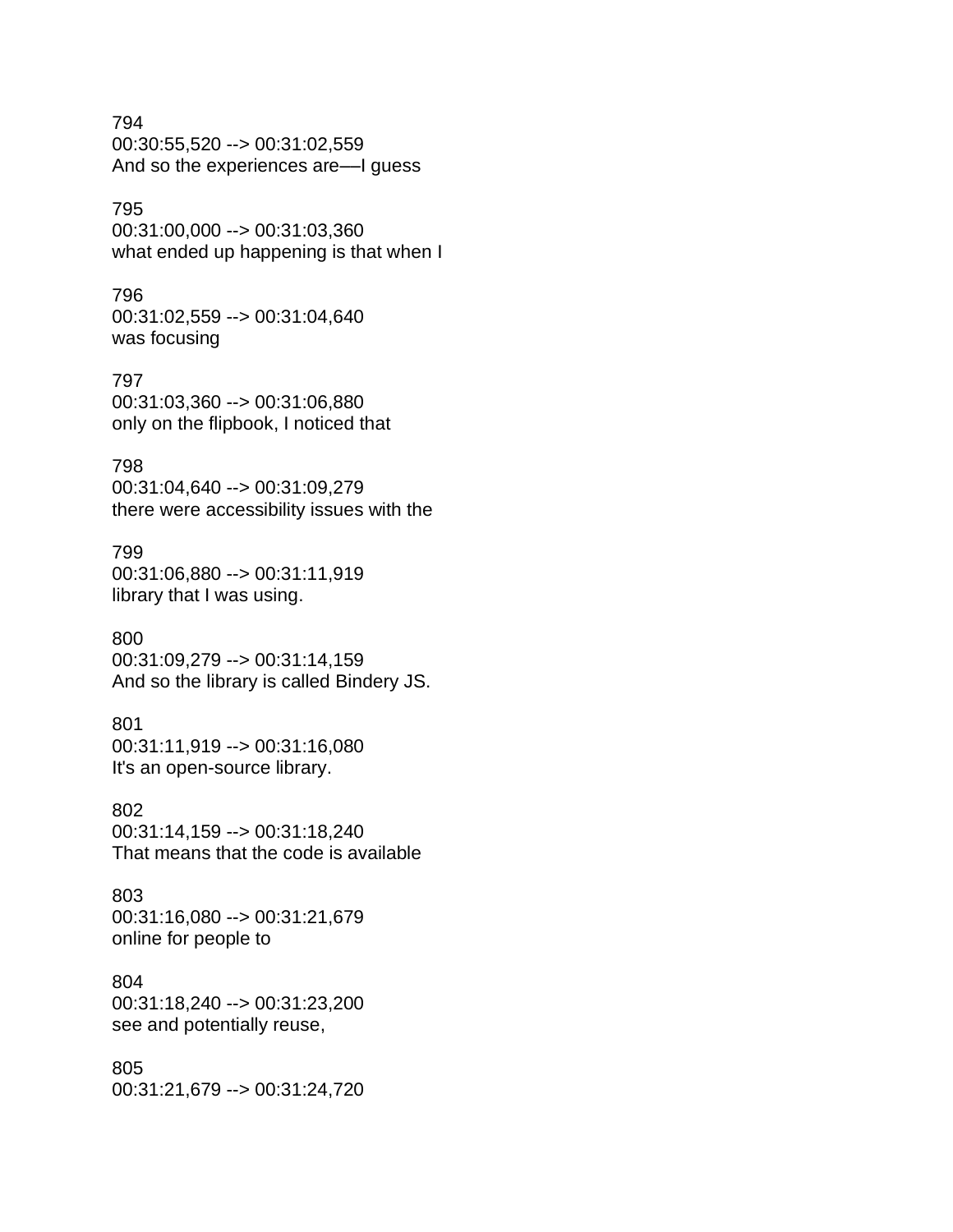or sell, or turn into something

806 00:31:23,200 --> 00:31:26,000 commercial, depending on what the license

807 00:31:24,720 --> 00:31:29,039 are––

808 00:31:26,000 --> 00:31:31,120 on what the license is. But

809 00:31:29,039 --> 00:31:32,559 one positive thing about open-source

810 00:31:31,120 --> 00:31:36,159 work is that it

811 00:31:32,559 --> 00:31:39,440 allows people like me, who may have

812 00:31:36,159 --> 00:31:39,760 different needs or priorities than what

813 00:31:39,440 --> 00:31:41,919 the

814 00:31:39,760 --> 00:31:42,880 creator had originally intended, to kind

815 00:31:41,919 --> 00:31:44,720 of come in and

816 00:31:42,880 --> 00:31:46,880 voice those needs and see if there is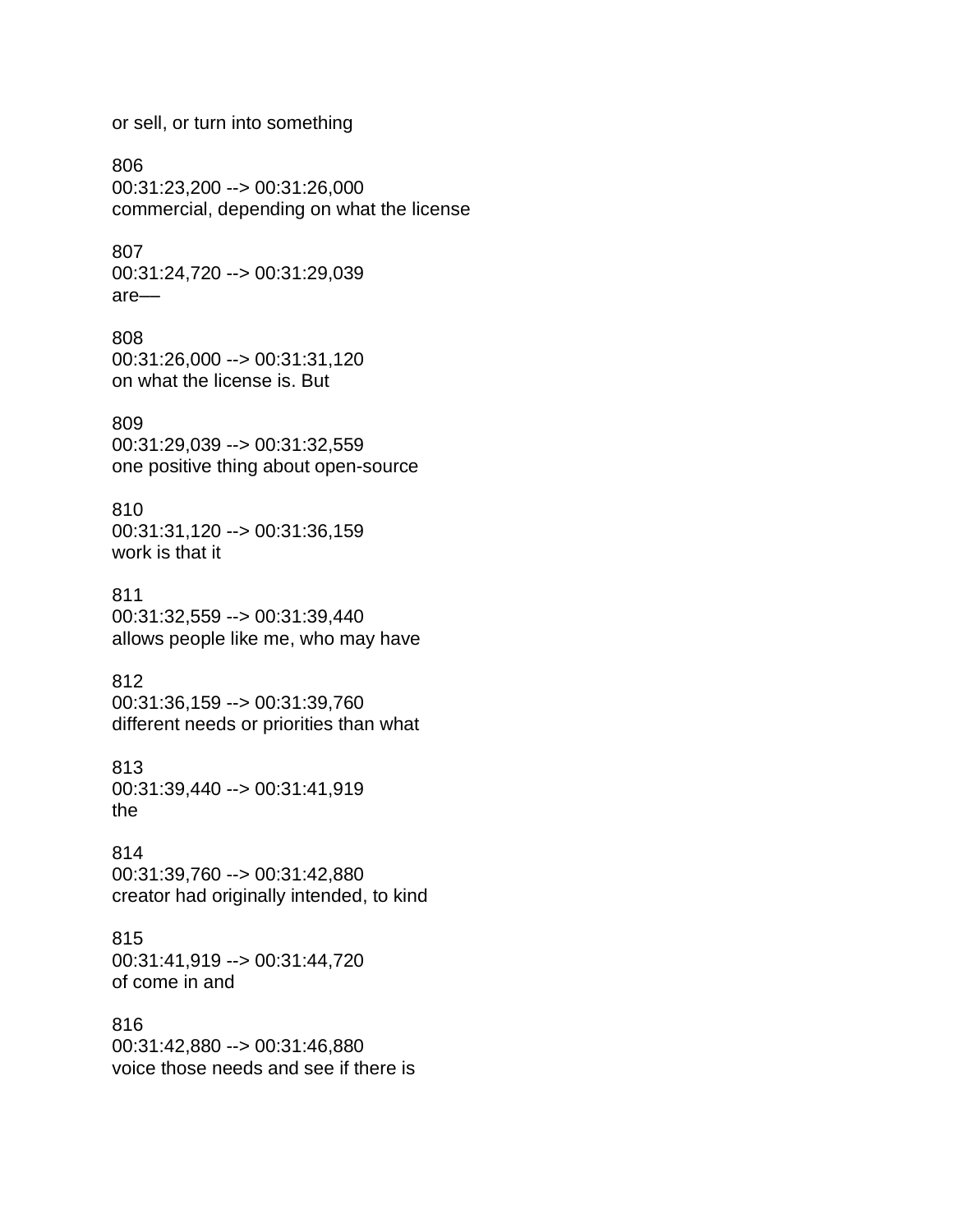#### 817

00:31:44,720 --> 00:31:48,240 capacity for things to change.

# 818

00:31:46,880 --> 00:31:49,840 And so this screenshot was kind of

#### 819

00:31:48,240 --> 00:31:51,840 documenting this interaction between me

# 820

00:31:49,840 --> 00:31:55,519 and the creator of the library,

### 821

00:31:51,840 --> 00:31:58,960 where I was asking them to add some

## 822

00:31:55,519 --> 00:32:02,559 accessibility features to their––

#### 823

00:31:58,960 --> 00:32:04,720 to Bindery JS,

# 824

00:32:02,559 --> 00:32:06,240 mainly kind of keyboard navigation,

#### 825

00:32:04,720 --> 00:32:07,360 because you couldn't flip through the

#### 826 00:32:06,240 --> 00:32:09,440

pages

# 827

00:32:07,360 --> 00:32:11,039 using your keys, or like for folks who

#### 828

00:32:09,440 --> 00:32:11,760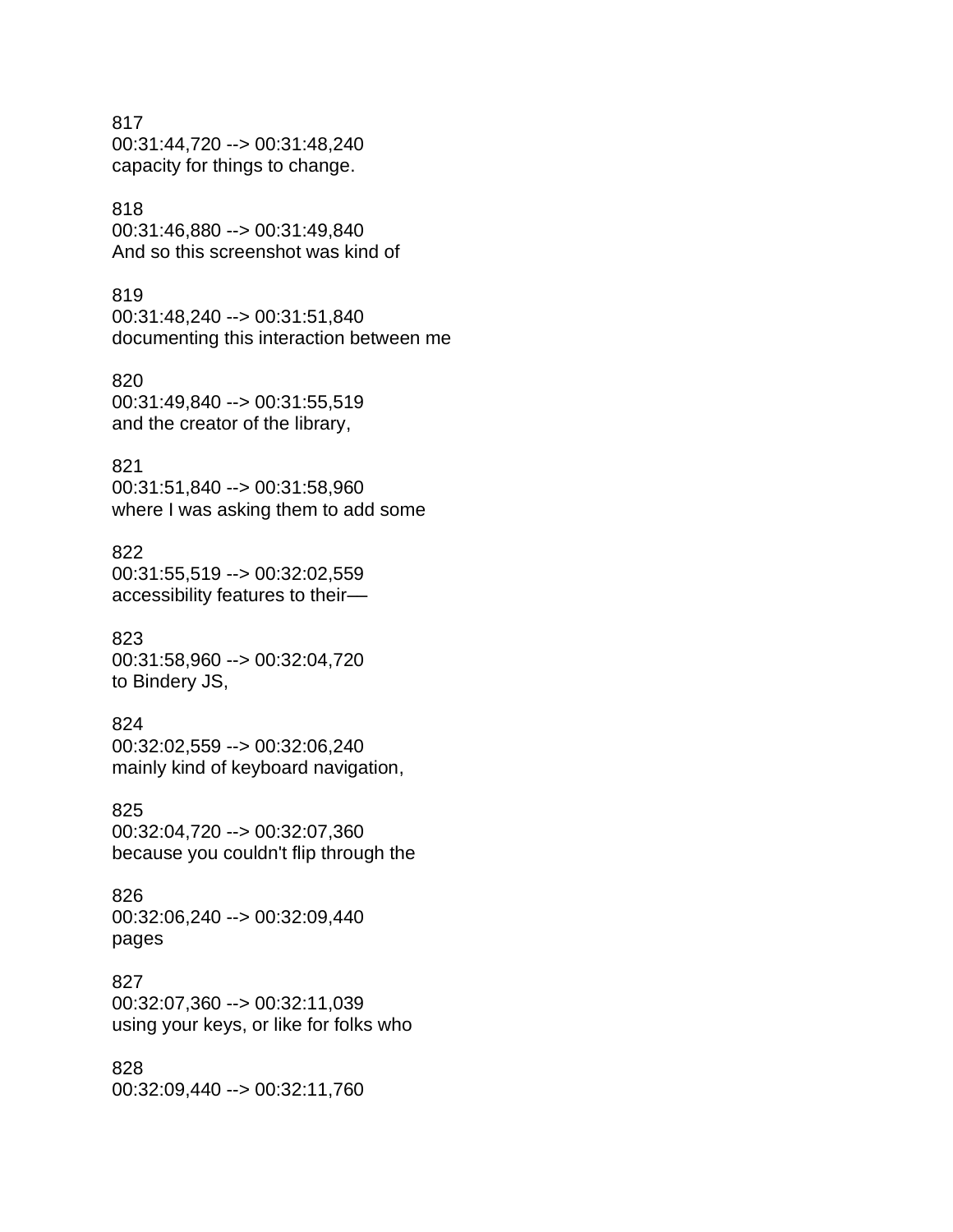are only using keyboard to navigate

829 00:32:11,039 --> 00:32:13,279 websites,

## 830

00:32:11,760 --> 00:32:15,840 then they wouldn't be able to access

## 831

00:32:13,279 --> 00:32:20,320 the work.

## 832

00:32:15,840 --> 00:32:23,039 And so this interaction is recording

## 833

00:32:20,320 --> 00:32:23,840 when I had approached the creator to

## 834

00:32:23,039 --> 00:32:27,120 maybe

## 835

00:32:23,840 --> 00:32:29,679 add some key press events

## 836

00:32:27,120 --> 00:32:31,279 into the work so that they could either

## 837

00:32:29,679 --> 00:32:31,679 use the arrow keys to flip through the

## 838

00:32:31,279 --> 00:32:33,919 book,

## 839

00:32:31,679 --> 00:32:37,919 or potentially change kind of display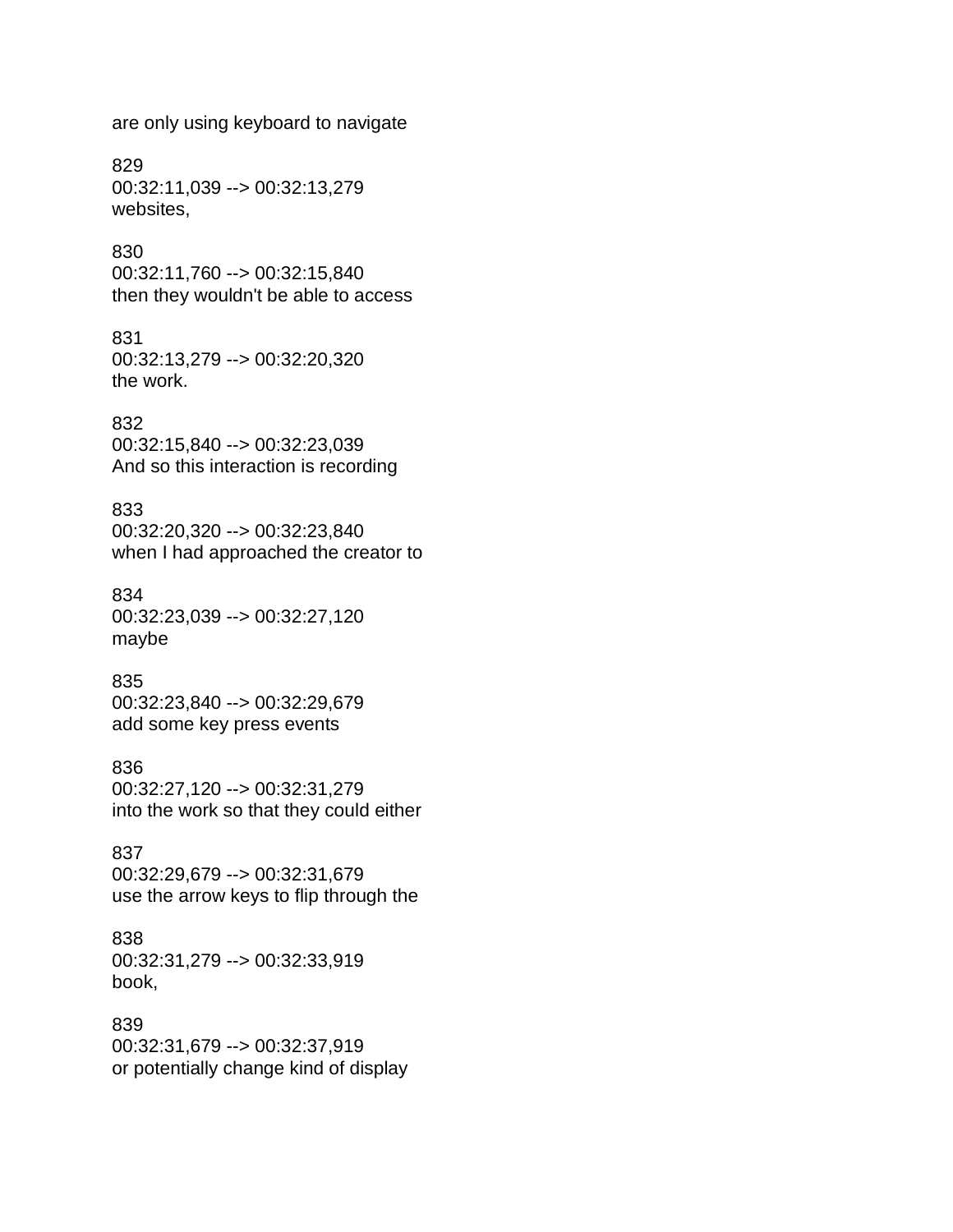840 00:32:33,919 --> 00:32:37,919 modes by clicking on certain keys.

841 00:32:38,720 --> 00:32:42,240 And that just felt like something

842 00:32:39,679 --> 00:32:44,240 important to attend to, because

843 00:32:42,240 --> 00:32:46,320 making something and putting it online

844 00:32:44,240 --> 00:32:50,720 was so––

845 00:32:46,320 --> 00:32:53,360 it was a new experience for me, and

846 00:32:50,720 --> 00:32:56,240 it's different from installing something

847 00:32:53,360 --> 00:32:56,240 in a gallery, or––

848 00:32:56,399 --> 00:33:02,000 there's just a whole list of

849 00:33:00,000 --> 00:33:03,519 experiences and realities that you have

850 00:33:02,000 --> 00:33:04,640 to really accommodate for when you put

851 00:33:03,519 --> 00:33:06,159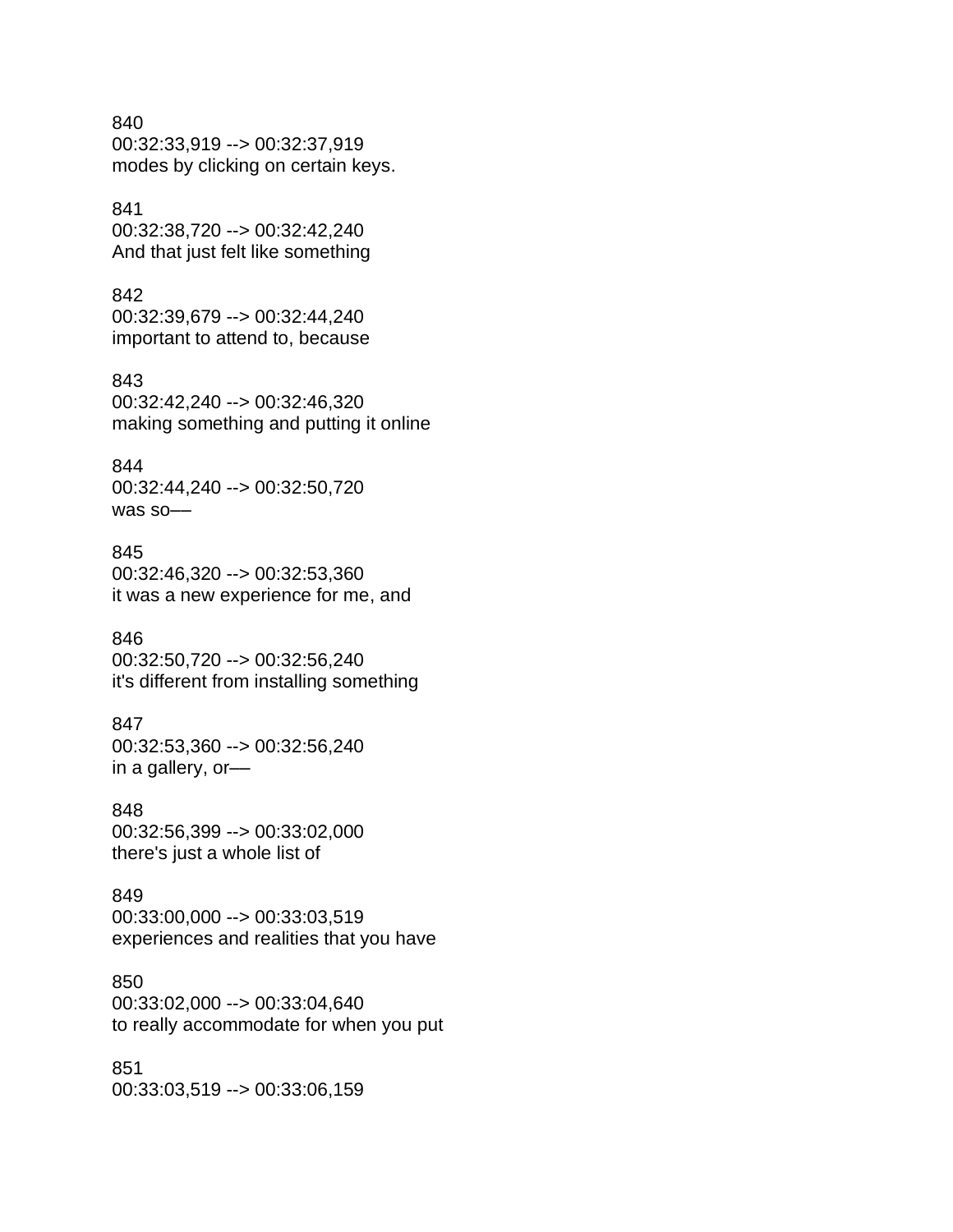something online.

852 00:33:04,640 --> 00:33:07,360 And so this is kind of just like, one

853 00:33:06,159 --> 00:33:08,880 way where I was trying to acknowledge

854 00:33:07,360 --> 00:33:11,840 that, or like be more literate

855 00:33:08,880 --> 00:33:11,840 in it.

856 00:33:15,600 --> 00:33:20,799 Okay. I think that's it. Or actually, if

857 00:33:18,480 --> 00:33:22,000 you could stop screen-sharing,

858 00:33:20,799 --> 00:33:24,000 or maybe you don't need to stop screen-

859 00:33:22,000 --> 00:33:26,799 sharing, but I did want to show

860 00:33:24,000 --> 00:33:27,440 the physical version of the book. This

861 00:33:26,799 --> 00:33:29,120 isn't––

862 00:33:27,440 --> 00:33:30,880 this isn't the book, it's one of the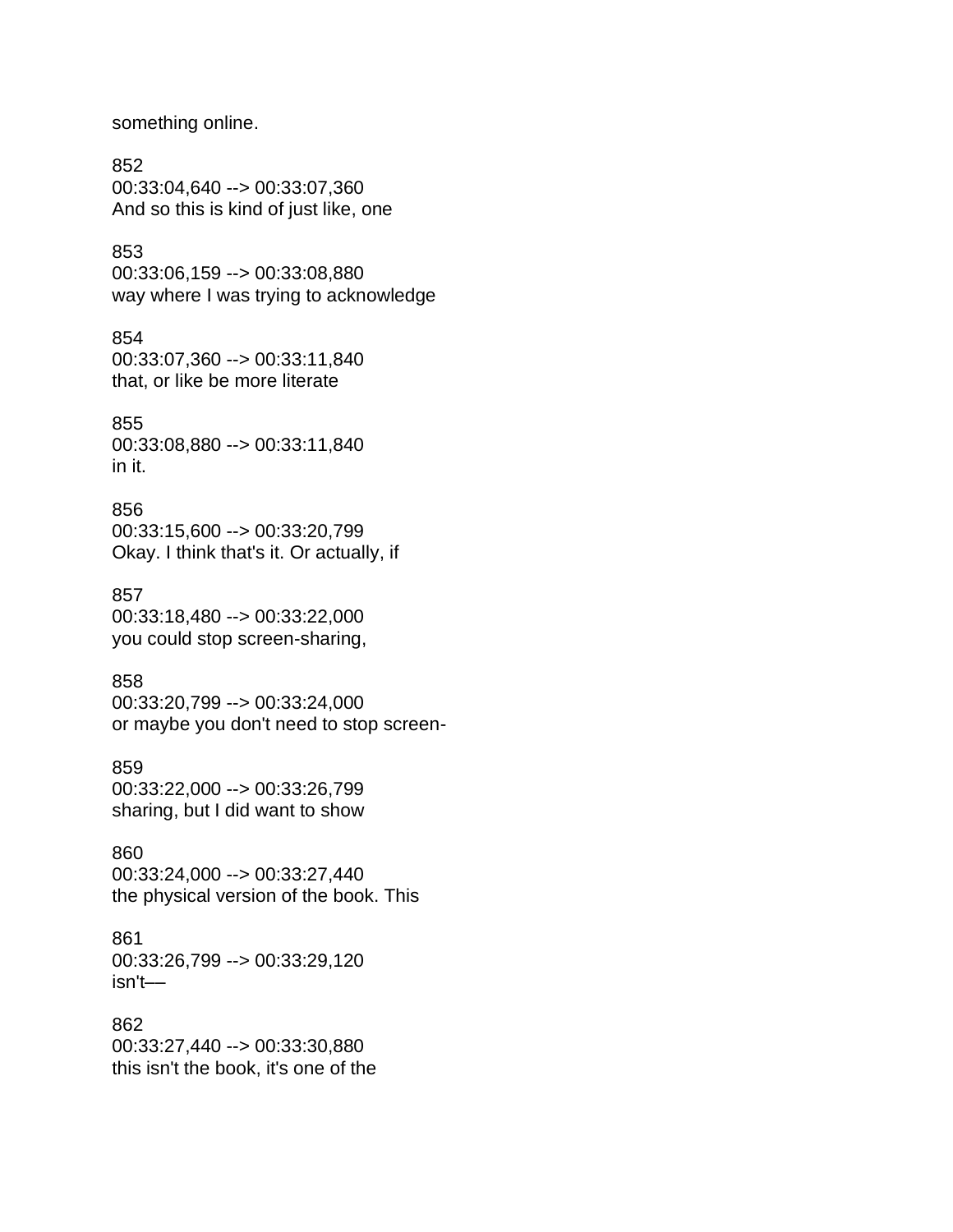## 863 00:33:29,120 --> 00:33:33,120 first tests for it,

## 864

00:33:30,880 --> 00:33:33,120 um,

## 865

00:33:33,919 --> 00:33:39,360 but they were––this version of the book

## 866

00:33:37,039 --> 00:33:40,000 uses exclusively the machine-generated

## 867

00:33:39,360 --> 00:33:41,760 pictures.

## 868

00:33:40,000 --> 00:33:43,760 So whereas the online one is kind of like

## 869

00:33:41,760 --> 00:33:47,679 a blend between

## 870

00:33:43,760 --> 00:33:50,799 the cropped-out cyanotypes

## 871

00:33:47,679 --> 00:33:55,840 and the AI-generated ones,

## 872

00:33:50,799 --> 00:33:58,640 these ones are only the machine pictures.

## 873

00:33:55,840 --> 00:33:59,279 And what I did to make these was just

## 874 00:33:58,640 --> 00:34:03,519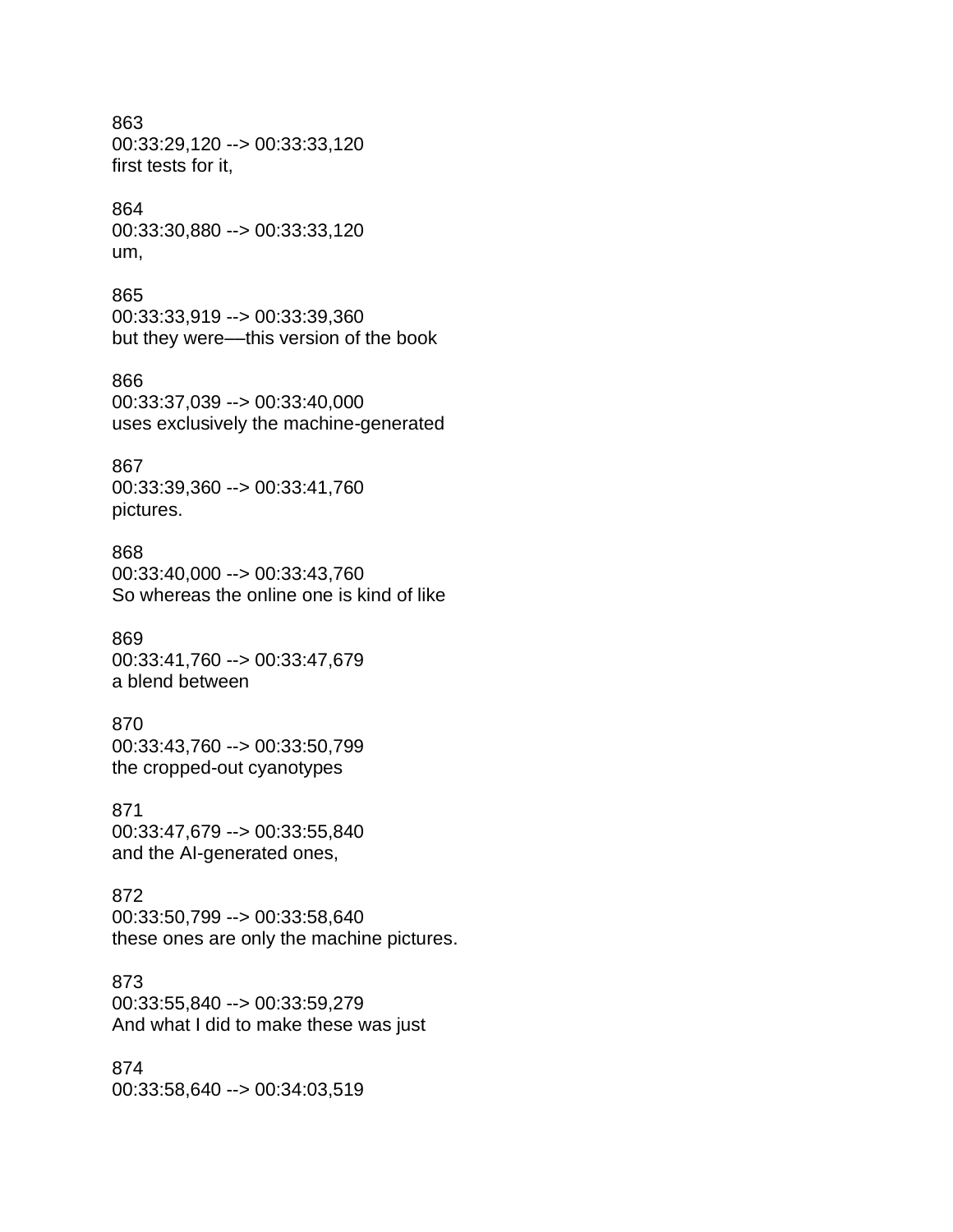#### turn

875 00:33:59,279 --> 00:34:07,840 the images into negatives

## 876

00:34:03,519 --> 00:34:12,240 and print them out in transparencies

#### 877

00:34:07,840 --> 00:34:12,240 to make them. So,

#### 878

00:34:13,280 --> 00:34:16,639 this is what it sort of looks like when

## 879

00:34:15,599 --> 00:34:19,919 it's all

## 880

00:34:16,639 --> 00:34:21,119 displayed out. And maybe in a different

## 881

00:34:19,919 --> 00:34:23,119 time

## 882

00:34:21,119 --> 00:34:26,079 you would have been able to pick this up

## 883

00:34:23,119 --> 00:34:26,079 and hold it in your hand.

## 884

00:34:30,240 --> 00:34:38,079 I hope I'm not over time. Are we okay?

## 885

00:34:34,720 --> 00:34:41,359 Yeah, you're good, Tristan.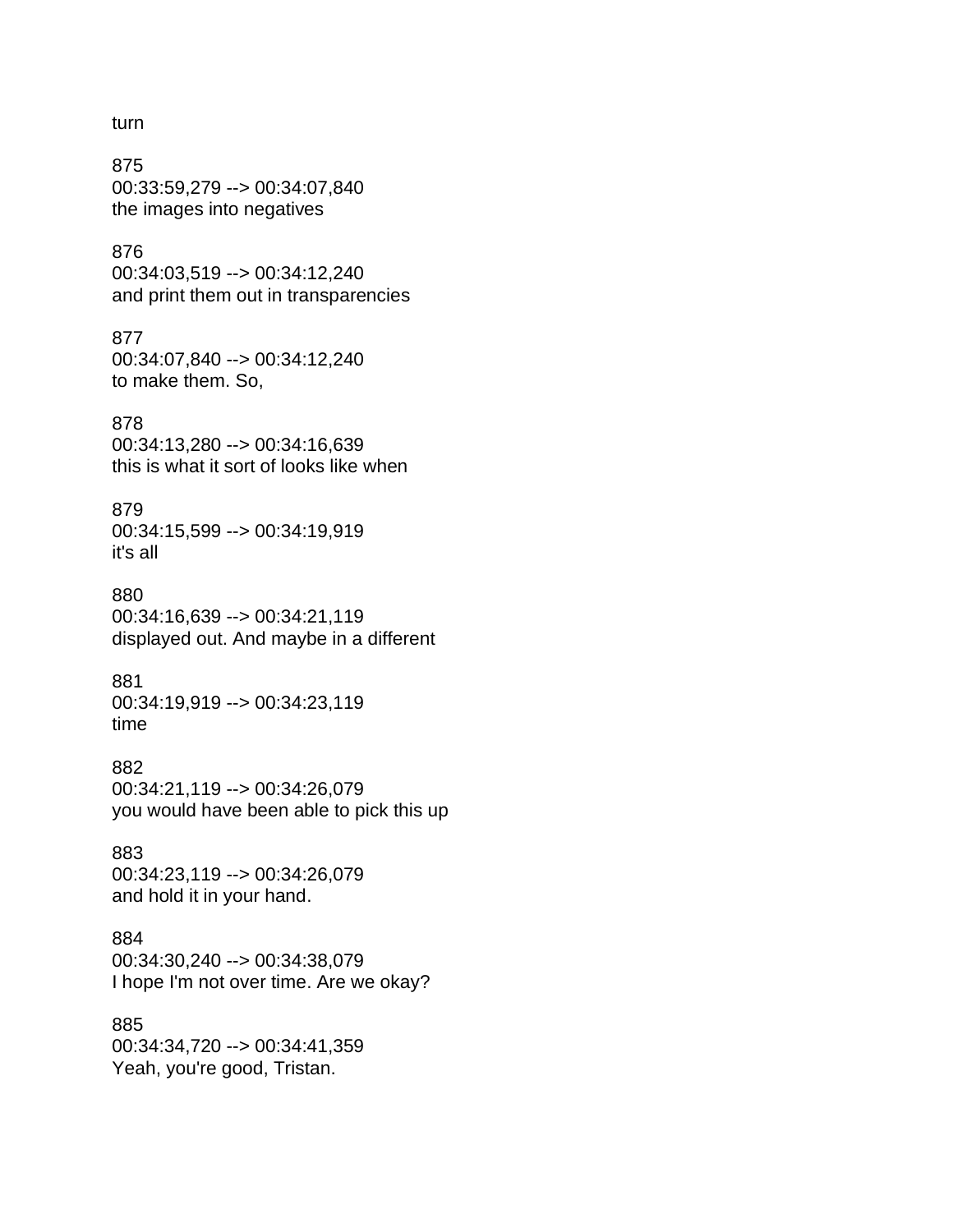886 00:34:38,079 --> 00:34:44,800 We're good.

## 887

00:34:41,359 --> 00:34:46,000 Thank you so much, Tristan, for sharing

## 888

00:34:44,800 --> 00:34:50,000 your insights,

#### 889

00:34:46,000 --> 00:34:53,359 and we do have a few minutes

## 890

00:34:50,000 --> 00:34:55,839 for some questions if folks have any

## 891

00:34:53,359 --> 00:34:57,839 questions that they would either like to

## 892

00:34:55,839 --> 00:34:59,119 enter into the chat, or if you feel

#### 893

00:34:57,839 --> 00:35:02,480 comfortable taking yourself

#### 894

00:34:59,119 --> 00:35:05,520 off mute, you can ask Tristan yourself.

895 00:35:02,480 --> 00:35:07,920 While maybe

## 896

00:35:05,520 --> 00:35:09,680 everyone is thinking of some

#### 897

00:35:07,920 --> 00:35:13,040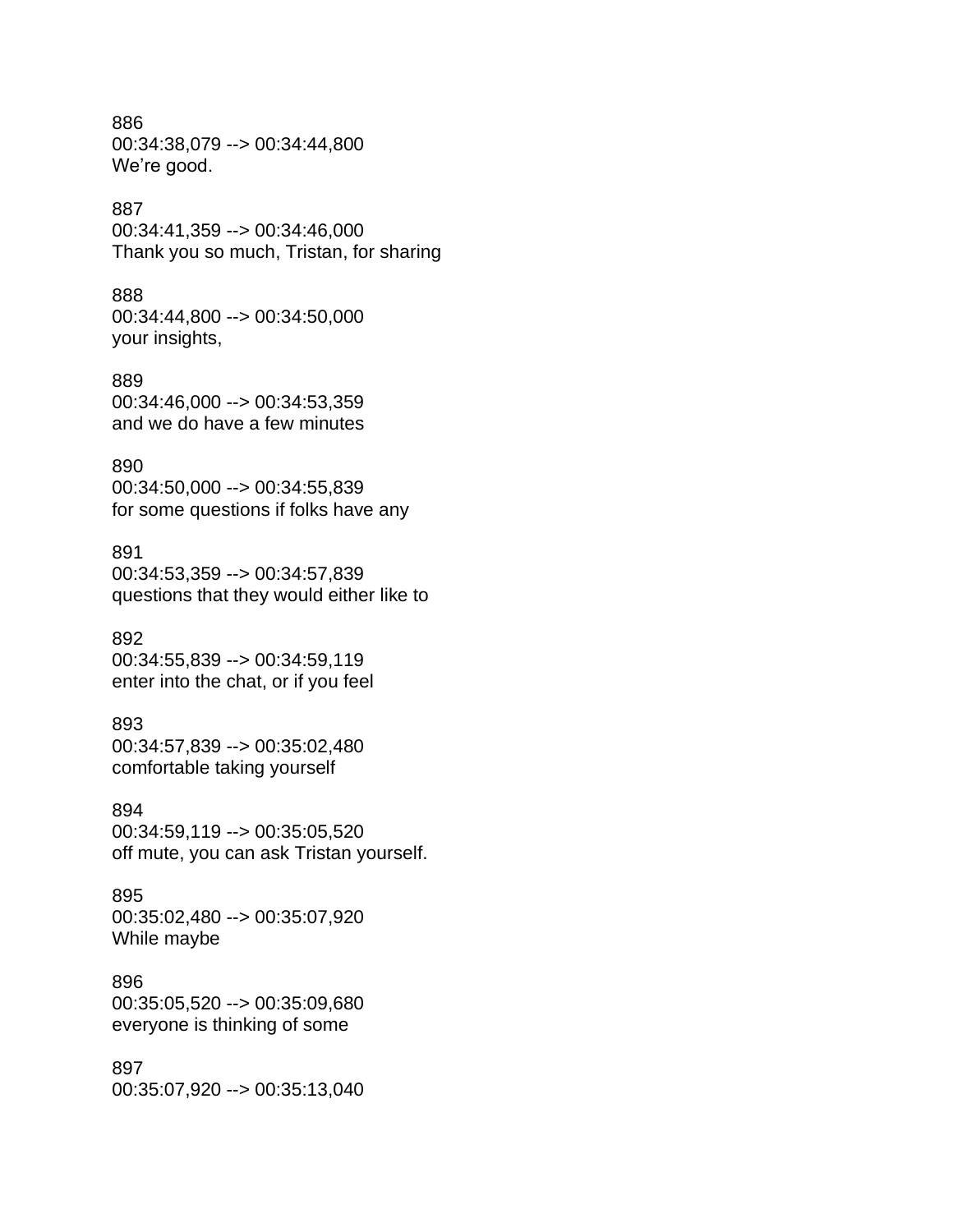questions, or just

898 00:35:09,680 --> 00:35:15,200 digesting Tristan's presentation,

899 00:35:13,040 --> 00:35:16,640 I have a few questions I would like to

900 00:35:15,200 --> 00:35:19,680 just kick off and ask you,

901 00:35:16,640 --> 00:35:22,560 Tristan. Can you

902 00:35:19,680 --> 00:35:23,280 describe a little bit about how the

903 00:35:22,560 --> 00:35:26,240 physical

904 00:35:23,280 --> 00:35:29,200 materials that you used connect to your

905 00:35:26,240 --> 00:35:29,200 digital practice?

906 00:35:29,680 --> 00:35:33,760 Yeah, so I would say that that's kind

907 00:35:32,800 --> 00:35:36,480 of like a

908 00:35:33,760 --> 00:35:37,520 departure from my practice in a lot of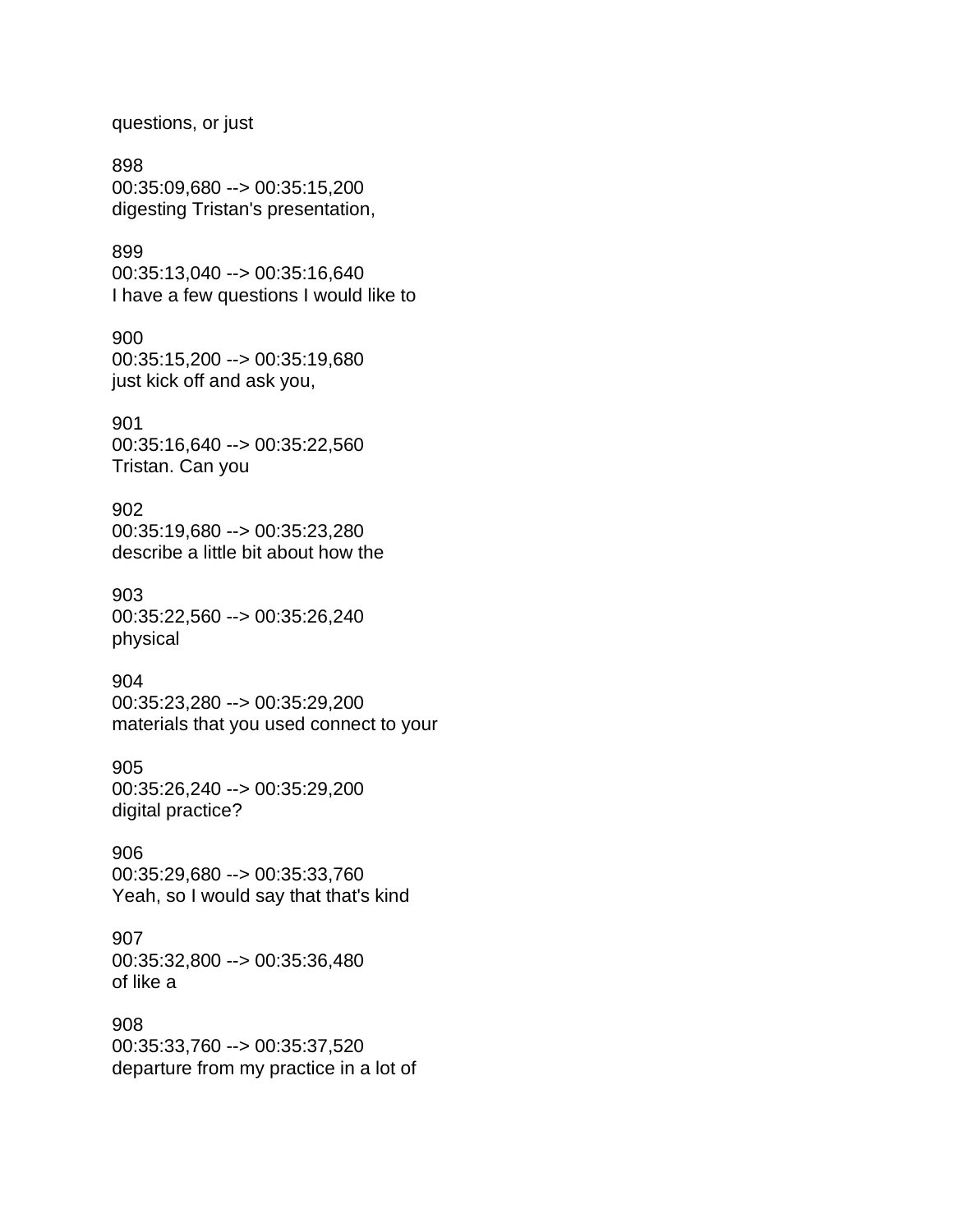909 00:35:36,480 --> 00:35:39,520 ways.

## 910

00:35:37,520 --> 00:35:40,880 Before this project, I was making mostly

## 911

00:35:39,520 --> 00:35:42,880 software-based works,

912 00:35:40,880 --> 00:35:44,560 and again as I was kind of explaining

## 913

00:35:42,880 --> 00:35:47,680 in the beginning

## 914

00:35:44,560 --> 00:35:50,640 of the talk, I was

## 915

00:35:47,680 --> 00:35:52,160 feeling kind of alienated and also

#### 916

00:35:50,640 --> 00:35:54,400 restricted by what the possibilities

## 917

00:35:52,160 --> 00:35:56,480 were.

918 00:35:54,400 --> 00:35:58,240 And that was partly becoming

## 919

00:35:56,480 --> 00:35:59,200 more intimate with the issues of

#### 920 00:35:58,240 --> 00:36:03,040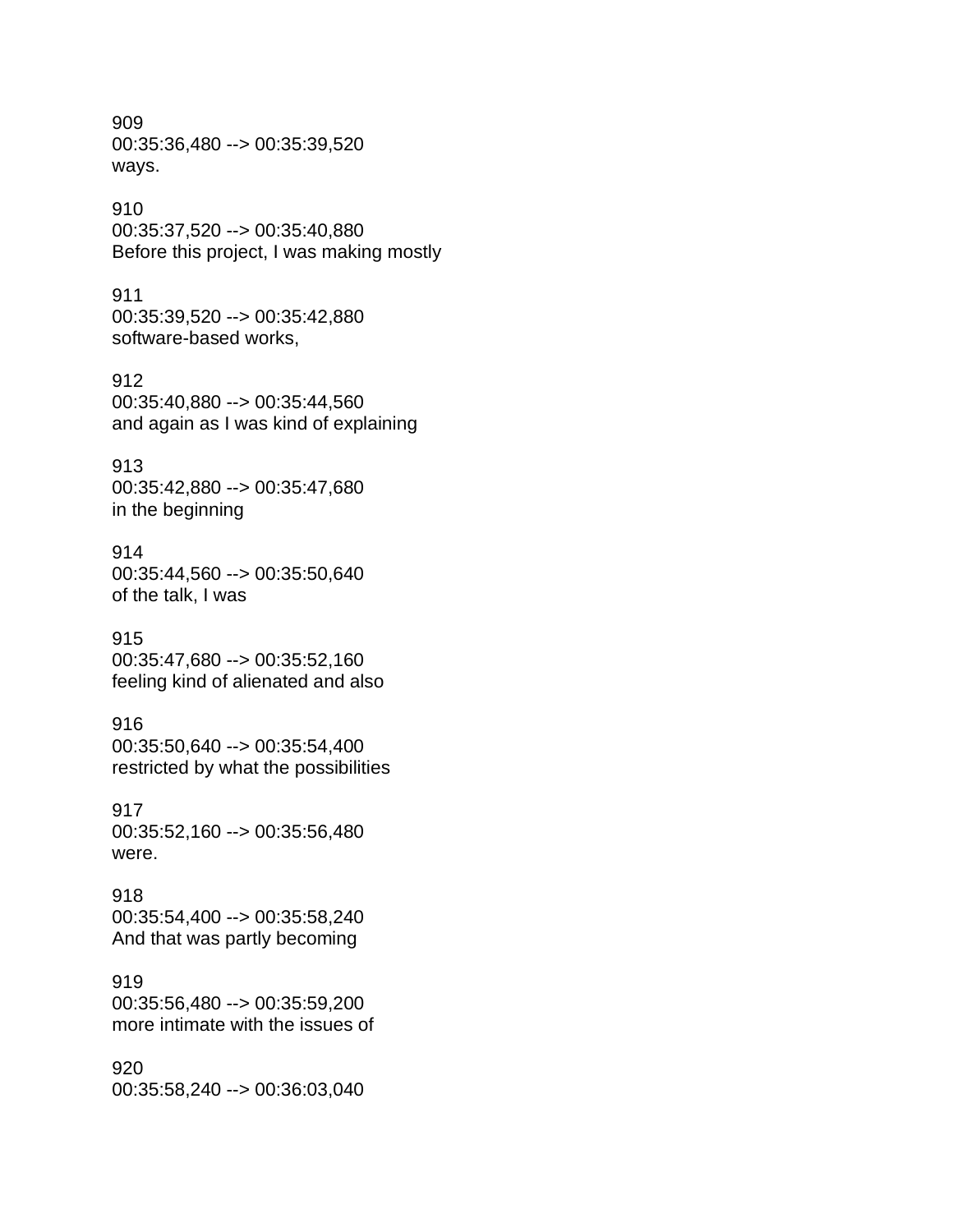continuing to use

921 00:35:59,200 --> 00:36:06,720 technologies in an uncritical way.

922 00:36:03,040 --> 00:36:09,520 And so the physical

923 00:36:06,720 --> 00:36:09,520 materials were-

924 00:36:10,079 --> 00:36:13,920 well, in one part, kind of just like a

925 00:36:12,320 --> 00:36:17,520 return to

926 00:36:13,920 --> 00:36:19,119 maybe like, inner-child

927 00:36:17,520 --> 00:36:20,960 things. That's kind of corny but also

928 00:36:19,119 --> 00:36:24,320 feels real at the same time.

929 00:36:20,960 --> 00:36:28,320 But also brought a lot of depth

930 00:36:24,320 --> 00:36:31,599 and complexity to the

931 00:36:28,320 --> 00:36:33,920 images that I was making,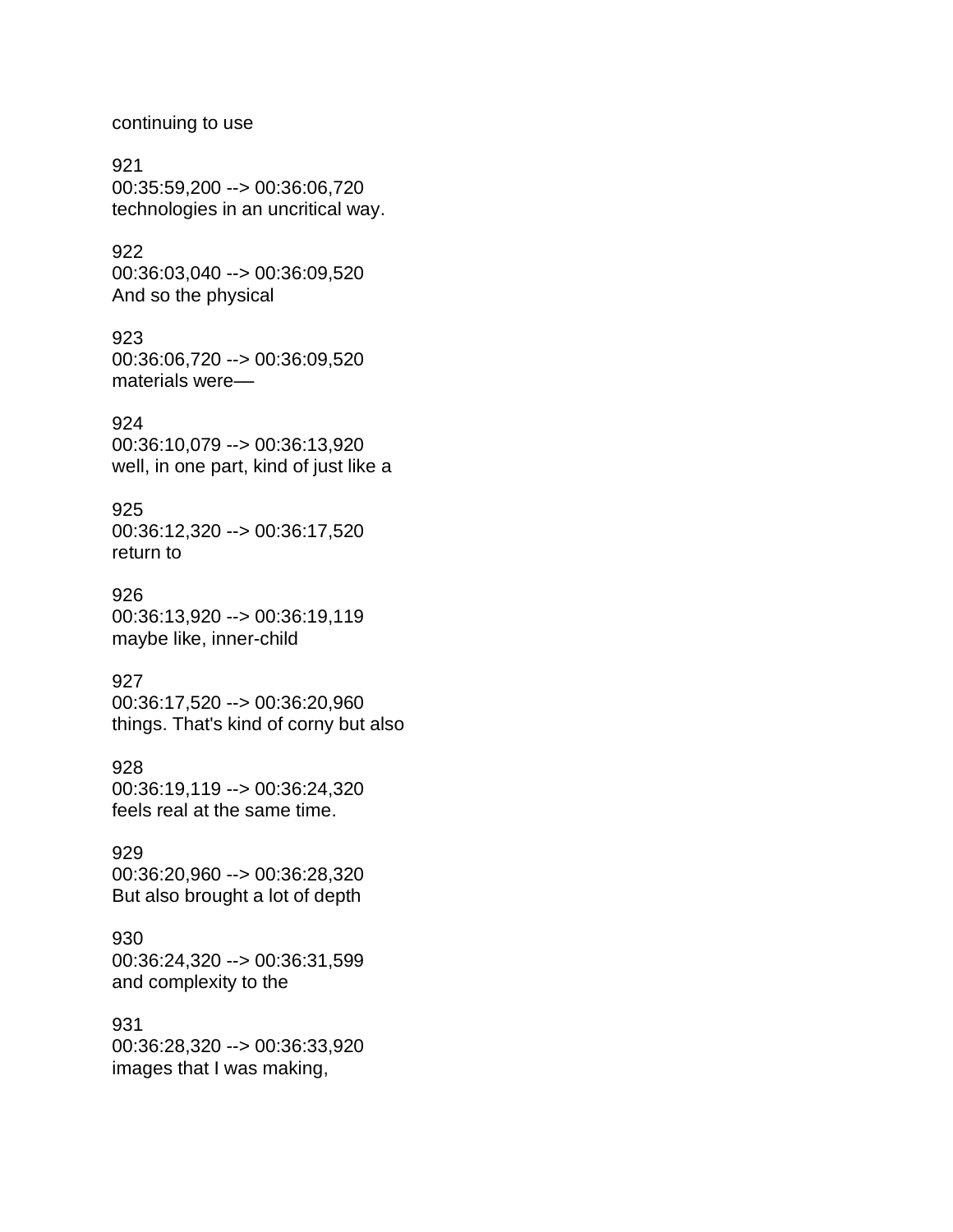## 932 00:36:31,599 --> 00:36:35,200 and catered to this need that I think

## 933

00:36:33,920 --> 00:36:37,040 felt more intense during

## 934

00:36:35,200 --> 00:36:38,839 quarantine, where I was really

## 935 00:36:37,040 --> 00:36:41,440 fetishizing the

## 936

00:36:38,839 --> 00:36:42,960 physical. And I don't think I mean

## 937

00:36:41,440 --> 00:36:45,599 that in an entirely negative way, but

## 938

00:36:42,960 --> 00:36:48,880 there was this desire for touch

## 939

00:36:45,599 --> 00:36:53,200 that I was

## 940

00:36:48,880 --> 00:36:56,560 finding myself needing, and so

## 941

00:36:53,200 --> 00:36:56,560 having a tactile

## 942

00:36:56,720 --> 00:37:01,680 component to this project, I think, really

## 943

00:37:00,000 --> 00:37:04,079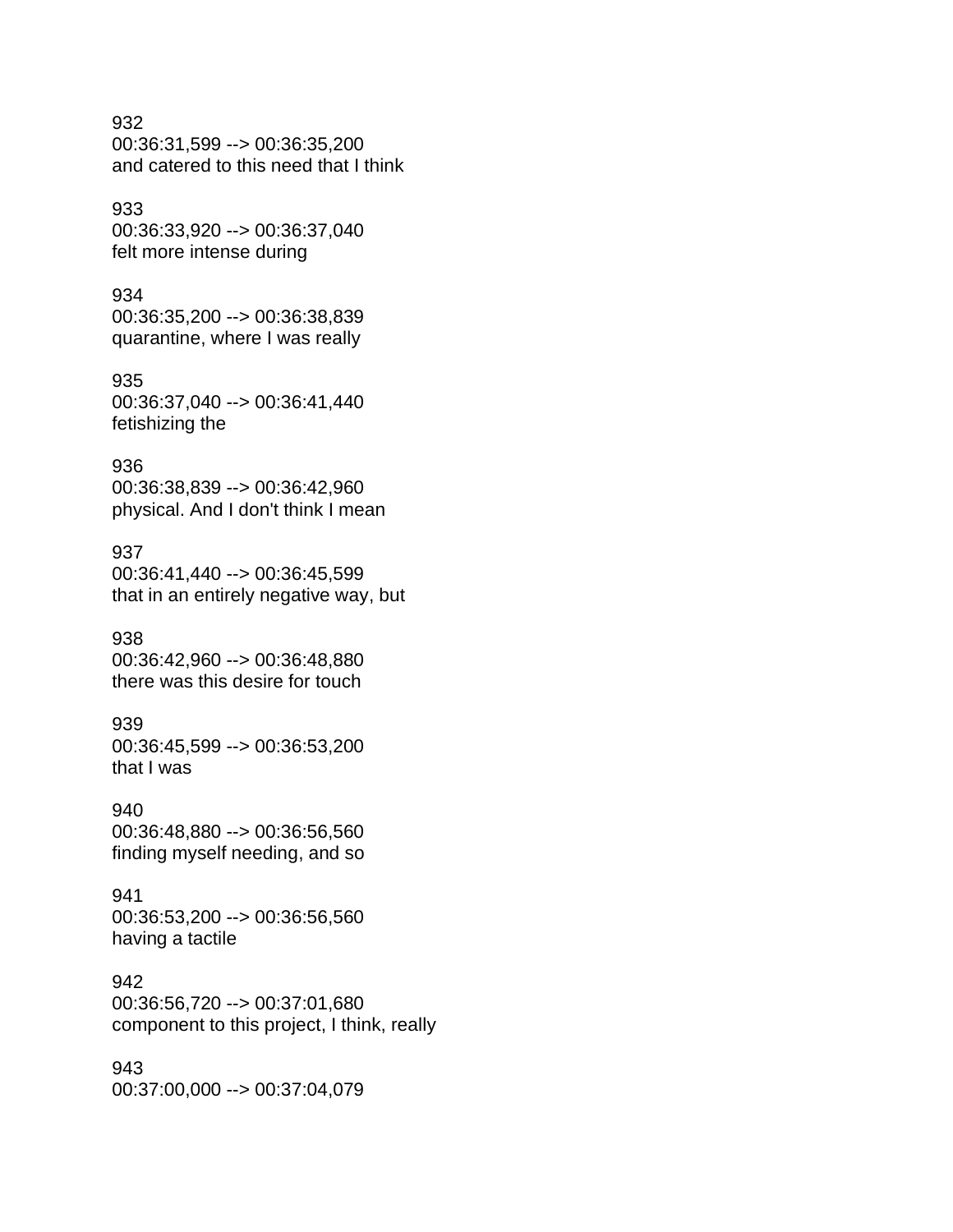satisfied

944 00:37:01,680 --> 00:37:06,400 that part for me. And it also opened up

945 00:37:04,079 --> 00:37:06,400 different,

946 00:37:07,280 --> 00:37:13,440 I guess newer interests, that

947 00:37:10,560 --> 00:37:14,640 were relatively new, like bookmaking was

948 00:37:13,440 --> 00:37:18,240 something new,

949 00:37:14,640 --> 00:37:21,280 and then

950 00:37:18,240 --> 00:37:22,560 I'm actually kind of cultivating a

951 00:37:21,280 --> 00:37:25,599 series of ideas that are

952 00:37:22,560 --> 00:37:26,880 sculptural, which is funny because maybe

953 00:37:25,599 --> 00:37:27,839 people won't be able to experience

954 00:37:26,880 --> 00:37:31,040 some or like kind of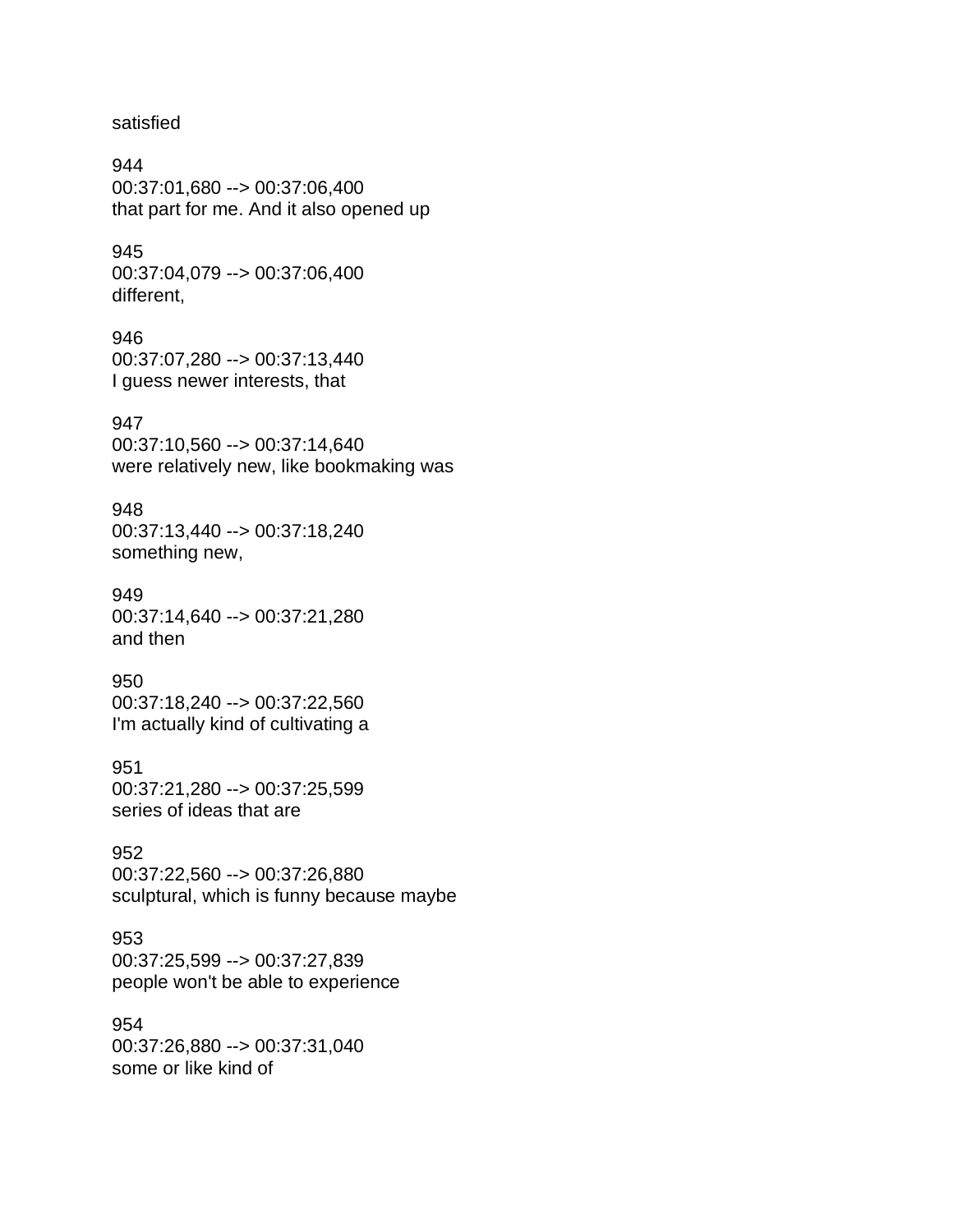## 955

00:37:27,839 --> 00:37:34,240 be in proximity to them until much later.

## 956

00:37:31,040 --> 00:37:38,079 But they–

## 957

00:37:34,240 --> 00:37:39,520 yeah, I don't know, they're kind of.

# 958

00:37:38,079 --> 00:37:41,760 I think it's about just building

## 959

00:37:39,520 --> 00:37:46,079 more flexibility, being more capacious

#### 960

00:37:41,760 --> 00:37:48,960 in your practice. Great, and just

## 961

00:37:46,079 --> 00:37:49,599 piggy-backing off of that question––

## 962

00:37:48,960 --> 00:37:51,200 can you

## 963

00:37:49,599 --> 00:37:53,760 tell us a little bit more about what

#### 964

00:37:51,200 --> 00:37:58,160 specifically made you decide to

## 965

00:37:53,760 --> 00:38:01,599 pursue working with cyanotypes?

## 966

00:37:58,160 --> 00:38:03,200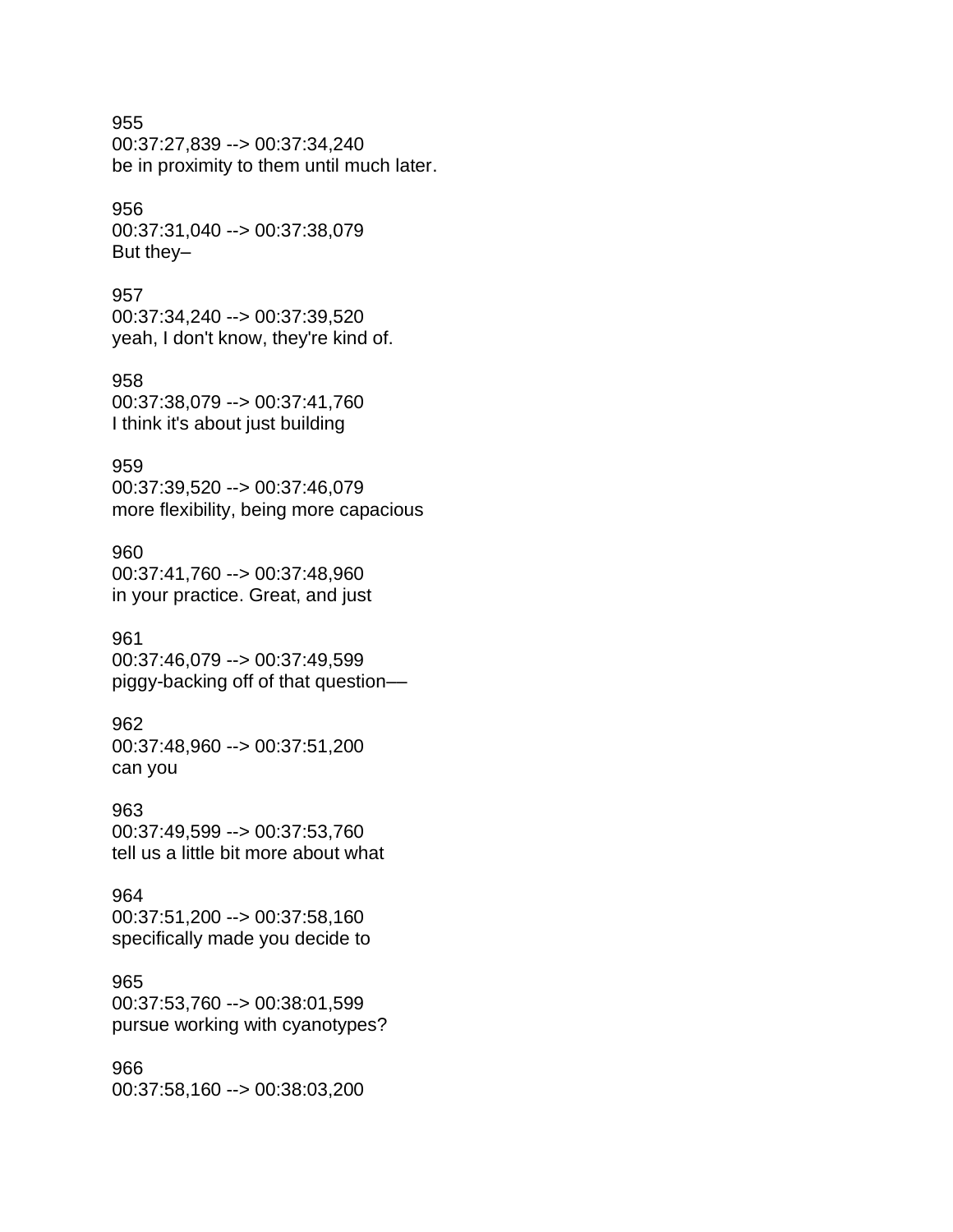Yeah, it's just something I had to do.

967 00:38:01,599 --> 00:38:05,839 Just something that needed to happen

968 00:38:03,200 --> 00:38:07,520 for me.

969 00:38:05,839 --> 00:38:08,960 And like I mentioned in the beginning, it

970 00:38:07,520 --> 00:38:10,640 was this combination of like, being

971 00:38:08,960 --> 00:38:12,320 alienated from the work and

972 00:38:10,640 --> 00:38:14,160 also being in close proximity to my

973 00:38:12,320 --> 00:38:16,560 roommate, who was making these like,

974 00:38:14,160 --> 00:38:19,760 really gorgeous

975 00:38:16,560 --> 00:38:23,359 projects with cyanotypes, and I

976 00:38:19,760 --> 00:38:26,960 was inspired by their kind of attention

977 00:38:23,359 --> 00:38:29,440 to form and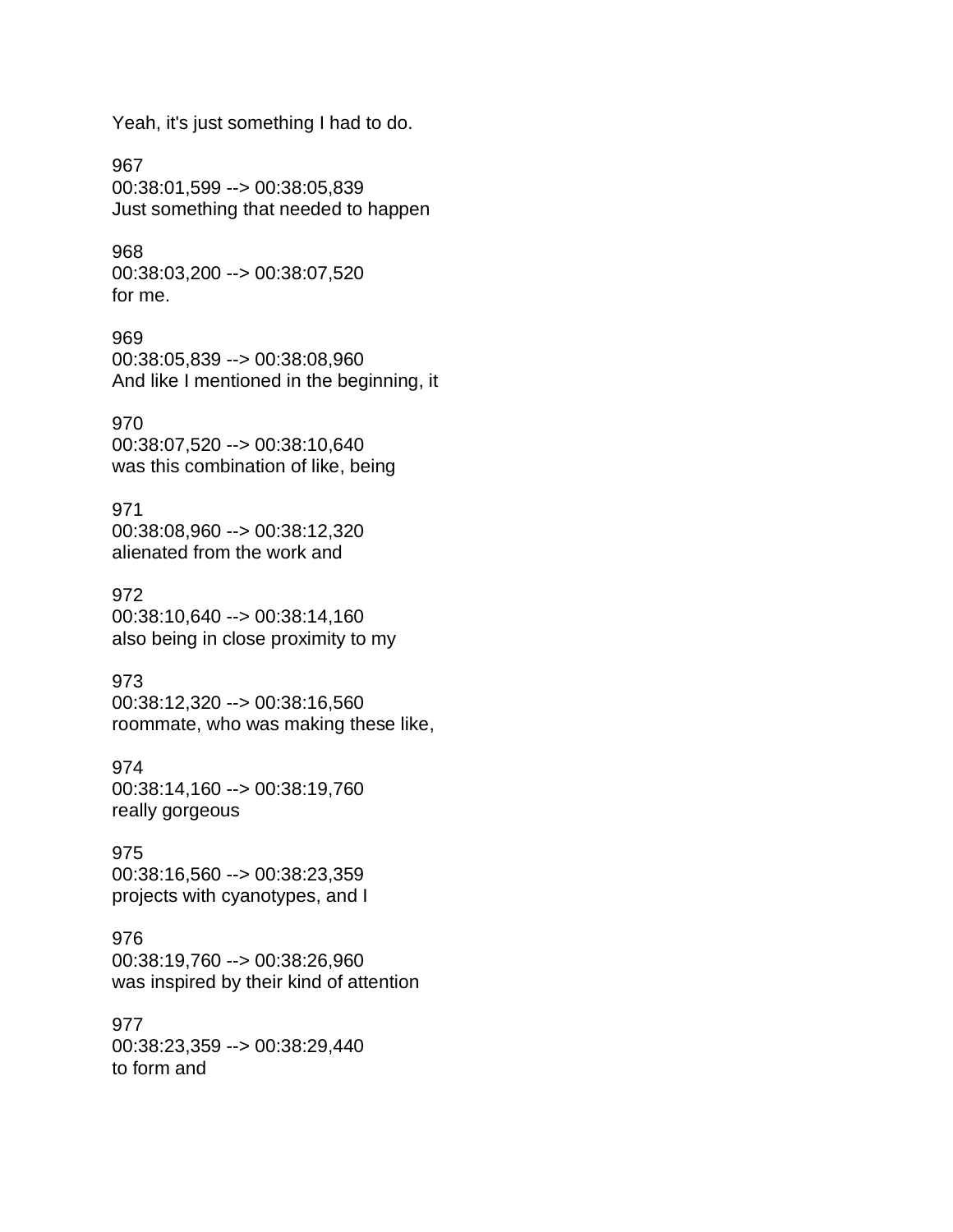978 00:38:26,960 --> 00:38:30,880 just like, obsessive inquiry into things.

## 979

00:38:29,440 --> 00:38:31,520 And I think when you're around people

## 980

00:38:30,880 --> 00:38:34,480 who are

981 00:38:31,520 --> 00:38:34,960 that passionate and interested and stuff,

## 982

00:38:34,480 --> 00:38:36,800 it's

#### 983

00:38:34,960 --> 00:38:38,400 hard not to be impacted by that same

## 984

00:38:36,800 --> 00:38:41,839 kind of enthusiasm.

## 985

00:38:38,400 --> 00:38:45,280 But I think for me, the conceptual

## 986

00:38:41,839 --> 00:38:48,800 grounding for cyanotypes was working with

987 00:38:45,280 --> 00:38:50,480 material as memory, and thinking about

#### 988

00:38:48,800 --> 00:38:52,320 what happens to

## 989

00:38:50,480 --> 00:38:54,640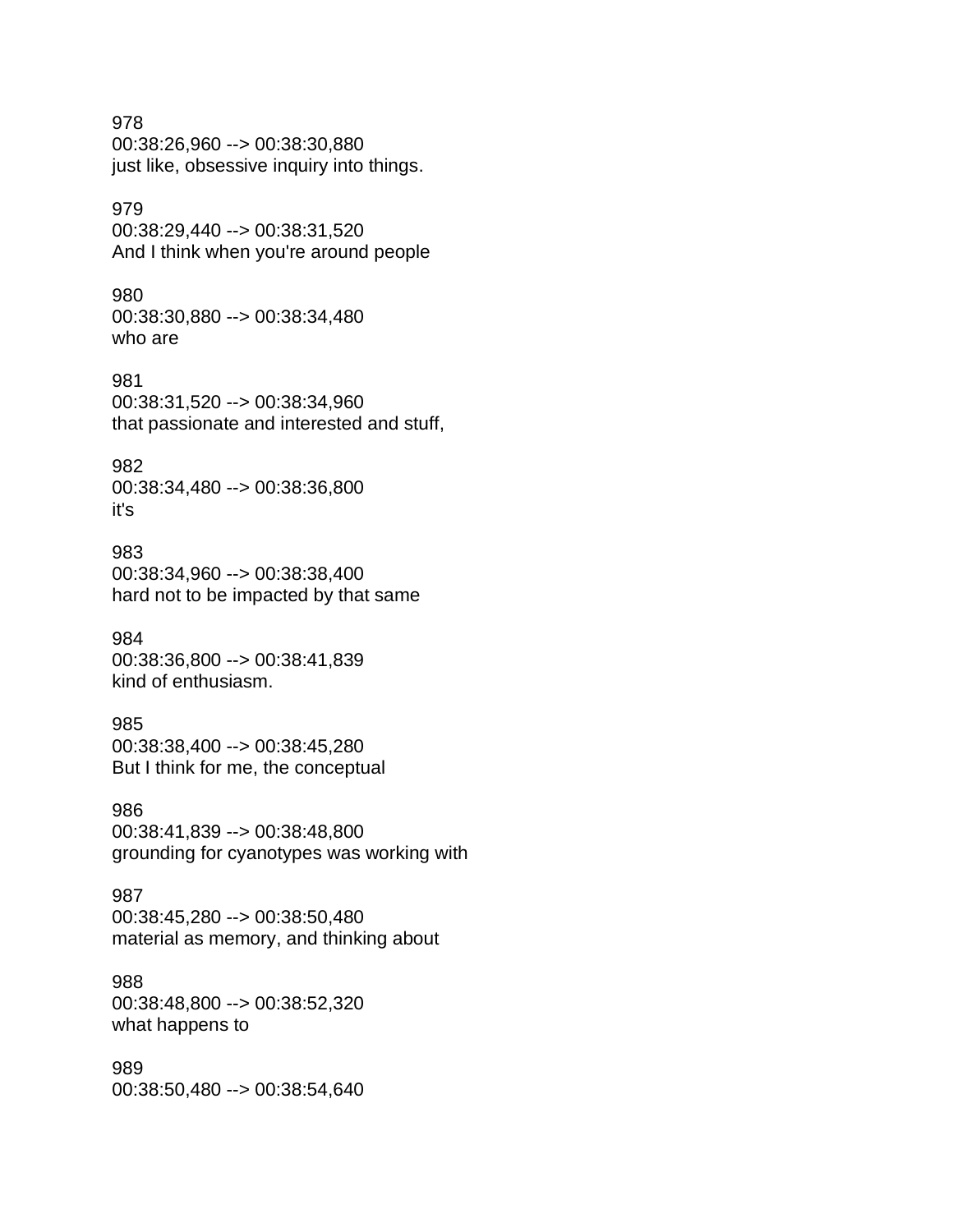that memory of physicality once it

990 00:38:52,320 --> 00:38:56,560 undergoes these computational

991 00:38:54,640 --> 00:38:58,000 processes of like, translation and

992 00:38:56,560 --> 00:39:02,160 interpolation.

993 00:38:58,000 --> 00:39:06,720 The cyanotype fills a visceral

994 00:39:02,160 --> 00:39:07,920 and physical space,

995 00:39:06,720 --> 00:39:09,839 and it's so weird, because when I was

996 00:39:07,920 --> 00:39:10,400 using the machine-learning algorithms,

997 00:39:09,839 --> 00:39:12,160 like––

998 00:39:10,400 --> 00:39:14,160 so it took me like almost a year to make

999 00:39:12,160 --> 00:39:16,000 70 cyanotypes, right?

1000 00:39:14,160 --> 00:39:17,599 But then in under 10 minutes, I made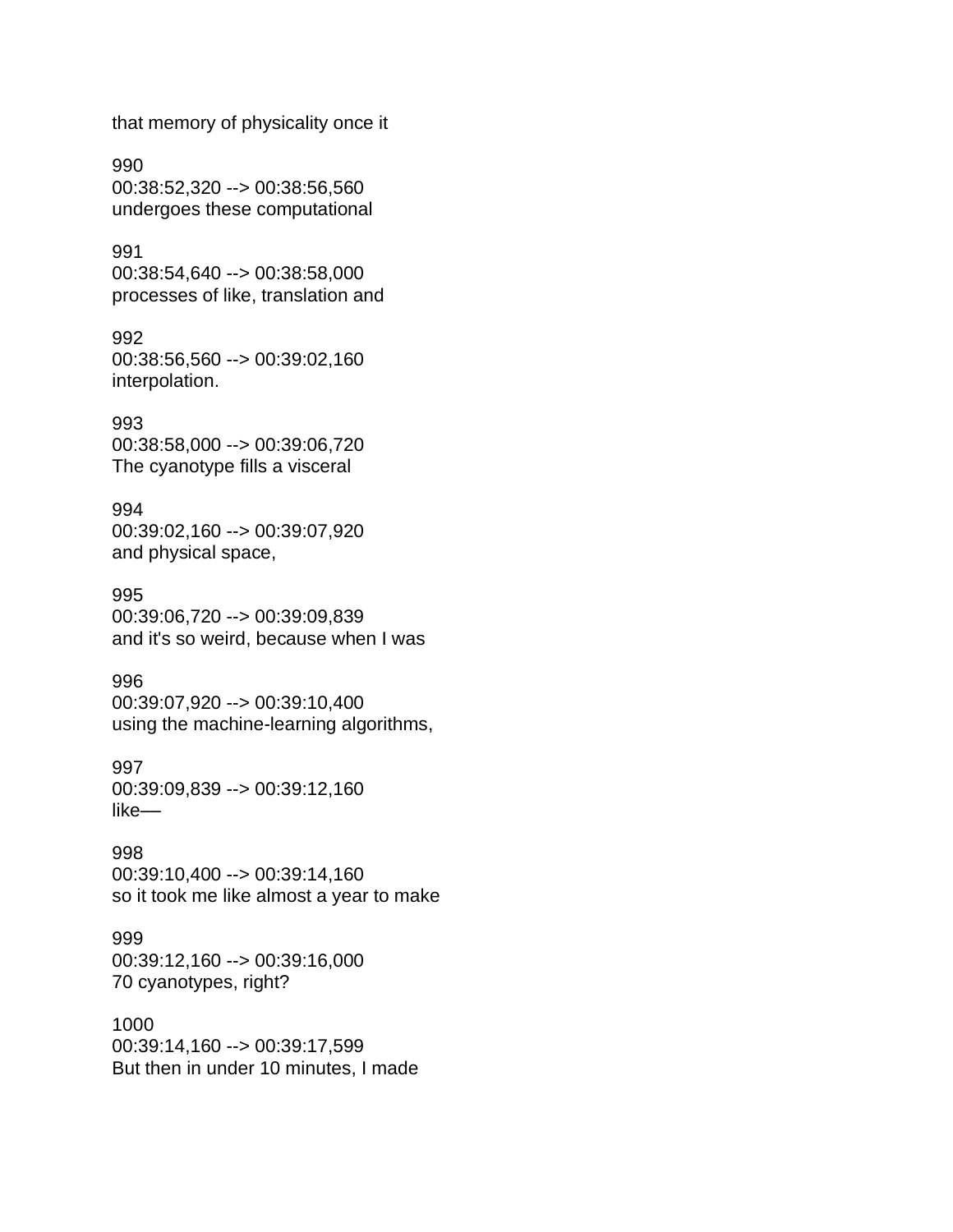1001 00:39:16,000 --> 00:39:20,079 another 500 of them.

#### 1002 00:39:17,599 --> 00:39:20,079 And that was

1003 00:39:20,880 --> 00:39:28,240 so––it separated me from

1004 00:39:25,040 --> 00:39:31,119 my own labor

## 1005 00:39:28,240 --> 00:39:32,480 in ways I hadn't anticipated. But I

1006 00:39:31,119 --> 00:39:34,160 thought that was interesting for me too,

1007 00:39:32,480 --> 00:39:36,079 and I was kind of interested in

1008 00:39:34,160 --> 00:39:37,359 understanding where that

1009 00:39:36,079 --> 00:39:40,960 discomfort was,

1010 00:39:37,359 --> 00:39:44,880 and focusing on that

1011 00:39:40,960 --> 00:39:44,880 as a place to work from.

1012 00:39:45,280 --> 00:39:48,720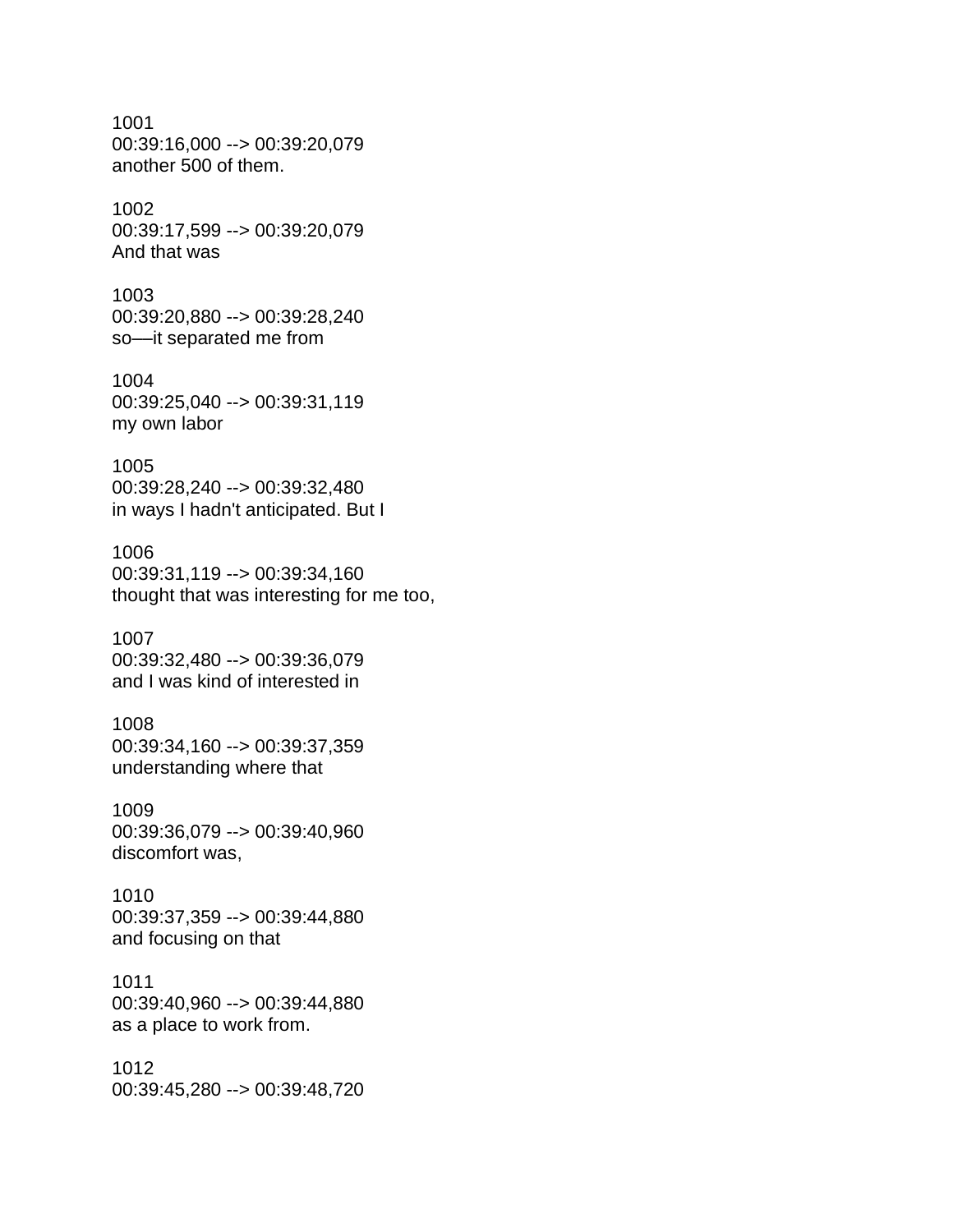Are cyanotypes something you're thinking

1013 00:39:47,680 --> 00:39:50,160 that will be––

1014 00:39:48,720 --> 00:39:52,160 you're going to continue to

1015 00:39:50,160 --> 00:39:56,079 experiment and incorporate into your

1016 00:39:52,160 --> 00:39:58,720 work moving forward?

1017 00:39:56,079 --> 00:39:58,720 I think I'm done with cyanotypes.

1018 00:39:59,119 --> 00:40:05,200 And that

1019 00:40:03,119 --> 00:40:06,880 sounded more final than I intended,

1020 00:40:05,200 --> 00:40:10,319 but I

1021 00:40:06,880 --> 00:40:11,920 have a different-

1022 00:40:10,319 --> 00:40:13,920 what this project really kind of

1023 00:40:11,920 --> 00:40:16,960 brought up for me was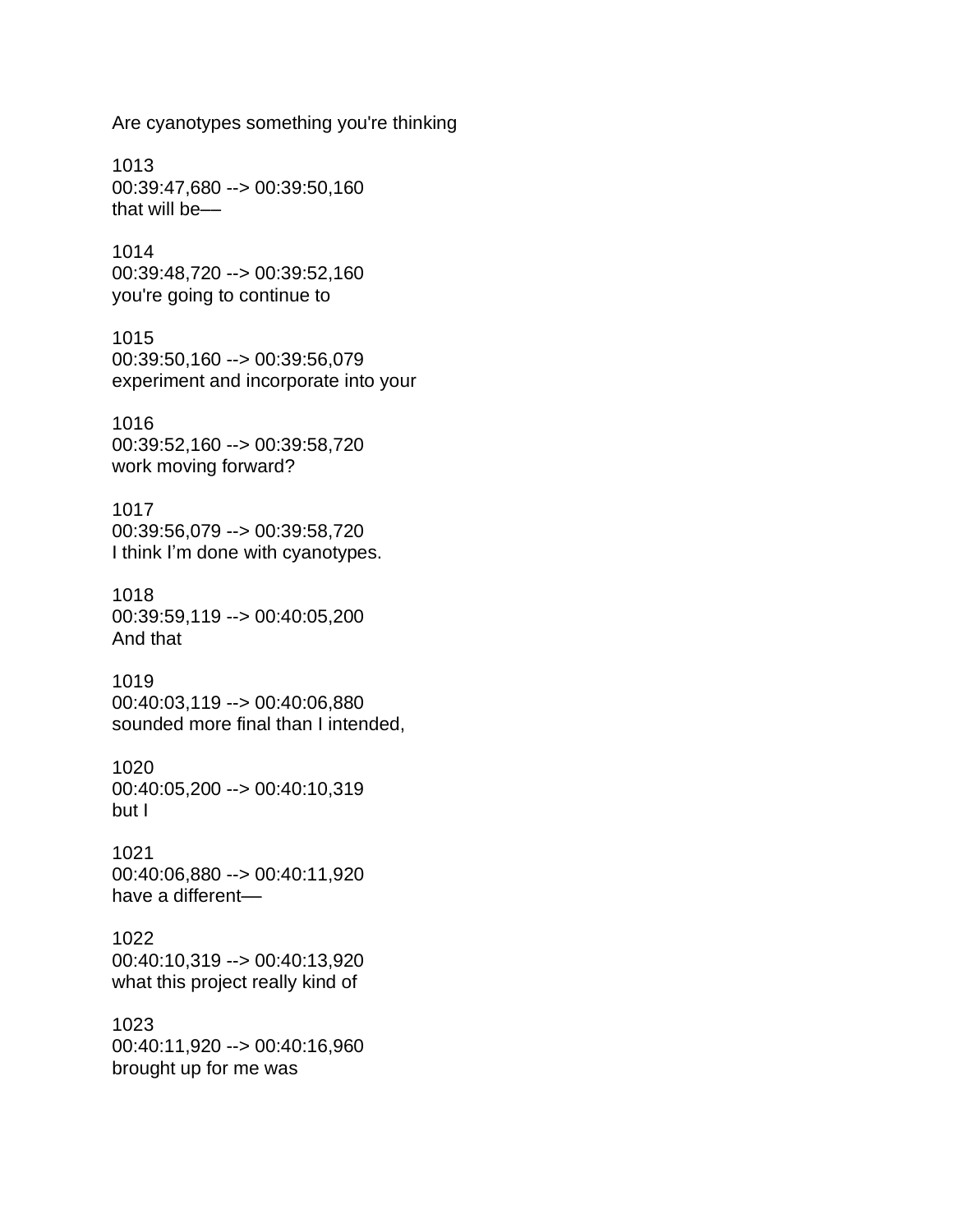1024 00:40:13,920 --> 00:40:16,960 a kind of––

## 1025

00:40:18,720 --> 00:40:22,240 I guess my practice right now, because

1026

00:40:21,520 --> 00:40:25,119 I'm

1027 00:40:22,240 --> 00:40:26,480 at home, quarantining with my family,

1028 00:40:25,119 --> 00:40:29,359 and returning to the space

1029 00:40:26,480 --> 00:40:31,119 that was kind of the original site for a

1030 00:40:29,359 --> 00:40:34,720 lot of my own trauma

1031 00:40:31,119 --> 00:40:36,800 and oppression,

1032 00:40:34,720 --> 00:40:38,240 that I really need my work to respond to

1033 00:40:36,800 --> 00:40:40,480 that right now, just in a way to kind of

1034 00:40:38,240 --> 00:40:45,599 build more capacity for myself.

1035 00:40:40,480 --> 00:40:45,599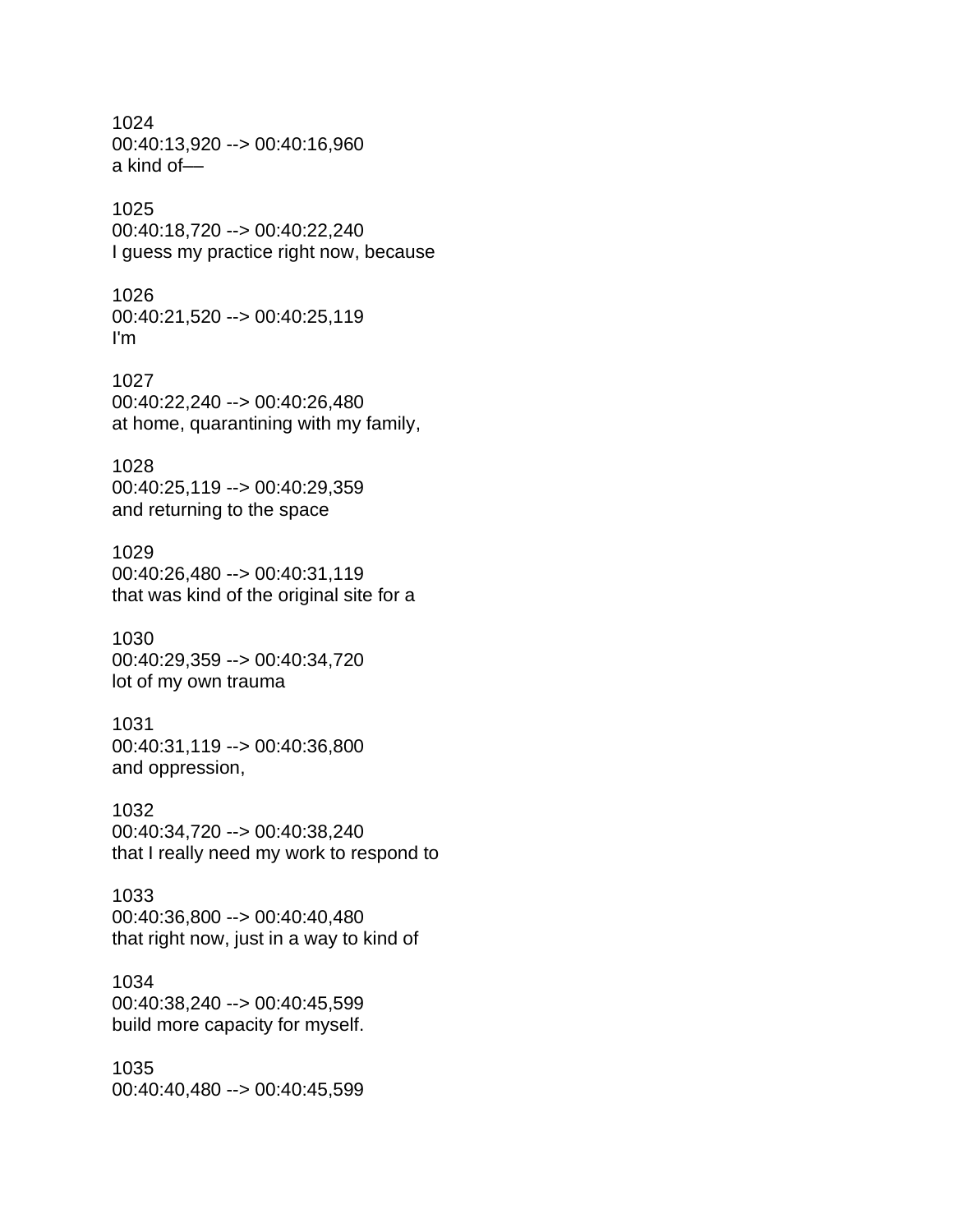And so I think I'm reaching the

1036 00:40:46,720 --> 00:40:53,040 end

1037 00:40:49,920 --> 00:40:56,240 of this kind of inquiry with

1038 00:40:53,040 --> 00:41:00,000 the cyanotypes. Not necessarily with

1039 00:40:56,240 --> 00:41:03,040 making images or prints or books,

1040 00:41:00,000 --> 00:41:04,480 but that there's a different form

1041 00:41:03,040 --> 00:41:07,119 and different approaches that I'm

1042 00:41:04,480 --> 00:41:09,599 interested in looking into.

1043 00:41:07,119 --> 00:41:10,800 So I actually am making some newer

1044 00:41:09,599 --> 00:41:14,079 videos that

1045 00:41:10,800 --> 00:41:17,119 are focused in using

1046 00:41:14,079 --> 00:41:19,040 simulation software. So I'm rendering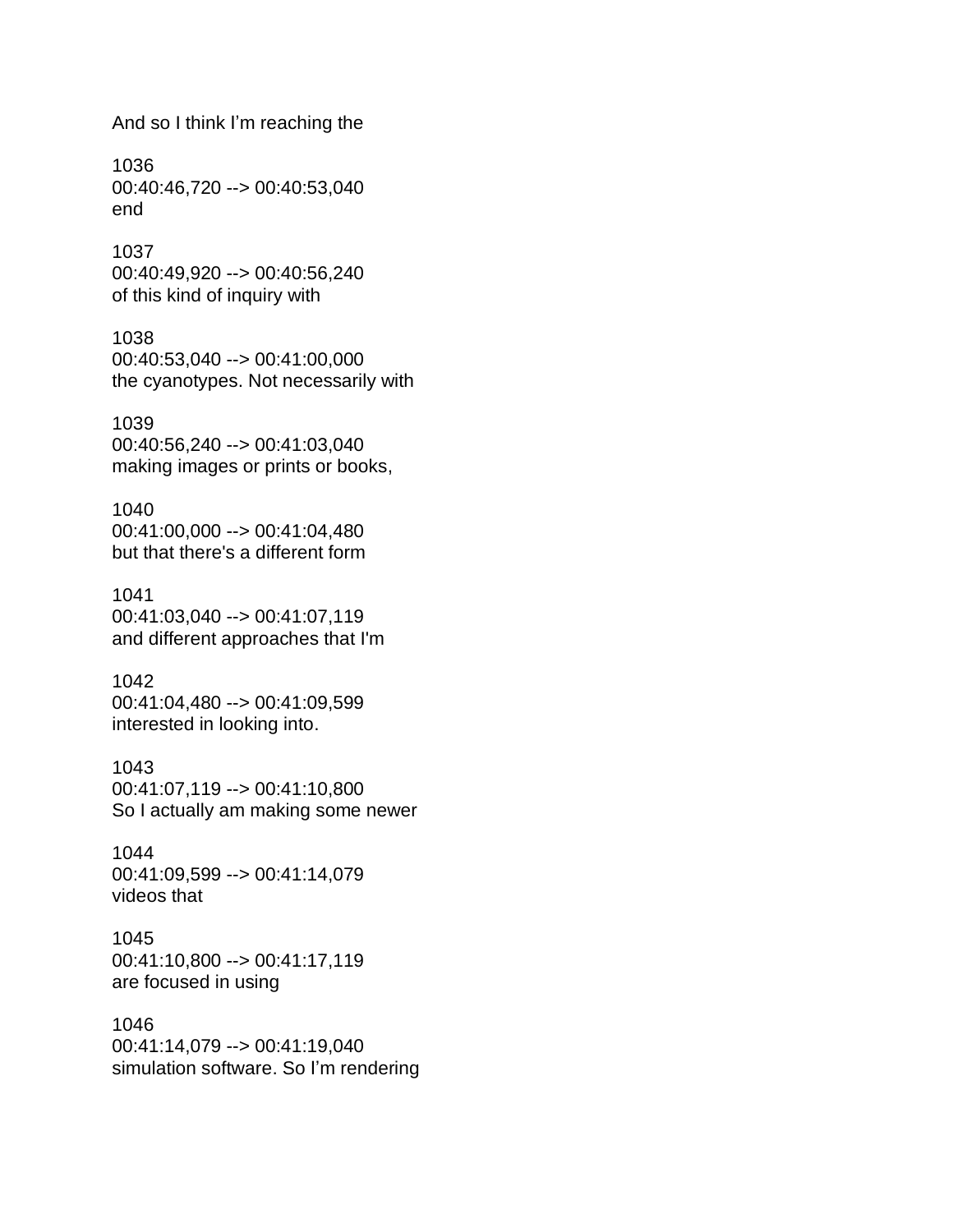1047 00:41:17,119 --> 00:41:21,520 some stuff in Autodesk right now,

## 1048

00:41:19,040 --> 00:41:23,040 and also learning motion-tracking and

1049 00:41:21,520 --> 00:41:28,000 motion-capturing

1050 00:41:23,040 --> 00:41:28,000 in order to––but like,

1051 00:41:29,440 --> 00:41:34,000 making the camera gaze at myself now,

1052 00:41:32,800 --> 00:41:35,520 because I think I want to do some kind

1053 00:41:34,000 --> 00:41:37,280 of embarrassing things in the work but I

## 1054

00:41:35,520 --> 00:41:39,760 don't really want my family to be the

1055 00:41:37,280 --> 00:41:42,079 performers, or like kind of force them to

1056 00:41:39,760 --> 00:41:43,040 do the embarrassing or like vile

1057

00:41:42,079 --> 00:41:44,560 things I might

1058 00:41:43,040 --> 00:41:46,560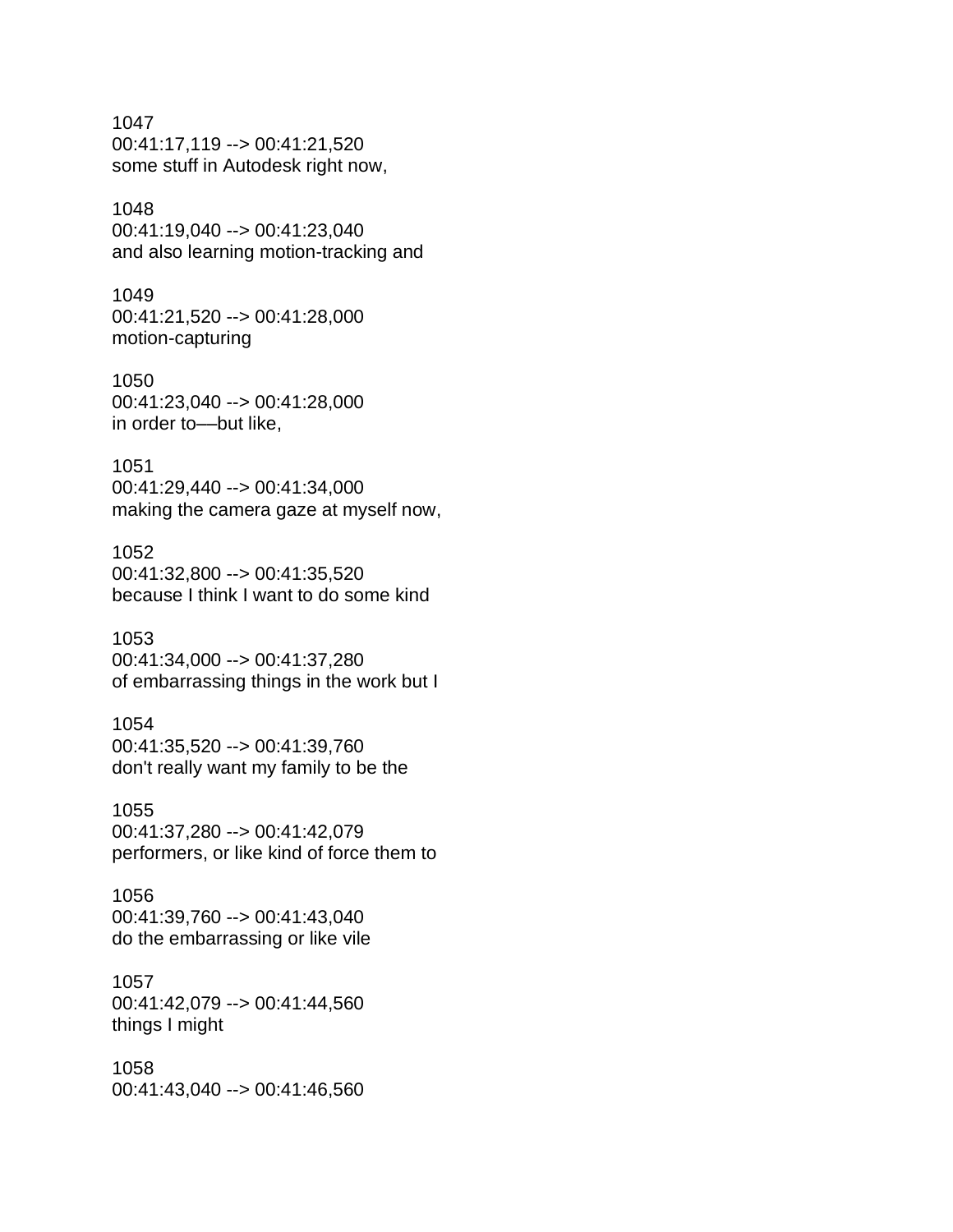be interested in representing in the

1059 00:41:44,560 --> 00:41:49,839 work, and so

1060 00:41:46,560 --> 00:41:52,720 I kind of need to shift my attention

1061 00:41:49,839 --> 00:41:54,319 onto myself and using some of those

1062 00:41:52,720 --> 00:41:56,560 simulation technologies seems like the

1063 00:41:54,319 --> 00:41:59,359 only way to go right now,

1064 00:41:56,560 --> 00:42:01,119 for my practice anyway. Yeah, great, thank

1065 00:41:59,359 --> 00:42:04,880 you. And

1066 00:42:01,119 --> 00:42:06,720 I did get a direct

1067 00:42:04,880 --> 00:42:08,720 message with a question for you that

1068 00:42:06,720 --> 00:42:11,119 I'll read out.

1069 00:42:08,720 --> 00:42:15,440 The question is, did you feel that you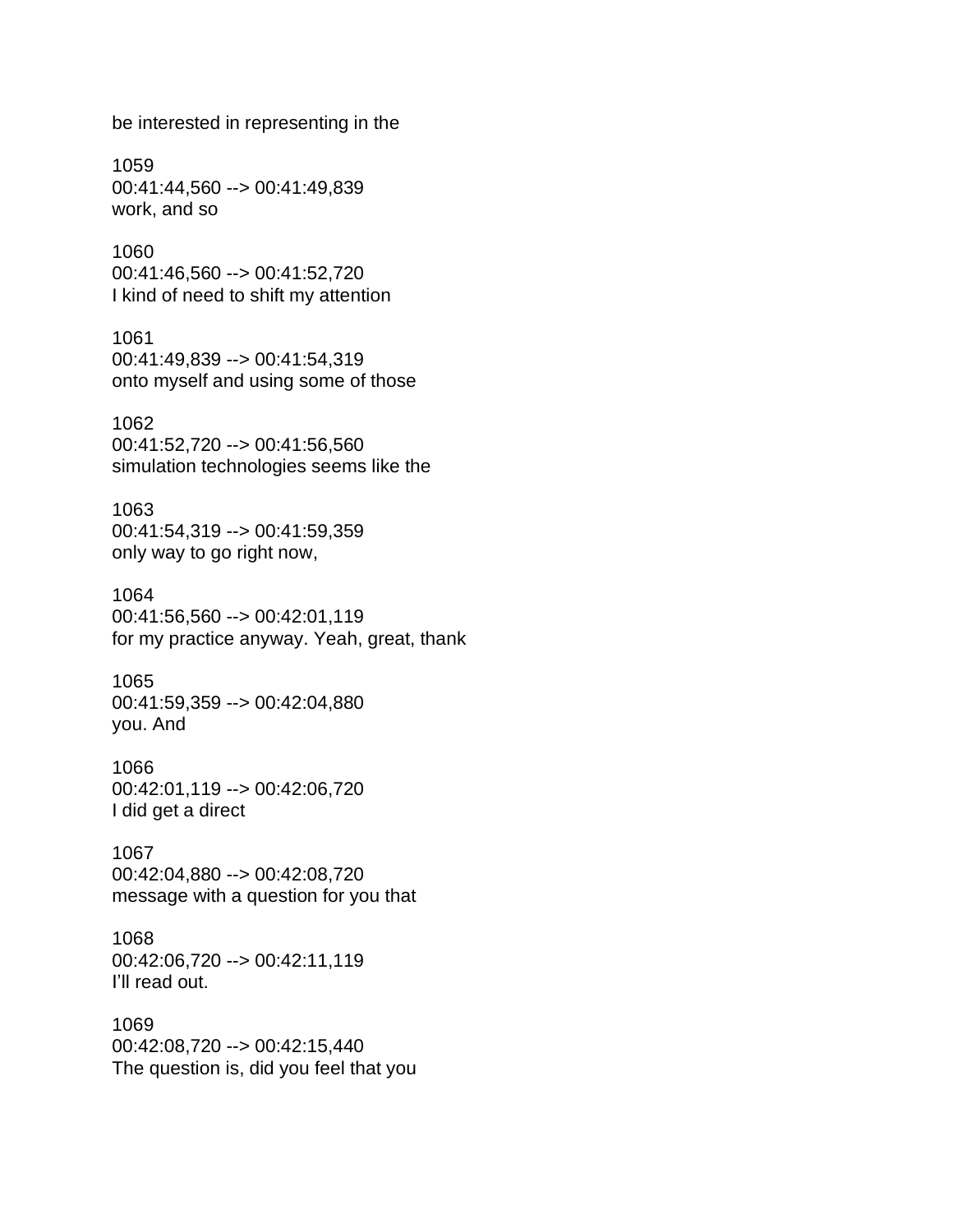1070 00:42:11,119 --> 00:42:15,440 were in a constant learning experience?

## 1071

00:42:15,520 --> 00:42:22,240 Yeah, of course. Absolutely. I mean,

## 1072

00:42:19,200 --> 00:42:25,280 this entire situation has been such

## 1073 00:42:22,240 --> 00:42:27,440 a shift, and

## 1074

00:42:25,280 --> 00:42:29,760 I think also it's compounded by just

## 1075

00:42:27,440 --> 00:42:30,800 being in grad school at the same time. I

#### 1076

00:42:29,760 --> 00:42:31,440 don't know if I mentioned that in the

## 1077

00:42:30,800 --> 00:42:32,720 beginning,

# 1078

00:42:31,440 --> 00:42:34,800 but I'm in grad school right now and

## 1079 00:42:32,720 --> 00:42:38,720 it's my last year.

## 1080

00:42:34,800 --> 00:42:42,240 And so, everyone in the program when I

## 1081 00:42:38,720 --> 00:42:42,240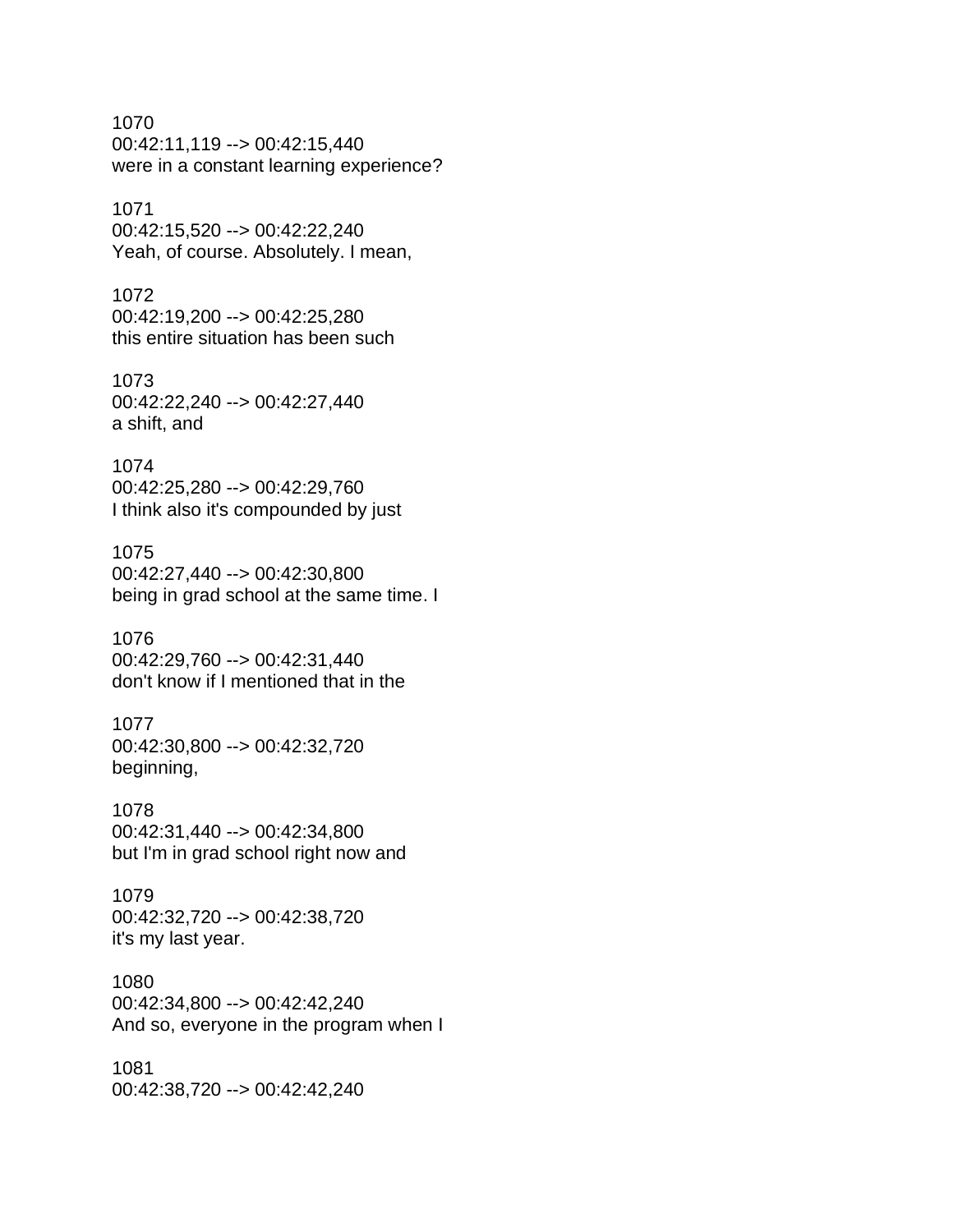was sharing this project with them––

1082 00:42:42,560 --> 00:42:45,920 you all weren't there for some of

1083 00:42:44,640 --> 00:42:49,280 the earlier stages,

1084 00:42:45,920 --> 00:42:52,000 but they really helped to shape the

1085 00:42:49,280 --> 00:42:52,880 feedback of how this project turned out,

1086 00:42:52,000 --> 00:42:54,240 um.

1087 00:42:52,880 --> 00:42:55,760 And in the beginning it wasn't actually

1088 00:42:54,240 --> 00:42:58,480 even going to be a book. It was just

1089 00:42:55,760 --> 00:43:02,240 going to be like, a web installation

1090 00:42:58,480 --> 00:43:03,440 without any kind of physical

1091 00:43:02,240 --> 00:43:06,240 reference.

1092 00:43:03,440 --> 00:43:07,040 And so there were many points of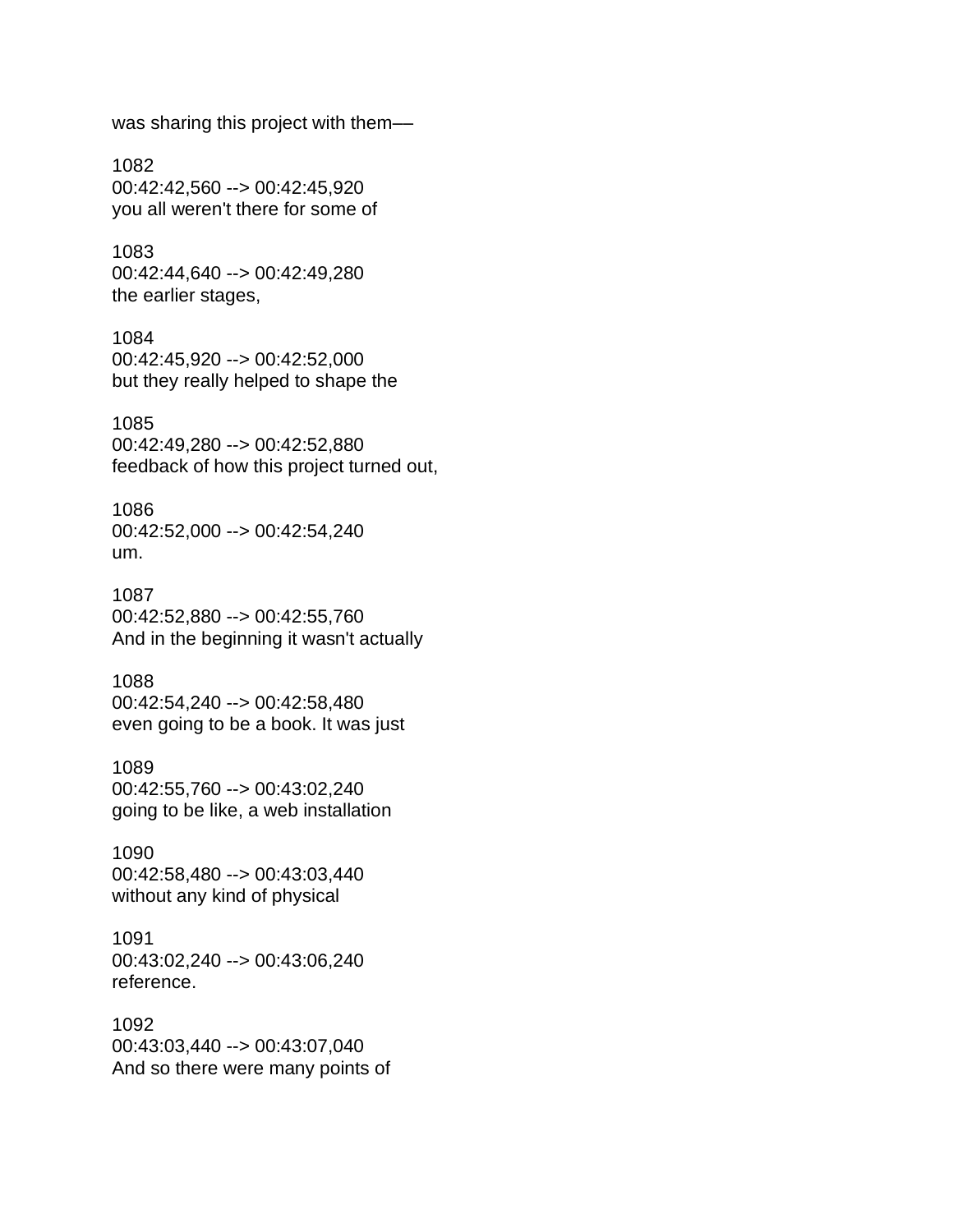1093 00:43:06,240 --> 00:43:11,040 departure

1094 00:43:07,040 --> 00:43:13,280 for this work that kind of came out of

1095 00:43:11,040 --> 00:43:15,280 coming up against those boundaries,

1096 00:43:13,280 --> 00:43:18,720 feeling out where my own boundaries were,

1097 00:43:15,280 --> 00:43:18,720 and noticing what needed to shift.

1098 00:43:20,079 --> 00:43:26,640 Thank you for that. Next question.

1099 00:43:23,359 --> 00:43:29,280 Yeah,

1100 00:43:26,640 --> 00:43:30,000 I have a few more questions for you.

1101 00:43:29,280 --> 00:43:32,319 And just

1102 00:43:30,000 --> 00:43:33,520 again, if anyone does have any questions,

1103 00:43:32,319 --> 00:43:36,240 feel free to

1104 00:43:33,520 --> 00:43:37,119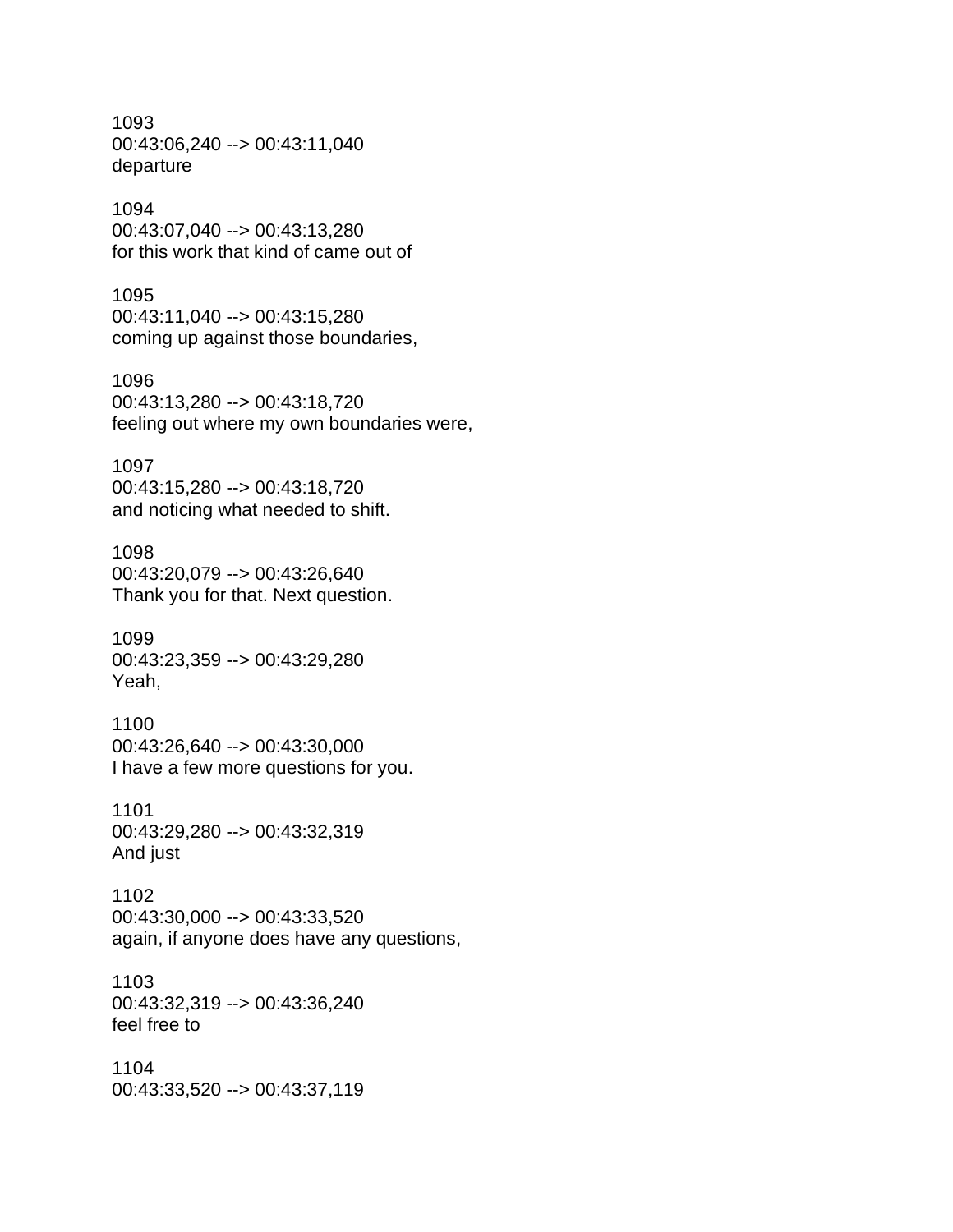again, take yourself off––oh, I see a 1105 00:43:36,240 --> 00:43:41,280 raised hand 1106 00:43:37,119 --> 00:43:44,720 from Lauren. Yeah, 1107 00:43:41,280 --> 00:43:48,880 hi Tristan. 1108 00:43:44,720 --> 00:43:51,599 Nice to see you. I 1109 00:43:48,880 --> 00:43:52,839 moved from LA a while ago so I haven't 1110 00:43:51,599 --> 00:43:56,240 seen Tristan in years. 1111 00:43:52,839 --> 00:43:57,760 But this is––I don't know if this is 1112 00:43:56,240 --> 00:43:59,359 really a question, but I'm 1113 00:43:57,760 --> 00:44:01,040 really interested in the alluvial 1114 00:43:59,359 --> 00:44:04,000 maps, the Harold Fisk ones 1115 00:44:01,040 --> 00:44:05,040

that you talked about as a reference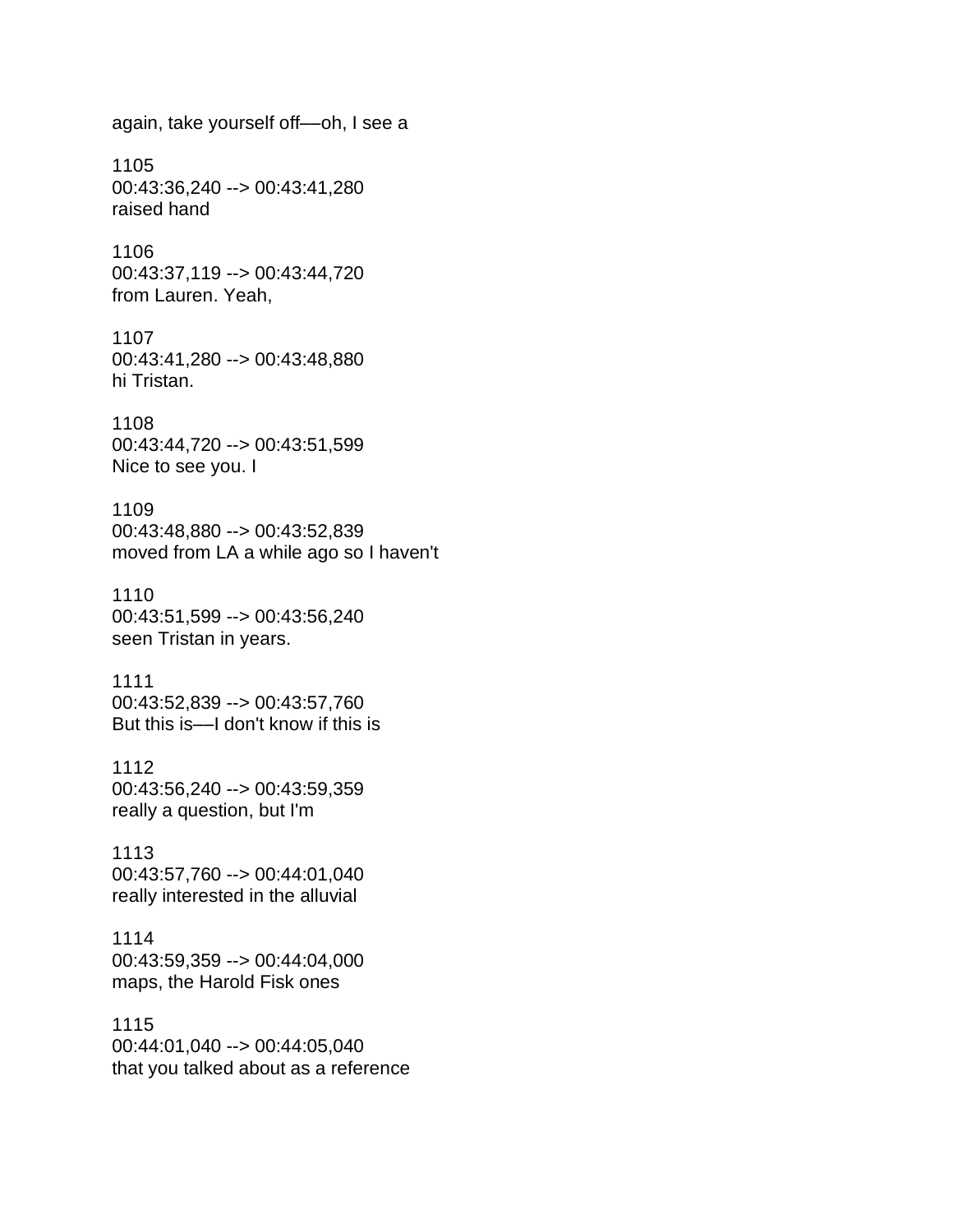1116 00:44:04,000 --> 00:44:08,079 in the beginning, 1117 00:44:05,040 --> 00:44:09,280 because I read about them in a 1118 00:44:08,079 --> 00:44:10,960 piece that Rumi 1119 00:44:09,280 --> 00:44:12,400 wrote, who you might have met through 1120 00:44:10,960 --> 00:44:16,880 some of the processing. 1121 00:44:12,400 --> 00:44:18,880 And 1122 00:44:16,880 --> 00:44:20,079 I've been thinking about them a lot, in a 1123 00:44:18,880 --> 00:44:23,760 like a really 1124 00:44:20,079 --> 00:44:26,720 heavily metaphorical way, 1125 00:44:23,760 --> 00:44:29,280 thinking about time, and like you 1126 00:44:26,720 --> 00:44:31,599 said, the way it's representing 1127 00:44:29,280 --> 00:44:33,680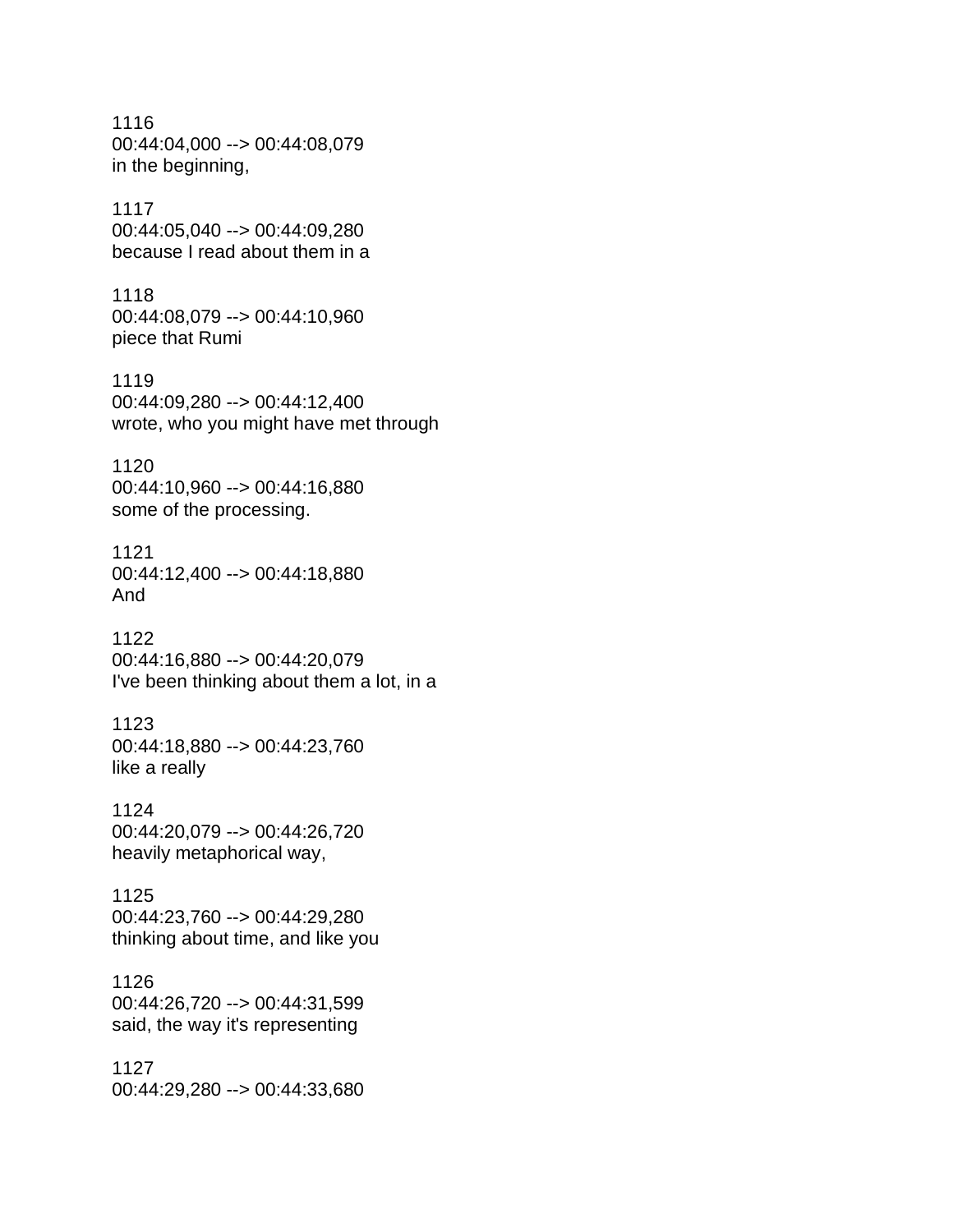the reality of a river not being a 1128 00:44:31,599 --> 00:44:36,160 fixed, static 1129 00:44:33,680 --> 00:44:38,160 object, and the way that we typically 1130 00:44:36,160 --> 00:44:40,800 see them represented on maps. 1131 00:44:38,160 --> 00:44:41,839 And so I guess I'm just curious if 1132 00:44:40,800 --> 00:44:44,560 that 1133 00:44:41,839 --> 00:44:45,599 is shaping your work in other ways, or 1134 00:44:44,560 --> 00:44:48,640 like, 1135 00:44:45,599 --> 00:44:50,400 I think it's clear how it 1136 00:44:48,640 --> 00:44:51,040 related to what you made here, but it 1137 00:44:50,400 --> 00:44:53,040 seems like 1138 00:44:51,040 --> 00:44:55,440 if you take it in a very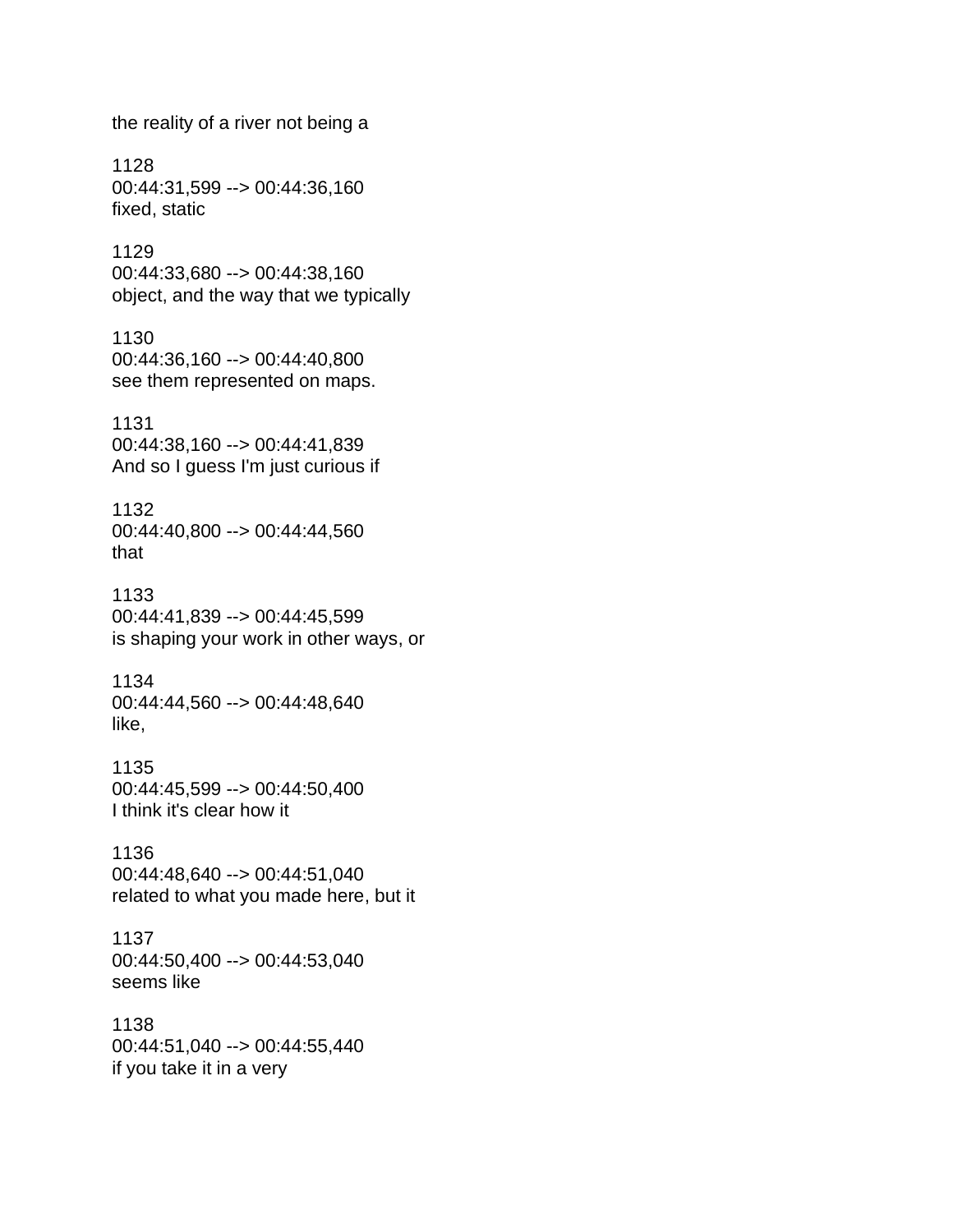1139 00:44:53,040 --> 00:44:58,560 poetic way, it also kind of

1140 00:44:55,440 --> 00:45:02,400 relates to temporality and

1141 00:44:58,560 --> 00:45:02,400 sort of histories, and

1142 00:45:03,200 --> 00:45:06,800 some of the other things that I know

1143 00:45:04,560 --> 00:45:09,359 that you've worked on

1144 00:45:06,800 --> 00:45:10,800 and probably continue to work on, so yeah.

1145 00:45:09,359 --> 00:45:12,000 I don't know. I'm just curious how else

1146 00:45:10,800 --> 00:45:13,920 it's affecting

1147 00:45:12,000 --> 00:45:15,920 the way that you think or the

1148 00:45:13,920 --> 00:45:18,880 questions that you're asking,

## 1149 00:45:15,920 --> 00:45:20,480 or what it might mean for you going

1150 00:45:18,880 --> 00:45:24,160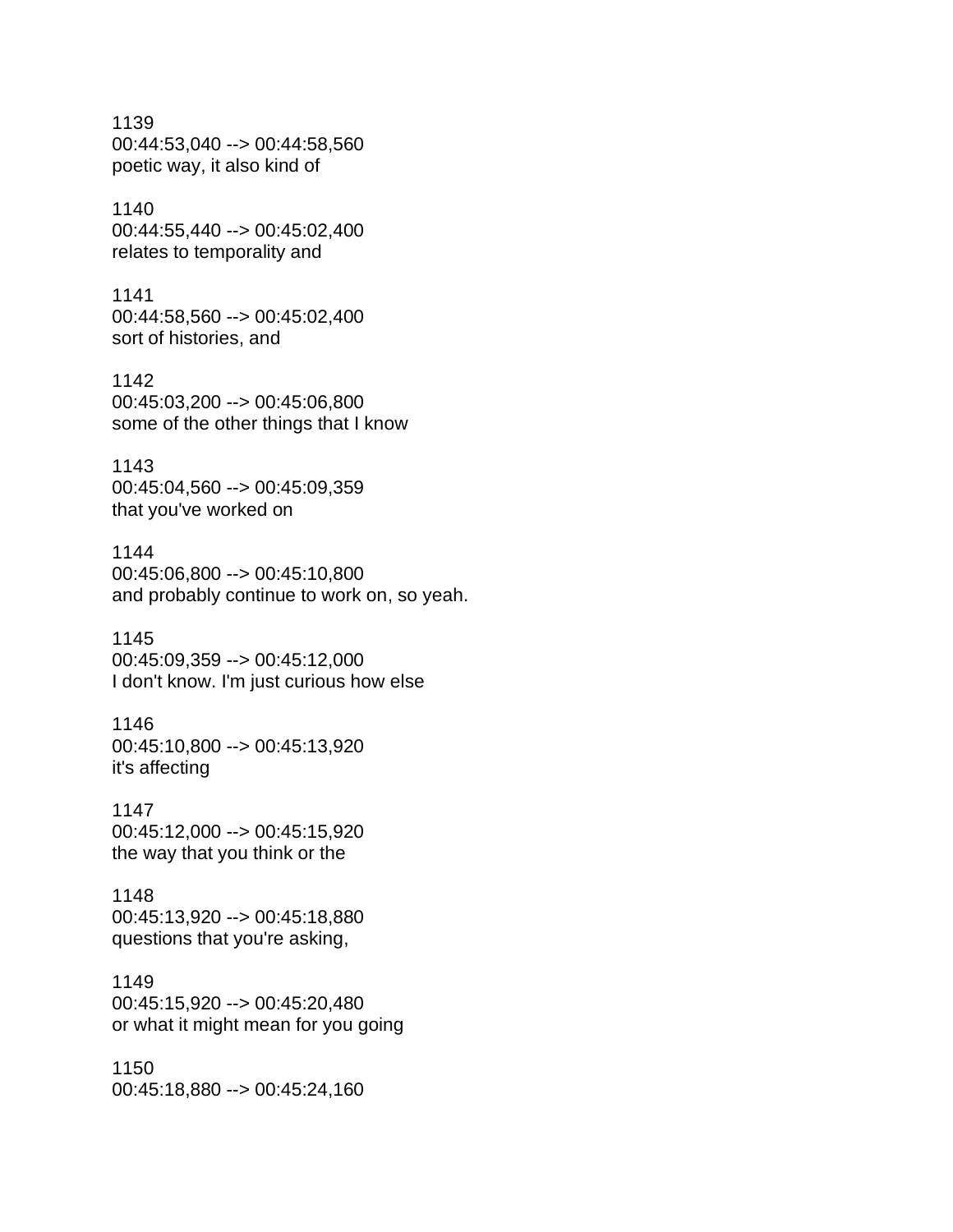forward.

1151 00:45:20,480 --> 00:45:27,680 Yeah, definitely.

1152 00:45:24,160 --> 00:45:28,960 I'm so glad you're here. But I guess

1153 00:45:27,680 --> 00:45:31,280 an extended way that I was thinking

1154 00:45:28,960 --> 00:45:33,839 about those maps,

1155 00:45:31,280 --> 00:45:33,839 are that––

1156 00:45:34,640 --> 00:45:41,680 I mean, this like,

1157 00:45:38,000 --> 00:45:43,119 the way that we interpret maps are, I

1158 00:45:41,680 --> 00:45:46,240 feel like, really

1159 00:45:43,119 --> 00:45:47,839 shift our relationship with space

1160 00:45:46,240 --> 00:45:49,440 and in place and kind of the things that

1161 00:45:47,839 --> 00:45:53,280 are there.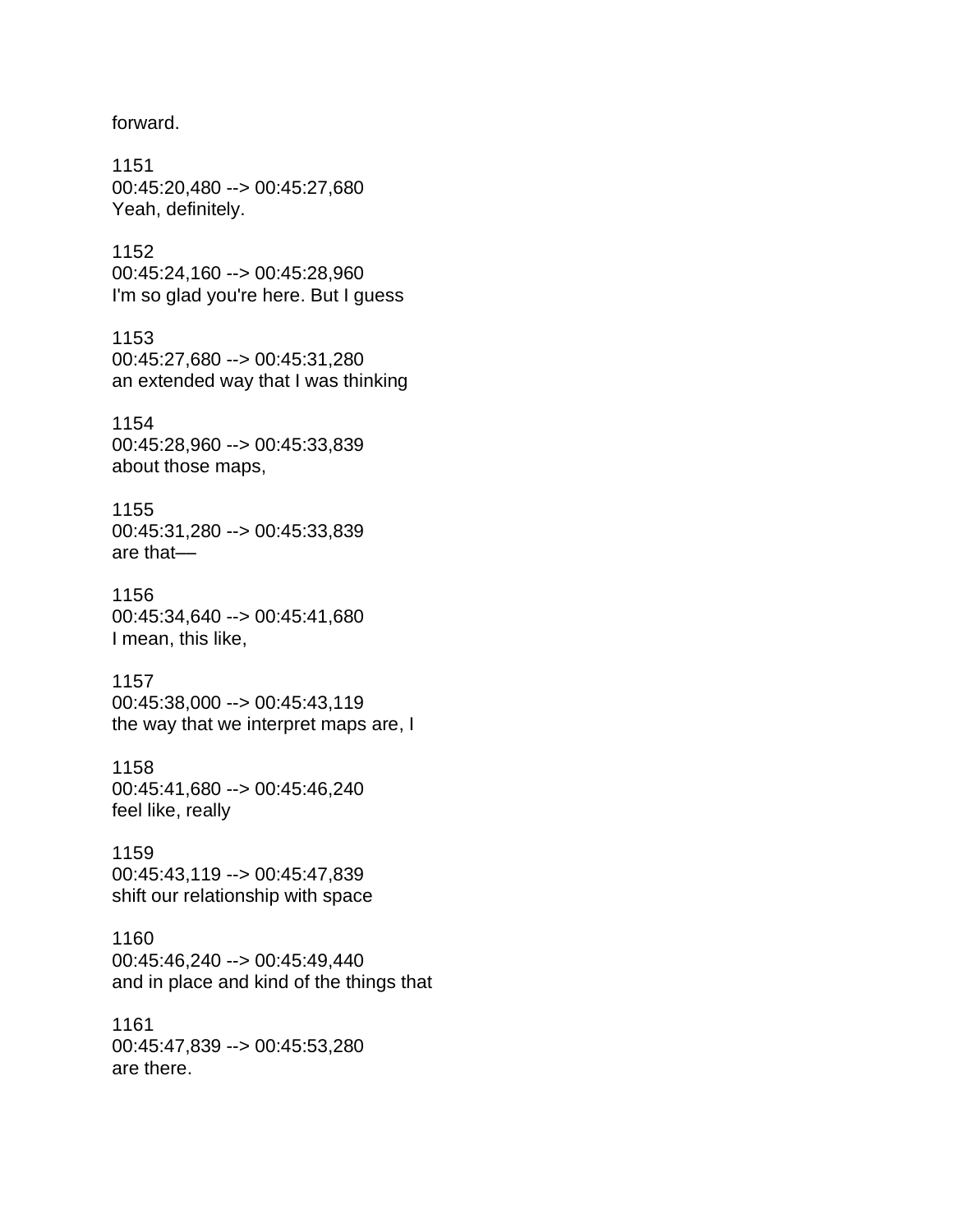1162 00:45:49,440 --> 00:45:56,160 And what was really compelling about

## 1163

00:45:53,280 --> 00:45:57,280 Harold Fisk's maps for me, was that the

1164 00:45:56,160 --> 00:45:59,680 river

1165 00:45:57,280 --> 00:46:01,760 stopped becoming like a subject, right, or

## 1166

00:45:59,680 --> 00:46:05,040 something that was like enacted upon.

## 1167

00:46:01,760 --> 00:46:06,079 But it really emphasized its own kind

1168 00:46:05,040 --> 00:46:11,359 of autonomy

## 1169

00:46:06,079 --> 00:46:11,359 and change over time.

## 1170

00:46:11,760 --> 00:46:17,520 And I think that having less of that

## 1171 00:46:14,960 --> 00:46:17,520 fixity

1172 00:46:17,839 --> 00:46:20,960 like repositions what your own

1173 00:46:19,920 --> 00:46:25,839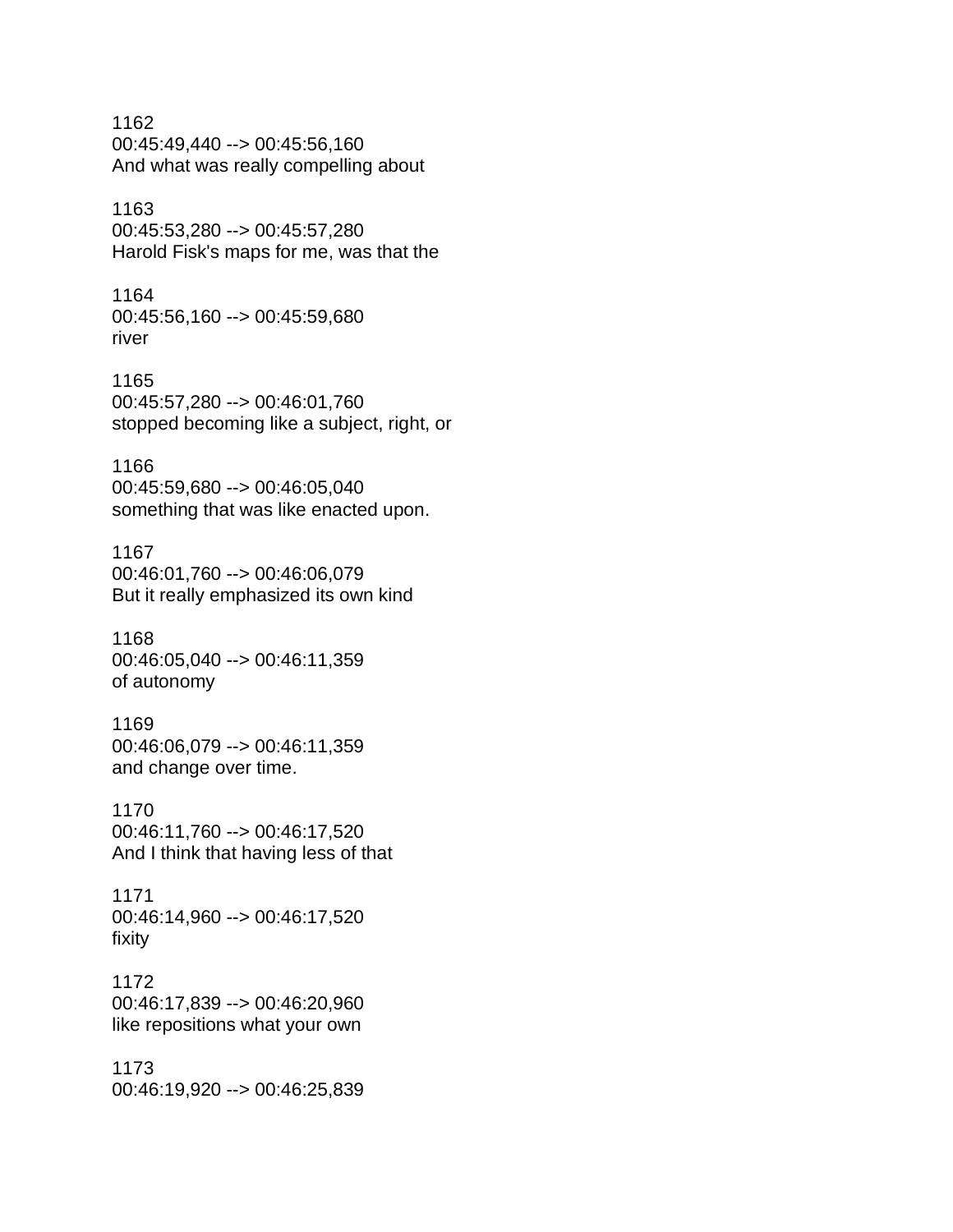relationship

1174 00:46:20,960 --> 00:46:25,839 to the environment would be.

1175 00:46:27,920 --> 00:46:31,359 So yeah, I think that's kind of like how

1176 00:46:30,720 --> 00:46:34,960 it's

1177 00:46:31,359 --> 00:46:37,359 starting to map out as, is that

1178 00:46:34,960 --> 00:46:38,079 you start to look at these places as not

1179 00:46:37,359 --> 00:46:40,800 just things that

1180 00:46:38,079 --> 00:46:41,359 are like, that you can enact force upon,

1181 00:46:40,800 --> 00:46:42,800 um,

1182 00:46:41,359 --> 00:46:43,760 but then you can kind of like––I think it

1183 00:46:42,800 --> 00:46:46,079 starts to open up a different

1184 00:46:43,760 --> 00:46:49,440 relationship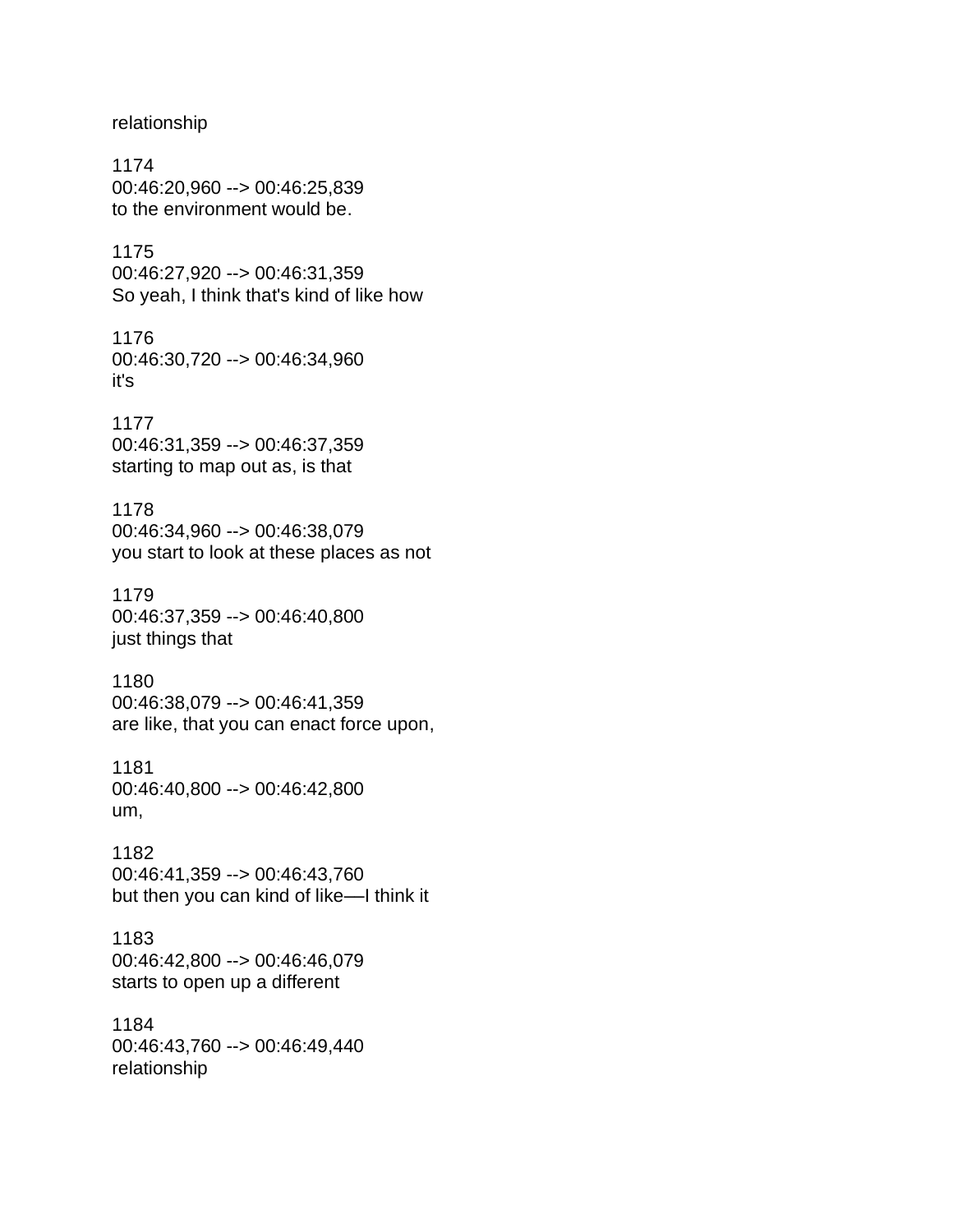1185 00:46:46,079 --> 00:46:50,720 with non-living things and also living

1186 00:46:49,440 --> 00:46:51,839 things,

1187 00:46:50,720 --> 00:46:53,040 where you're kind of like, in this

1188 00:46:51,839 --> 00:46:54,480 environment together and everything is

1189 00:46:53,040 --> 00:46:55,680 affecting one another. It's more of an

1190 00:46:54,480 --> 00:46:58,960 ecological framework,

1191 00:46:55,680 --> 00:47:01,200 I think. You might know a lot about that

1192 00:46:58,960 --> 00:47:01,200 too.

1193 00:47:04,000 --> 00:47:11,839 Not, probably not more than you, but yeah,

1194 00:47:06,079 --> 00:47:11,839 that makes a lot of sense.

1195 00:47:14,079 --> 00:47:20,559 Thank you Lauren, for your question.

1196 00:47:17,520 --> 00:47:22,000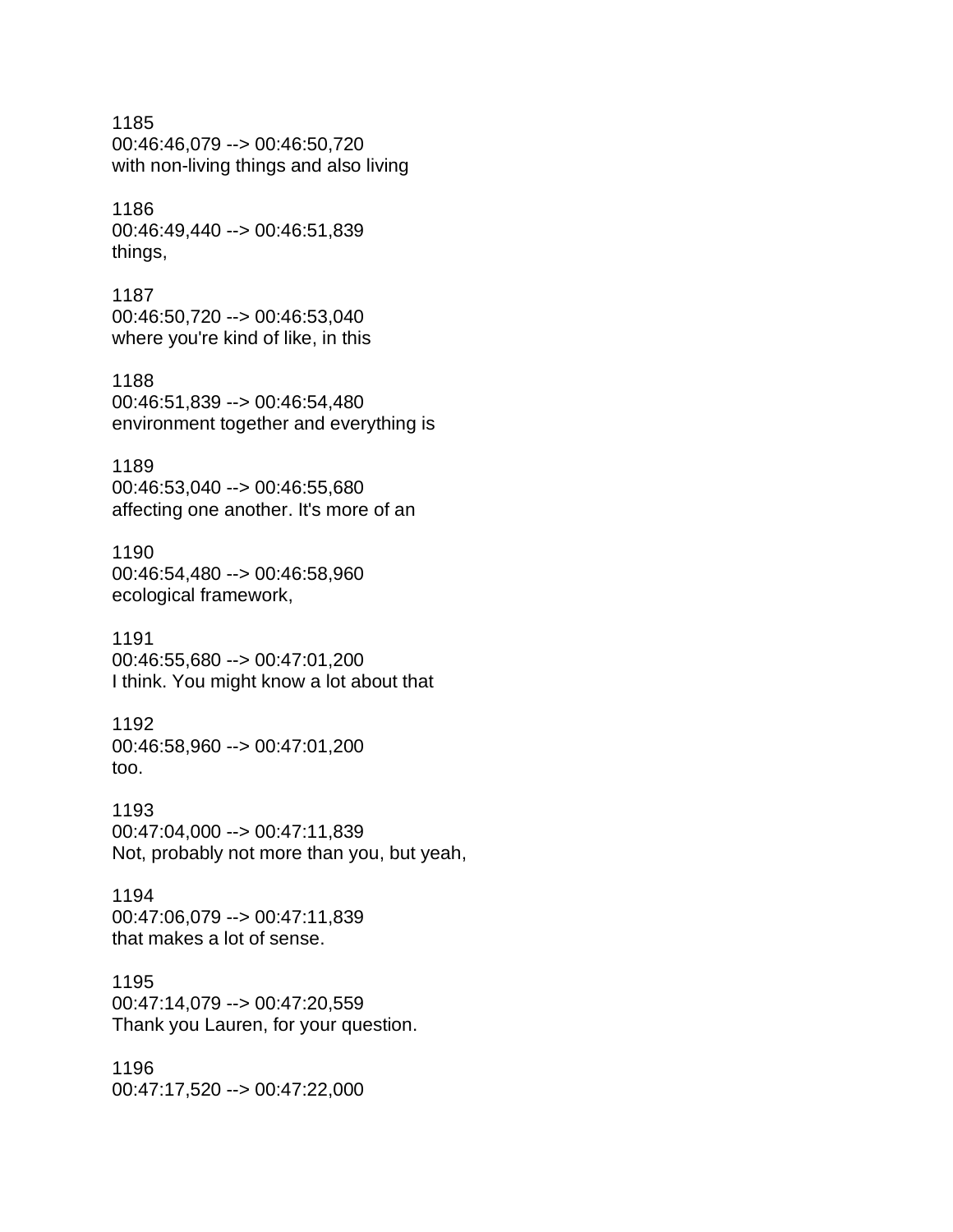Before we wrap it up, does anybody––I have,

1197 00:47:20,559 --> 00:47:23,760 I do have one last question I want

1198 00:47:22,000 --> 00:47:24,000 to ask Tristan, but does anybody else

1199 00:47:23,760 --> 00:47:26,880 have

1200 00:47:24,000 --> 00:47:28,720 any questions that they would like to

1201 00:47:26,880 --> 00:47:30,880 ask?

1202 00:47:28,720 --> 00:47:32,400 I have a quick question. Yeah, go for it

1203 00:47:30,880 --> 00:47:34,640 Stephanie.

1204 00:47:32,400 --> 00:47:35,680 I was so curious about the way

1205 00:47:34,640 --> 00:47:37,760 that you

1206 00:47:35,680 --> 00:47:40,160 collaborate with the

1207 00:47:37,760 --> 00:47:42,640 algorithms and with the computer,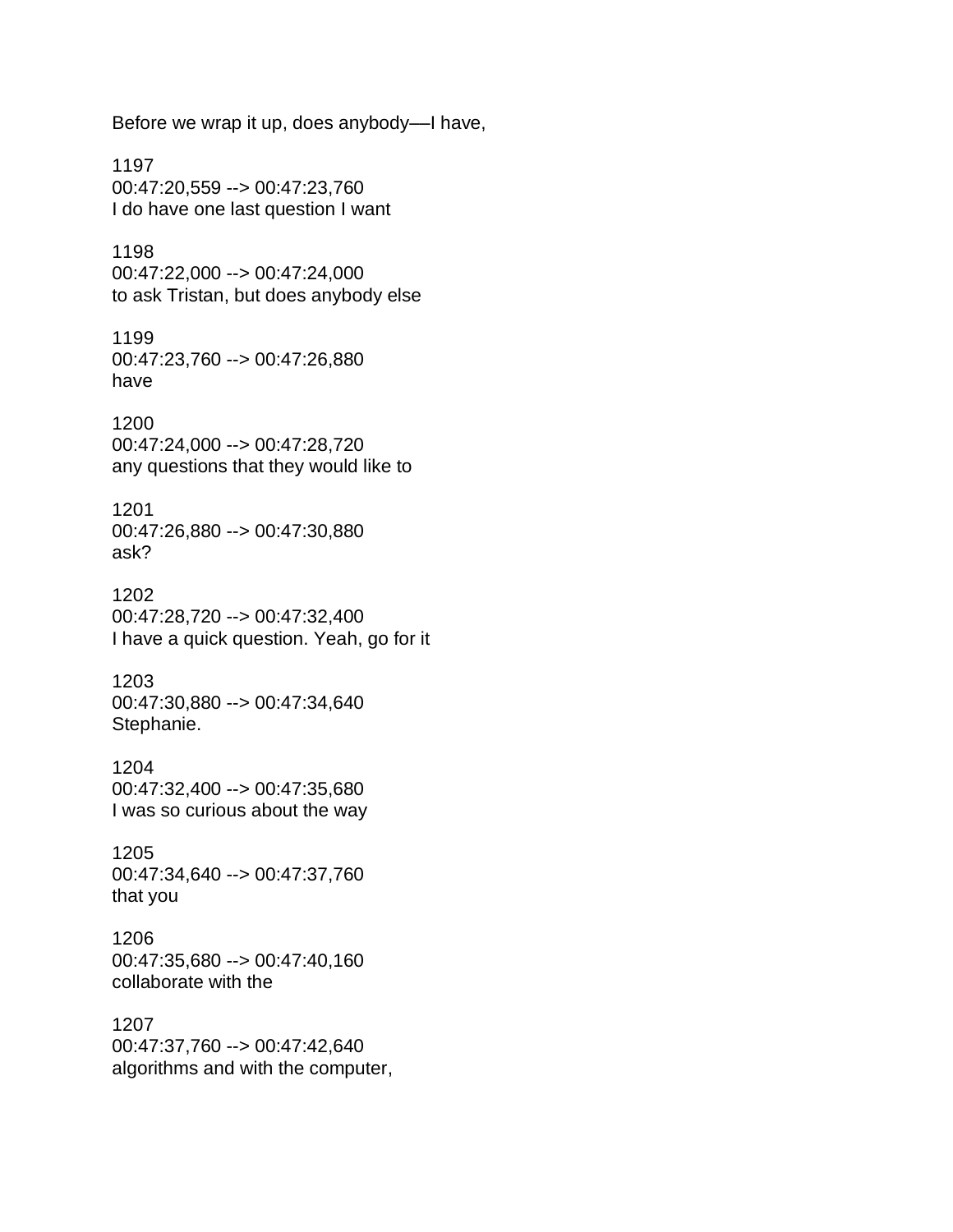1208 00:47:40,160 --> 00:47:44,000 and using and manipulating different

1209 00:47:42,640 --> 00:47:46,880 data sets.

1210 00:47:44,000 --> 00:47:48,720 I was just kind of curious about

1211 00:47:46,880 --> 00:47:50,480 kind of how you approached––

1212 00:47:48,720 --> 00:47:52,480 you spoke about it a little bit,

1213 00:47:50,480 --> 00:47:54,640 when you showed the family

1214 00:47:52,480 --> 00:47:57,680 photographs and feeding in those

1215 00:47:54,640 --> 00:48:01,280 hand-written captions

1216 00:47:57,680 --> 00:48:01,520 into the data set, and as a way to try

1217 00:48:01,280 --> 00:48:04,000 and

1218 00:48:01,520 --> 00:48:04,960 manipulate the output. I'm curious

1219 00:48:04,000 --> 00:48:07,280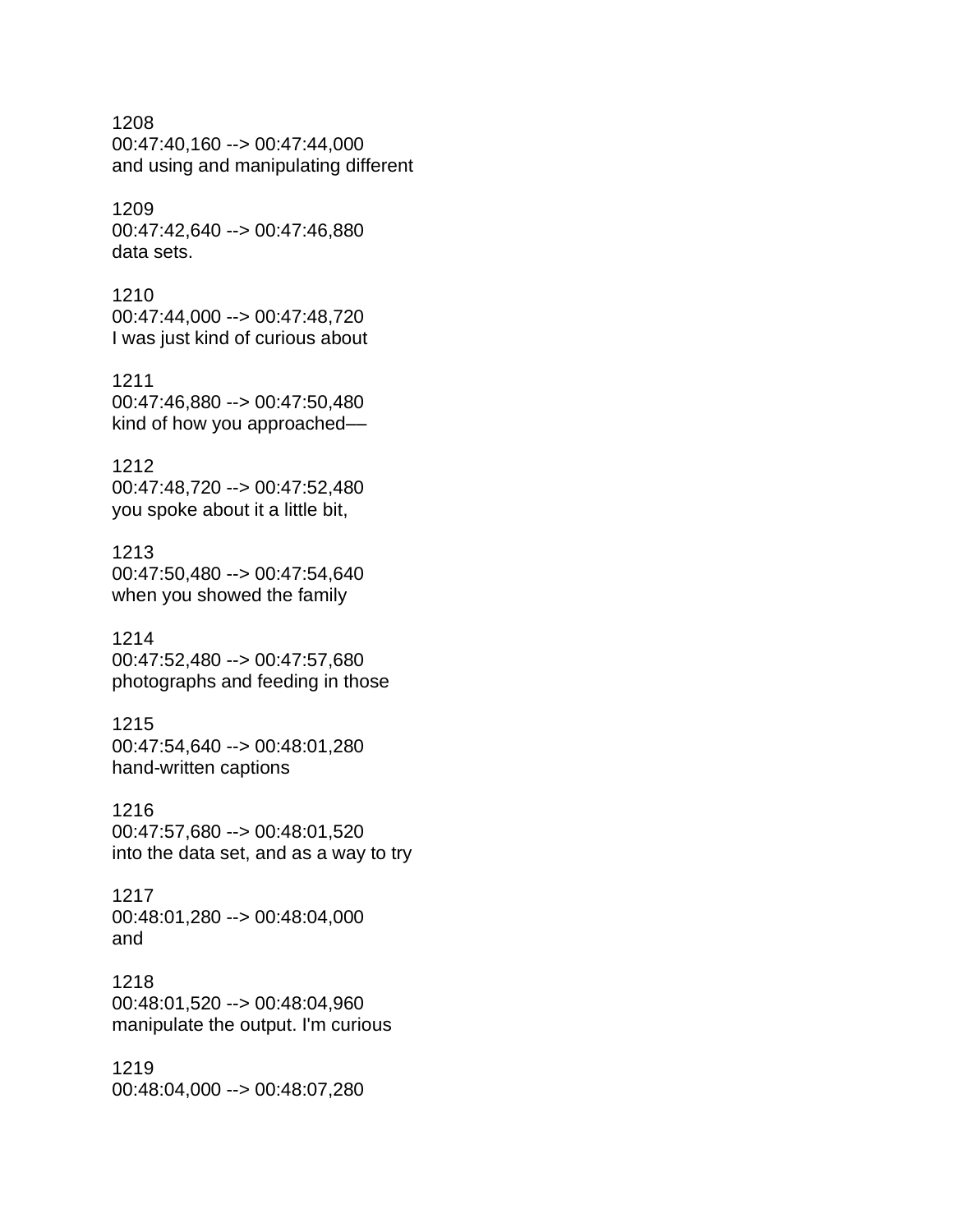about

1220 00:48:04,960 --> 00:48:10,559 that process for you, going back and

1221 00:48:07,280 --> 00:48:10,559 forth with the collaborator.

1222 00:48:10,720 --> 00:48:14,079 Yeah, I mean I think that's kind of an

1223 00:48:12,480 --> 00:48:17,599 interesting question because

1224 00:48:14,079 --> 00:48:17,599 in the same way that I feel

1225 00:48:17,680 --> 00:48:22,720 kind of done with

1226 00:48:21,040 --> 00:48:25,440 cyanotypes or like wanting to move on, I

1227 00:48:22,720 --> 00:48:28,720 also kind of want to shift away from

1228 00:48:25,440 --> 00:48:31,040 machine-learning, or the way that I'm

1229 00:48:28,720 --> 00:48:33,520 thinking about it has changed towards––

1230 00:48:31,040 --> 00:48:34,160 now I think I'm thinking about it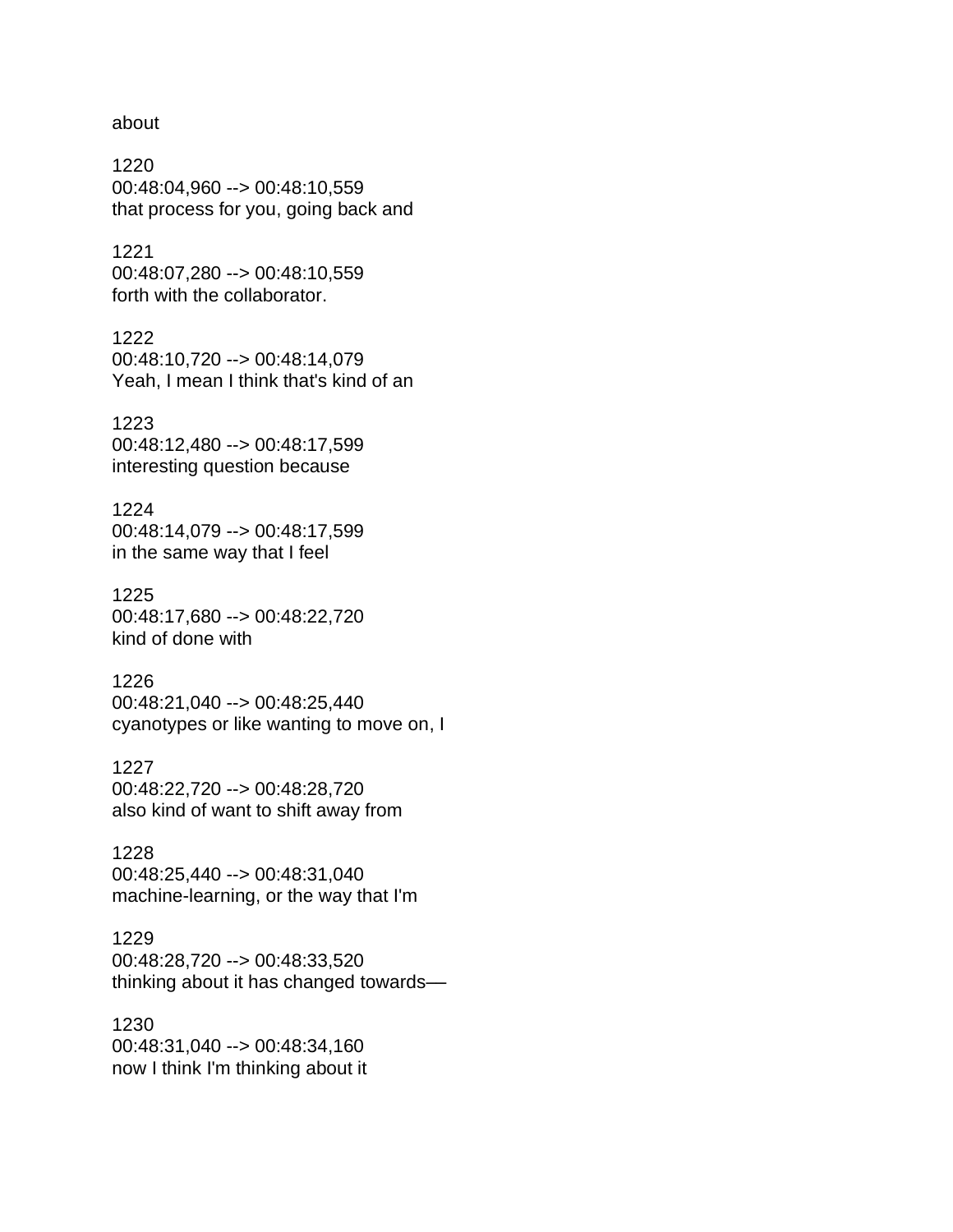1231 00:48:33,520 --> 00:48:36,880 like as, 1232 00:48:34,160 --> 00:48:37,280 more as what it is, which is a tool 1233 00:48:36,880 --> 00:48:40,800 that 1234 00:48:37,280 --> 00:48:45,119 aids in a particular process. 1235 00:48:40,800 --> 00:48:47,200 Like I 1236 00:48:45,119 --> 00:48:48,400 am noticing a personal need for me in my 1237 00:48:47,200 --> 00:48:51,200 practice where I want to kind of just 1238 00:48:48,400 --> 00:48:51,200 shift away from

1239 00:48:52,319 --> 00:48:56,880 machine-learning being a place where the

1240 00:48:54,880 --> 00:48:58,400 content of my work is residing.

## 1241 00:48:56,880 --> 00:49:00,160 Like ideally, the pictures could be

1242 00:48:58,400 --> 00:49:03,520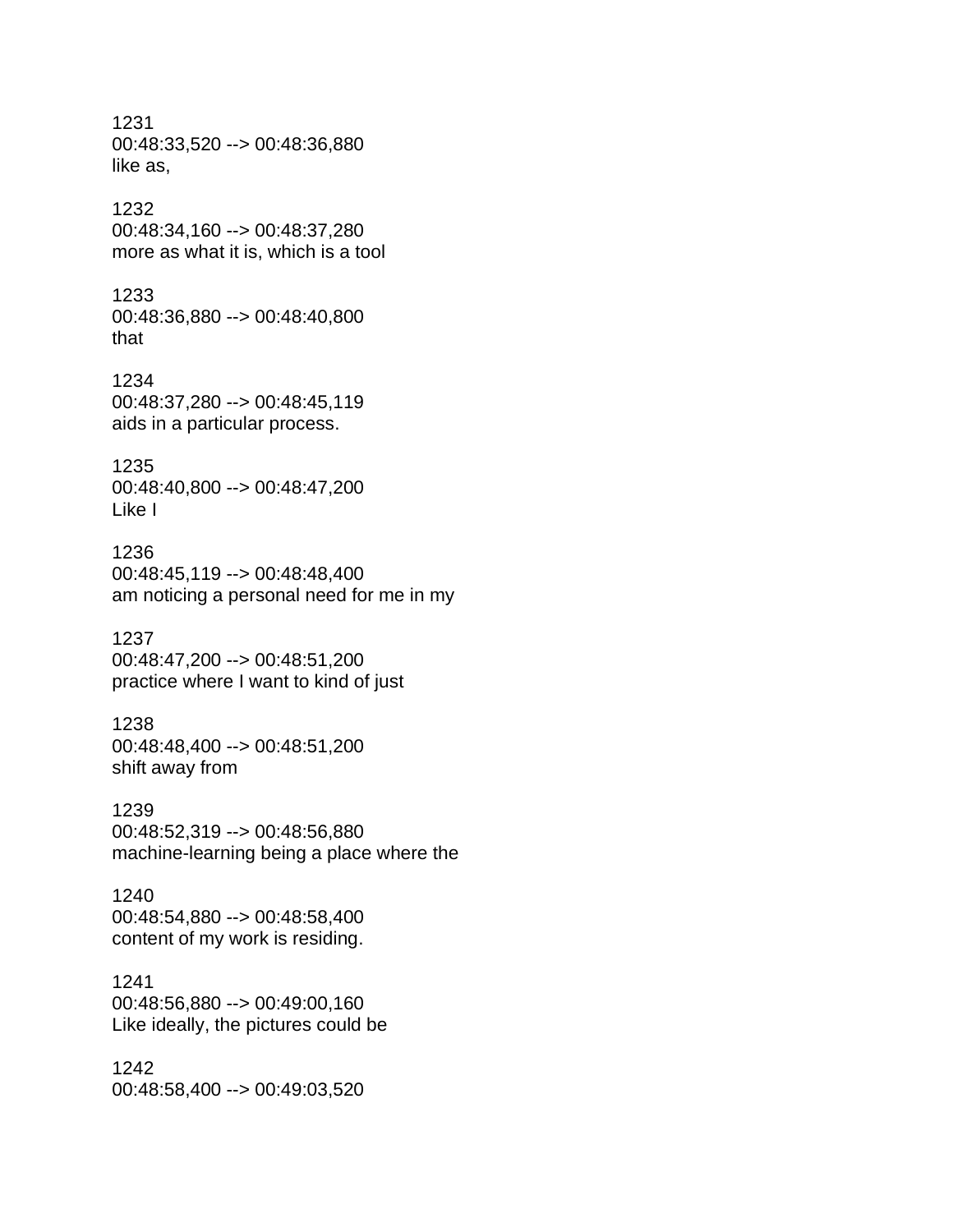interpreted outside of the

1243 00:49:00,160 --> 00:49:05,200 specificity of any one framework, right,

1244 00:49:03,520 --> 00:49:06,720 and not kind of be grounded in the

1245 00:49:05,200 --> 00:49:08,000 fact that it was like, made by a machine

1246 00:49:06,720 --> 00:49:11,040 or something.

1247 00:49:08,000 --> 00:49:14,079 But them,

1248 00:49:11,040 --> 00:49:18,079 this kind of interaction with

1249 00:49:14,079 --> 00:49:20,319 the algorithm is a way,

1250 00:49:18,079 --> 00:49:20,319 again––

1251 00:49:23,119 --> 00:49:28,240 I think future-building, essentially.

1252 00:49:28,880 --> 00:49:32,400 And so what was happening for me was

1253 00:49:31,920 --> 00:49:35,440 that I was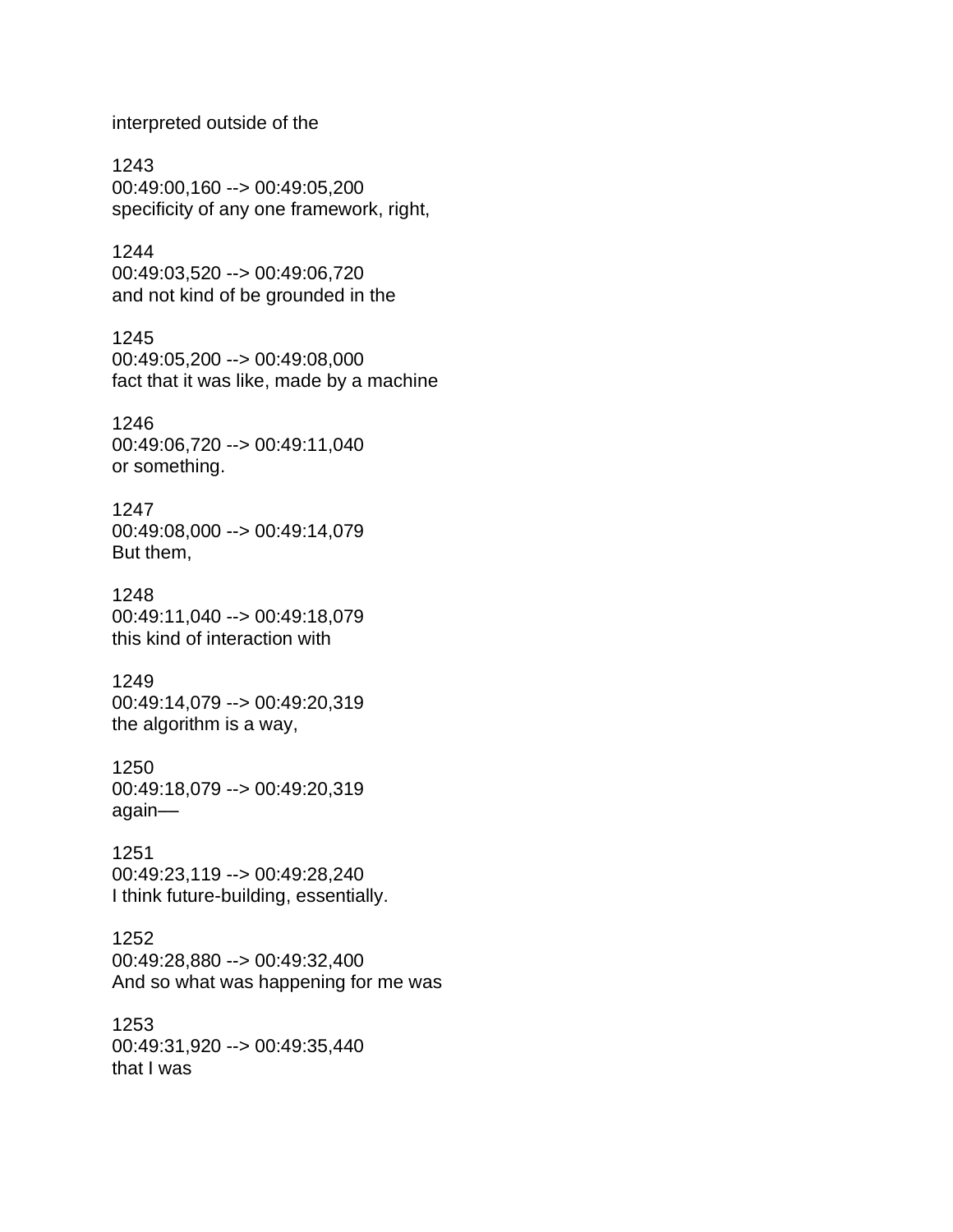1254 00:49:32,400 --> 00:49:38,000 noticing things about this process

1255 00:49:35,440 --> 00:49:39,359 that were not getting me to where I

1256 00:49:38,000 --> 00:49:40,640 needed to go, and weren't doing the

1257 00:49:39,359 --> 00:49:44,319 things that I needed

1258 00:49:40,640 --> 00:49:47,680 and weren't satisfying like my own

1259 00:49:44,319 --> 00:49:49,200 conceptual interests, but also kind of

1260 00:49:47,680 --> 00:49:53,040 like my ethical

1261 00:49:49,200 --> 00:49:53,040 and social values.

1262 00:49:53,520 --> 00:49:56,559 And so

1263 00:49:57,280 --> 00:50:05,359 weighing the algorithms

1264 00:50:01,520 --> 00:50:06,960 with data that I

1265 00:50:05,359 --> 00:50:08,720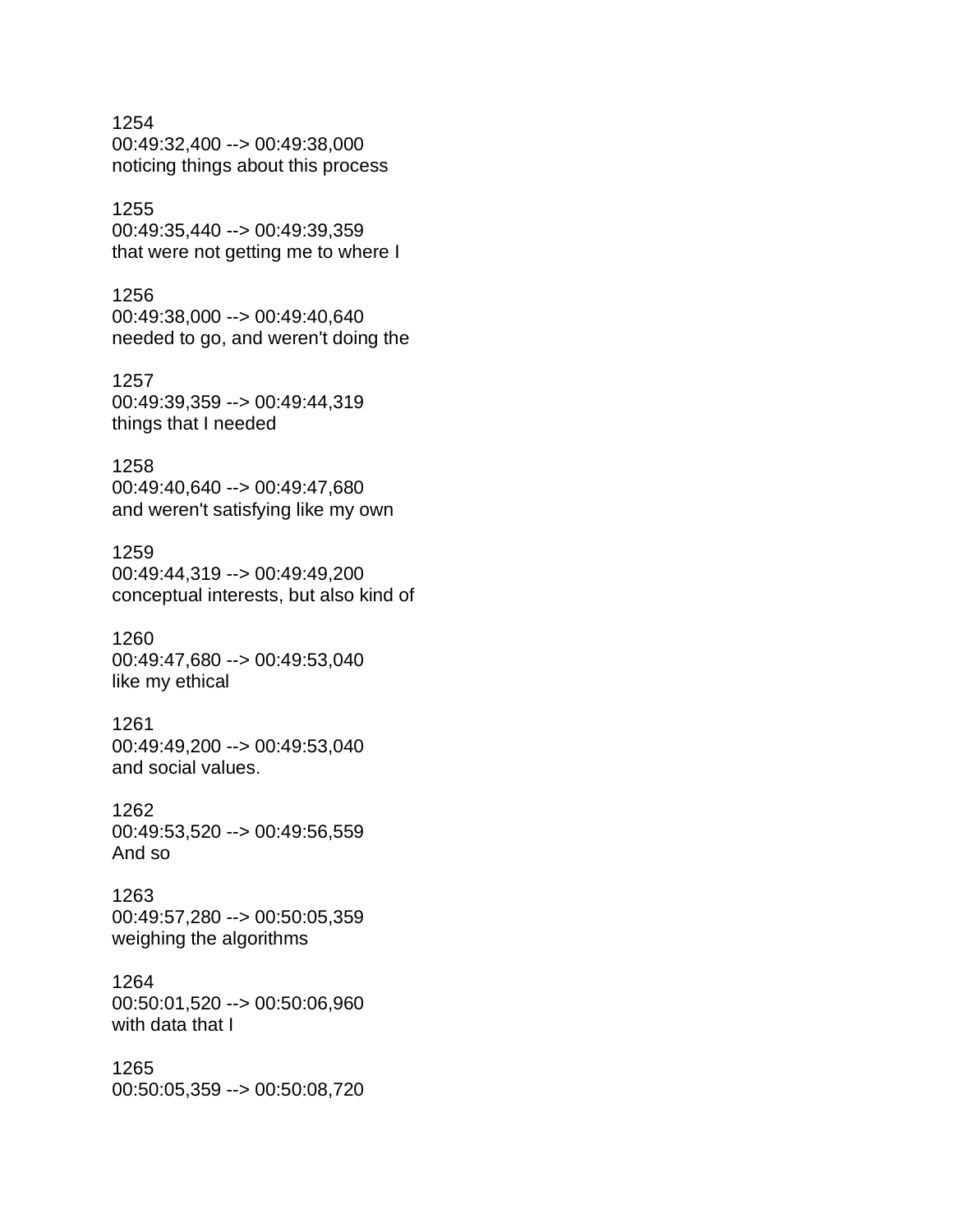collected from like, my own personal

1266 00:50:06,960 --> 00:50:11,200 archives and family histories

1267 00:50:08,720 --> 00:50:12,800 was an experiment for me, and seeing

1268 00:50:11,200 --> 00:50:14,319 if I could,

1269 00:50:12,800 --> 00:50:15,920 if there was like a version of this

1270 00:50:14,319 --> 00:50:17,760 algorithm that would be

1271 00:50:15,920 --> 00:50:19,040 cooperative, instead of extractive,

1272 00:50:17,760 --> 00:50:24,000 essentially.

1273 00:50:19,040 --> 00:50:24,000 Kind of like how they would be

1274 00:50:24,839 --> 00:50:29,440 otherwise.

1275 00:50:26,079 --> 00:50:33,280 Yeah. It's just

1276 00:50:29,440 --> 00:50:36,640 thinking about the future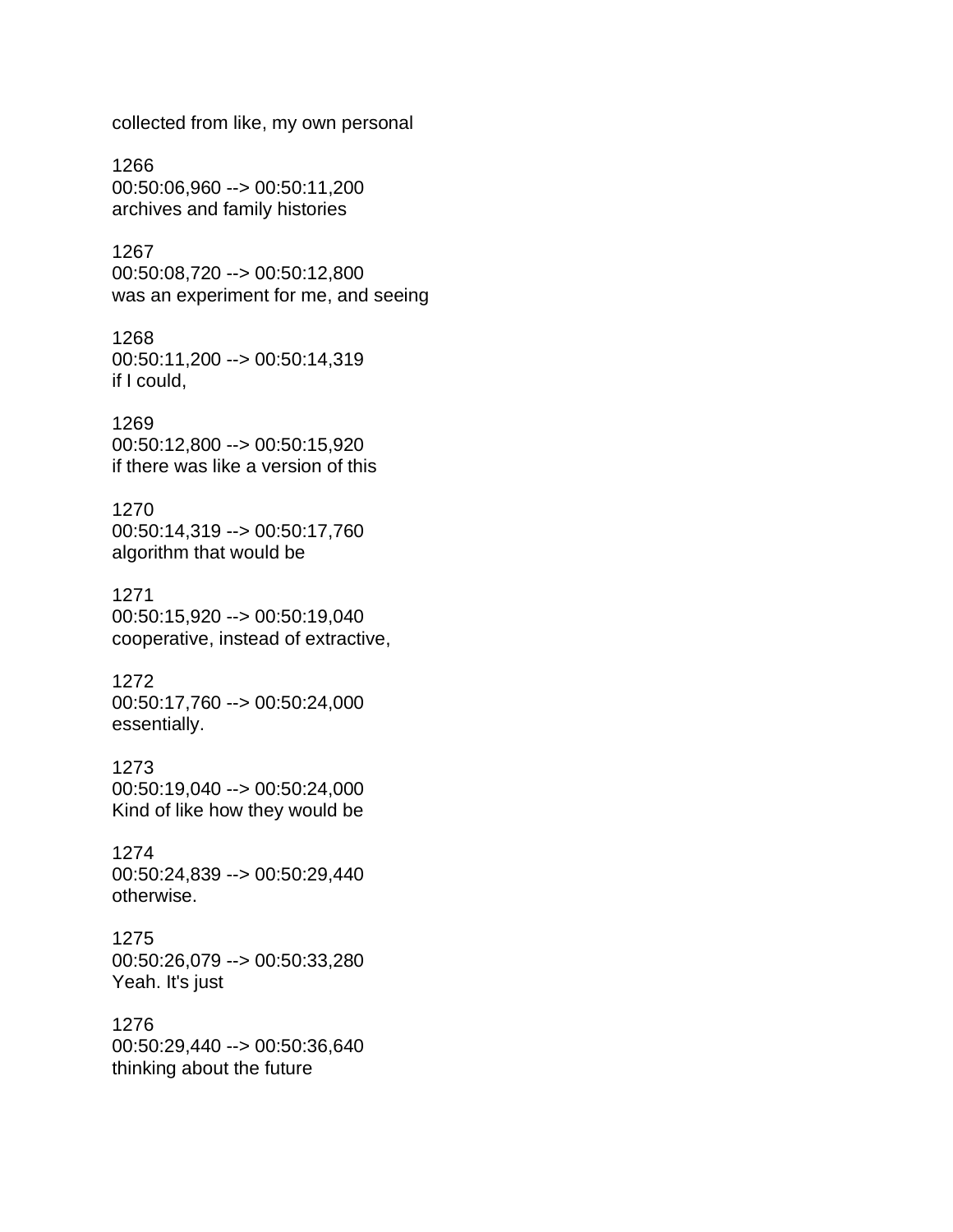1277 00:50:33,280 --> 00:50:38,880 and what kind of––

1278

00:50:36,640 --> 00:50:40,800 in my most like, expansive vision of what

1279 00:50:38,880 --> 00:50:44,240 I need and want from technology,

1280 00:50:40,800 --> 00:50:47,359 what is in that, and this kind of like

1281 00:50:44,240 --> 00:50:47,359 cold and calculating

1282 00:50:48,000 --> 00:50:53,839 approach from Silicon Valley that's like

1283 00:50:51,119 --> 00:50:54,640 divested from community interests and

1284 00:50:53,839 --> 00:50:58,079 local knowledge

1285 00:50:54,640 --> 00:50:59,680 is not what I need. And so that was kind

1286 00:50:58,079 --> 00:51:03,119 of a gesture of trying to insert that

1287 00:50:59,680 --> 00:51:03,119 where it was not present.

1288 00:51:03,280 --> 00:51:13,760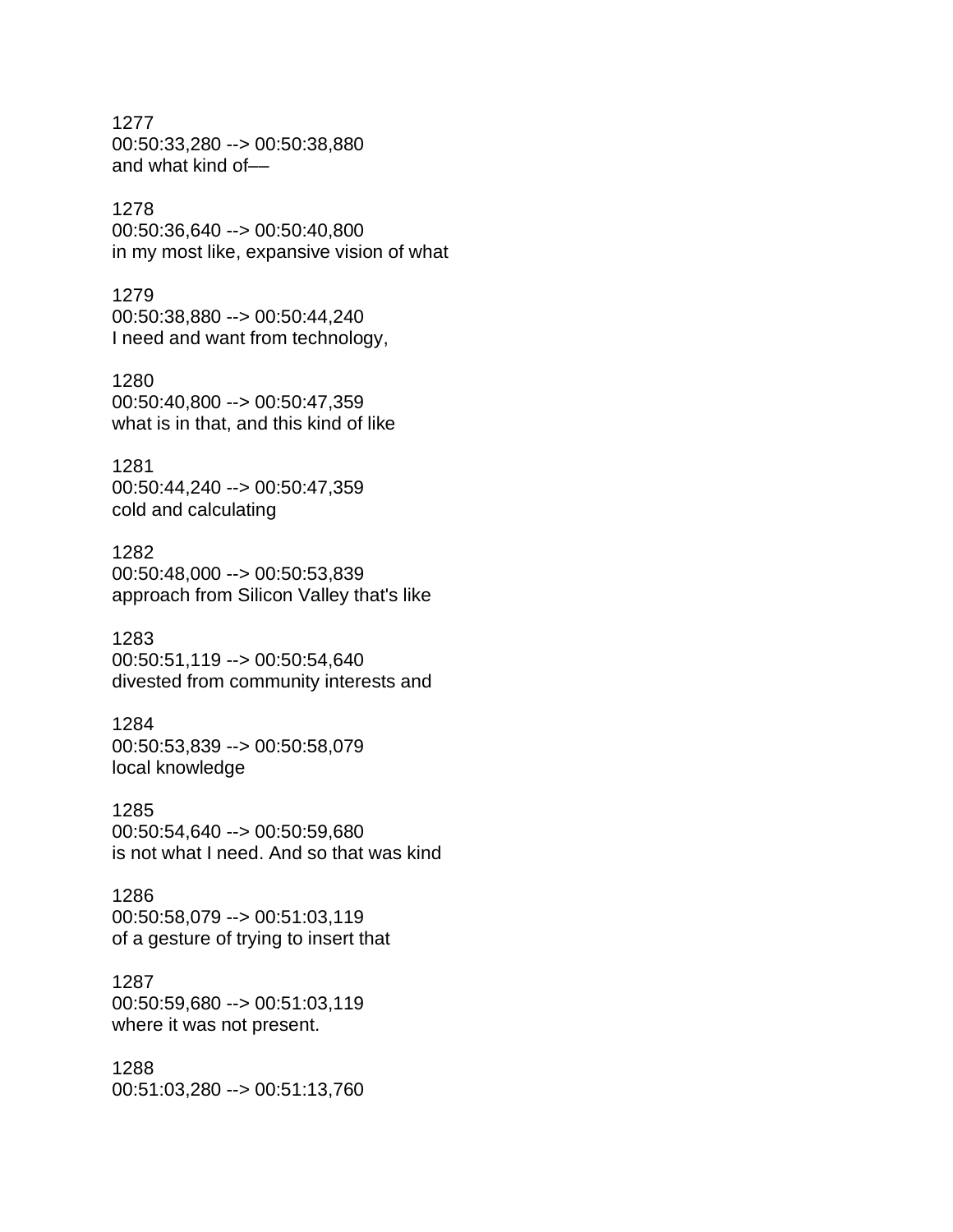Thank you. Yeah. I hope that made sense.

1289 00:51:09,760 --> 00:51:17,200 Thank you, Stephanie, for your question.

1290 00:51:13,760 --> 00:51:19,440 Unless anybody else would like to

1291 00:51:17,200 --> 00:51:20,240 unmute themselves and ask Tristan a

1292 00:51:19,440 --> 00:51:22,319 question,

1293 00:51:20,240 --> 00:51:24,800 I do have one last question. It's kind

1294 00:51:22,319 --> 00:51:27,520 of a two-part question for you, Tristan.

1295 00:51:24,800 --> 00:51:28,960 I'm curious if you could tell us a

1296 00:51:27,520 --> 00:51:29,680 little bit more about the work that you

1297 00:51:28,960 --> 00:51:33,040 do with

1298 00:51:29,680 --> 00:51:36,559 Tiny Tech Zines, and how that

1299 00:51:33,040 --> 00:51:37,440 factored in with your new work and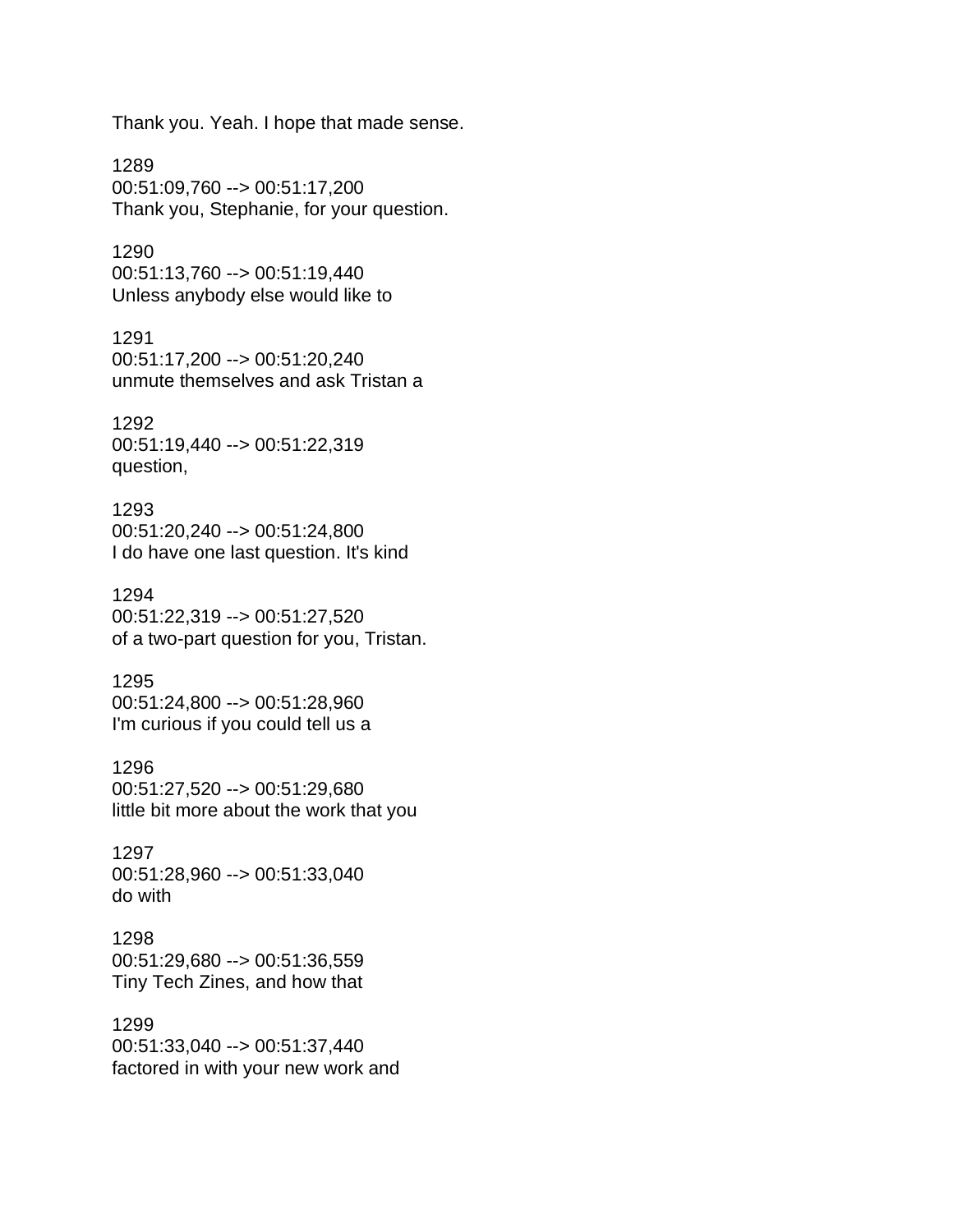1300 00:51:36,559 --> 00:51:40,720 exhibition,

#### 1301 00:51:37,440 --> 00:51:42,559 and also, if you have anything, any

1302 00:51:40,720 --> 00:51:44,720 news you can share about any other shows

1303 00:51:42,559 --> 00:51:48,839 you have upcoming for

# 1304 00:51:44,720 --> 00:51:50,079 this year. Yes, absolutely, thank you so

1305 00:51:48,839 --> 00:51:53,119 much.

1306 00:51:50,079 --> 00:51:56,559 Tiny Tech Zines was––there were

# 1307 00:51:53,119 --> 00:52:00,000 a collective, and also kind of like––

1308 00:51:56,559 --> 00:52:01,839 we're a group of people who

## 1309 00:52:00,000 --> 00:52:03,040 have been organizing zine fairs in Los

1310 00:52:01,839 --> 00:52:06,400 Angeles,

1311 00:52:03,040 --> 00:52:09,520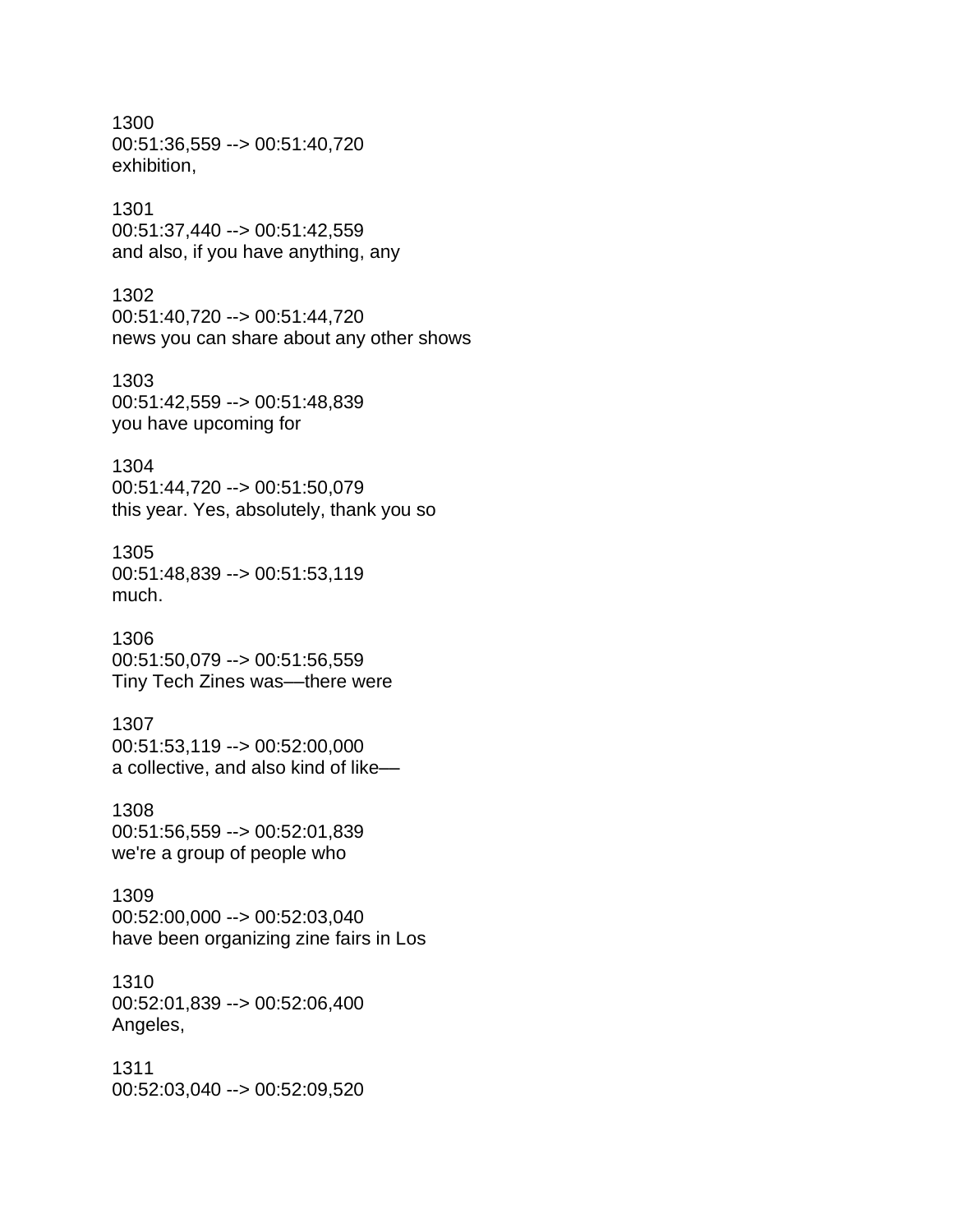and also in Barcelona last year,

1312 00:52:06,400 --> 00:52:11,200 where the zines are kind of centered

1313 00:52:09,520 --> 00:52:13,440 around issues and technology.

1314 00:52:11,200 --> 00:52:14,680 Now zine makers have been kind of

1315 00:52:13,440 --> 00:52:19,720 articulating,

1316 00:52:14,680 --> 00:52:22,720 or

1317 00:52:19,720 --> 00:52:24,400 responding to

1318 00:52:22,720 --> 00:52:26,240 issues that relate to their interactions

1319 00:52:24,400 --> 00:52:30,319 with technology.

1320 00:52:26,240 --> 00:52:32,160 So it's a part of my practice that is––

1321 00:52:30,319 --> 00:52:34,319 that bleeds into my work in the sense

1322 00:52:32,160 --> 00:52:34,319 that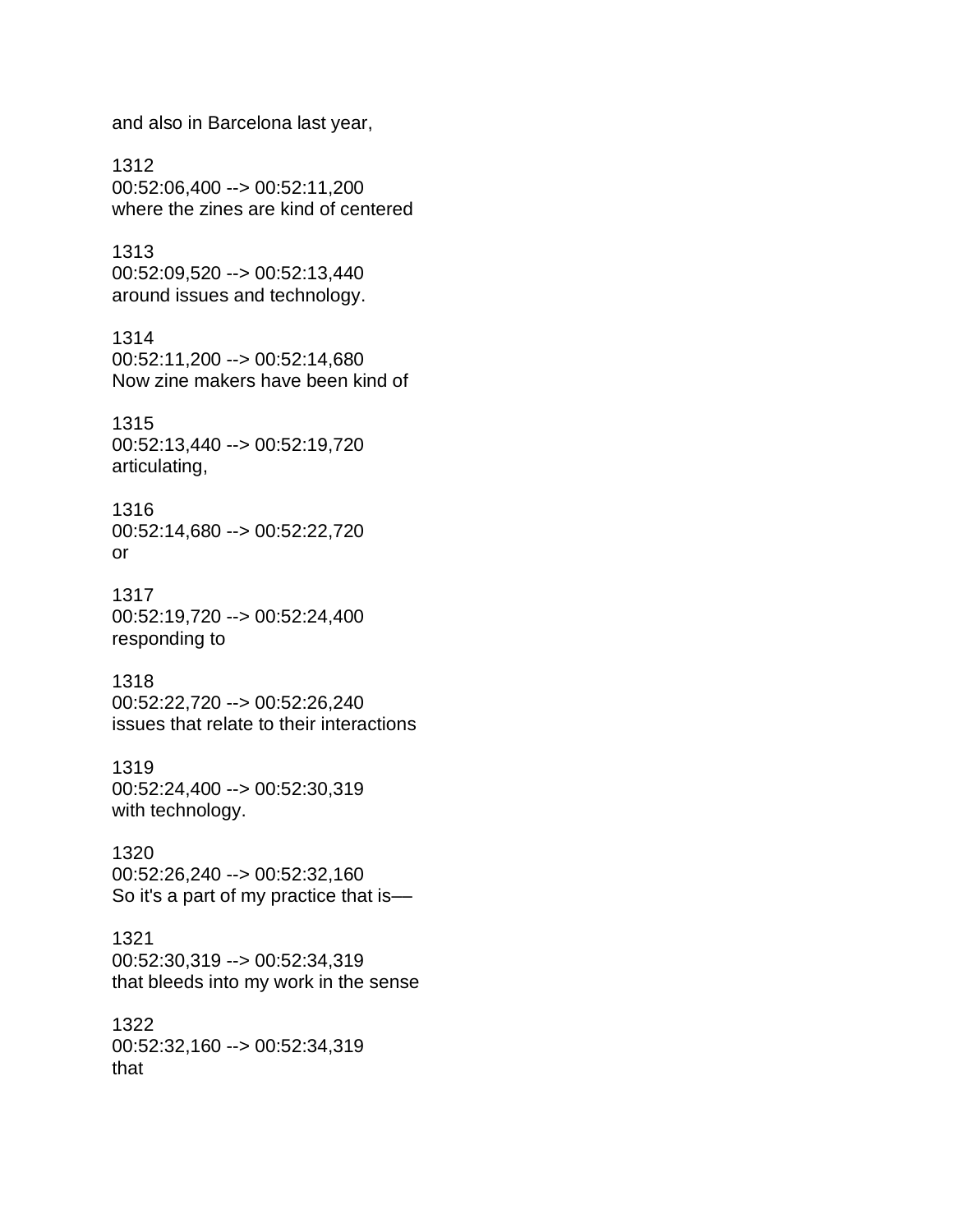1323 00:52:35,520 --> 00:52:38,559 our priority is to create a space where

1324 00:52:38,160 --> 00:52:42,720 care

1325 00:52:38,559 --> 00:52:42,720 is centered.

1326 00:52:42,960 --> 00:52:47,839 So just thinking about how like,

1327 00:52:46,079 --> 00:52:49,599 again, in this vision of the future,

1328 00:52:47,839 --> 00:52:51,760 what is the most like, loving

1329 00:52:49,599 --> 00:52:53,760 and supportive and sustainable

1330 00:52:51,760 --> 00:52:56,559 environment for us all to kind of

1331 00:52:53,760 --> 00:52:58,960 exist and relate to one another? And

1332 00:52:56,559 --> 00:53:02,319 Tiny Tech Zines is just like a manifestation

1333 00:52:58,960 --> 00:53:03,760 of that. So we put together like cultural

1334 00:53:02,319 --> 00:53:06,800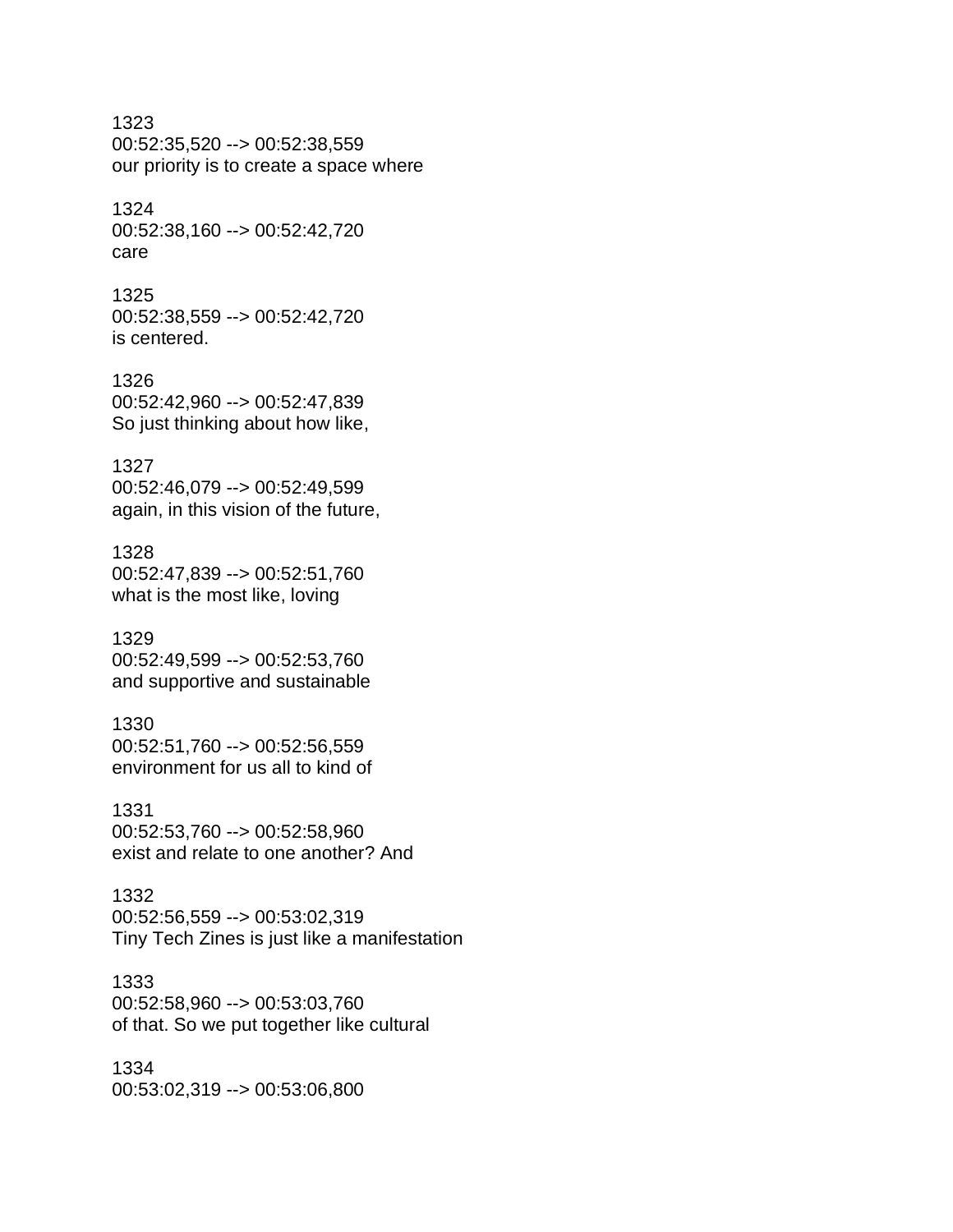#### programming

1335 00:53:03,760 --> 00:53:06,800 and organize events,

1336 00:53:07,599 --> 00:53:15,839 and are currently contributing to a

1337 00:53:11,040 --> 00:53:15,839 collective zine.

1338 00:53:16,480 --> 00:53:21,960 And it was also, it kind of just like

1339 00:53:18,240 --> 00:53:24,640 made sense to––so we had started in

1340 00:53:21,960 --> 00:53:26,079 2019, I think, if

1341 00:53:24,640 --> 00:53:28,240 I remember that correctly. It's already

1342 00:53:26,079 --> 00:53:31,680 been so

1343 00:53:28,240 --> 00:53:32,800 long. But we, you know, we

1344 00:53:31,680 --> 00:53:33,520 were this org that was kind of like

1345 00:53:32,800 --> 00:53:35,119 thinking about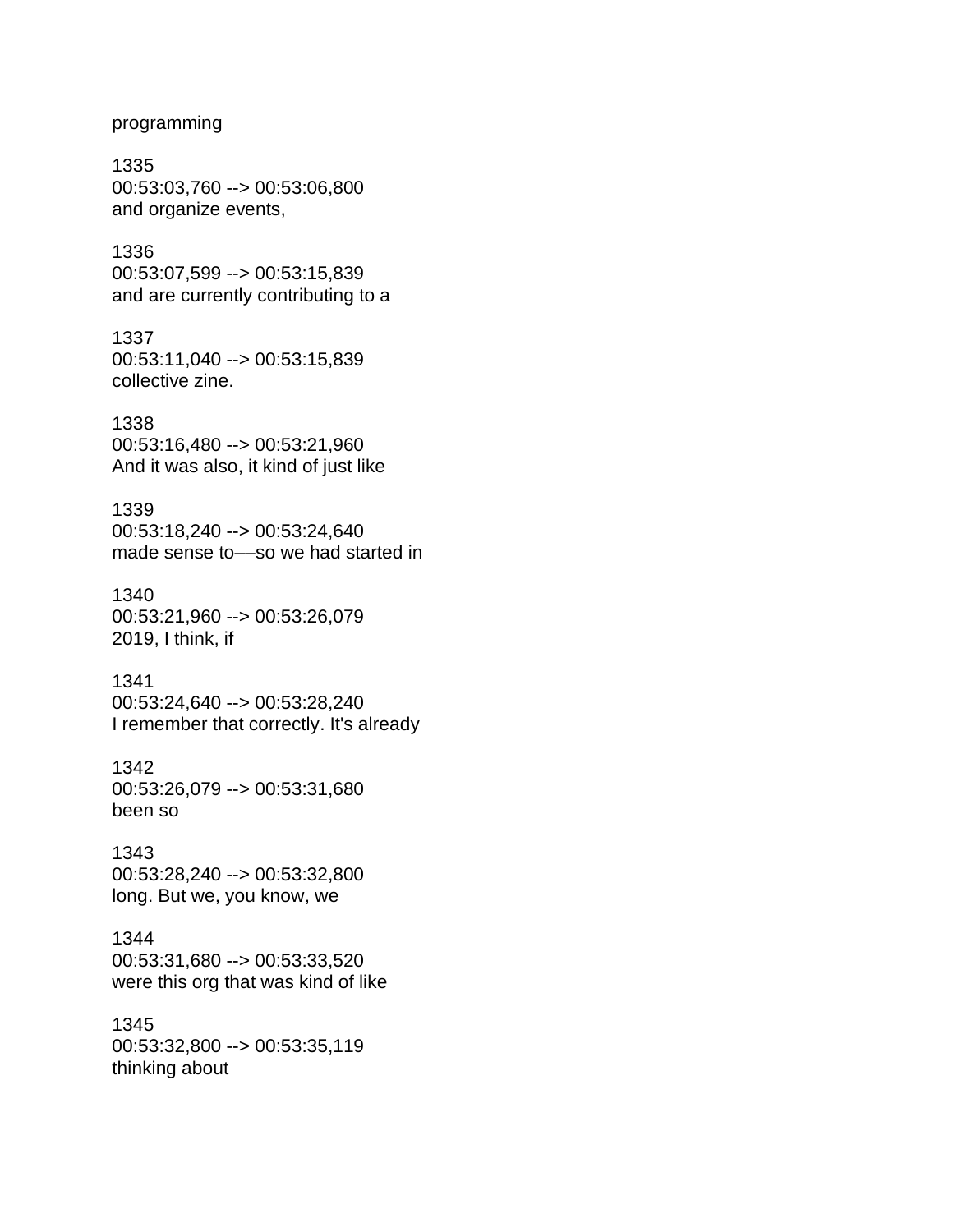1346 00:53:33,520 --> 00:53:36,720 publishing zines and like making books

# 1347

00:53:35,119 --> 00:53:38,000 and stuff, and then I had yet to make my

#### 1348

00:53:36,720 --> 00:53:39,920 own book, and so it seemed like there was

#### 1349

00:53:38,000 --> 00:53:41,119 kind of a disparity there.

#### 1350

00:53:39,920 --> 00:53:43,839 So those are just kind of a few of the

#### 1351

00:53:41,119 --> 00:53:44,240 ways that my organizing practice bleeds

#### 1352 00:53:43,839 --> 00:53:47,359 into

1353 00:53:44,240 --> 00:53:47,359 the creative practice.

#### 1354

00:53:47,520 --> 00:53:55,040 As for upcoming shows and

#### 1355 00:53:51,040 --> 00:53:58,640 works, I have

1356 00:53:55,040 --> 00:54:00,160 two final things

#### 1357 00:53:58,640 --> 00:54:02,079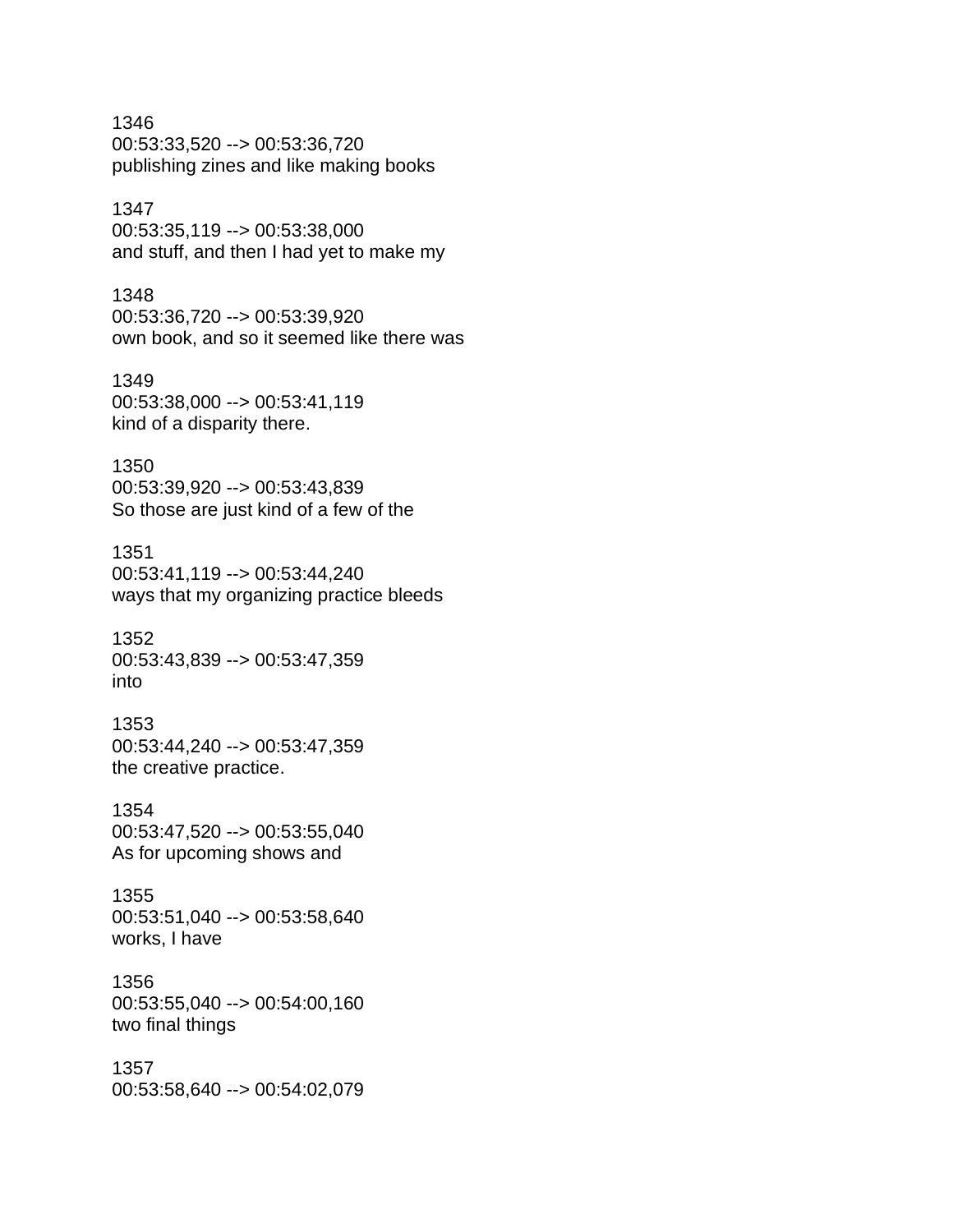that lead up into the summer. So I have

1358 00:54:00,160 --> 00:54:05,440 another solo show in March,

1359 00:54:02,079 --> 00:54:07,760 and then an MFA show

1360 00:54:05,440 --> 00:54:08,839 that'll conclude my program at UCLA. And

1361 00:54:07,760 --> 00:54:12,160 that's going to happen

1362 00:54:08,839 --> 00:54:12,720 in May or June, sometime during the

1363 00:54:12,160 --> 00:54:16,240 summer,

1364 00:54:12,720 --> 00:54:18,240 like the opening. And at that point

1365 00:54:16,240 --> 00:54:21,359 I'll be releasing a new body of work

1366 00:54:18,240 --> 00:54:23,520 that are these,

1367 00:54:21,359 --> 00:54:25,520 kind of like rendered, simulated

1368 00:54:23,520 --> 00:54:26,960 documentary videos essentially,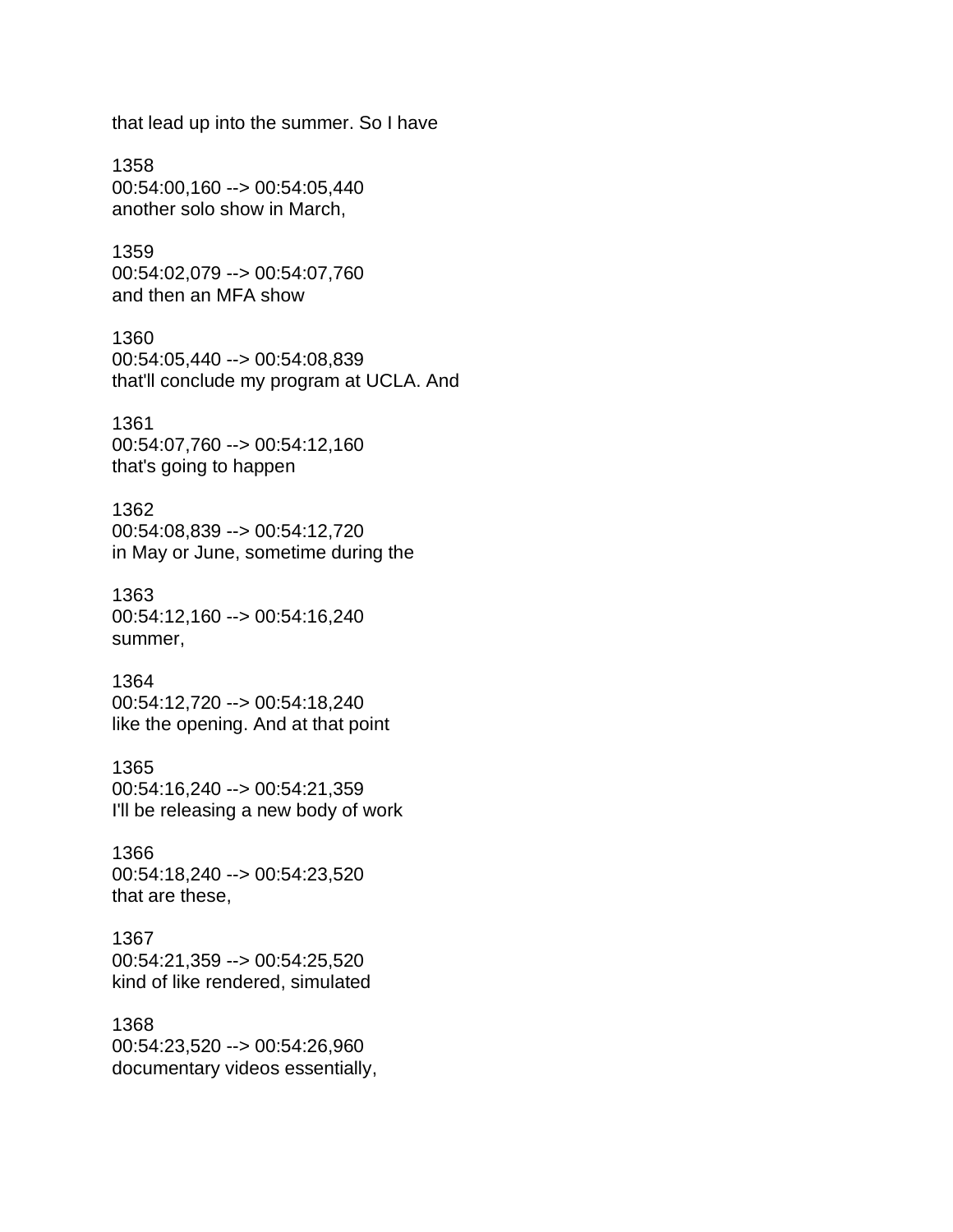1369 00:54:25,520 --> 00:54:29,520 where I'm like re-performing the

## 1370 00:54:26,960 --> 00:54:31,520 archival footage that I have at home,

1371 00:54:29,520 --> 00:54:34,640 but in kind of like fantastical or

1372 00:54:31,520 --> 00:54:34,640 like, mundane environments.

# 1373 00:54:36,960 --> 00:54:41,599 Yeah, that's what I have upcoming this

1374 00:54:38,400 --> 00:54:41,599 year, then I graduate.

1375 00:54:42,400 --> 00:54:46,480 Great, well, thank you for sharing that

# 1376

00:54:44,559 --> 00:54:49,280 information with us, Tristan,

1377 00:54:46,480 --> 00:54:50,000 and just thank you again for the work

1378 00:54:49,280 --> 00:54:52,720 that you do

# 1379

00:54:50,000 --> 00:54:53,280 and for sharing insights about your new

1380 00:54:52,720 --> 00:54:57,040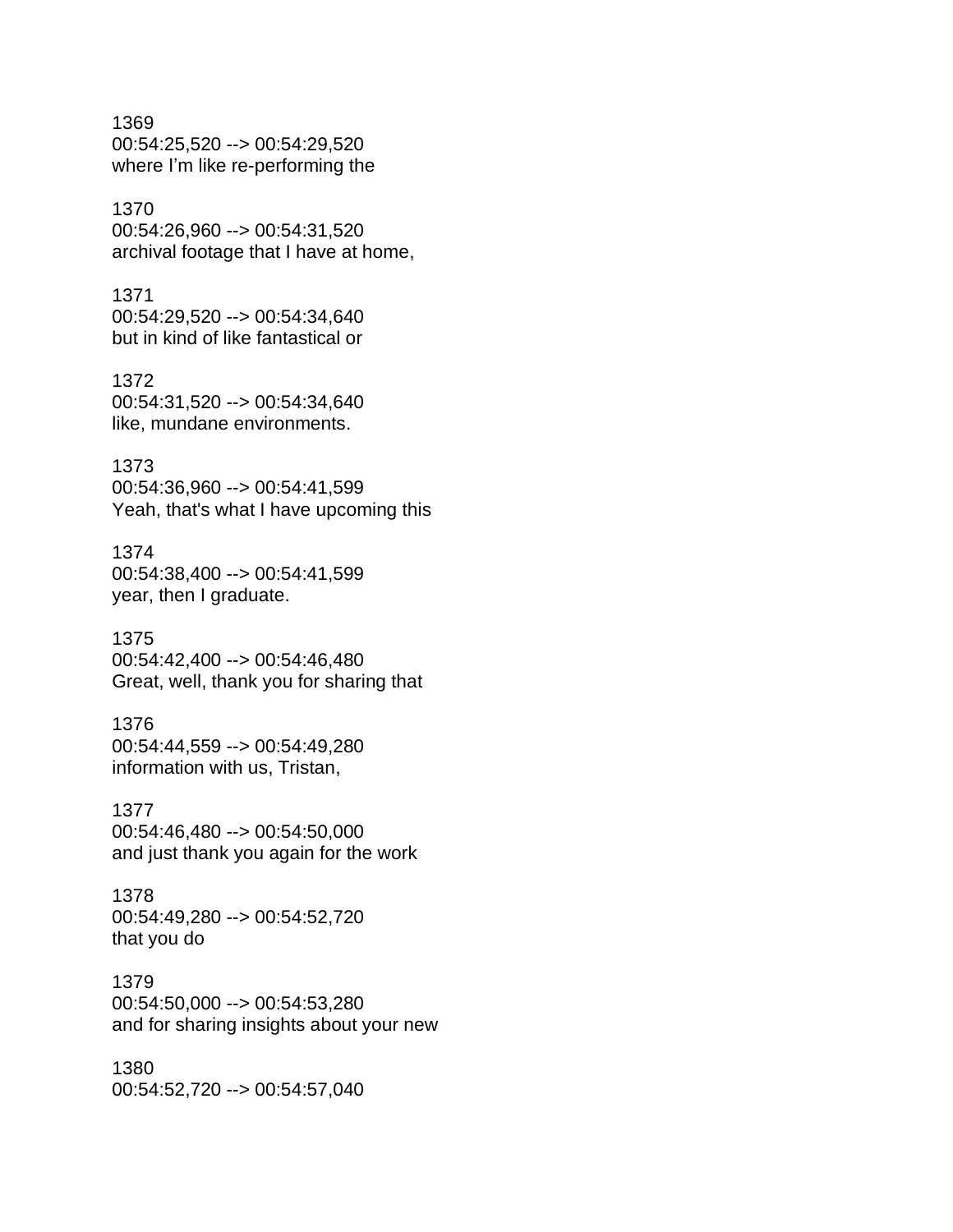#### work

1381 00:54:53,280 --> 00:54:58,799 in *index interiors.* We're super excited

1382 00:54:57,040 --> 00:55:01,359 to

1383 00:54:58,799 --> 00:55:02,079 work with you and really proud to

1384 00:55:01,359 --> 00:55:04,720 present

1385 00:55:02,079 --> 00:55:06,559 this new work for everyone. And again, if

1386 00:55:04,720 --> 00:55:09,680 you have not checked out

1387 00:55:06,559 --> 00:55:13,520 *index interiors,* it is available now

1388 00:55:09,680 --> 00:55:16,960 at lamag.org, and I will make sure to

1389 00:55:13,520 --> 00:55:20,319 send that link again for everyone

1390 00:55:16,960 --> 00:55:23,359 in an email after we wrap up, as well as

1391 00:55:20,319 --> 00:55:24,000 if you're around January 29<sup>th</sup>, Tristan